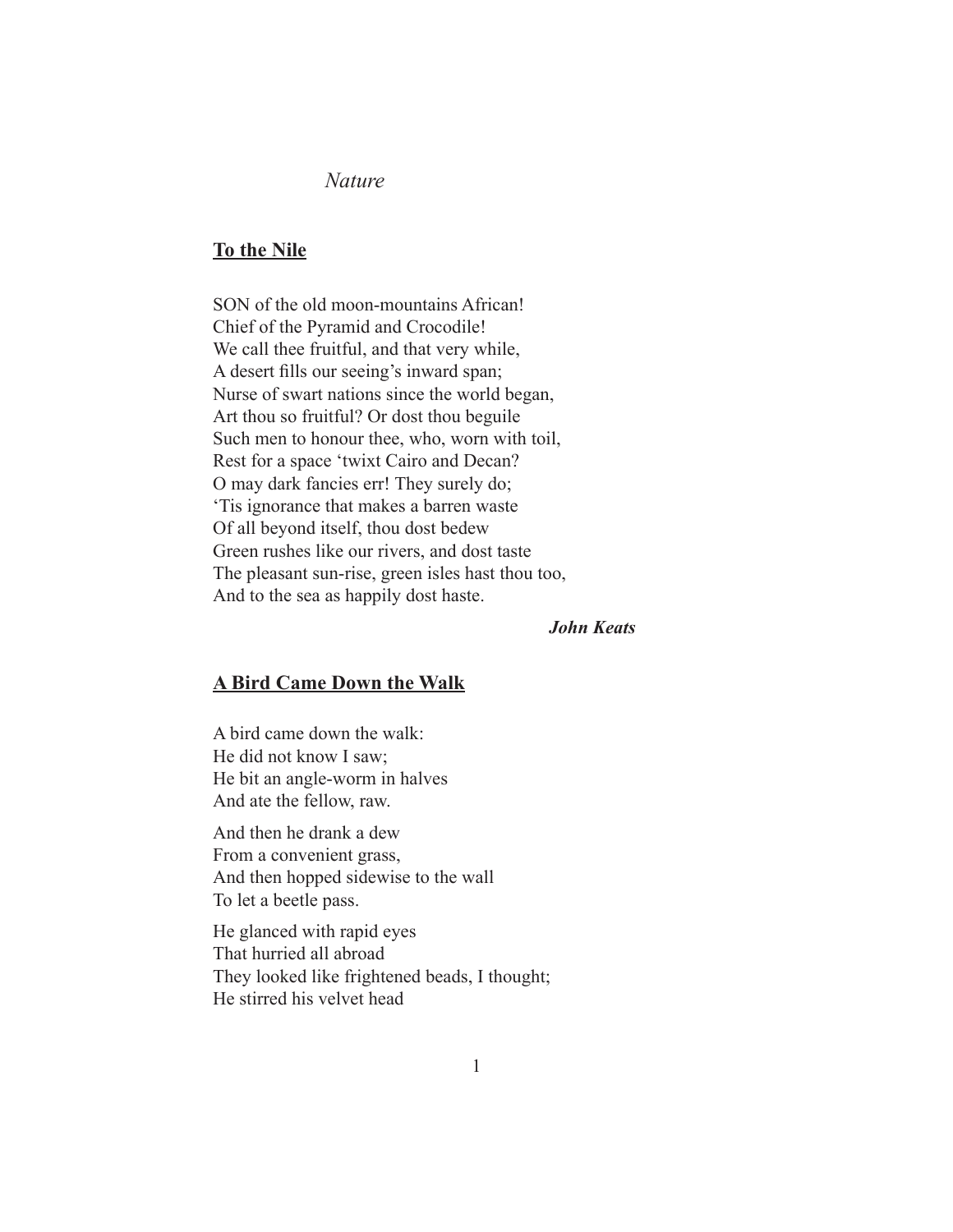Like one in danger; cautious, I offered him a crumb, And he unrolled his feathers And rowed him softer home

Than oars divide the ocean, Too silver for a seam, Or butterflies, off banks of noon, Leap, plashless, as they swim.

## *Emily Dickinson*

#### **The Eagle (A Fragment)**

He clasps the crag with crooked hands; Close to the sun in lonely lands, Ring'd with the azure world, he stands.

The wrinkled sea beneath him crawls; He watches from his mountain walls, And like a thunderbolt he falls.

#### *Alfred Lord Tennyson*

## **To the Evening Star**

THOU fair-hair'd angel of the evening, Now, whilst the sun rests on the mountains, light Thy bright torch of love; thy radiant crown Put on, and smile upon our evening bed! Smile on our loves, and while thou drawest the Blue curtains of the sky, scatter thy silver dew On every flower that shuts its sweet eyes In timely sleep. Let thy west wind sleep on The lake; speak silence with thy glimmering eyes, And wash the dusk with silver. Soon, full soon, Dost thou withdraw; then the wolf rages wide, And then the lion glares through the dun forest: The fleeces of our flocks are cover'd with Thy sacred dew: protect them with thine influence!

#### *William Blake*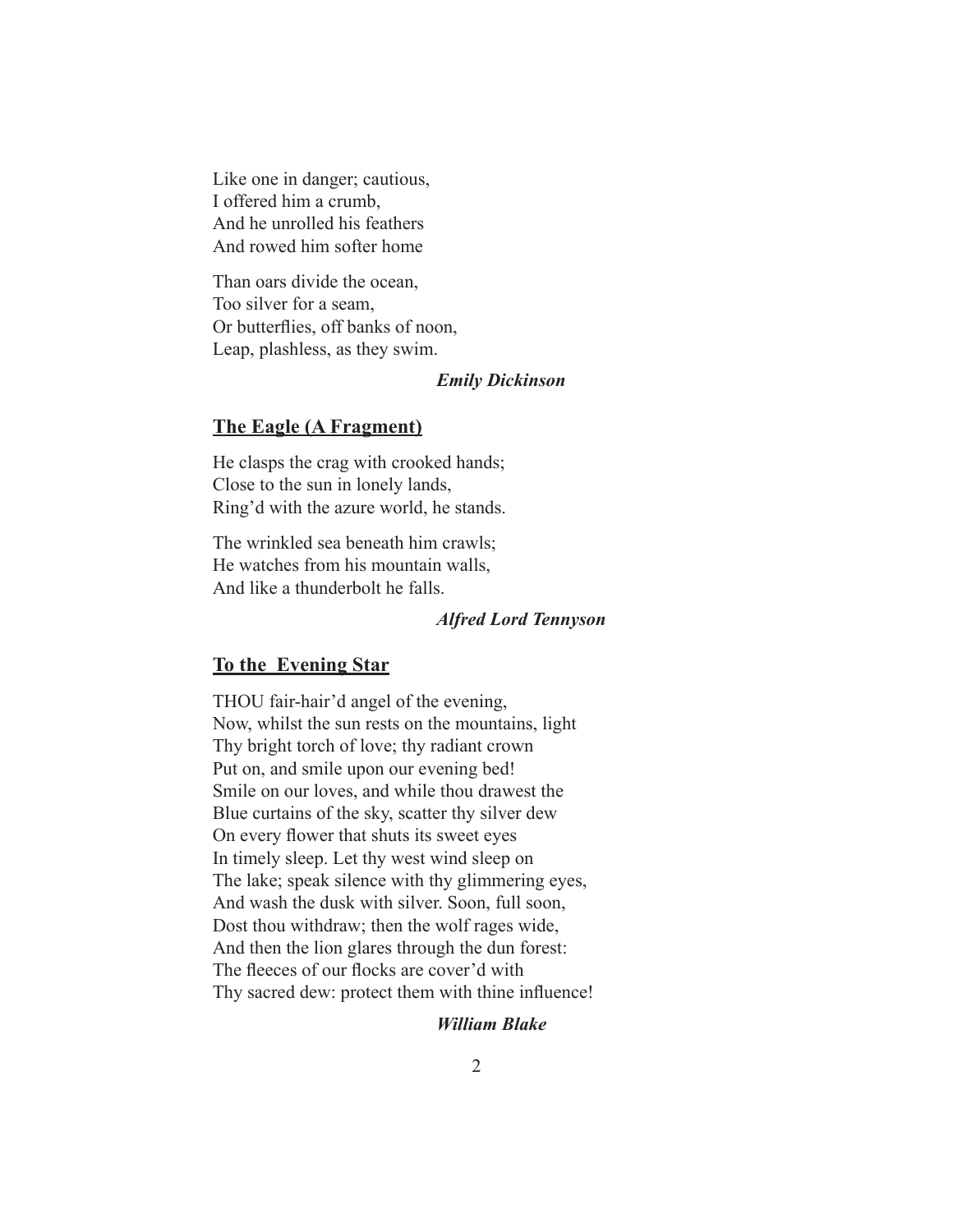## Conflict

#### **War is Kind**

Do not weep, maiden, for war is kind Because your lover threw wild hands towards the sky And the affrighted steed ran on alone Do not weep War is kind.

Hoarse, booming drums of the regiment Little souls who thirst for fight These men were born to drill and die The unexplained glory flies above them Great is the battle god, great and his kingdom

A field where a thousand corpses lie. Do not weep babe, for war is kind Because your father tumbled in the yellow trenches Raged at his breast, gulped and died. Do not weep War is kind.

Swift blazing flag of the regiment Eagle with crest of red and gold These men were born to drill and die Point for them the virtue of slaughter Make plain to them the excellence of killing

And a field where a thousand corpses lie. Mother whose heart hung humble as a button On the bright splendid shroud of your son Do not weep War is kind

*Stephen Crane*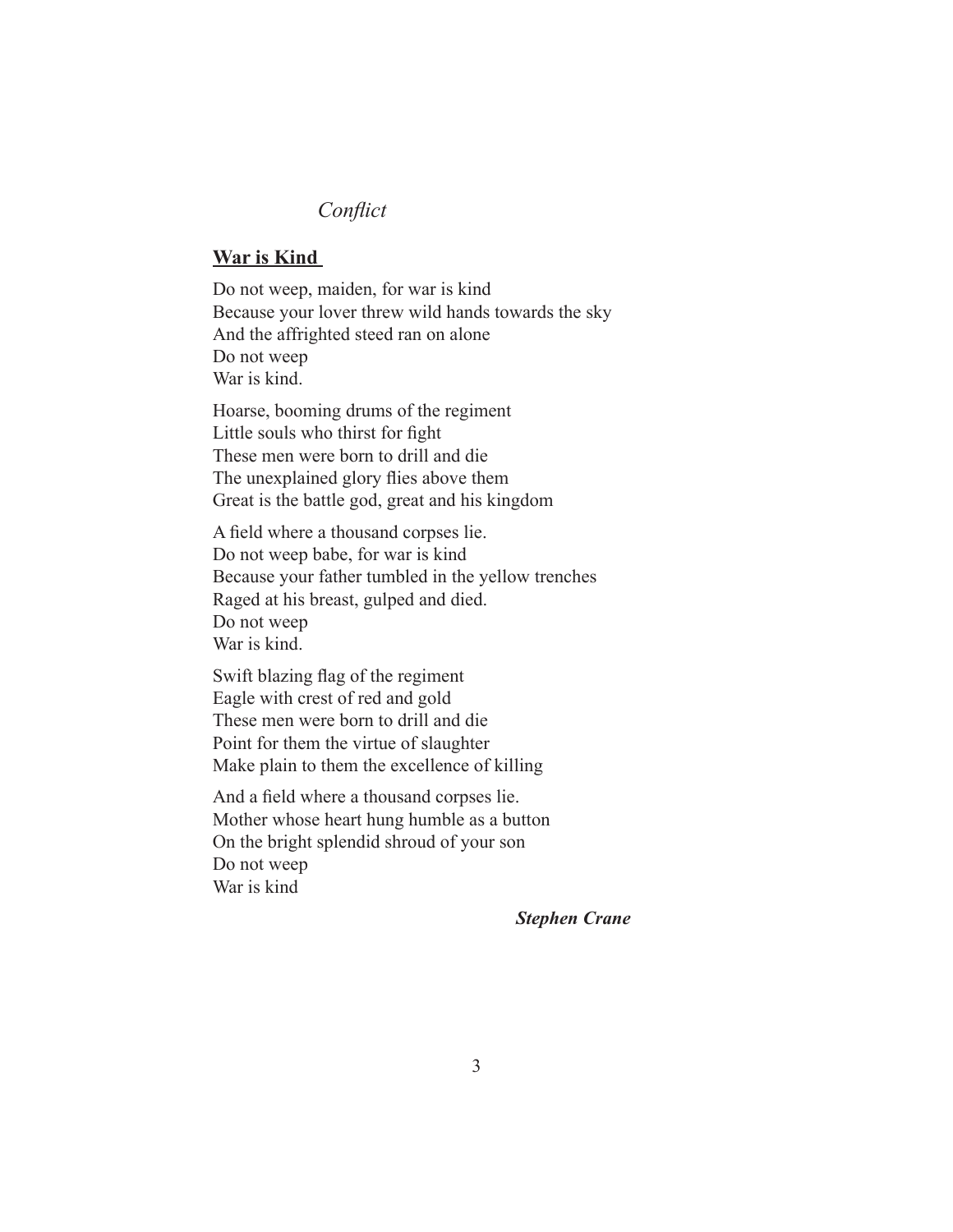## **The Terrorist, He's Watching**

The bomb in the bar will explode at thirteen twenty. Now it's just thirteen sixteen. There's still time for some to go in, And some to come out.

The terrorist has already crossed the street. That distance keeps him out of danger, and what a view- just like the movies:

A woman in a yellow jacket, she's going in. A man in dark glasses, he's coming out. Teenagers in jeans, they're talking. Thirteen seventeen and four seconds. The short one, he's lucky, he's getting on a scooter, but the tall one, he's going in.

Thirteen seventeen and forty seconds. That girl, she's walking along with a green ribbon in her hair. But then a bus suddenly pulls in front of her. Thirteen eighteen. The girl's gone. Was she that dumb, did she go in or not, we'll see when they carry them out. Thirteen nineteen. Somehow no one's going in. Another guy, fat, bald, is leaving, though. Wait a second, looks like he's looking for something in his pockets and at thirteen twenty minus ten seconds he goes back in for his crummy gloves.

Thirteen twenty exactly. This waiting, it's taking forever. Any second now. No, not yet. Yes, now. The bomb, it explodes.

*Wislawa Szymborska*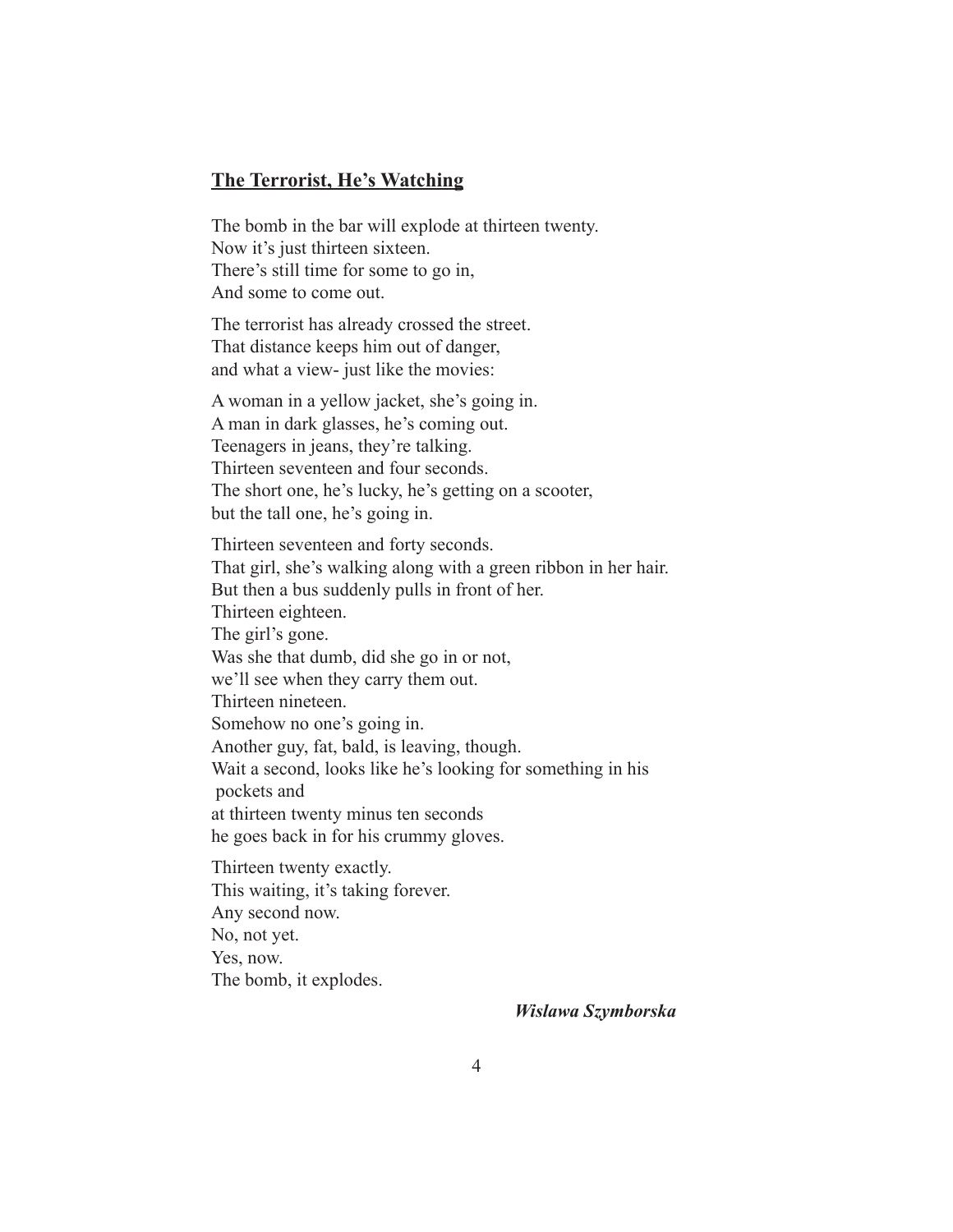# **Farewell to Barn and Stack and Tree**

| "Farewell to barn and stack and tree,<br>Farewell to Severn shore.                                                                            |    |
|-----------------------------------------------------------------------------------------------------------------------------------------------|----|
| Terence, look your last at me,<br>For I come home no more.                                                                                    |    |
| "The sun burns on the half-mown hill,<br>By now the blood is dried;<br>And Maurice amongst the hay lies still<br>And my knife is in his side. | 5  |
| "My mother thinks us long away;<br>The stime the field were mown.<br>She had two sons at rising day,<br>To-night she'll be alone.             | 10 |
| "And here's a bloody hand to shake,<br>And oh, man, here's good-bye;<br>We'll sweat no more on scythe and rake,<br>My bloody hands and I.     | 15 |
| "I wish you strength to bring you pride,<br>And a love to keep you clean,<br>And I wish you luck, come Lammastide,<br>At racing on the green. | 20 |
| "Long for me the rick will wait,<br>And long will wait the fold,<br>And long will stand the empty plate,<br>And dinner will be cold."         |    |

*A. E. Houseman*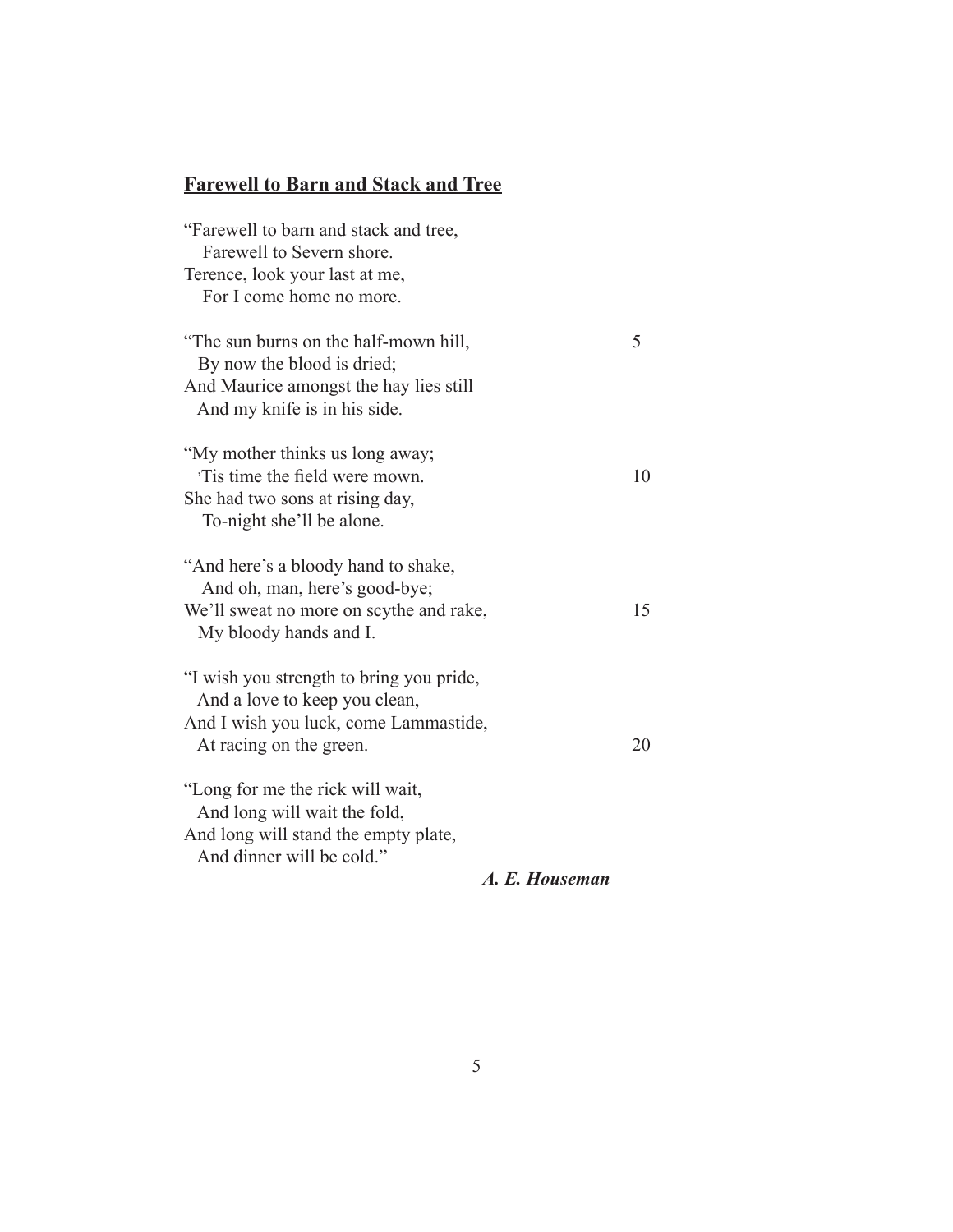## **Breakfast**

 He poured coffee into his cup he put milk in his cup of coffee he put sugar in his cup of coffee and milk With his teaspoon he stirred it he drank the coffee and milk and he put down the cup without speaking to me

## He lit

a cigarette he made rings with the smoke he put the ashes in the ash-tray without speaking to me without looking at me

 He got up he put his hat on his head he put on his raincoat because it was raining and he went out

in the rain without a word without a look. And I, I put my head in my hands and wept.

## *Jacques Prevert (Translated by Regi Siriwardene)*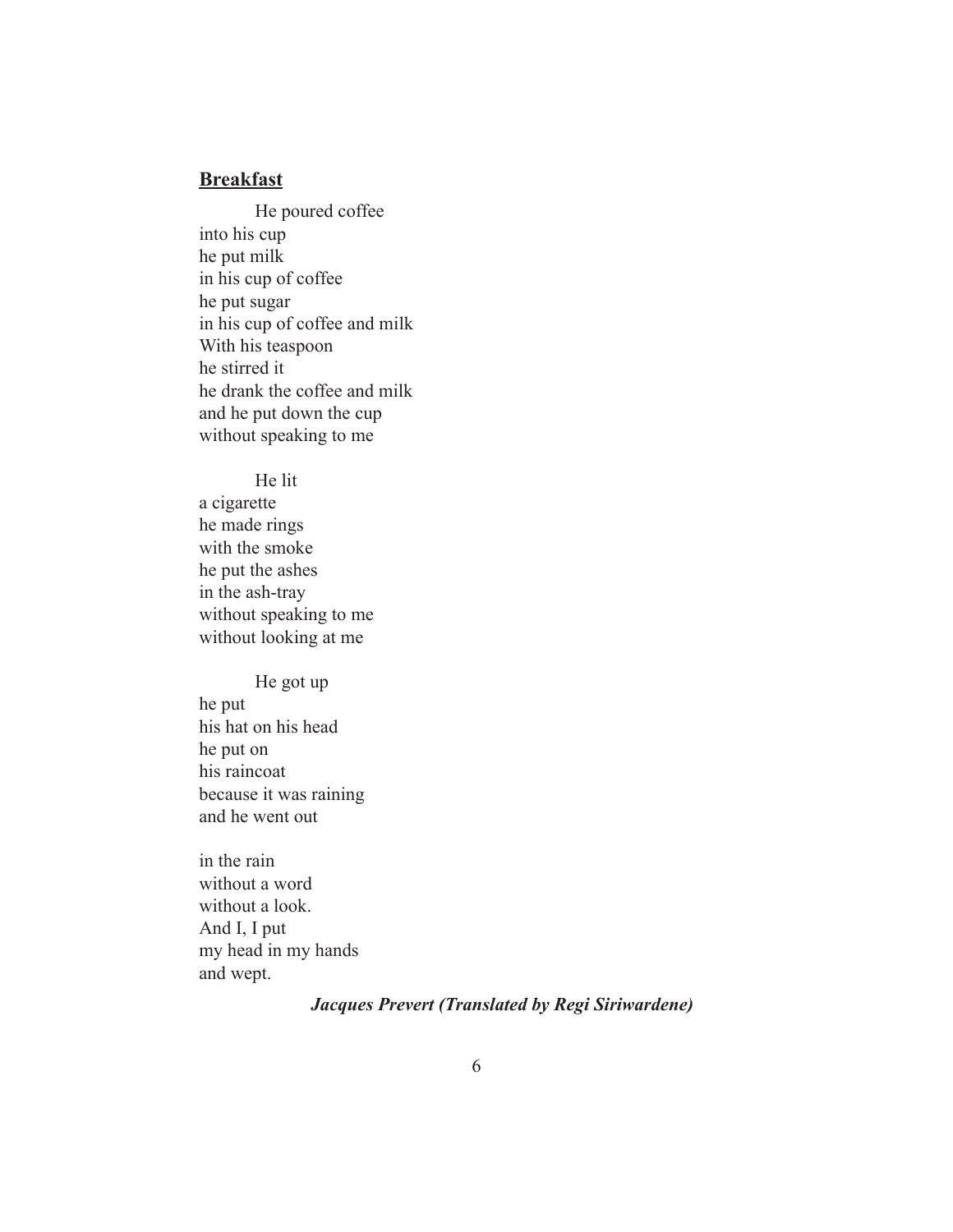# *Society*

## **Once Upon a Time**

| Once upon a time, son,<br>they used to laugh with their hearts<br>and laugh with their eyes;<br>but now they only laugh with their teeth,<br>while their ice-block-cold eyes<br>search behind my shadow.                    | 1<br>5 |
|-----------------------------------------------------------------------------------------------------------------------------------------------------------------------------------------------------------------------------|--------|
| There was a time indeed<br>they used to shake hands with their hearts;<br>but that's gone, son.<br>Now they shake hands without hearts<br>while their left hands search<br>my empty pockets.                                | 10     |
| 'Feel at home'. 'Come again',<br>they say, and when I come<br>again and feel<br>at home, once, twice,<br>there will be no thrice-<br>for then I find doors shut on me.                                                      | 15     |
| So I have learnt many things,<br>I have learned to wear many faces<br>like dresses – homeface,<br>office face, street face, host face, cock-<br>tail face, with all their conforming smiles<br>like a fixed portrait smile. | 20     |
| And I have learned too<br>to laugh with only my teeth<br>and shake hands without my heart.<br>I have also learned to say 'Goodbye'<br>when I mean, 'Goodriddance!'                                                          | 25     |
| to say 'Glad to see you,'                                                                                                                                                                                                   | 30     |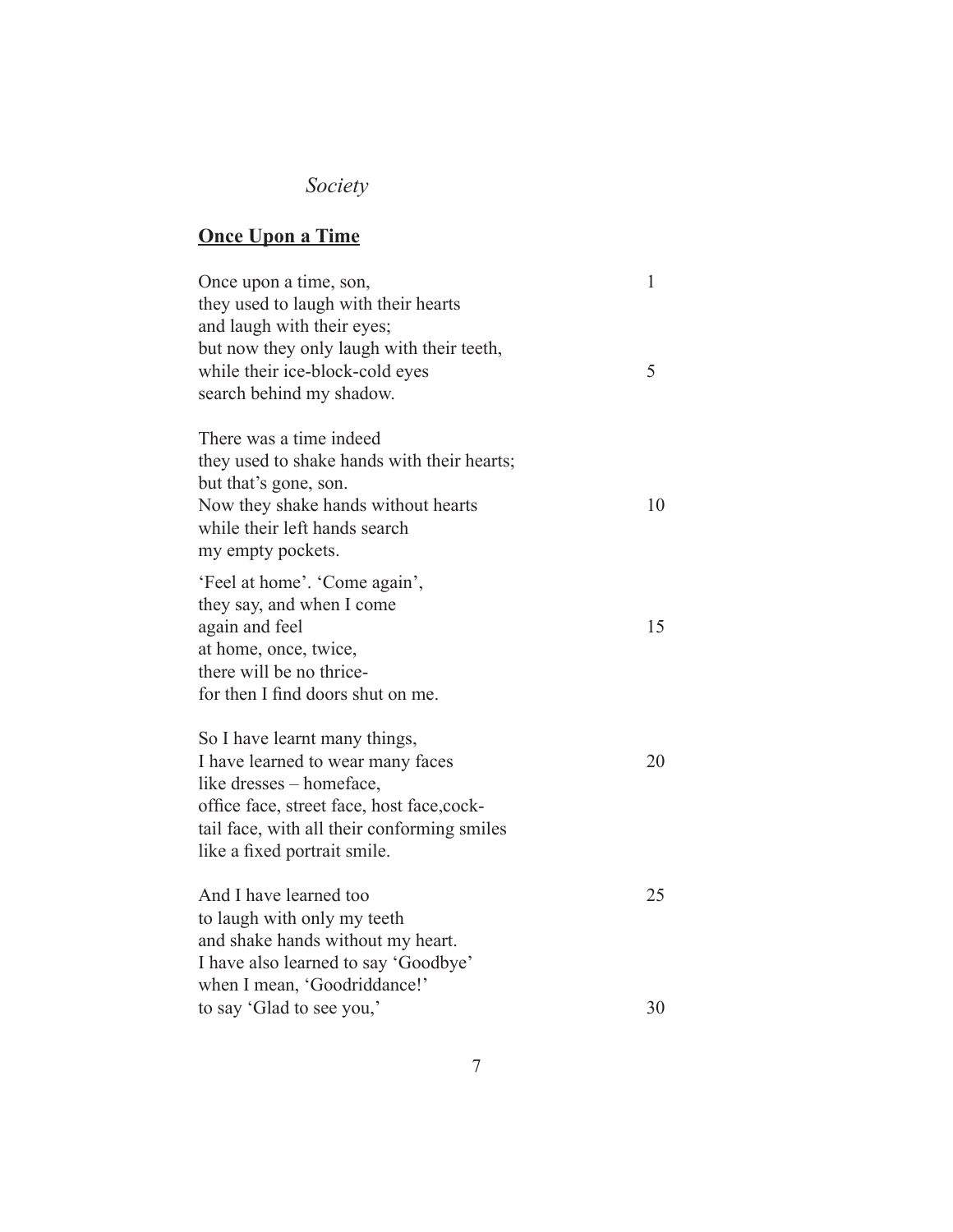without being glad; and to say 'It's been nice talking to you,' after being bored.

But believe me, son, I want to be what I used to be when I was like you. I want 35 to unlearn all these muting things. Most of all, I want to re-learn how to laugh, for my laugh in the mirror shows only my teeth like a snake's bare fangs!

So show me, son, 40 how to laugh; show me how I used to laugh and smile once upon a time when I was like you.

*Gabriel Okara*

## **I Know Why the Caged Bird Sings**

The free bird leaps on the back of the wind and floats downstream till the current ends and dips his wings in the orange sun rays and dares to claim the sky.

But a bird that stalks down his narrow cage can seldom see through his bars of rage his wings are clipped and his feet are tied so he opens his throat to sing.

The caged bird sings with fearful trill of the things unknown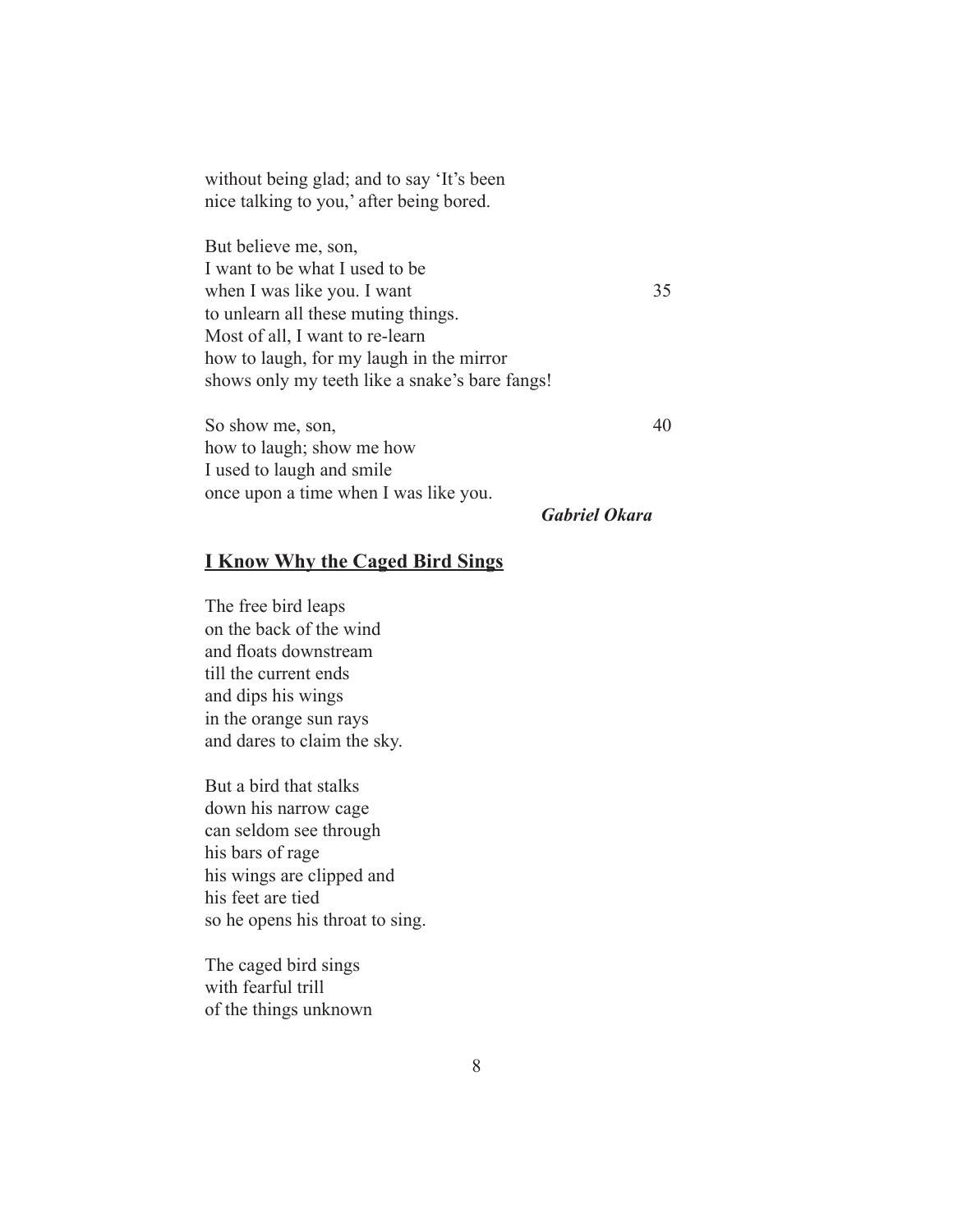but longed for still and his tune is heard on the distant hill for the caged bird sings of freedom

The free bird thinks of another breeze and the trade winds soft through the sighing trees and the fat worms waiting on a dawn-bright lawn and he names the sky his own.

But a caged bird stands on the grave of dreams his shadow shouts on a nightmare scream his wings are clipped and his feet are tied so he opens his throat to sing

The caged bird sings with a fearful trill of things unknown but longed for still and his tune is heard on the distant hill for the caged bird sings of freedom.

#### *Maya Angelou*

## **Richard Cory**

Whenever Richard Cory went downtown, We people on the pavement looked at him; He was a gentleman from sole to crown, Clean favored, and imperially slim.

And he was always quietly arrayed, And he was always human when he talked; But still he fluttered pulses when he said, 'Good-morning,' and he glittered when he walked.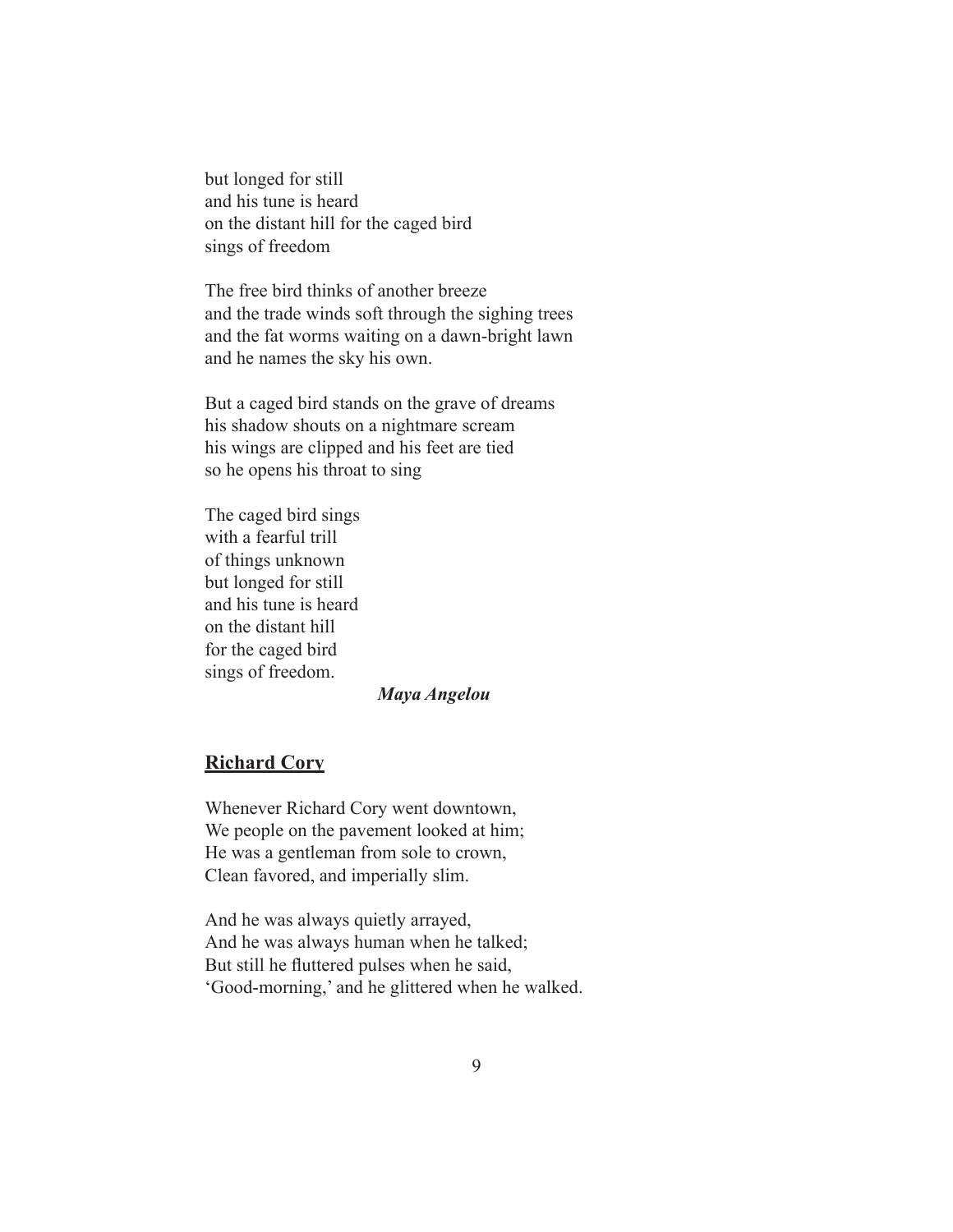And he was rich - yes, richer than a king --- And admirably schooled in every grace: In fine, we thought that he was everything To make us wish that we were in his place.

So on we worked, and waited for the light, And went without the meat, and cursed the bread; And Richard Cory, one calm summer night, Went home and put a bullet through his head.

#### *Edwin Arlington Robinson*

## **Big Match, 1983**

Glimpsing the headlines in the newspapers, tourists scuttle for cover, cancel their options on rooms with views of temple and holy mountain. "Flash point in Paradise." "Racial pot boils over." And even the gone away boy who had hoped to find lost roots, lost lovers, lost talent even, out among the palms, makes timely return giving thanks that Toronto is quite romantic enough for his purposes.

Powerless this time to shelter or to share we strive to be objective, try to trace the match that lit this sacrificial fire. the steps by which we reached this ravaged place. We talk of "Forty Eight" and "Fifty Six", of freedom and the treacherous politics of language; see the first sparks of this hate fanned into flame in Nineteen Fifty Eight, yet find no comfort in our neat solution, no calm abstraction, and no absolution.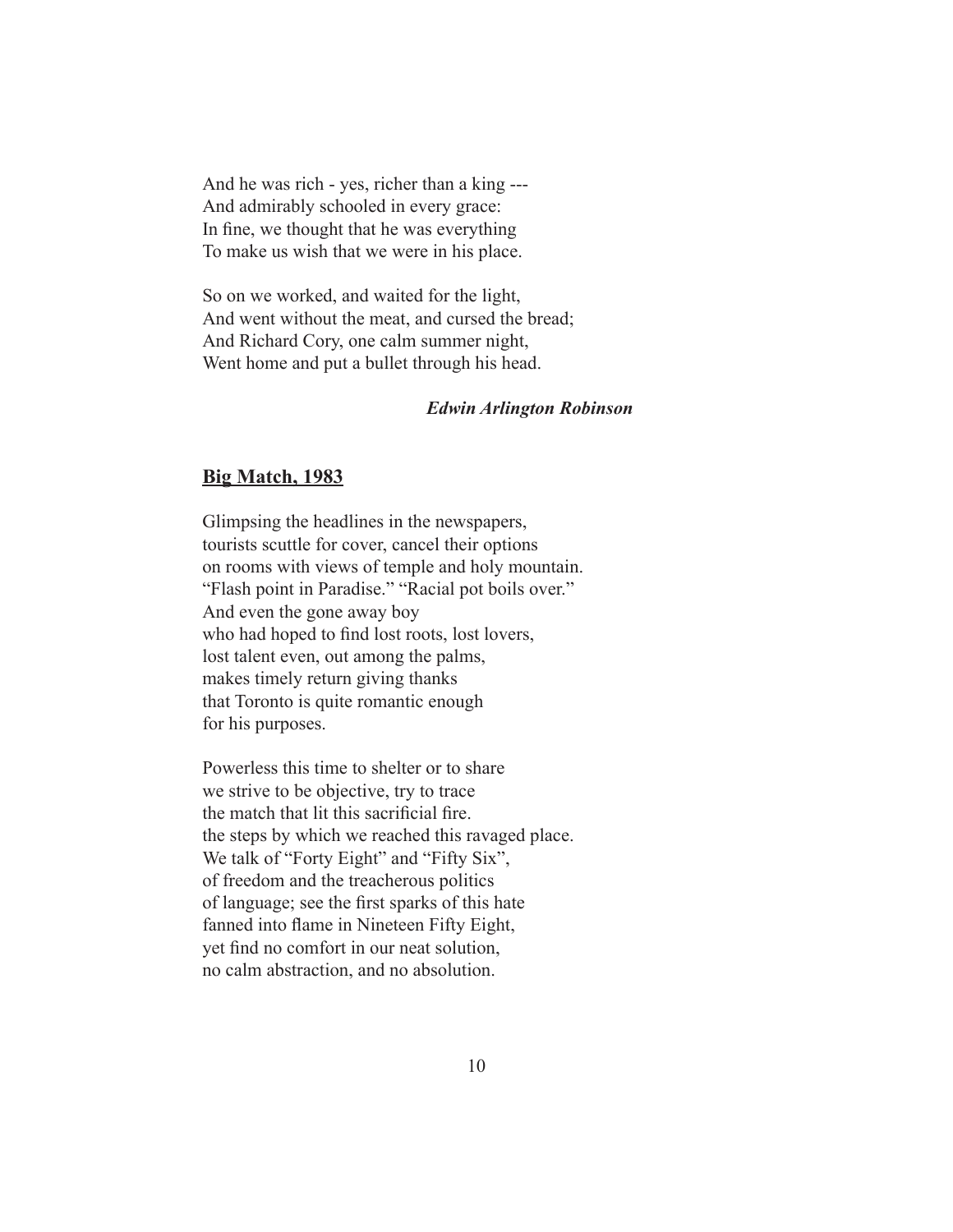The game's in other hands in any case. These fires ring factory, and hovel, and Big Match fever, flaring high and fast, has both sides in its grip and promises dizzier scores than any at the oval.

In a tall house dim with old books and pictures calm hands quit the clamouring telephone. 'It's a strange life we're leading here just now, not a dull moment. No one can complain of boredom, that's for sure. Up all night keeping watch, and then as curfew ends and your brave lands dash out at dawn to start another day of fun, and games, and general jollity, I send Padmini and the girls to a neighbor's house.

Who, me?  $-$  Oh I'm doing fine. I always was a drinking man you know and nowadays I'm stepping up my intake quite a bit, the general idea being that when those torches come within fifty feet of this house don't you see it won't be my books that go up first, but me."

A pause. Then, steady and every bit as clear as though we are neighbors still as we had been In Fifty Eight. "Thanks, by the way for ringing. There's nothing you can do to help us but it's good to know some lines haven't yet been cut."

Out of the palmyrah fences of Jaffna bristle a hundred guns. Shopfronts in the Pettah, landmarks of our childhood Curl like old photographs in the flames. Blood on their khaki uniforms, three boys lie dying; a crowd looks silently the other way. Near the wheels of his smashed bicycle at the corner of Duplication Road a child lies dead and two policemen look the other way as a stout man, sweating with fear, falls to his knees beneath a bo-tree in a shower of sticks and stones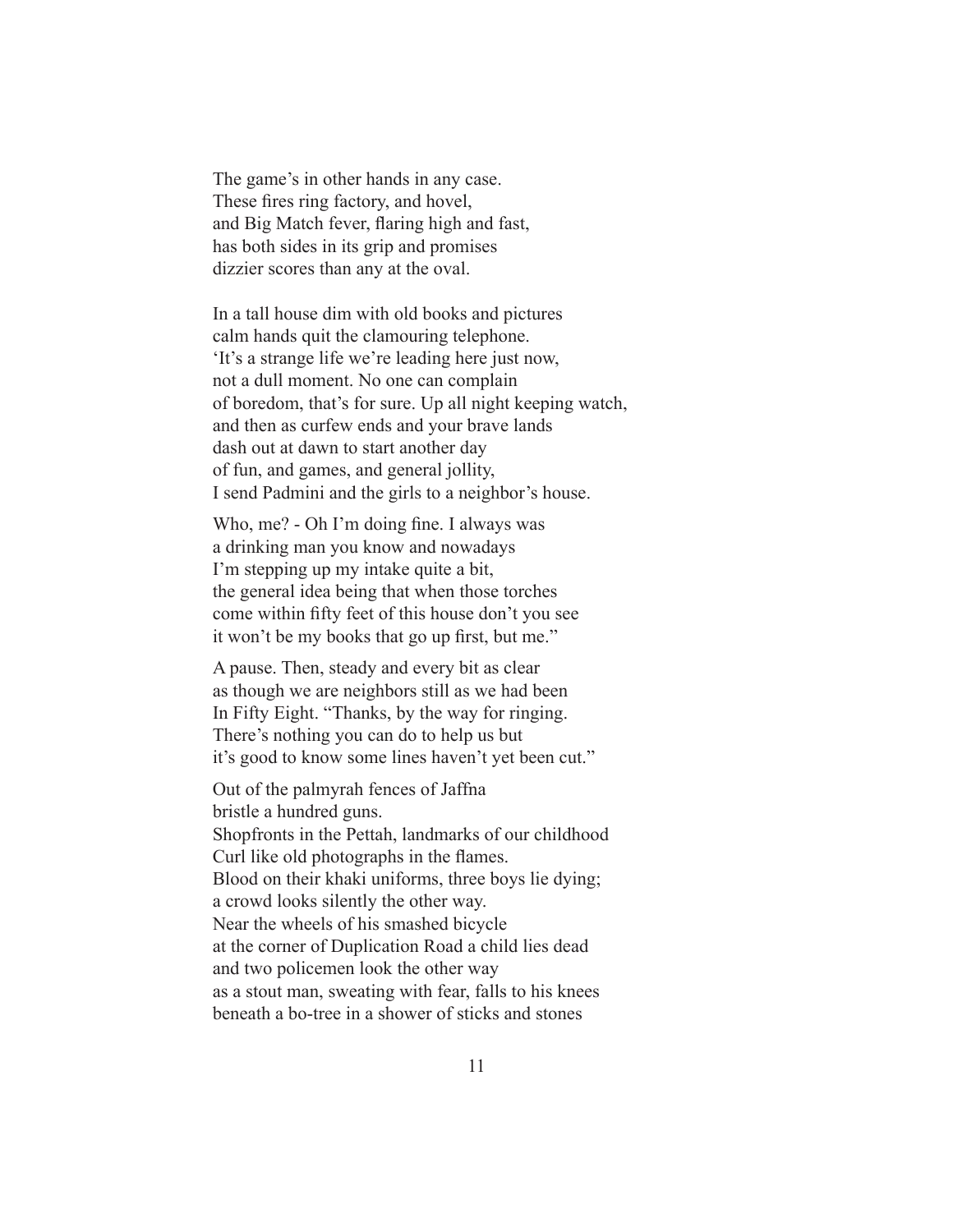flung by his neighbor's hands. The joys of childhood, friendships of our youth ravaged by pieties and politics screaming across our screens her agony at last exposed, Sri Lanka burns alive.

*Yasmine Gooneratne*

*Life*

## **The Earthern Goblet**

O silent goblet red from head to heel, How did you feel When you were being twirled Upon the Potter's wheel Before the Potter gave you to the world?

'I felt a conscious impulse in my clay To break away From the great Potter's hand that burned so warm.

> I felt vast Feeling of sorrow to be cast Into my present form.

'Before that fatal hour That saw me captive on the Potter's wheel And cast into this crimson goblet-sleep, I used to feel The fragrant friendship of a little flower Whose root was in my bosom buried deep.

'The Potter has drawn out the living breath of me And given me a form which is the death of me. My past unshapely natural state was best With just one flower flaming through my breast.'

## *Harindranath Chattopadhyaya*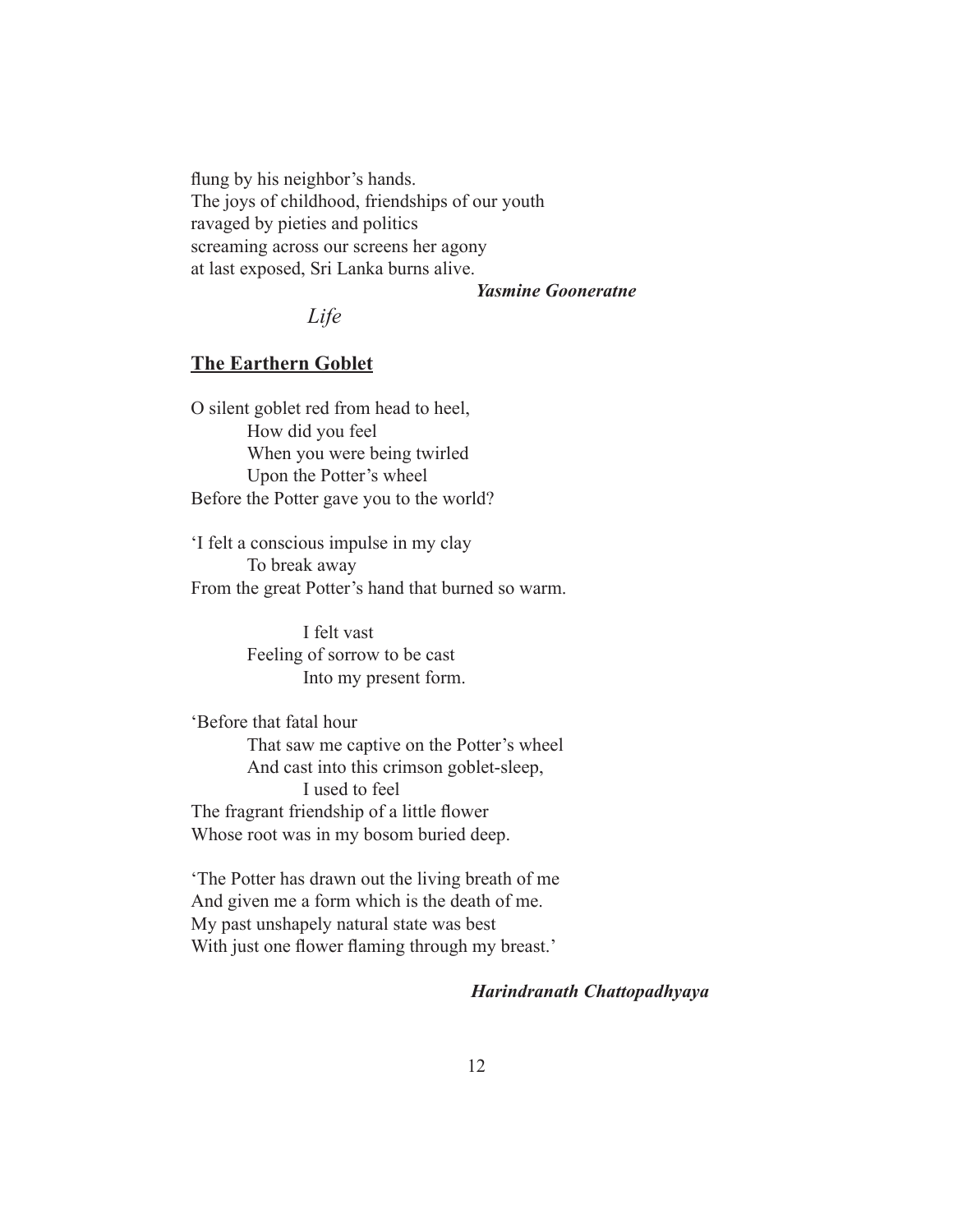## **Father and Son**

Father

It's not time to make a change, Just relax, take it easy. You're still young, that's your fault, There's so much you have to know. Find a girl, settle down, If you want you can marry. Look at me, I am old, but I'm happy.

I was once like you are now, and I know that it's not easy, To be calm when you've found something going on. But take your time, think a lot, Why, think of everything you've got. For you will still be here tomorrow, but your dreams may not.

#### Son

How can I try to explain, cause when I do he turns away again. It's always been the same, same old story. From the moment I could talk I was ordered to listen. Now there's a way and I know that I have to go away. I know I have to go.

#### Father

It's not time to make a change, Just sit down, take it slowly. You're still young, that's your fault,

There's so much you have to go through. Find a girl, settle down, If you want, you can marry. Look at me, I am old, but I'm happy.

#### Son

All the times that I've cried, keeping all the things I knew inside, It's hard, but it's harder to ignore it. If they were right, I'd agree, but it's them they know, not me, Now there's a way and I know that I have to go away. I know I have to go.

#### *Cat Stevens*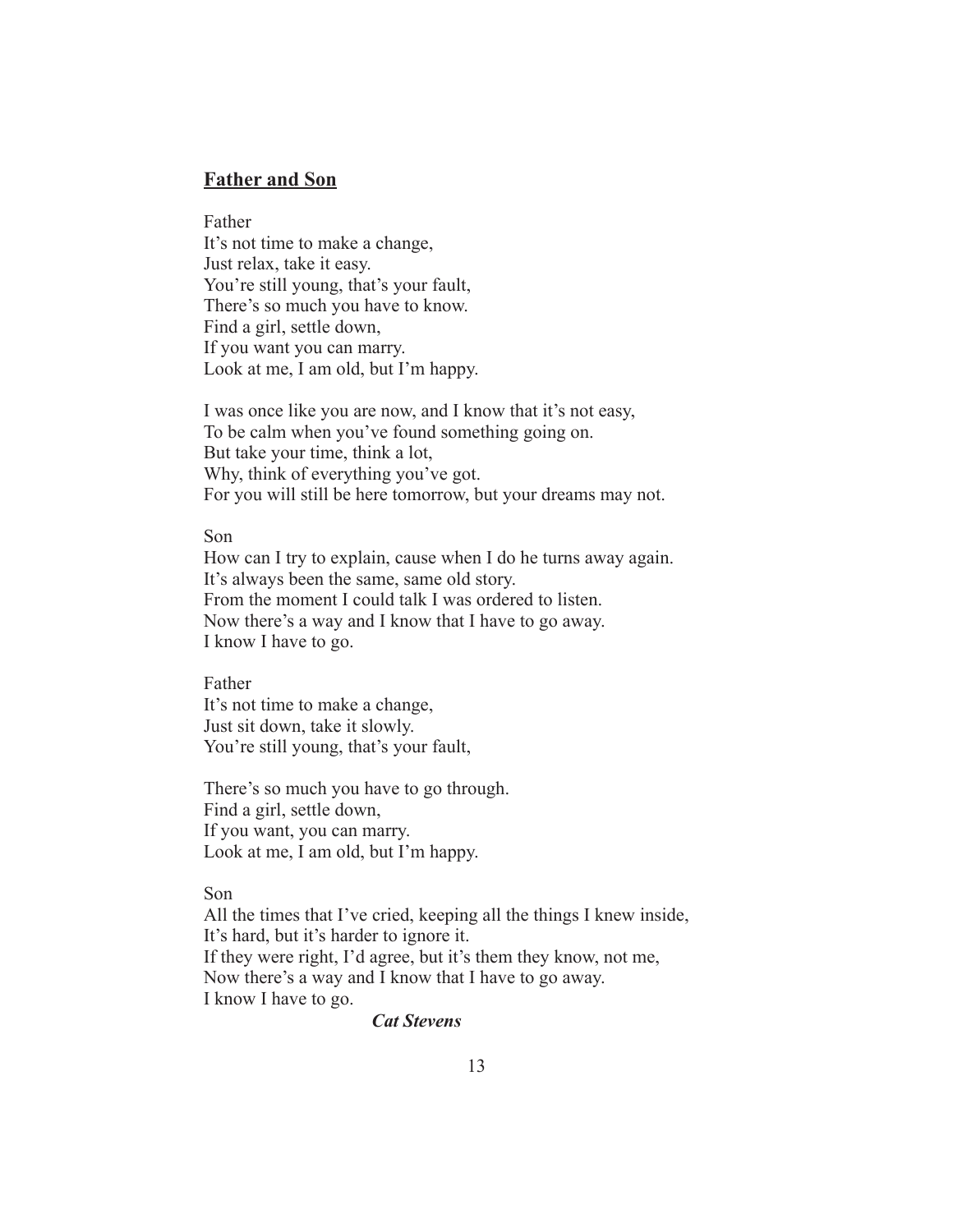## **Fear**

I don't want them to turn my little girl into a swallow. She would fly far away into the sky and never fly again to my straw bed, or she would nest in the eaves 5 where I could not comb her hair. I don't want them to turn my little girl into a swallow.

I don't want them to make my little girl a princess. 10 In tiny golden slippers how could she play on the meadow? And when night came, no longer would she sleep at my side. I don't want them to make 15 my little girl a princess.

And even less do I want them one day to make her queen. They would put her on a throne where I could not go to see her. 20 And when nighttime came I could never rock her … I don't want them to make my little girl a queen!

 *Gabriela Mistral (Translated by Doris Dana)*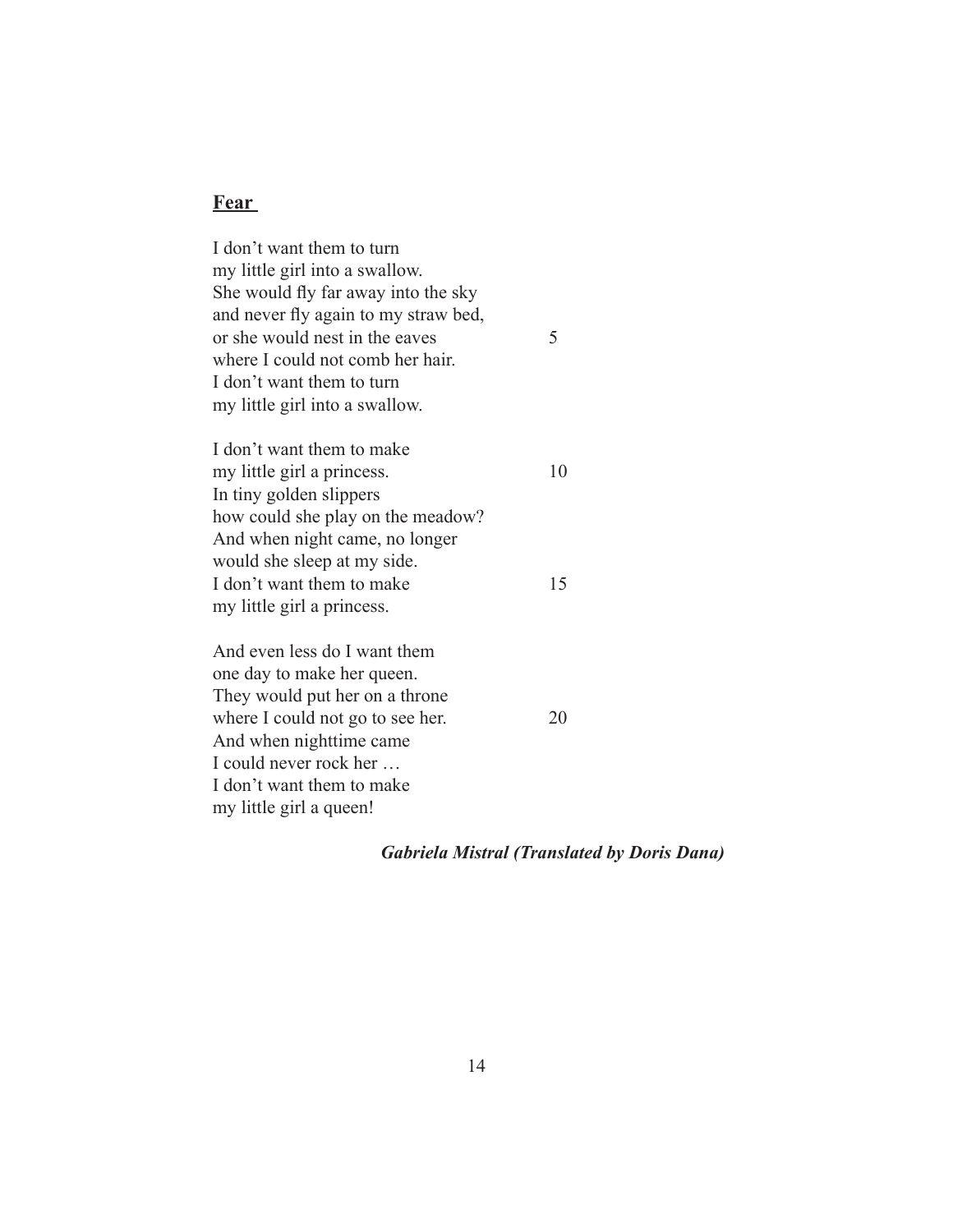## **The Clown's Wife**

About my husband, the clown, what could I say?

On stage, he's a different person. Up there he's a king on a throne, but at home you should hear him moan.

The moment he walks through that door without that red nose and them funny clothes, he seems to have the world on his shoulder.

I do me best to cheer him up, poor soul. I juggle with eggs, I turn cartwheels, I tell jokes, I do me latest card trick, I even have a borrow of his red nose.

But he doesn't say exactly how he feels, doesn't say what's bothering him inside. Just sits there saying almost to himself:

'O life, ah life, what would I do without this clown of a wife?'

 *Johnson Agard*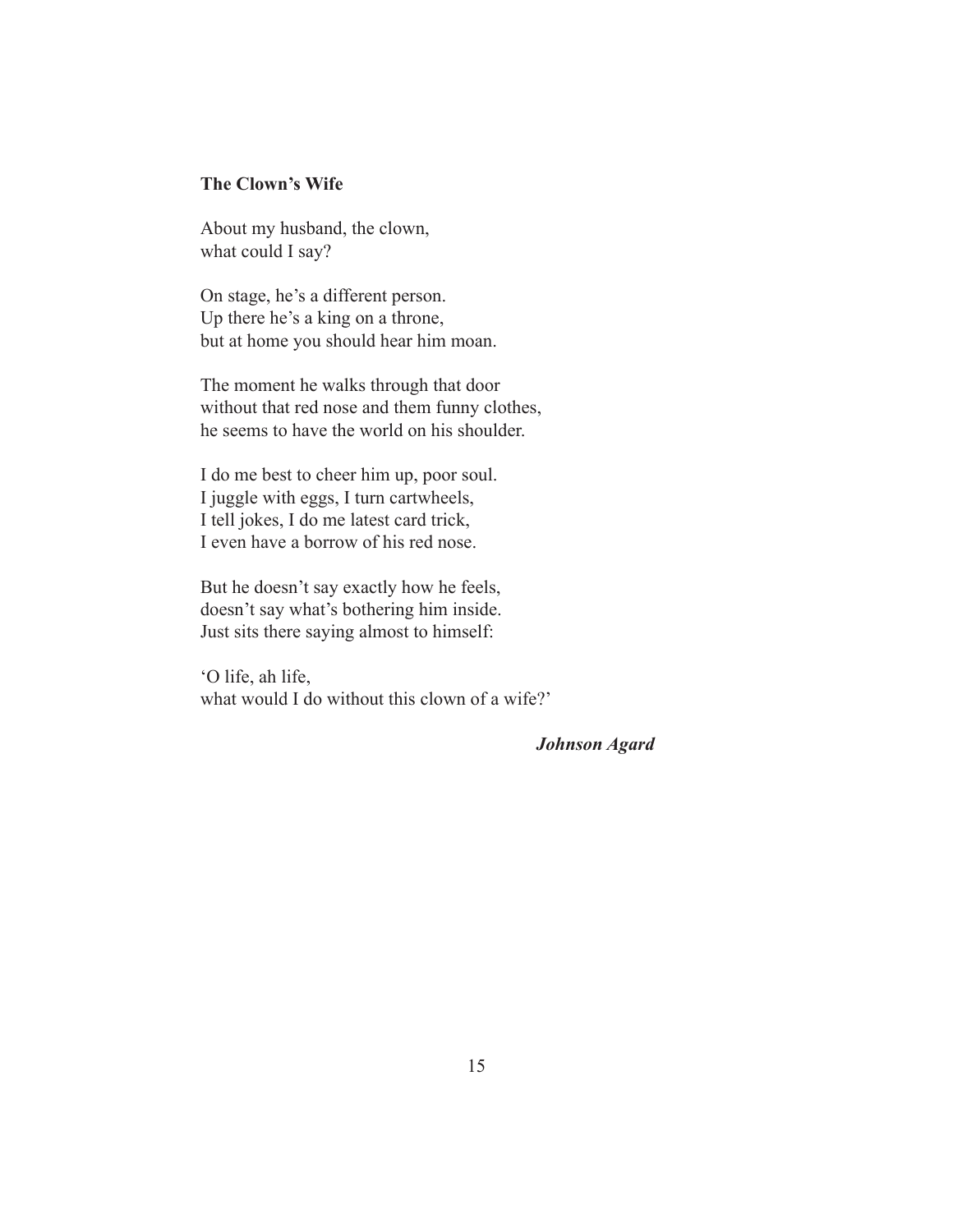#### *Humour*

## **The Camel's Hump**

The Camel's hump is an ugly lump Which well you may see at the Zoo; But uglier yet is the hump we get From having too little to do.

Kiddies and grown-ups too-oo-oo, If we haven't enough to do-oo-oo, We get the hump-Cameelious hump-The hump that is black and blue!

We climb out of bed with a frouzly head, And a snarly-yarly voice. We shiver and scowl and we grunt and we growl At our bath and our boots and our toys;

And there ought to be a corner for me (And I know there is one for you) When we get the hump-Cameelious hump-The hump that is black and blue!

The cure for this ill is not to sit still, Or frowst with a book by the fire; But to take a large hoe and a shovel also, And dig till you gently perspire;

And then you will find that the sun and the wind, And the Djinn of the Garden too, Have lifted the hump-The horrible hump-The hump that is black and blue!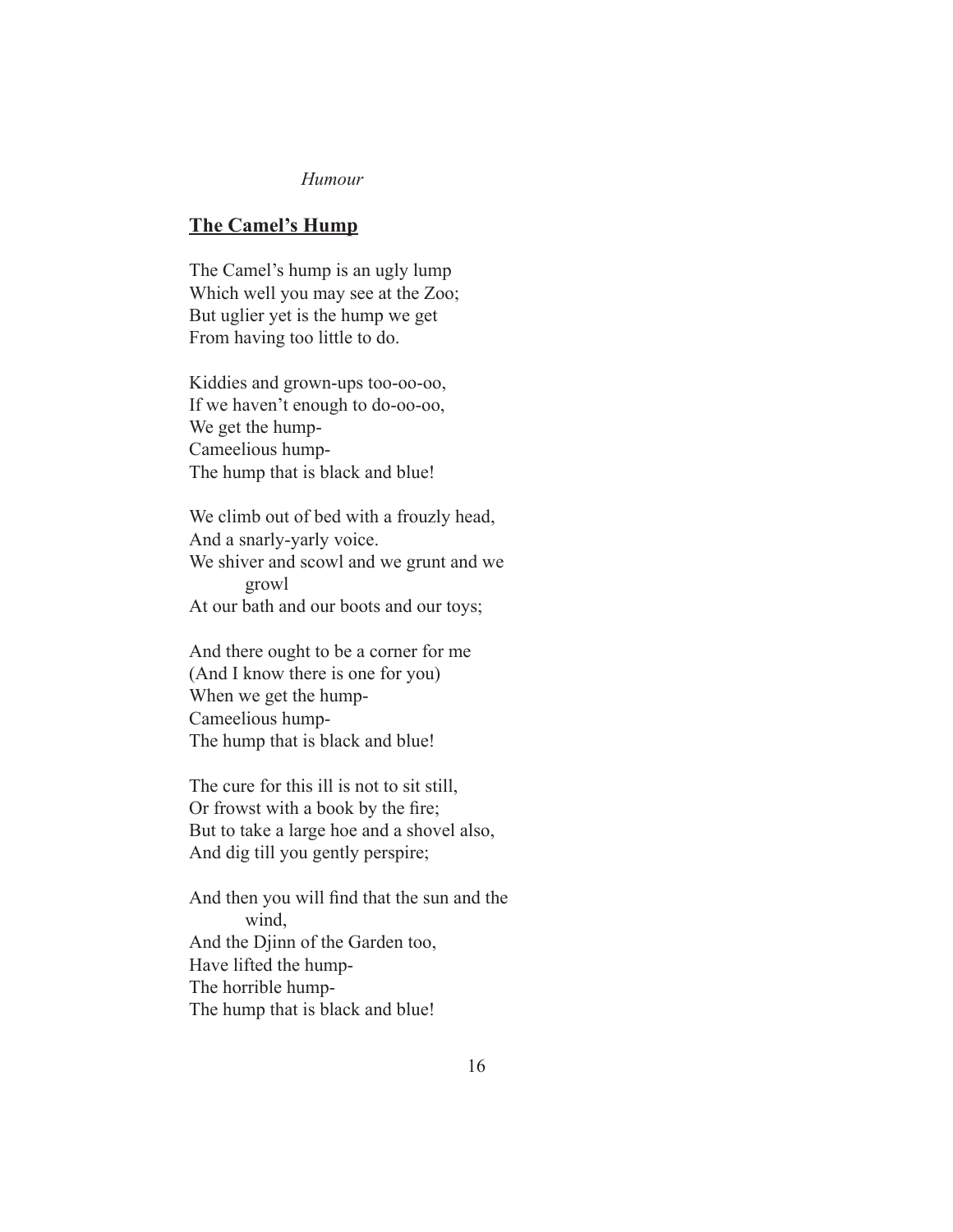I get it as well as you-oo-oo-If I haven't enough to do-oo-oo! We all get the hump-Cameelious hump-Kiddies and grown-ups too!

#### *Rudyard Kipling*

#### **Upside-Down**

Once there lived an Upside-Down Who was the talk of all the town. If he was told to turn to right He turned to left out of spite. If he went sailing in a boat No one could make him understand Why he seemed to be afloat And what had happened to the land. He read his letters backside-fore, And wrote his letters backside-fore. So if a "ton" was to be read He read it "not," the dunder-head! All his life he was afraid To cross a bridge. He'd always wade (Unless the water was too deep Or the embankment was too steep.) He went into a restaurant; The waiter said, "What do you want?" He said, "I'd like a pair of socks With clocks on them, and in a box." The circus came to town one day; Of course he went without delay. And everyone said Upside-Down Was funnier than the circus clown. Just yesterday the postman brought A letter to him from his aunt: "Shall I read it? P'raps I ought, P'raps I will, p'raps I can't."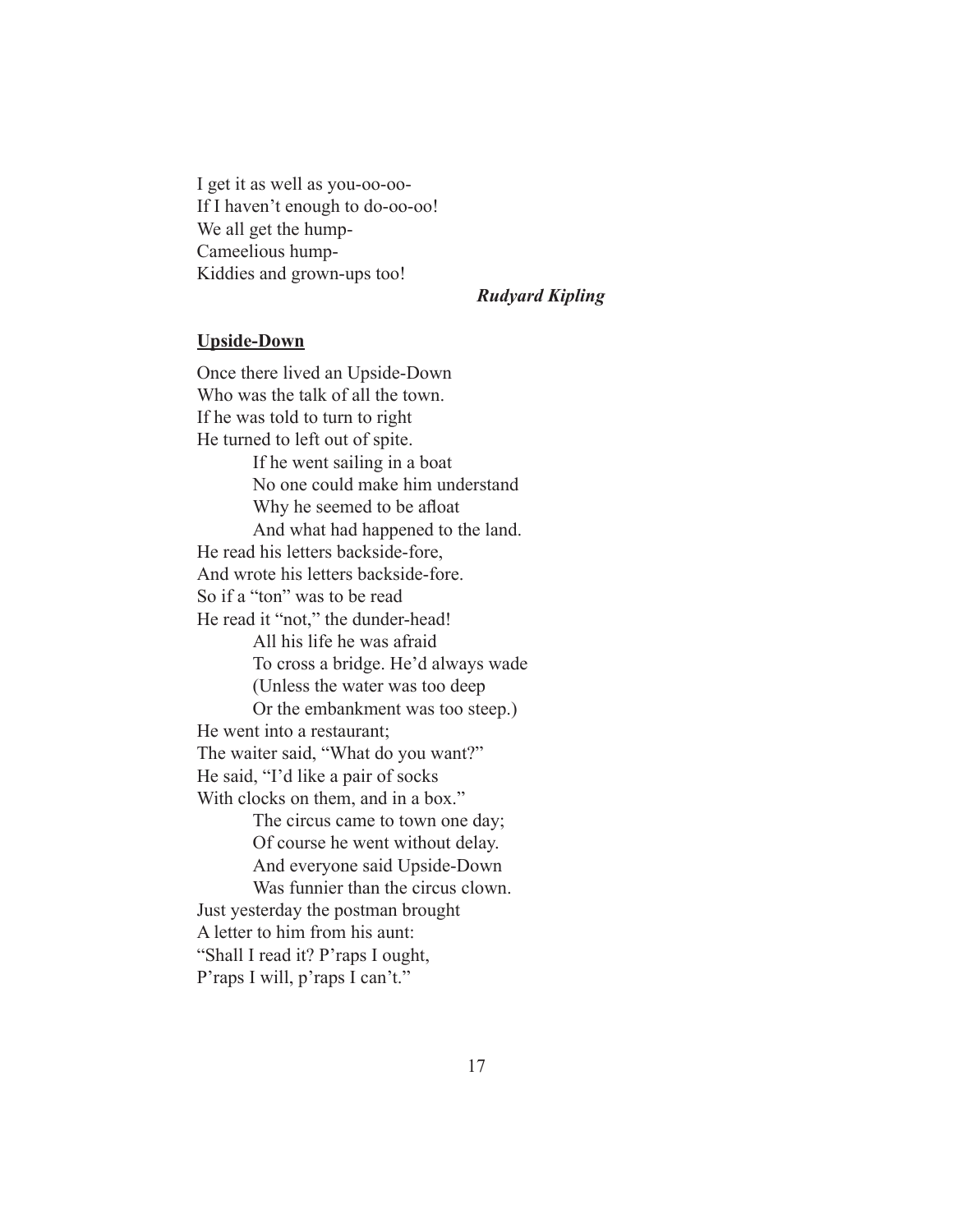He eyed it this way, eyed it that, Then he stuck it in his hat. His auntie wrote, "Dearest boy, All you do is to annoy: Wearing flannels when it's hot, Going naked when it's not! You must behave as others do If they're to have respect for you!"

#### *Alexander Kushner (translated by Margaret Wettin)*

#### **The Huntsman**

Kagwa hunted the lion, Through bush and forest went his spear. One day he found the skull of a man And said to it, 'How did you come here?' The skull opened its mouth and said, 'Talking brought me here.' Kagwa hurried home; Went to the king's chair and spoke: 'In the forest I found a talking skull.' The king was silent. Then he said slowly, 'Never since I was born of my mother Have I seen or heard of a skull which spoke.' The king called out his guards: 'Two of you now go with him And find this talking skull; But if his tale is a lie And the skull speaks no word, This Kagwa himself must die' They rode into the forest: For days and nights they found nothing. At last they saw the skull; Kagwa Said to it, "How did you come here?" The skull said nothing. Kagwa implored, But the skull said nothing.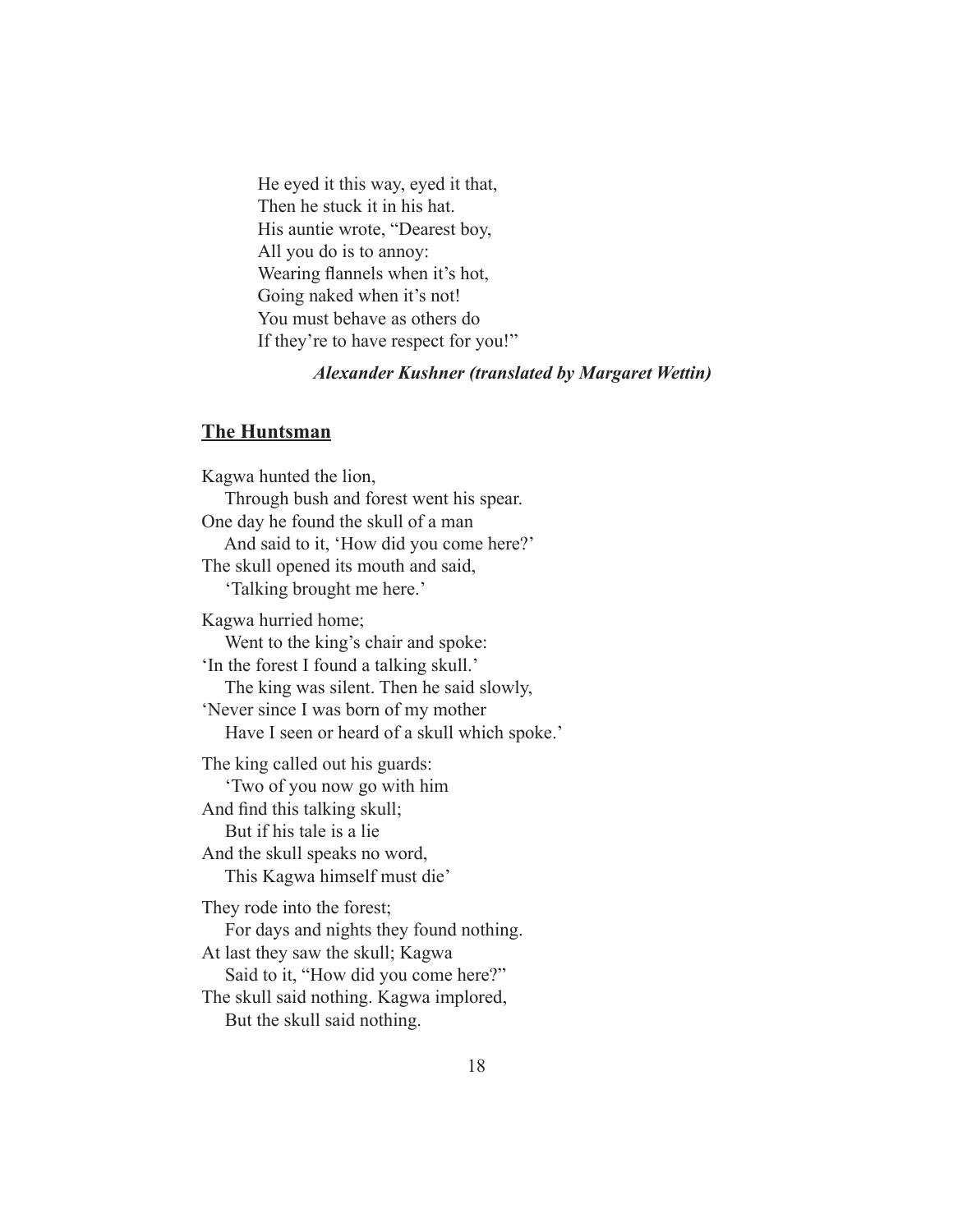The guards said, 'Kneel down.' They killed him with sword and spear. Then the skull opened its mouth; 'Huntsman, how did you come here?' And the dead man answered, 'Talking brought me here.'

#### *Edward Lowbury*

#### **Two's Company**

## The sad story of a man who didn't believe in ghosts

They said the house was haunted, but He laughed at them and said, 'Tut, tut! I've never heard such tittle-tattle As ghosts that groan and chains that rattle; And just to prove I'm in the right, Please leave me here to spend the night.'

They left him just as dusk was falling With a hunchback moon and screech-owls calling.

But what is that? Outside it seemed As if chains rattled, someone screamed!

Come, come, it's merely nerves, he's certain (But just the same, he draws the curtain). The stroke of twelve - but there's no clock! He shuts the door and turns the lock (Of course, he knows that no one's there, But no harm's done by taking care!); Someone's outside - the silly joker, (He may as well pick up the poker!) That noise again! He checks the doors, Shutters the windows, makes a pause To seek the safest place to hide - (The cupboard's strong - he creeps inside). 'Not that there's anything to fear!' He tells himself, when at his ear A voice breathes softly, 'How do you do! I am a ghost. Pray who are you?' *Raymond Wilson*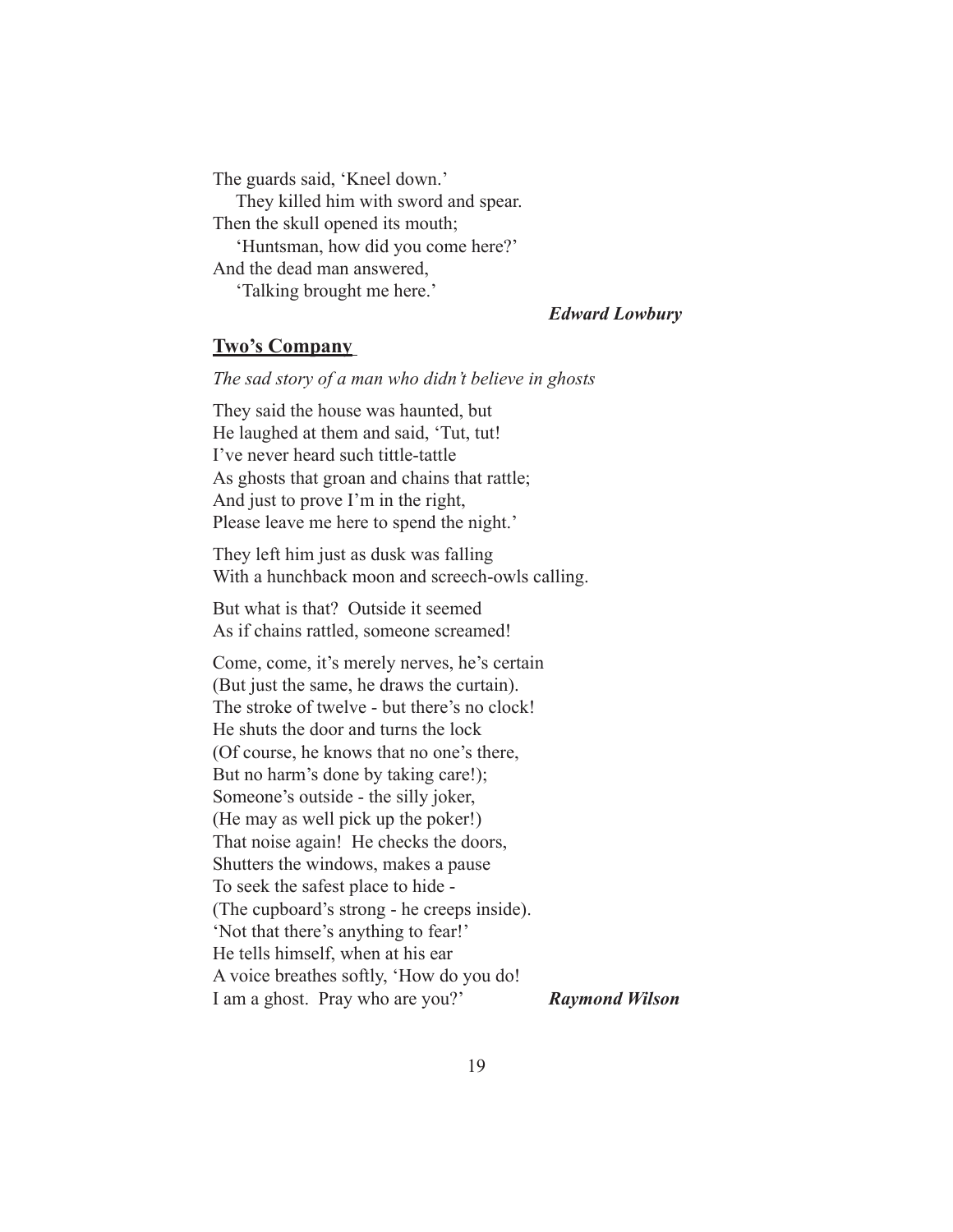## **Short Stories and Non-fiction**

#### **The Nightingale and the Rose - Oscar Wilde**

"SHE said that she would dance with me if I brought her red roses," cried the young Student, "but in all my garden there is no red rose."

 From her nest in the holm-oak tree the Nightingale heard him, and she looked out through the leaves, and wondered.

"No red rose in all my garden!" he cried, and his beautiful eyes filled with tears. "Ah, on what little things does happiness depend! I have read all that the wise men have written, and all the secrets of philosophy are mine, yet for want of a red rose is my life made wretched."

 "Here at last is a true lover," said the Nightingale. "Night after night have I sung of him, though I knew him not: night after night have I told his story to the stars, and now I see him. His hair is dark as the hyacinth-blossom, and his lips are red as the rose of his desire; but passion has made his face like pale ivory, and sorrow has set her seal upon his brow."

 "The Prince gives a ball to-morrow night," murmured the young student, "and my love will be of the company. If I bring her a red rose she will dance with me till dawn. If I bring her a red rose, I shall hold her in my arms, and she will lean her head upon my shoulder, and her hand will be clasped in mine. But there is no red rose in my garden, so I shall sit lonely, and she will pass me by. She will have no heed of me, and my heart will break."

 "Here, indeed, is the true lover," said the Nightingale. "What I sing of, he suffers: what is joy to me, to him is pain. Surely love is a wonderful thing. It is more precious than emeralds, and dearer than fine opals. Pearls and pomegranates cannot buy it, nor is it set forth in the market-place. It may not be purchased of the merchants, nor can it be weighed out in the balance for gold."

 "The musicians will sit in their gallery," said the young Student, "and play upon their stringed instruments, and my love will dance to the sound of the harp and the violin. She will dance so lightly that her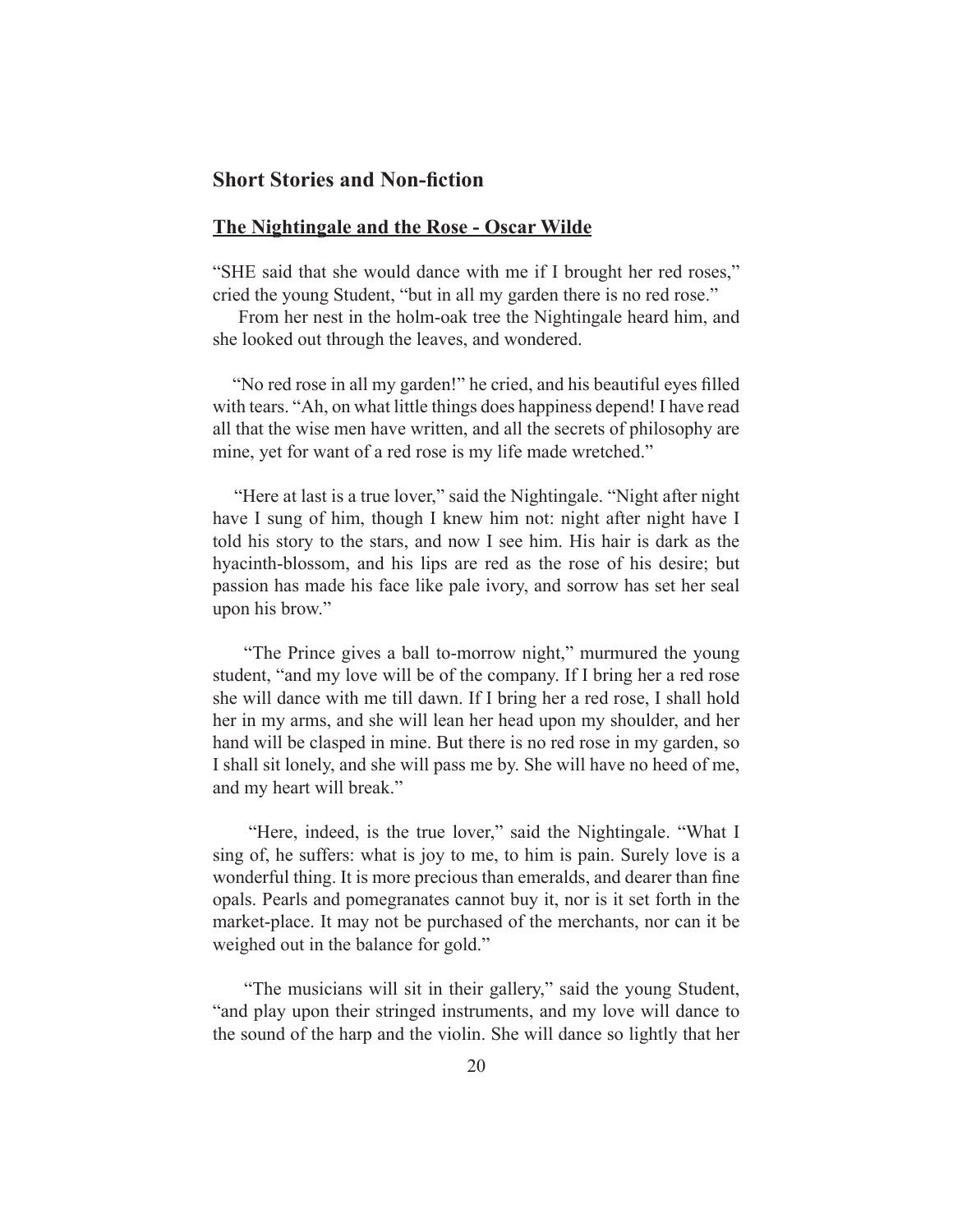feet will not touch the floor, and the courtiers in their gay dresses will throng round her. But with me she will not dance, for I have no red rose to give her;" and he flung himself down on the grass, and buried his face in his hands, and wept.

 "Why is he weeping?" asked a little Green Lizard, as he ran past him with his tail in the air.

"Why, indeed?" said a Butterfly, who was fluttering about after a sunbeam.

 "Why, indeed?" whispered a Daisy to his neighbour, in a soft, low voice.

"He is weeping for a red rose," said the Nightingale.

"For a red rose?" they cried: "how very ridiculous!" and the little Lizard, who was something of a cynic, laughed outright.

 But the Nightingale understood the secret of the Student's sorrow, and she sat silent in the oak-tree, and thought about the mystery of Love.

Suddenly she spread her brown wings for flight, and soared into the air. She passed through the grove like a shadow, and like a shadow she sailed across the garden.

 In the centre of the grass-plot was standing a beautiful Rose-tree, and when she saw it she flew over to it, and lit upon a spray.

 "Give me a red rose," she cried, "and I will sing you my sweetest song."

But the Tree shook its head.

"My roses are white," it answered; "as white as the foam of the sea, and whiter than the snow upon the mountain. But go to my brother who grows round the old sun-dial, and perhaps he will give you what you want."

So the Nightingale flew over to the Rose-tree that was growing round the old sun-dial.

 "Give me a red rose," she cried, "and I will sing you my sweetest song."

But the Tree shook its head.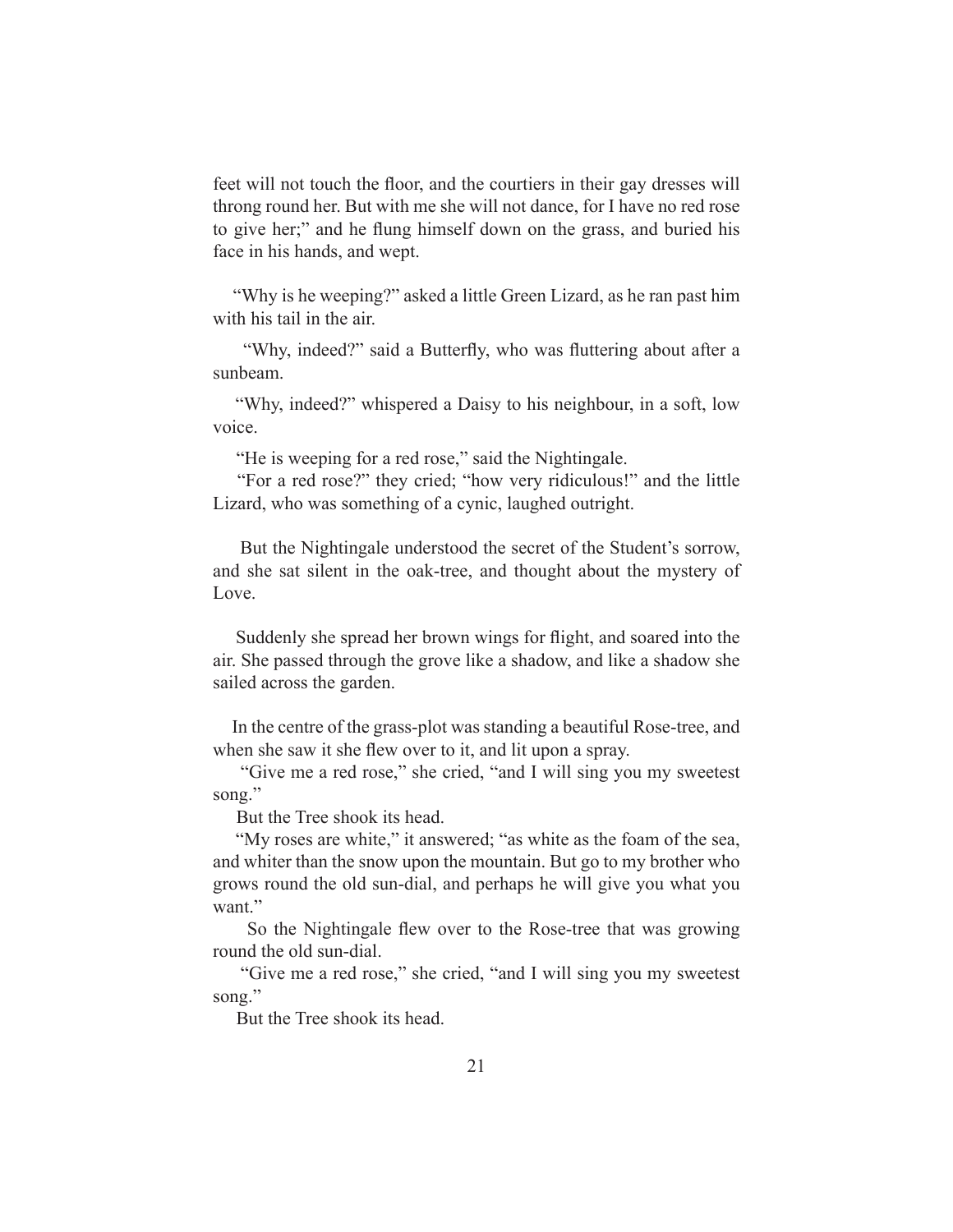"My roses are yellow," it answered; "as yellow as the hair of the mermaiden who sits upon an amber throne, and yellower than the daffodil that blooms in the meadow before the mower comes with his scythe. But go to my brother who grows beneath the Student's window, and perhaps he will give you what you want."

So the Nightingale flew over to the Rose-tree that was growing beneath the Student's window.

 "Give me a red rose," she cried, "and I will sing you my sweetest song."

But the Tree shook its head.

 "My roses are red," it answered, "as red as the feet of the dove, and redder than the great fans of coral that wave and wave in the oceancavern. But the winter has chilled my veins, and the frost has nipped my buds, and the storm has broken my branches, and I shall have no roses at all this year."

 "One red rose is all I want," cried the Nightingale, "only one red rose! Is there no way by which I can get it?"

"There is a way," answered the Tree; "but it is so terrible that I dare" not tell it to you."

"Tell it to me," said the Nightingale, "I am not afraid."

"If you want a red rose," said the Tree, "you must build it out of music by moonlight, and stain it with your own heart's-blood. You must sing to me with your breast against a thorn. All night long you must sing to me, and the thorn must pierce your heart, and your life-blood must flow into my veins, and become mine."

 "Death is a great price to pay for a red rose," cried the Nightingale, "and Life is very dear to all. It is pleasant to sit in the green wood, and to watch the Sun in his chariot of gold, and the Moon in her chariot of pearl. Sweet is the scent of the hawthorn, and sweet are the bluebells that hide in the valley, and the heather that blows on the hill. Yet Love is better than Life, and what is the heart of a bird compared to the heart of a man?"

So she spread her brown wings for flight, and soared into the air. She swept over the garden like a shadow, and like a shadow she sailed through the grove.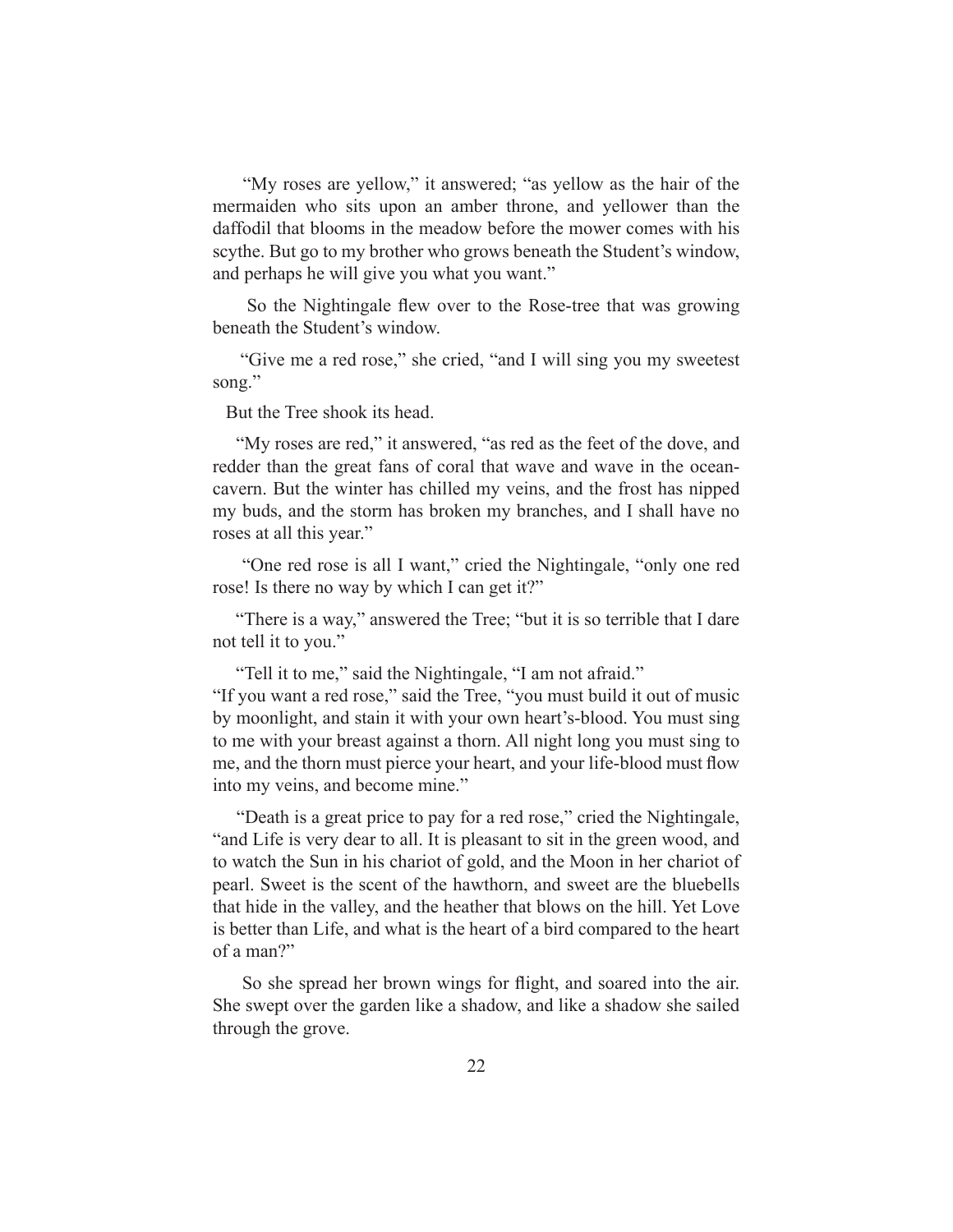The young Student was still lying on the grass, where she had left him, and the tears were not yet dry in his beautiful eyes.

"Be happy," cried the Nightingale, "be happy; you shall have your red rose. I will build it out of music by moonlight, and stain it with my own heart's-blood. All that I ask of you in return is that you will be a true lover, for Love is wiser than Philosophy, though she is wise, and mightier than Power, though he is mighty. Flame-coloured are his wings, and coloured like flame is his body. His lips are sweet as honey, and his breath is like frankincense."

 The Student looked up from the grass, and listened, but he could not understand what the Nightingale was saying to him, for he only knew the things that are written down in books.

 But the Oak-tree understood, and felt sad, for he was very fond of the little Nightingale, who had built her nest in his branches.

"Sing me one last song," he whispered; "I shall feel very lonely when you are gone."

 So the Nightingale sang to the Oak-tree, and her voice was like water bubbling from a silver jar.

When she had finished her song, the Student got up, and pulled a note-book and a lead-pencil out of his pocket.

 "She has form," he said to himself, as he walked away through the grove  $-$  "that cannot be denied to her; but has she got feeling? I am afraid not. In fact, she is like most artists; she is all style without any sincerity. She would not sacrifice herself for others. She thinks merely of music, and everybody knows that the arts are selfish. Still, it must be admitted that she has some beautiful notes in her voice. What a pity it is that they do not mean anything, or do any practical good!" And he went into his room, and lay down on his little pallet-bed, and began to think of his love; and, after a time, he fell as leep.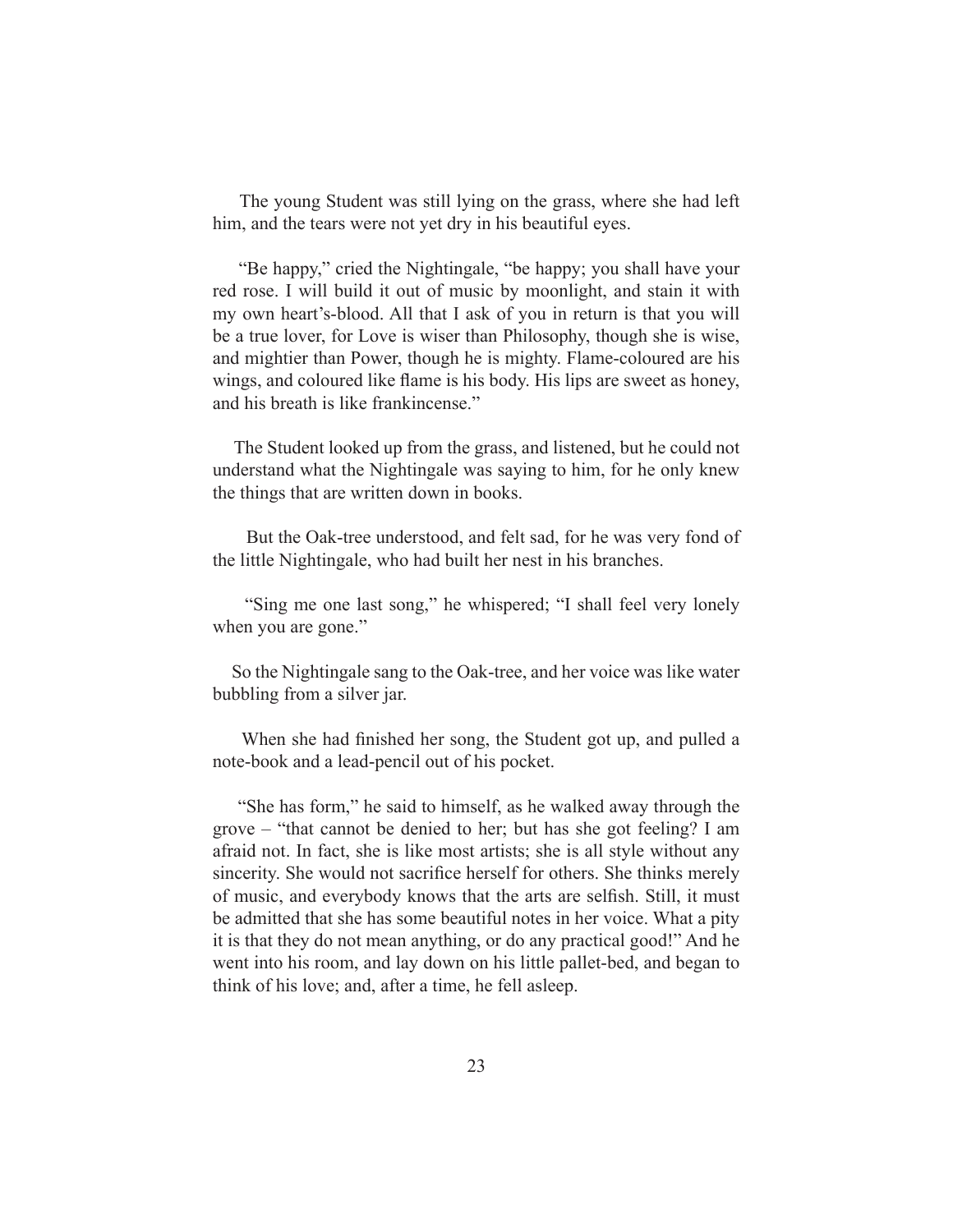And when the Moon shone in the heavens the Nightingale flew to the Rose-tree, and set her breast against the thorn. All night long she sang with her breast against the thorn, and the cold crystal Moon leaned down and listened. All night long she sang, and the thorn went deeper and deeper into her breast, and her life-blood ebbed away from her.

She sang first of the birth of love in the heart of a boy and a girl. And on the topmost spray of the Rose-tree there blossomed a marvellous rose, petal following petal, as song followed song. Pale was it, at first, as the mist that hangs over the river - pale as the feet of the morning, and silver as the wings of the dawn. As the shadow of a rose in a mirror of silver, as the shadow of a rose in a water-pool, so was the rose that blossomed on the topmost spray of the Tree.

 But the Tree cried to the Nightingale to press closer against the thorn. "Press closer, little Nightingale," cried the Tree, "or the Day will come before the rose is finished "

 So the Nightingale pressed closer against the thorn, and louder and louder grew her song, for she sang of the birth of passion in the soul of a man and a maid.

And a delicate flush of pink came into the leaves of the rose, like the flush in the face of the bridegroom when he kisses the lips of the bride. But the thorn had not yet reached her heart, so the rose's heart remained white, for only a Nightingale's heart's-blood can crimson the heart of a rose.

 And the Tree cried to the Nightingale to press closer against the thorn. "Press closer, little Nightingale," cried the Tree, "or the Day will come before the rose is finished."

 So the Nightingale pressed closer against the thorn, and the thorn touched her heart, and a fierce pang of pain shot through her. Bitter, bitter was the pain, and wilder and wilder grew her song, for she sang of the Love that is perfected by Death, of the Love that dies not in the tomb.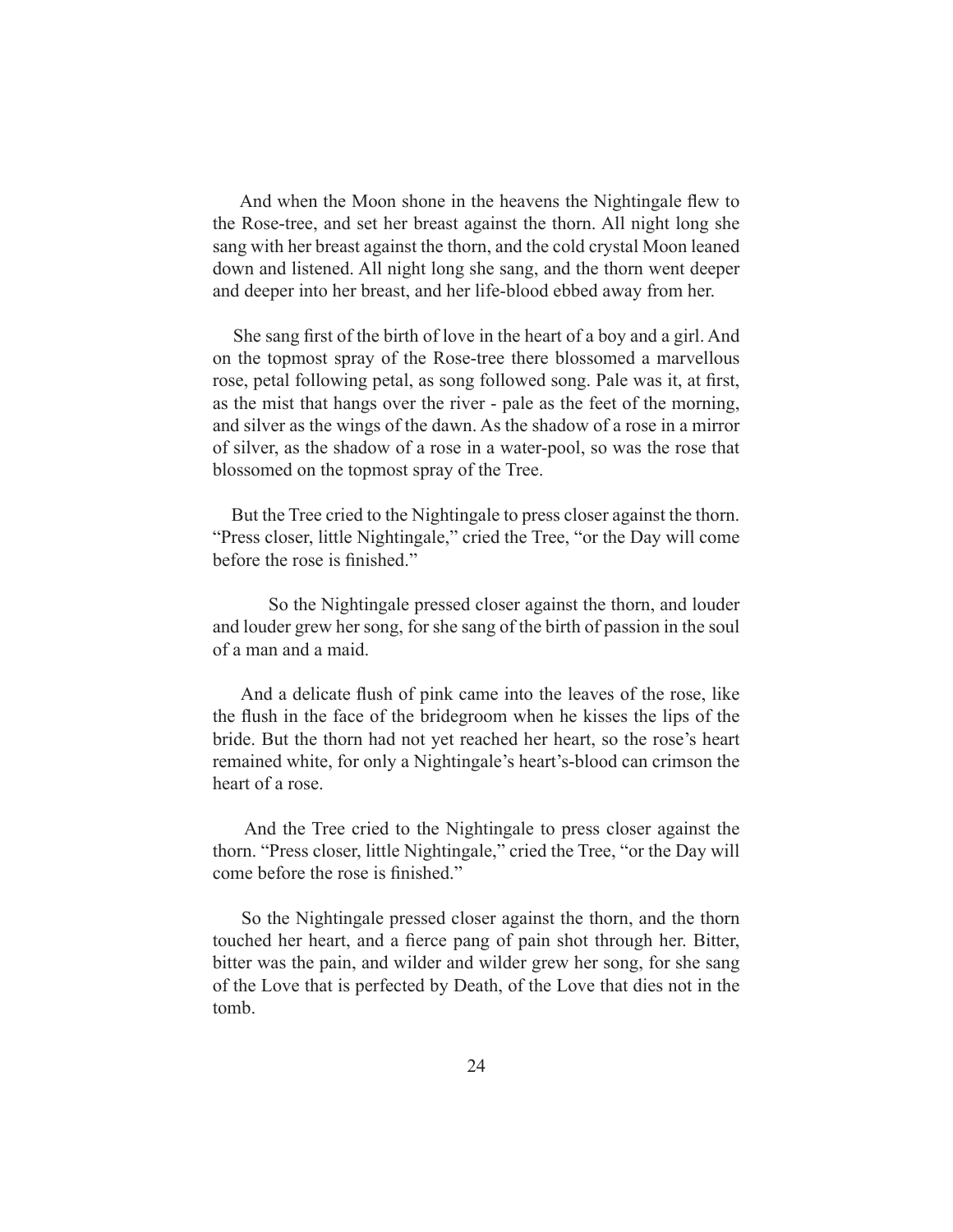And the marvellous rose became crimson, like the rose of the eastern sky. Crimson was the girdle of petals, and crimson as a ruby was the heart.

 But the Nightingale's voice grew fainter, and her little wings began to beat, and a film came over her eyes. Fainter and fainter grew her song, and she felt something choking her in her throat.

 Then she gave one last burst of music. The white Moon heard it, and she forgot the dawn, and lingered on in the sky. The red rose heard it, and it trembled all over with ecstasy, and opened its petals to the cold morning air. Echo bore it to her purple cavern in the hills, and woke the sleeping shepherds from their dreams. It floated through the reeds of the river, and they carried its message to the sea.

"Look, look!" cried the Tree, "the rose is finished now;" but the Nightingale made no answer, for she was lying dead in the long grass, with the thorn in her heart.

And at noon the Student opened his window and looked out.

"Why, what a wonderful piece of luck! he cried; 'here is a red rose! I have never seen any rose like it in all my life. It is so beautiful that I am sure it has a long Latin name;" and he leaned down and plucked it. Then he put on his hat, and ran up to the Professor's house with the rose in his hand.

 The daughter of the Professor was sitting in the doorway winding blue silk on a reel, and her little dog was lying at her feet.

 "You said that you would dance with me if I brought you a red rose," cried the Student. Here is the reddest rose in all the world. You will wear it to-night next your heart, and as we dance together it will tell you how I love you."

But the girl frowned.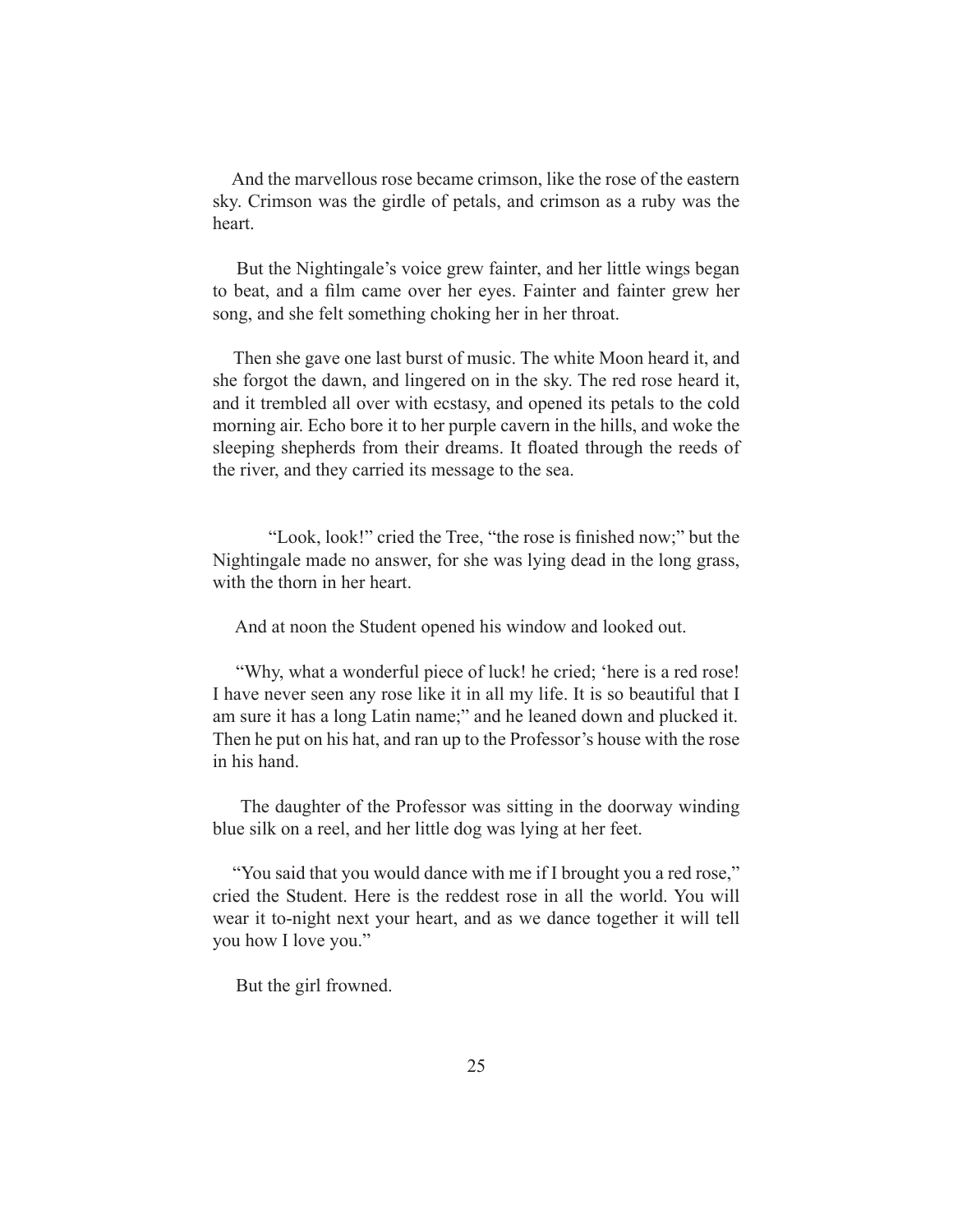"I am afraid it will not go with my dress," she answered; 'and, besides, the Chamberlain's nephew has sent me some real jewels, and everybody knows that jewels cost far more than flowers."

 "Well, upon my word, you are very ungrateful," said the Student angrily; and he threw the rose into the street, where it fell into the gutter, and a cart-wheel went over it.

"Ungrateful!" said the girl. "I tell you what, you are very rude; and, after all, who are you? Only a Student. Why, I don't believe you have even got silver buckles to your shoes as the Chamberlain's nephew has;" and she got up from her chair and went into the house.

 "What a silly thing Love is," said the Student as he walked away. 'It is not half as useful as Logic, for it does not prove anything, and it is always telling one of things that are not going to happen, and making one believe things that are not true. In fact, it is quite unpractical, and, as in this age to be practical is everything, I shall go back to Philosophy and study Metaphysics."

 So he returned to his room and pulled out a great dusty book, and began to read.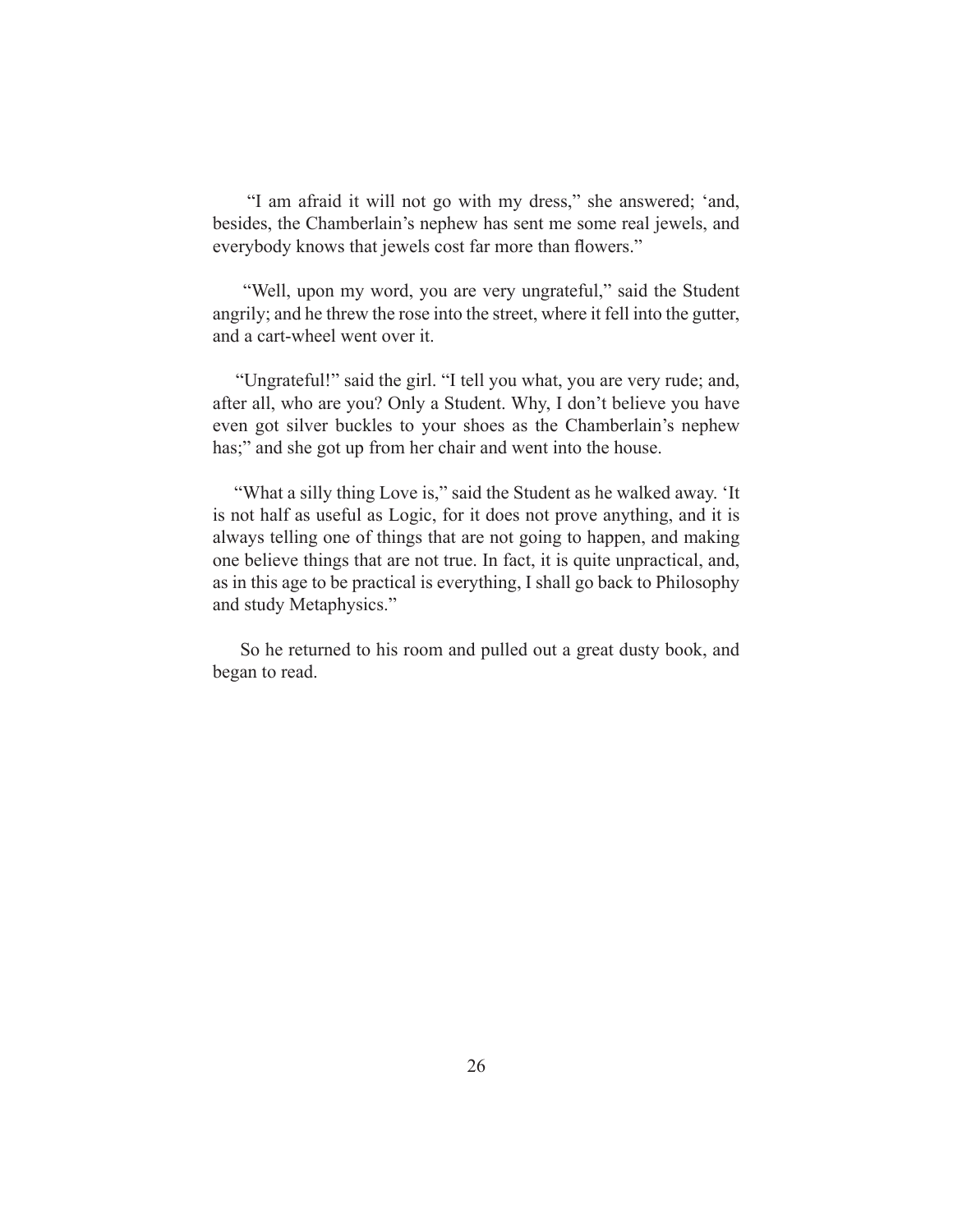## **An extract from 'Colin Cowdrey Lecture' – 'The Lahore Attack'**

## **Kumar Sangakkara**

 I was fortunate that during my life I never experienced violence in Sri Lanka first hand. They have been so many bomb explosions over the years but I was never in the wrong place at the wrong time.

 In Colombo, apart from these occasional bombs, life was relatively normal. People had the luxury of being physically detached from the war. Children went to school, people went to work, I played my cricket.

 In other parts of the country, though, people were putting their lives in harm's way every day either in the defence of their motherland or just trying to survive the geographical circumstances that made them inhabit a war zone.

 For them, avoiding bullets, shells, mines and grenades, was imperative for survival. This was an experience that I could not relate to. I had great sympathy and compassion for them, but had no real experience with which I could draw parallels.

 That was until we toured Pakistan in 2009. We set-off to play two Tests in Karachi and Lahore. The first Test played on a featherbed, past without great incident.

 The second Test was also meandering along with us piling up a big first innings when we departed for the ground on day three. Having been asked to leave early instead of waiting for the Pakistan bus, we were anticipatiing a day of hard toil for the bowlers.

 At the back of the bus the fast bowlers were loud in their complaints. I remember Thilan Thushara being particularly vocal, complaining that his back was near breaking point. He joked that he wished a bomb would go off so we could all leave Lahore and go back home.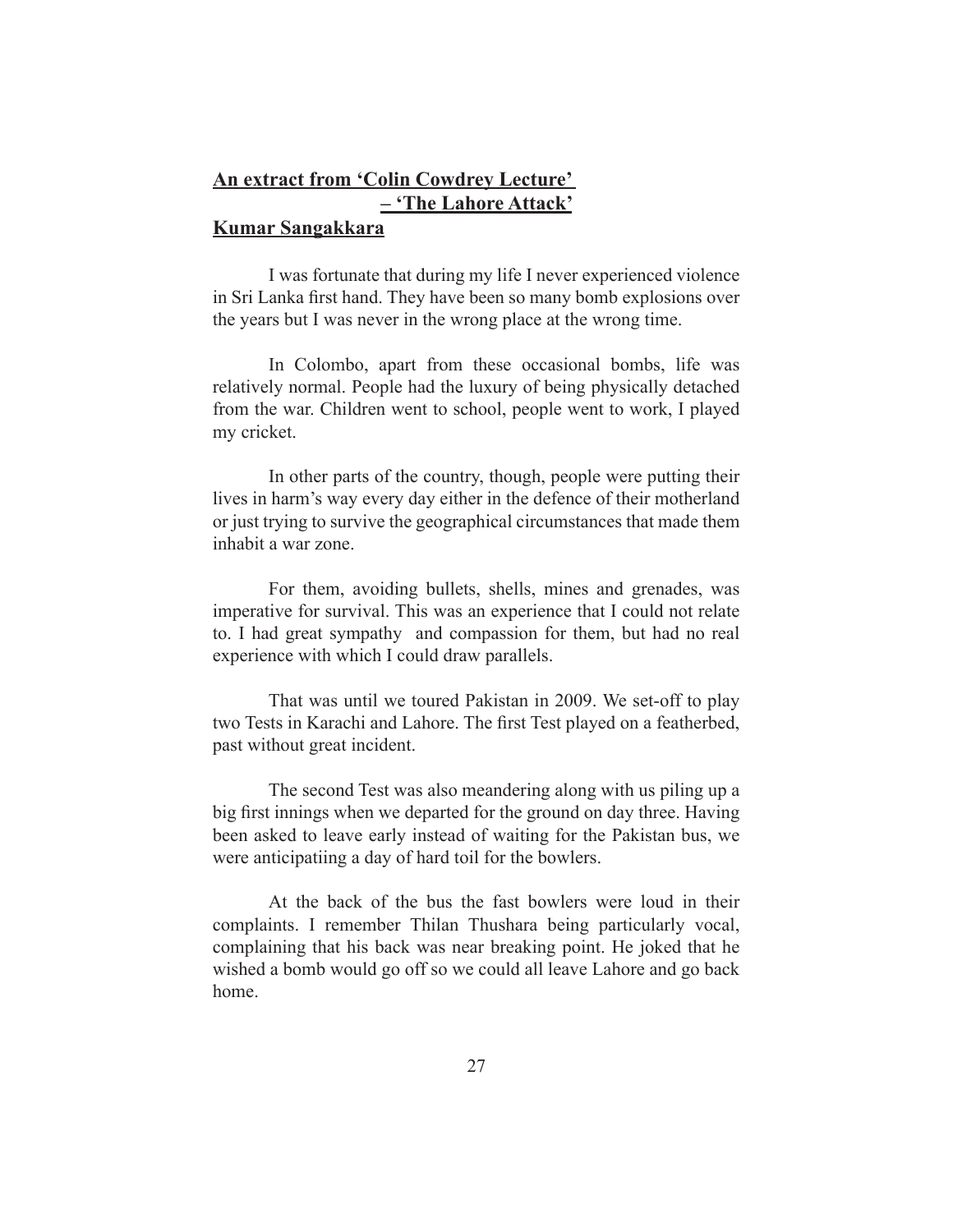Not thirty seconds had passed when we heard what sounded like fire crackers going off. Suddenly a shout came from the front: "Get down they are shooting at the bus."

 The reaction was immediate. Everyone dived for cover and took shelter on the aisle or behind the seats. With very little space, we were all lying on top of each other.

 Then the bullets started to hit. It was like rain on a tin roof. The bus was at a standstill, an easy target for the gunmen.

 As bullets started bursting through the bus all we could do was stay still and quiet, hoping and praying to avoid death or injury.

 Suddenly Mahela, who sits at the back of the bus, shouts saying he thinks he has been hit in the shin. I am lying next to Tilan. He groans in pain as a bullet hits him in the back of his thigh.

 As I turn my head to look at him I feel something whizz past my ear and a bullet thuds into the side of the seat, the exact spot where my head had been a few seconds earlier.

 I feel something hit my shoulder and it goes numb. I know I had been hit, but I was just relieved and praying I was not going to be hit in the head.

 Tharanga Paranavithana, on his debut tour, is also next to me. He stands up, bullets flying all around him, shouting "I have been hit" as he holds his blood-soaked chest. He collapsed onto his seat, apparently unconscious.

I see him and I think: "Oh my God, you were out first ball, run out the next innings and now you have been shot. What a terrible first tour."

 It is strange how clear your thinking is. I did not see my life flash by. There was no insane panic. There was absolute clarity and awareness of what was happening at that moment.

 I hear the bus roar into life and start to move. Dilshan is screaming at the driver: "Drive...Drive." We speed up swerve and are finally inside the safety of the stadium.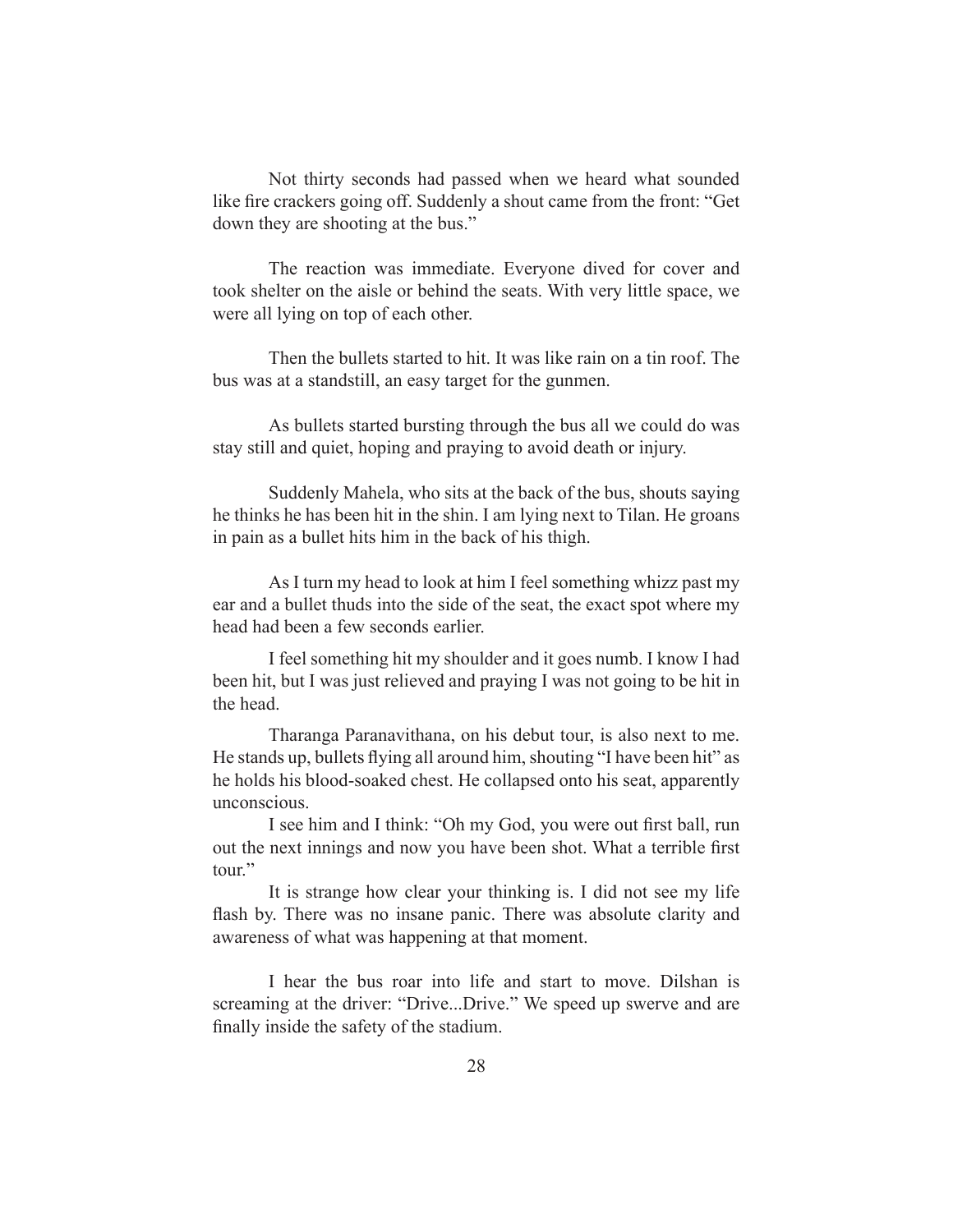There is a rush to get off the bus. Tharanga Paranawithana stands up. He is still bleeding and has a bullet lodged lightly in his sternum, the body of the bus tempering its velocity enough to be stopped by the bone.

 Tilan is helped off the bus. In the dressing room there is a mixture of emotions: anger, relief, joy. Players and coaching staff are being examined by paramedics. Tilan and Paranavithana are taken by ambulance to the hospital.

 We all sit in the dressing room and talk. Talked about what happened. Within minutes there is laughter and the jokes have started to flow. We have for the first time been a target of violence. We had survied.

We all realized that what some of our fellow Sri Lankans experienced every day for nearly 30 years. There was a new respect and awe for their courage and selflessness.

 It is notable how quickly we got over that attack on us. Although we were physically injured, mentally we held strong.

 A few hours after the attack we were airlifted to the Lahore Air Force Base.

 Ajantha Mendis, his head swathed in bandages after multiple shrapnel wounds, suggests a game of Poker. Tilan has been brought back, sedated but fully conscious, to be with us and we make jokes at him and he smiles back.

 We were shot at, grenades were thrown at us, we were injured and yet we were not cowed.

 We were not down and out. "We are Sri Lankan," we thought to ourselves, "and we are tough and we will get through hardship and we will overcome because our spirit is strong."

This is what the world saw in our interviews immediately after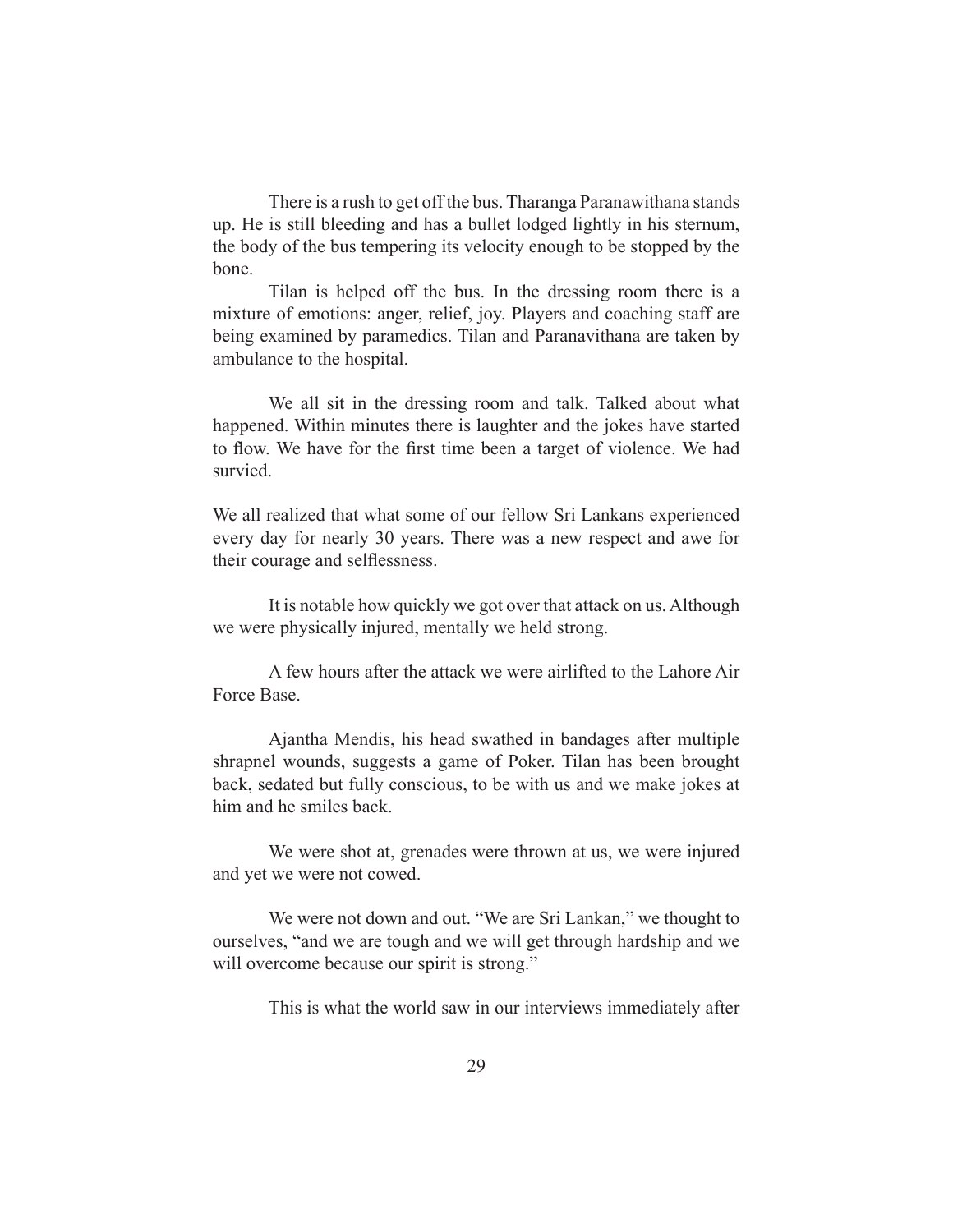the attack: we were calm, collected, and rational. Our emotions held true to our role as unofficial ambassadors

 A week after our arrival in Colombo from Pakistan I was driving about town and was stopped at a checkpoint. A soldier politely inquired as to my health after the attack. I said I was fine and added that what they as soldiers experience every day we only experienced for a few minutes, but managed to grab all the news headlines. That soldier looked me in the eye and replied. "It is OK if I die because it is my job and I am ready for it. But you are a hero and if you were to die it would be a great loss for our country."

 I was taken aback. How can this man value his life less than mine? His sincerity was overwhelming. I felt humbled.

 This is the passion that cricket and cricketers evoke in Sri Lankans. This is the love that I strive every-day of my career to be worthy of.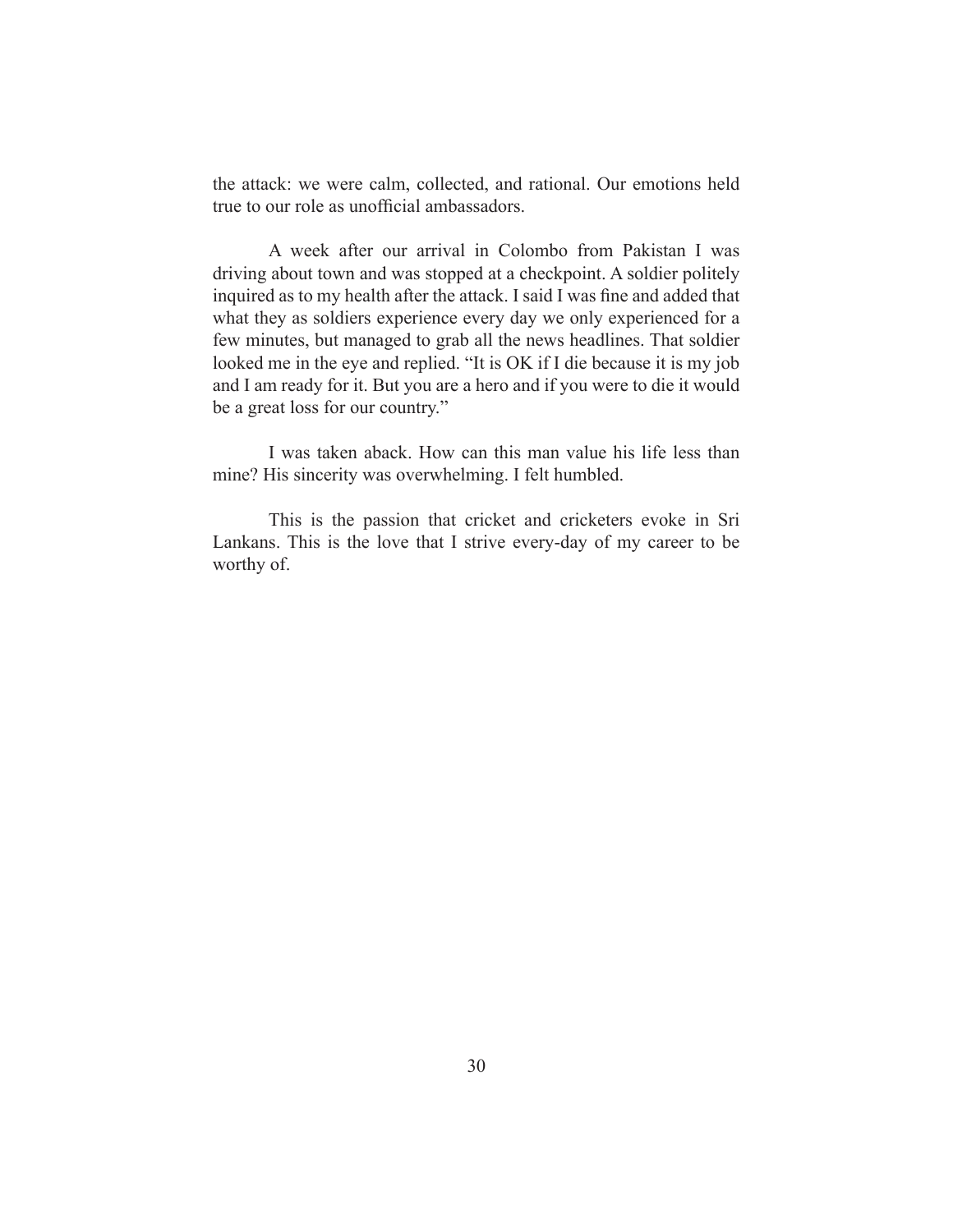## **The Lumber Room - Saki**

 THE CHILDREN WERE to be driven, as a special treat, to the sands at Jagborough. Nicholas was not to be of the party; he was in disgrace. Only that morning he had refused to eat his wholesome breadand-milk on the seemingly frivolous ground that there was a frog in it.

 Older and wiser and better people had told him that there could not possibly be a frog in his bread-and-milk and that he was not to talk nonsense; he continued, nevertheless, to talk what seemed the veriest nonsense, and described with much detail the colouration and markings of the alleged frog. The dramatic part of the incident was that there really was a frog in Nicholas's basin of bread-and-milk; he had put it there himself, so he felt entitled to know something about it. The sin of taking a frog from the garden and putting it into a bowl of wholesome bread-and-milk was enlarged on at great length, but the fact that stood out clearest in the whole affair, as it presented itself to the mind of Nicholas, was that the older, wiser, and better people had been proved to be profoundly in error in matters about which they had expressed the utmost assurance.

 'You said there couldn't possibly be a frog in my bread-andmilk; there was a frog in my bread-and-milk,' he repeated, with the insistence of a skilled tactician who does not intend to shift from favourable ground.

 So his boy-cousin and girl-cousin and his quite uninteresting younger brother were to be taken to Jagborough sands that afternoon and he was to stay at home. His cousins' aunt, who insisted, by an unwarranted stretch of imagination, in styling herself his aunt also, had hastily invented the Jagborough expedition in order to impress on Nicholas the delights that he had justly forfeited by his disgraceful conduct at the breakfast-table. It was her habit, whenever one of the children fell from grace, to improvise something of a festival nature from which the offender would be rigorously debarred; if all the children sinned collectively they were suddenly informed of a circus in a neighbouring town, a circus of unrivalled merit and uncounted elephants, to which, but for their depravity, they would have been taken that very day.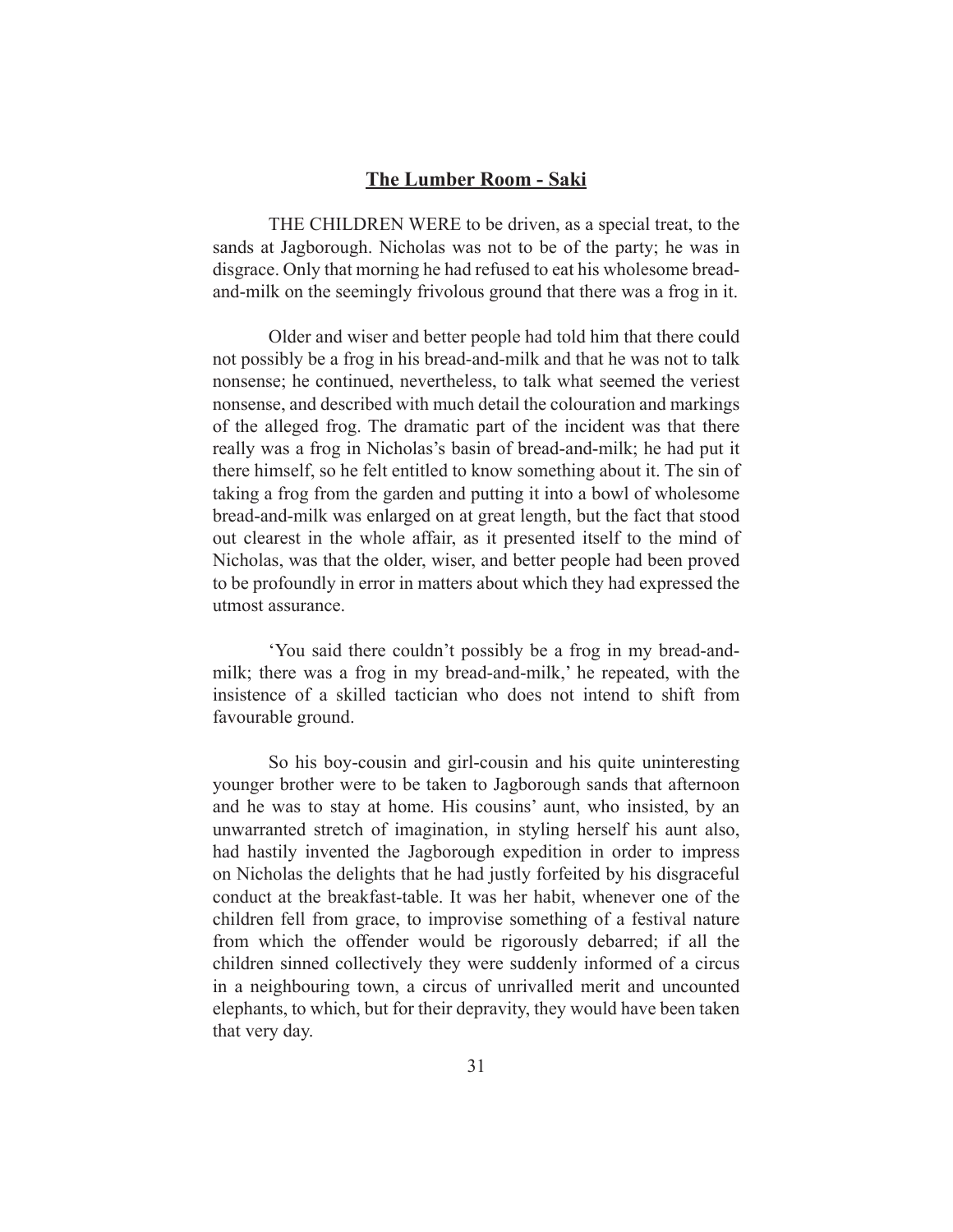A few decent tears were looked for on the part of Nicholas when the moment for the departure of the expedition arrived. As a matter of fact, however, all the crying was done by his girl-cousin, who scraped her knee rather painfully against the step of the carriage as she was scrambling in.

 'How she did howl,' said Nicholas cheerfully, as the party drove off without any of the elation of high spirits that should have characterised it.

'She'll soon get over that,' said the soi-disant aunt; 'it will be a glorious afternoon for racing about over those beautiful sands. How they will enjoy themselves!'

 'Bobby won't enjoy himself much, and he won't race much either,' said Nicholas with a grim chuckle; 'his boots are hurting him. They're too tight.'

 'Why didn't he tell me they were hurting?' asked the aunt with some asperity.

 'He told you twice, but you weren't listening. You often don't listen when we tell you important things.'

 'You are not to go into the gooseberry garden,' said the aunt, changing the subject.

'Why not?' demanded Nicholas.

'Because you are in disgrace,' said the aunt loftily.

Nicholas did not admit the flawlessness of the reasoning; he felt perfectly capable of being in disgrace and in a gooseberry garden at the same moment. His face took on an expression of considerable obstinacy. It was clear to his aunt that he was determined to get into the gooseberry garden, 'only,' as she remarked to herself, 'because I have told him he is not to.<sup>'</sup>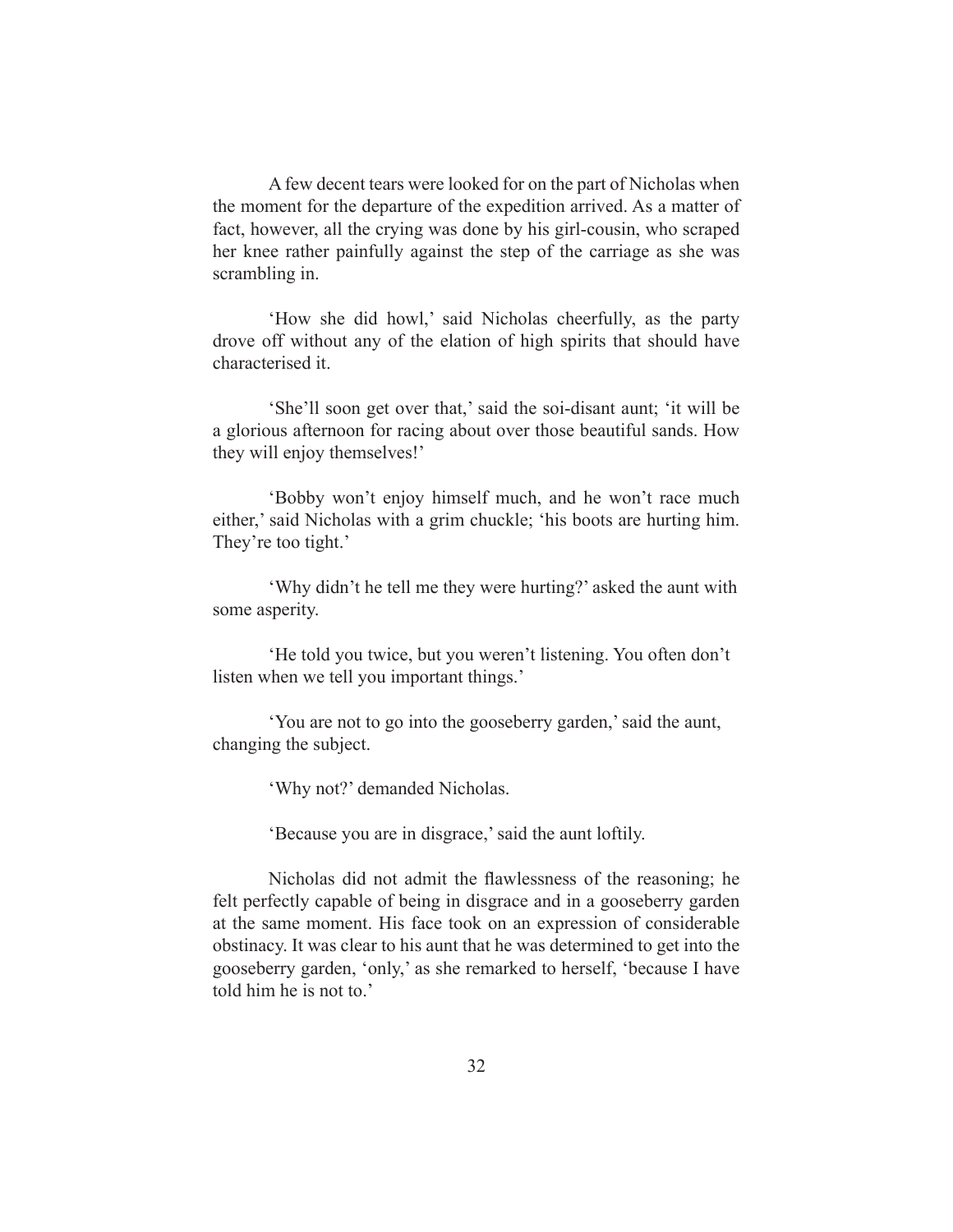Now the gooseberry garden had two doors by which it might be entered, and once a small person like Nicholas could slip in there he could effectually disappear from view amid the masking growth of artichokes, raspberry canes, and fruit bushes. The aunt had many other things to do that aftemoon, but she spent an hour or two in trivial gardening operations among flower beds and shrubberies, whence she could keep a watchful eye on the two doors that led to the forbidden paradise. She was a woman of few ideas, with immense powers of concentration.

 Nicholas made one or two sorties into the front garden, wriggling his way with obvious stealth of purpose towards one or other of the doors, but never able for a moment to evade the aunt's watchful eye. As a matter of fact, he had no intention of trying to get into the gooseberry garden, but it was extremely convenient for him that his aunt should believe that he had; it was a belief that would keep her on self-imposed sentry-duty for the greater part of the aftemoon. Having thoroughly confirmed and fortified her suspicions, Nicholas slipped back into the house and rapidly put into execution a plan of action that had long germinated in his brain. By standing on a chair in the library one could reach a shelf on which reposed a fat, important-looking key. The key was as important as it looked; it was the instrument which kept the mysteries of the lumber-room secure from unauthorized intrusion, which opened a way only for aunts and such-like privileged persons. Nicholas had not much experience of the art of fitting keys into keyholes and turning locks, but for some days past he had practised with the key of the school-room door; he did not believe in trusting too much to luck and accident. The key turned stiffly in the lock, but it turned. The door opened, and Nicholas was in an unknown land, compared with which the gooseberry garden was a stale delight, a mere material pleasure.

 Often and often Nicholas had pictured to himself what the lumber-room might be like, that region that was so carefully sealed from youthful eyes and concerning which no questions were ever answered. It came up to his expectations. In the first place it was large and dimly lit, one high window opening on to the forbidden garden being its only source of illumination. In the second place it was a storehouse of unimagined treasures. The aunt-by-assertion was one of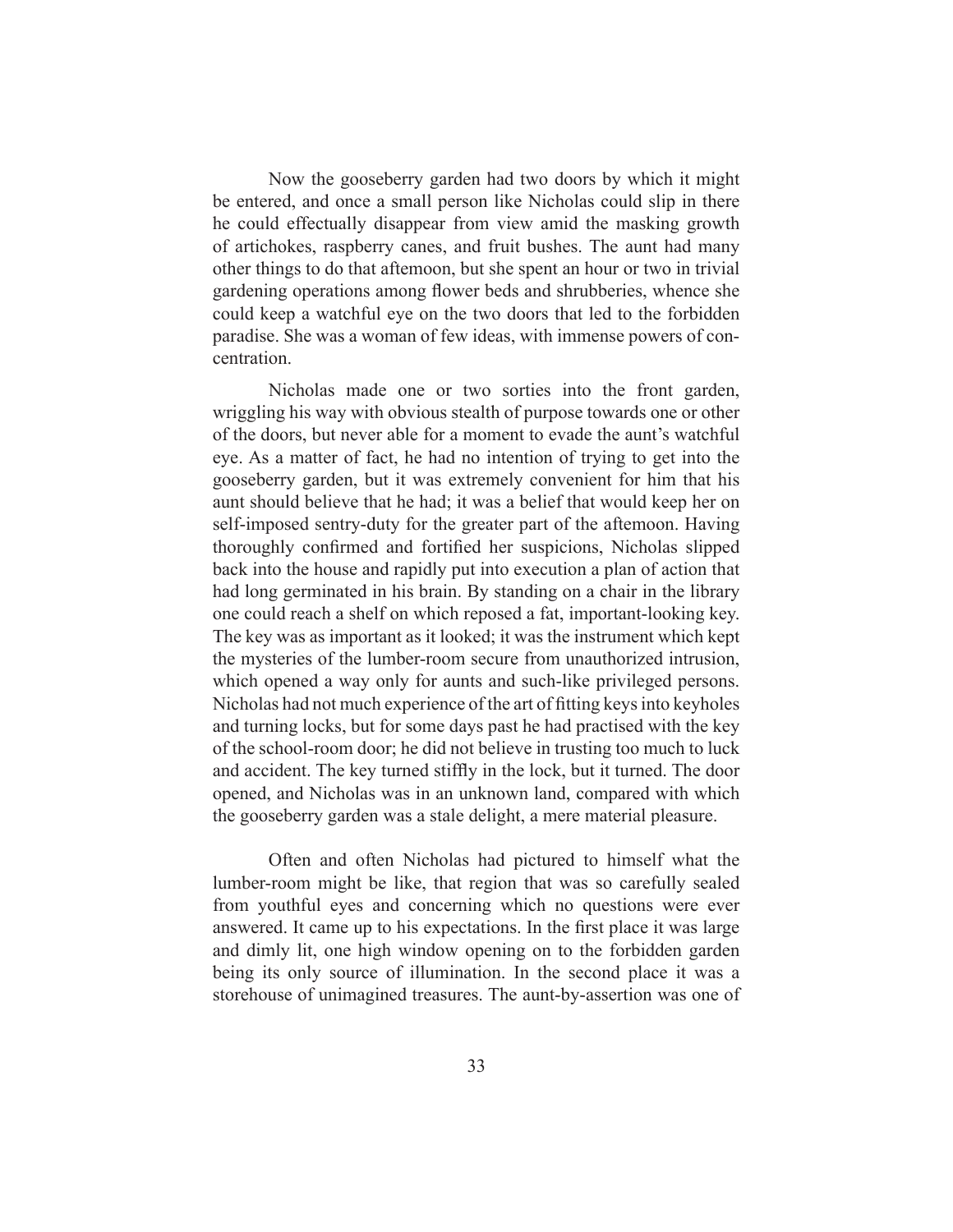those people who think that things spoil by use and consign them to dust and damp by way of preserving them. Such parts of the house as Nicholas knew best were rather bare and cheerless, but here there were wonderful things for the eye to feast on. First and foremost there was a piece of framed tapestry that was evidently meant to be a fire-screen. To Nicholas it was a living, breathing story; he sat down on a roll of Indian hangings, glowing in wonderful colours beneath a layer of dust, and took in all the details of the tapestry picture. A man, dressed in the hunting costume of some remote period, had just transfixed a stag with an arrow; it could not have been a difficult shot because the stag was only one or two paces away from him; in the thickly growing vegetation that the picture suggested it would not have been difficult to creep up to a feeding stag, and the two spotted dogs that were springing forward to join in the chase had evidently been trained to keep to heel till the arrow was discharged. That part of the picture was simple, if interesting, but did the huntsman see, what Nicholas saw, that four galloping wolves were coming in his direction through the wood? There might be more than four of them hidden behind the trees, and in any case would the man and his dogs be able to cope with the four wolves if they made an attack? The man had only two arrows left in his quiver, and he might miss with one or both of them; all one knew about his skill in shooting was that he could hit a large stag at a ridiculously short range. Nicholas sat for many golden minutes revolving the possibilities of the scene; he was inclined to think that there were more than four wolves and that the man and his dogs were in a tight corner.

 But there were other objects of delight and interest claiming his instant attention: here were quaint twisted candlesticks in the shape of snakes, and a teapot fashioned like a china-duck, out of whose open beak the tea was supposed to come. How dull and shapeless the nursery teapot seemed in comparison! And there was a carved sandalwood box packed tight with aromatic cotton-wool, and between the layers of cotton-wool were little brass figures, hump-necked bulls, and peacocks and goblins, delightful to see and to handle. Less promising in appearance was a large square book with plain black covers; Nicholas peeped into it, and, behold, it was full of coloured pictures of birds. And such birds! In the garden, and in the lanes when he went for a walk, Nicholas came accross a few birds, of which the largest were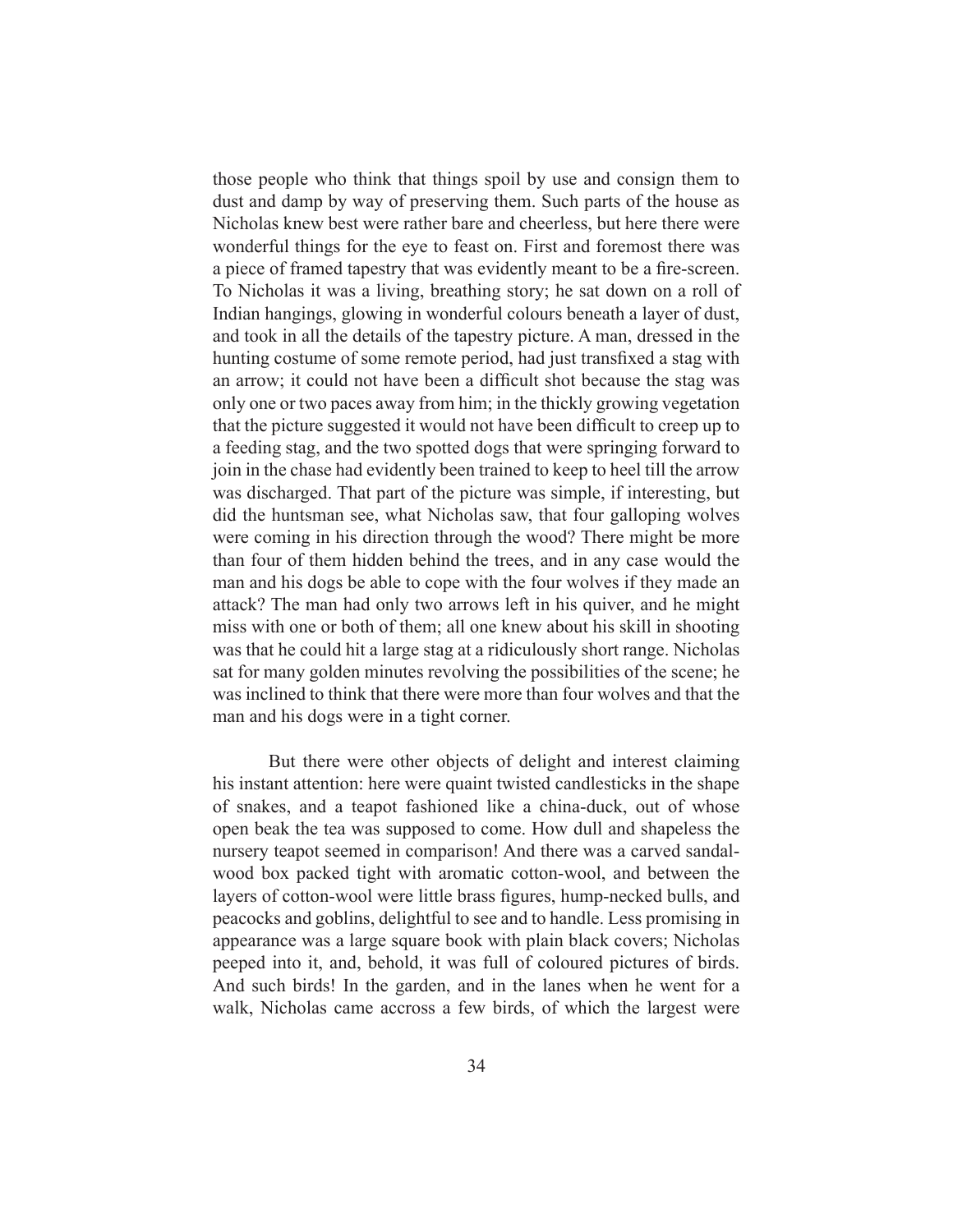an occasional magpie or woodpigeon; here were herons and bustards, kites, toucans, tiger-bitterns, brush turkeys, ibises, golden pheasants, a whole portrait gallery of undreamed-of creatures. And as he was admiring the colouring of the mandarin duck and assigning a lifehistory to it, the voice of his aunt in shrill vociferation of his name came from the gooseberry garden without. She had grown suspicious at his long disappearance, and had leapt to the conclusion that he had climbed over the wall behind the sheltering screen of the lilac bushes; she was now engaged in energetic and rather hopeless search for him among the artichokes and raspberry canes.

 'Nicholas, Nicholas!' she screamed, 'you are to come out of this at once. It's no use trying to hide there; I can see you all the time.' It was probably the first time for twenty years that any one had smiled in that lumber-room.

 Presently the angry repetitions of Nicholas's name gave way to a shriek, and a cry for somebody to come quickly. Nicholas shut the book, restored it carefully to its place in a corner, and shook some dust from a neighbouring pile of newspapers over it. Then he crept from the room, locked the door, and replaced the key exactly where he had found it. His aunt was still calling his name when he sauntered into the front garden.

'Who's calling?' he asked.

 'Me,' came the answer from the other side of the wall, 'didn't you hear me? I've been looking for you in the gooseberry garden, and I've slipped into the rain-water tank. Luckily there's no water in it, but the sides are slippery and I can't get out. Fetch the little ladder from under the cherry tree-'

 'I was told I wasn't to go into the gooseberry garden,' said Nicholas promptly.

 'I told you not to, and now I tell you that you may,' came the voice from the rain-water tank, rather impatiently.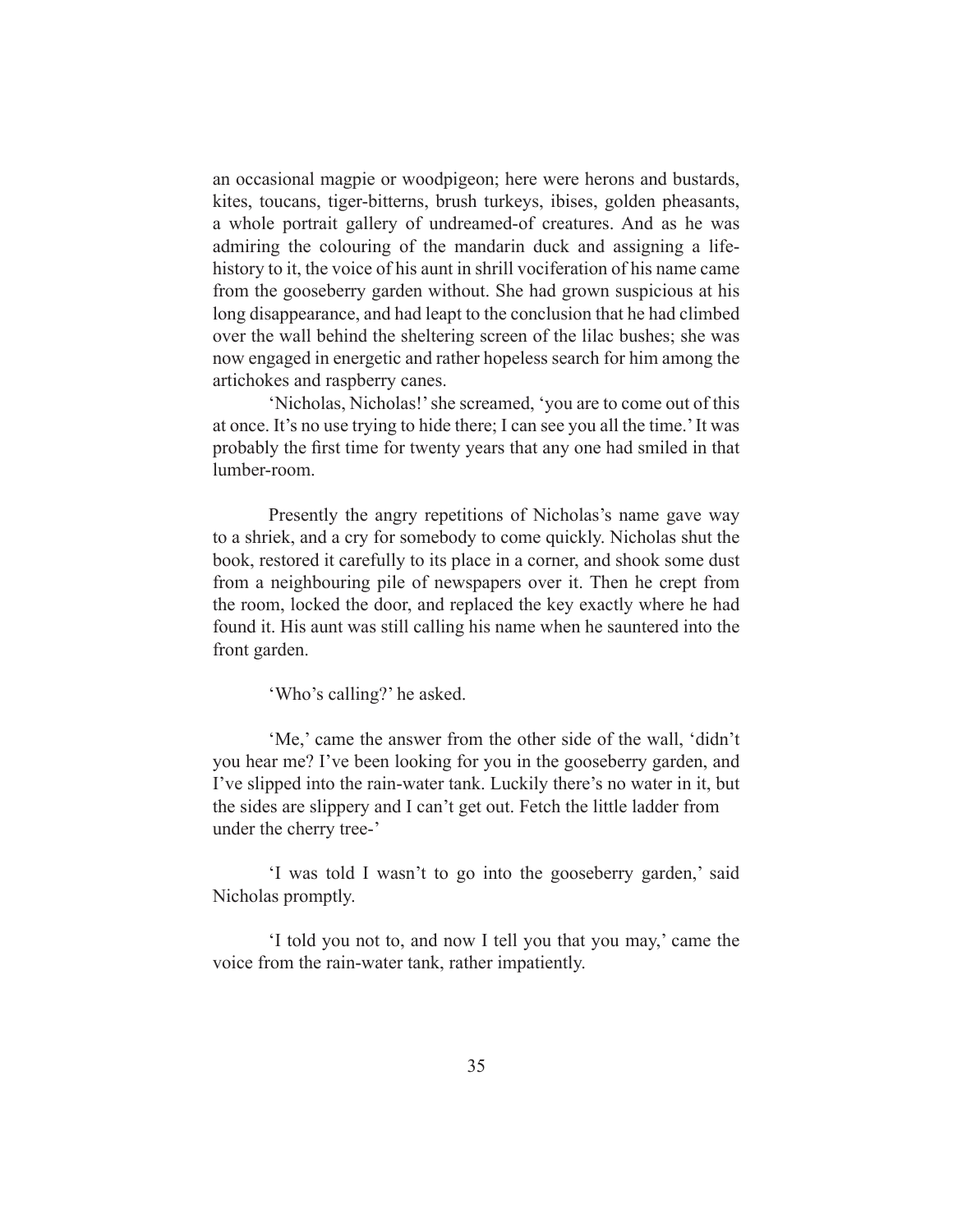'Your voice doesn't sound like aunt's,' objected Nicholas; 'you may be the Evil One tempting me to be disobedient. Aunt often tells me that the Evil One tempts me and that I always yield. This time I'm not going to yield.'

'Don't talk nonsense,' said the prisoner in the tank; 'go and fetch the ladder'

 'Will there be strawberry jam for tea?' asked Nicholas innocently.

 'Certainly there will be,' said the aunt, privately resolving that Nicholas should have none of it.

 'Now I know that you are the Evil One and not aunt,' shouted Nicholas gleefully; 'when we asked aunt for strawberry jam yesterday she said there wasn't any. I know there are four jars of it in the store cupboard, because I looked, and of course you know it's there, but she doesn't, because she said there wasn't any. Oh, Devil, you have sold yourself!'

 There was an unusual sense of luxury in being able to talk to an aunt as though one was talking to the Evil One, but Nicholas knew, with childish discernment that such luxuries were not to be over-indulged in. He walked noisily away, and it was a kitchenmaid, in search of parsley, who eventually rescued the aunt from the rain-water tank.

 Tea that evening was partaken of in a fearsome silence. The tide had been at its highest when the children had arrived at Jagborough Cove, so there had been no sands to play on-a circumstance that the aunt had overlooked in the haste of organizing her punitive expedition. The tightness of Bobby's boots had had disastrous effect on his temper the whole of the afternoon, and altogether the children could not have been said to have enjoyed themselves. The aunt maintained the frozen muteness of one who has suffered undignified and unmerited detention in a rain-water tank for thirty-five minutes. As for Nicholas, he, too, was silent, in the absorption of one who has much to think about; it was just possible, he considered, that the huntsman would escape with his hounds while the wolves feasted on the stricken stag.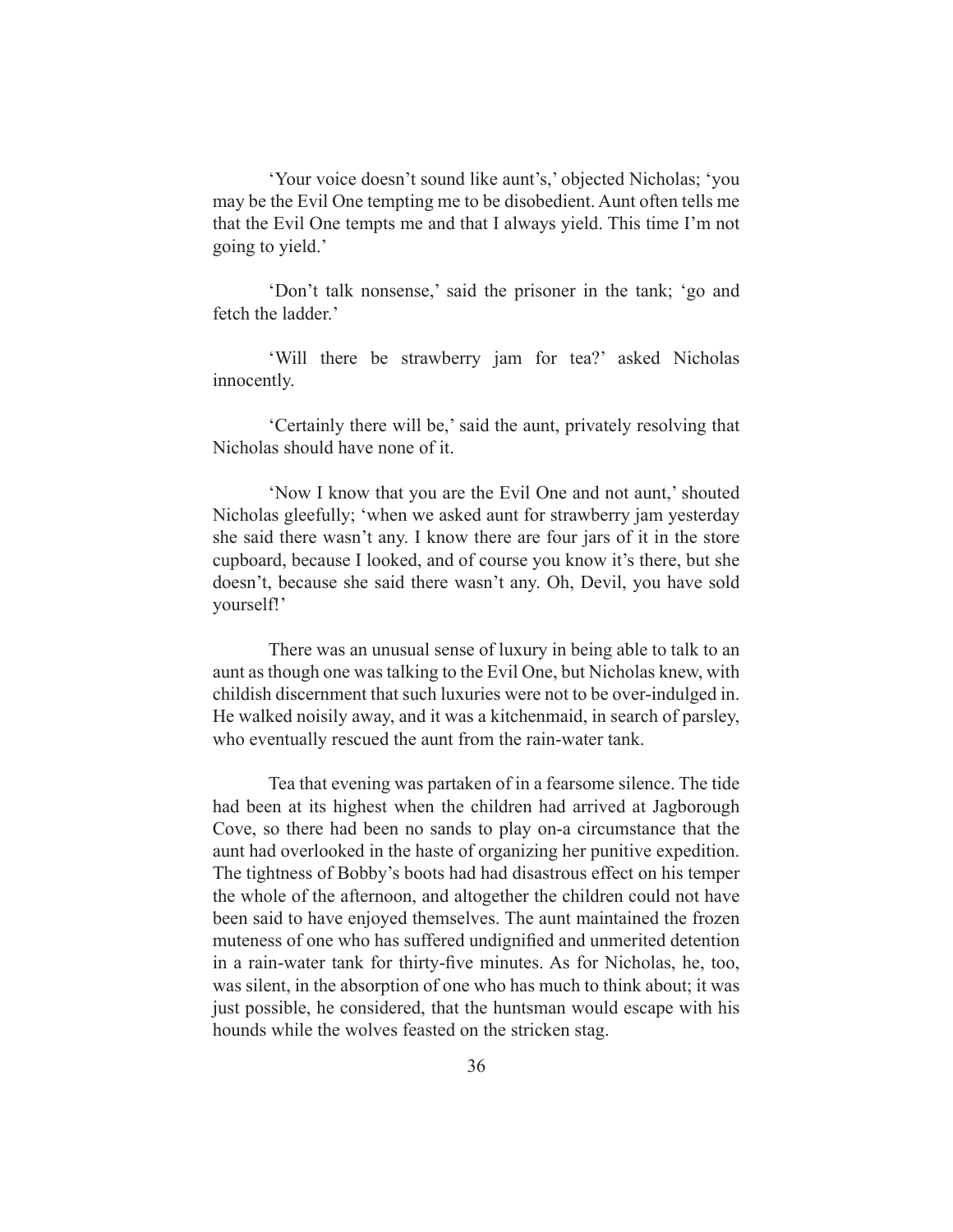# **An extract from "Wave" – A Memoir of Life after the Tsunami Sonali Deraniyagala**

 It was then she saw the wave. "Oh my God, the sea's coming in." That's what she said. I looked behind me. It didn't seem that remarkable. Or alarming. It was only the white curl of a big wave.

 But you couldn't usually see breaking waves from our room. You hardly noticed the ocean at all. It was just a glint of blue above that wide spread of sand that sloped sharply down to the water. Now the froth of a wave had scaled up this slope and was nearing the tall conifers that were halfway between our room and the water's edge, incongruous those trees in this lanscape of brittle thorny scrub. This was peculiar. I called out to Steve in the bathroom. "Come out, Steve, I want to show you something odd." I didn't want him to miss this. I wanted him to come out quick before all this foam dissoved. "In a minute," Steve muttered, with no intention of rushing out.

 Then there was more white froth. And more. Vik was sitting by the back door reading the first page of *The Hobbit*. I told him to shut that door. It was a glass door with four panels, and he closed each one, then came across the room and stood by me. He didn't say anything, he didn't ask me what was going on.

 The foam turned into waves. Waves leaping over the ridge where the beach ended. This was not normal. The sea never came this far in. Waves not receding or dissolving. Closer now. Brown and gray. Brown or gray. Waves rushing past the conifers and coming closer to our room. All these waves now, charging, churning. Suddenly furious. Suddenly menacing. "Steve, you've got to come out. Now." Steve ran out of the bathroom, tying his sarong. He looked outside. We didn't speak.

 I grabbed Vik and Malli, and we all ran out the front door. I was ahead of Steve. I held the boys each by the hand. "Give me one of them. Give me one of them," Steve shouted, reaching out. But I didn't. That would have slowed us down. We had no time. We had to be fast. I knew that. But I didn't know what I was fleeng from.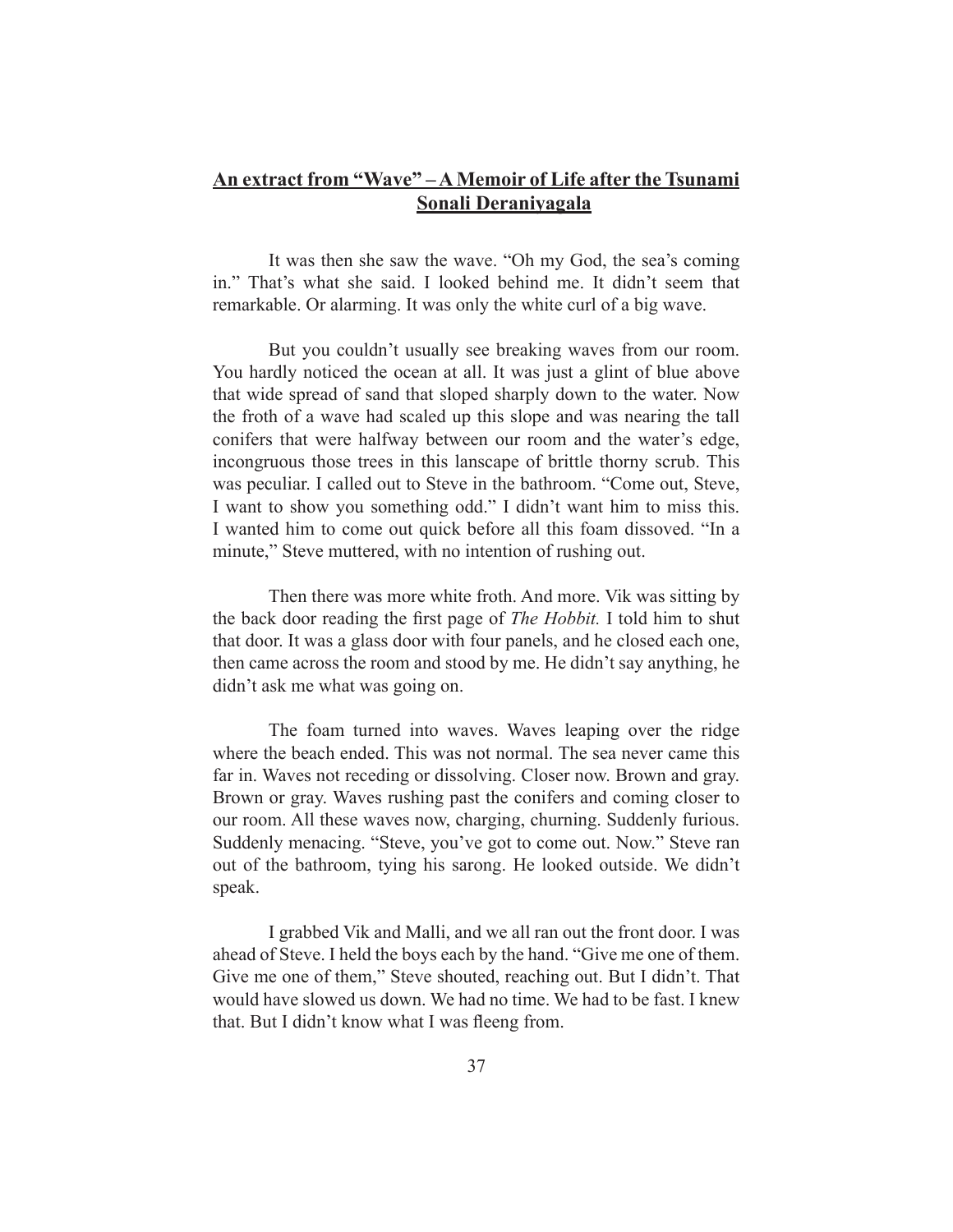I didn't stop for my parents. I didn't stop to knock on the door of my parents' room, which was next to ours, on the right as we ran out. I didn't shout to warn them. I didn't bang on their door and call them out. As I ran past, for a splintered second, I wondered if I should. But I couldn't stop. It will stall us. We must keep running. I held the boys tight by their hands. We have to get out.

We fled towards the driveway at the front of the hotel. The boys ran as fast as I did. They didn't stumble or fall. They were barefoot, but they didn't slow down because stones or thorns were hurting them. They didn't say a word. Our feet were loud, though. I could hear them, slamming the ground.

 Ahead of us a jeep was moving, fast. Now it stopped. A safari jeep with open back and sides and a brown canvas hood. This jeep was waiting for us. We ran up to it. I flung Vikram into the back, and he landed facedown on the green corrugated-metal floor. Steve jumped in and picked him up. We were all inside now. Steve had Vik on his lap, I sat across from them with Mail on mine. A man was driving the jeep. I didn't know who he was.

 Now I looked around me and nothing was unusual. No frothing waters here, only the hotel. It was all as it should be. The long rows of rooms with clay-tiled roofs, the terra-cotta floors of the open corridors, the dusty, orange-brown gravel driveway thick with wild cactus on both sides. All there. The waves must have receded, I thought.

 I hadn't seen Orlantha run with us, but she must have done. She was in the jeep. Her parents had rushed out of their rooms as we came out of ours, and now her father, Anton, was with us too. Orlantha's mother, Beulah, was hoisting hereself into the jeep and the driver revved the engine. The jeep jerked forward and she lost her grip, fell off. The driver didn't see this. I told him to stop, I kept yelling to him that she had fallen out. But he kept going. Beulah lay on the driveway and looked up at us as we pulled away. She half- smiled, in confusion it seemed.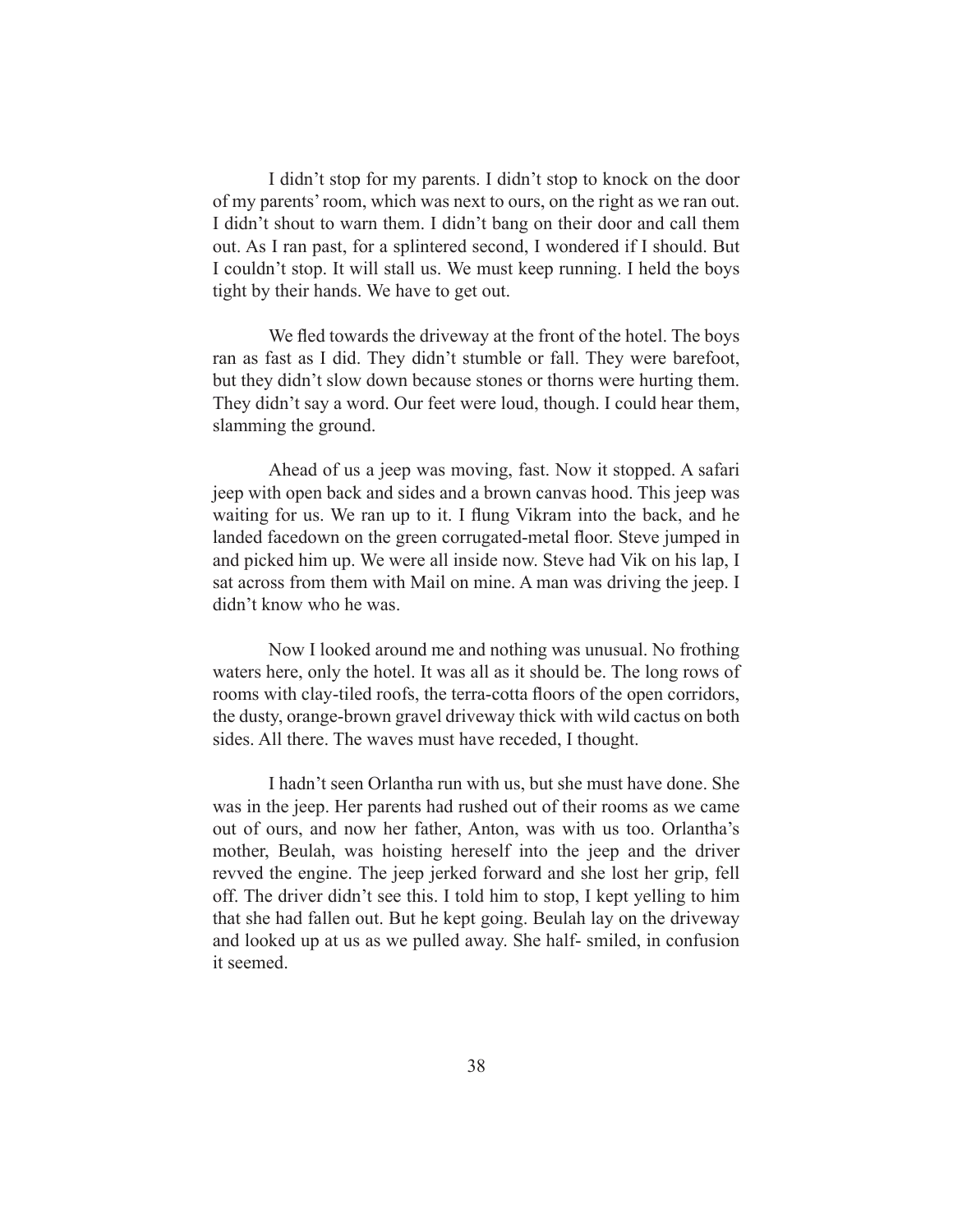Anton leaned out the back to reach Beulah and drag her up. When he couldn't, he jumped out. They were both lying on the gravel now, but I didn't call out to the driver to wait for them. He was driving very fast. He's right, I thought, we have to keep moving. Soon we will be away from the hotel.

 We were leaving my parents behind. I panicked now. If I had screamed at their door as we ran out, they could have run with us. "We didn't get Aachchi and seeya," I yelled to Steve. This made Vikram cry. Steve held on to him, clasping him to his chest. "Aachchi and seeya will be okay, they will come later, they will come," Steve said. Vik stopped crying and snuggled into Steve.

 I was thankful for Steve's words, I was reassured. Steve is right. There are no waves now. Ma and Da, they will walk out of their room. We will get out of here first, and they'll join us. I had an image of my father walking out of the hotel, there were puddles everywhere, he had his trousers rolled up. I'll ring Ma on her mobile as soon as I get to a phone, I thought.

 We were nearing the end of the hotel driveway. We were about to turn left onto the dirt track that runs by the lagoon. Steve stared at the road ahead of us. He kept banging his heel on the floor of the jeep. Hurry up, get a move on.

 The jeep was in water then. Suddenly, all this water inside the jeep. Water sloshing over our knees. Where did this water come from? I didn't see those waves get to us. This water must have burst out from beneath the ground. What is happening? The jeep moved forward slowly. I could hear its engine straining, snarling. We can drive through this water, I thought.

We were tilting from side. The water rising now, filling the jeep. It came up to our chests. Steve and I lifted the boys as high as we could. Steve held Vik, I had Mal. Their faces above the water, the tops of their heads pressing against the jeep's canvas hood, our hands tight under their armpits. The jeep rocked. It was floating, the wheels no longer gripping the ground. We kept steadying ourselves on the seats. No one spoke. No one uttered a sound.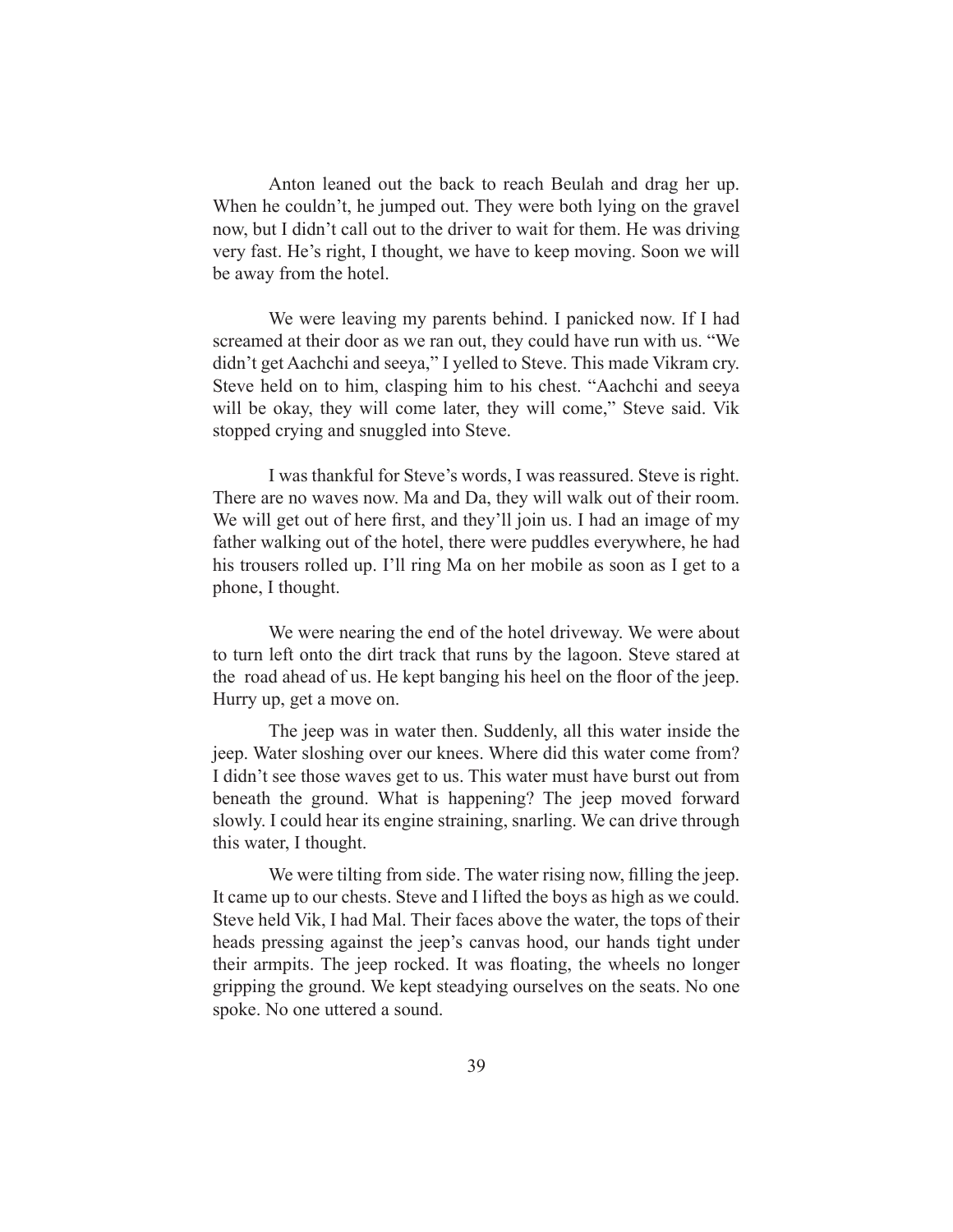Then I saw Steve's face. I'd never seen him like that before. A sudden look of terror, eyes wide open, mouth agape. He saw something behind me that I couldn't see. I didn't have time to turn around and look.

Because it turned over. The jeep turned over. On my side.

 Pain. That was all I could feel. Where am I? Something was crushing my chest. I am trapped under the jeep, I thought, I am being flattened by it. I tried to push it away, I wanted to wriggle out. But it was too heavy, whatever was on me, the pain unrelenting in my chest.

 I wasn't stuck under anything. I was moving, I could tell now. My body was curled up, I was spinning fast.

 Am I underwater? It didn't feel like water, but it has to be, I thought. I was being dragged along, and my body was whipping backwards and forwards. I couldn't stop myself. When at times my eyes opened, I couldn't see water. Smoky and gray.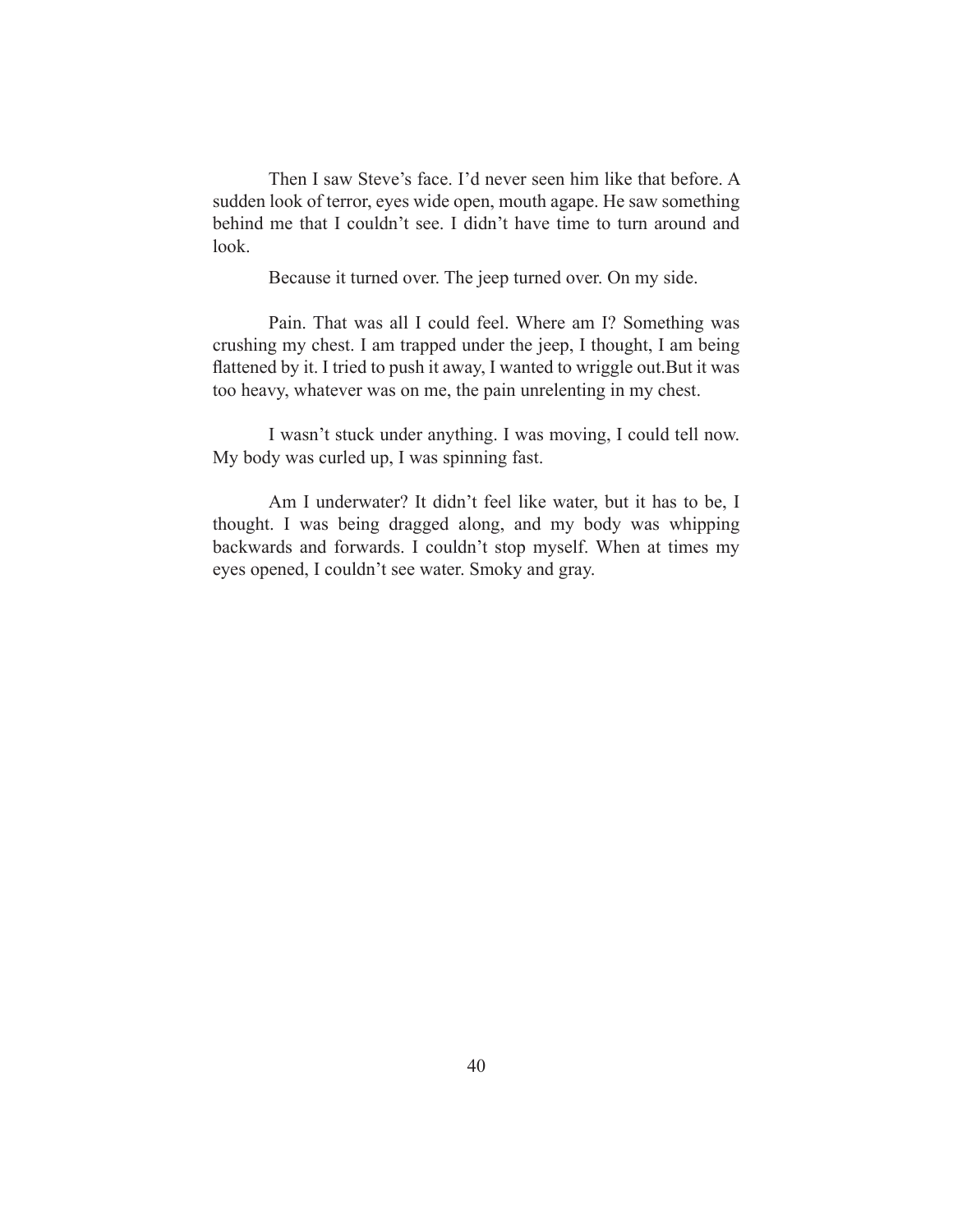# **Drama**

# **Twilight of a Crane – Yu Zuwa Junji Kinoshita**

#### CHARACTERS

|           | Unzu The name reads Un-zu. |
|-----------|----------------------------|
| Children. |                            |

(A tumble-down hut in a field covered with snow. The setting sun is illuminating the western sky.

A children's song is heard from a distance:

"Jiyan Ni Kiseru Futo Nuuno

 Bayan Ni Kiseru Futo Nuuno Chin Kara Kan Kara Ton Ton Ton...................."

The meaning of this song is:

"Let's sew a cushion for grandpa!

Let's sew a cushion for grandma!

Chin Kara Kan Kara

Ton Ton Ton................."

(In the interior of the hut Yohyo is seen taking a nap by the fire-side. *The song stops. The children appear running in.)* 

**Children:** (*in unison, as if singing*)Tsu- yan, Tsu- yan, let us sing! Tsu-yan, Tsu-yan let us play ! Tsu-yan, Tsu-yan, let us sing !

| Yohyo:           | <i>(awaken)</i> Hello! what are you doing here?               |
|------------------|---------------------------------------------------------------|
| <b>Children:</b> | Tsu-yan, let us play! Let us sing!                            |
| Yohyo:           | Looking for Tsu? No, she isn't here. She went out.            |
| <b>Children:</b> | She's gone, really? What ever shall we do? Where'd<br>she go? |
| Yohyo:           | How do I know!                                                |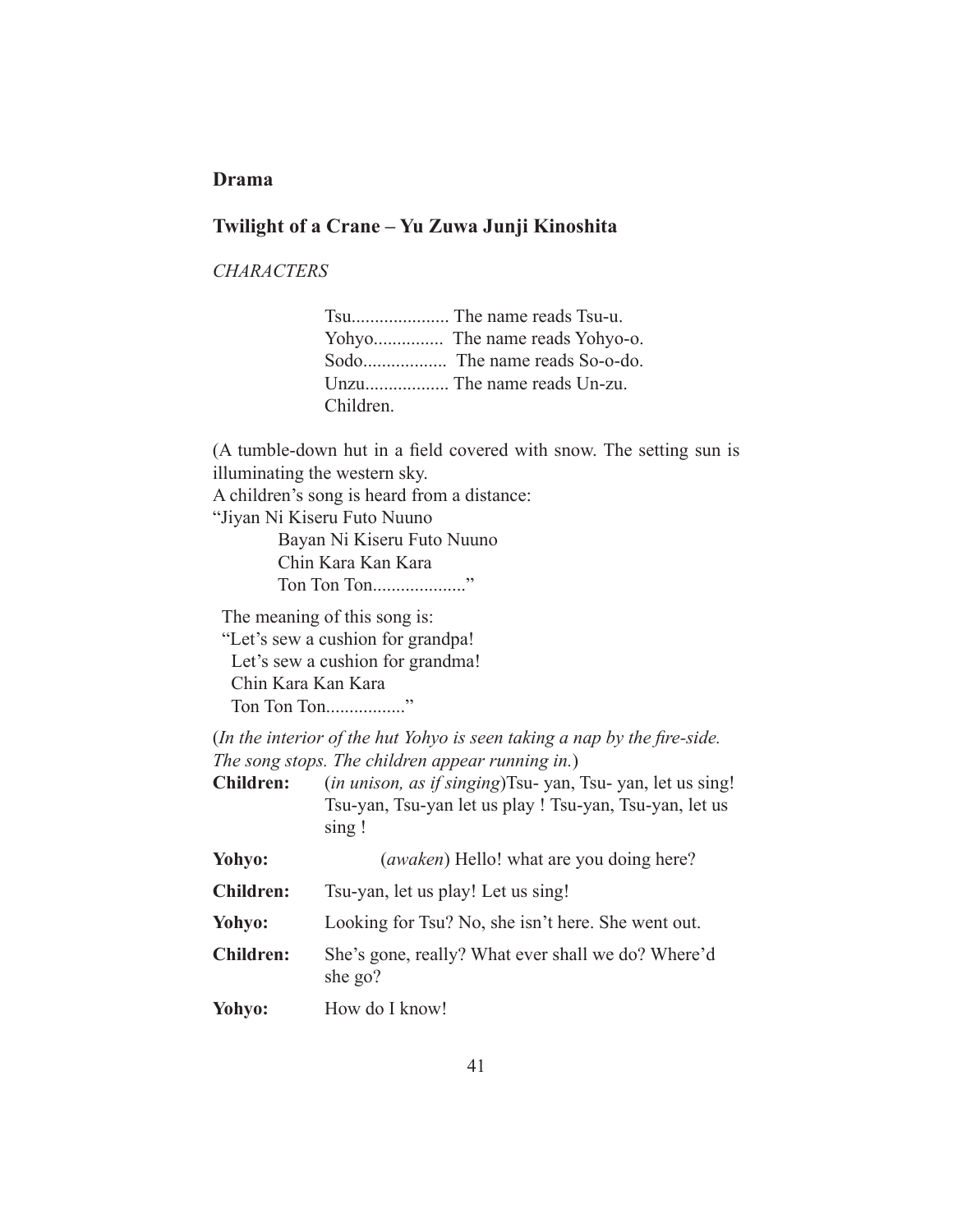| <b>Children:</b> | Come on, Yohyo. Tell us where she went. When's she<br>coming back? Soon? Yohyo, please                                                   |
|------------------|------------------------------------------------------------------------------------------------------------------------------------------|
| Yohyo:           | Be quiet! You're making too much noise! ( <i>He stands</i><br>up to his feet.)                                                           |
| <b>Children:</b> | ( <i>scattering</i> ) Yohyo is getting angry! Ha ha! You're a<br>bit teched! cross.                                                      |
| Yohyo:           | ( <i>Laughing</i> ) Ha, ha, ha! stay here I'll play with you.                                                                            |
| <b>Children:</b> | Really? What'll we play?                                                                                                                 |
| Yohyo:           | What'll we play?                                                                                                                         |
| <b>Children:</b> | "Nen-gara"?                                                                                                                              |
| Yohyo:           | All right, "Nen $-$ gara"                                                                                                                |
| <b>Children:</b> | Singing?                                                                                                                                 |
| Yohyo:           | All right, singing.                                                                                                                      |
| <b>Children:</b> | Snow-ball fights?                                                                                                                        |
| Yohyo:           | Fine, snow-ball fights.                                                                                                                  |
| <b>Children:</b> | "Kagome – Kagome"?                                                                                                                       |
| Yohyo:           | Yes, "Kagome-Kagome,"                                                                                                                    |
| <b>Children:</b> | Run sheep run?                                                                                                                           |
| Yohyo:           | All right, run sheep run. Let's go! I'll tag you. Are you<br>ready?                                                                      |
| <b>Children:</b> | these words, they run away. Yohyo is also about to<br>follow them, but stops.)                                                           |
| Yohyo:           | Oh dear, I almost forgot! Cold soup is no good for my<br>sweet heart ! (He puts a kettle on the fire as Tsu<br>appears from inner room.) |
| Tsu:             |                                                                                                                                          |
| Yohyo:           | Hello, my dear, where've you been?                                                                                                       |
| Tsu:             | Oh, nowhere specially, butyou, my dear,<br>don't                                                                                         |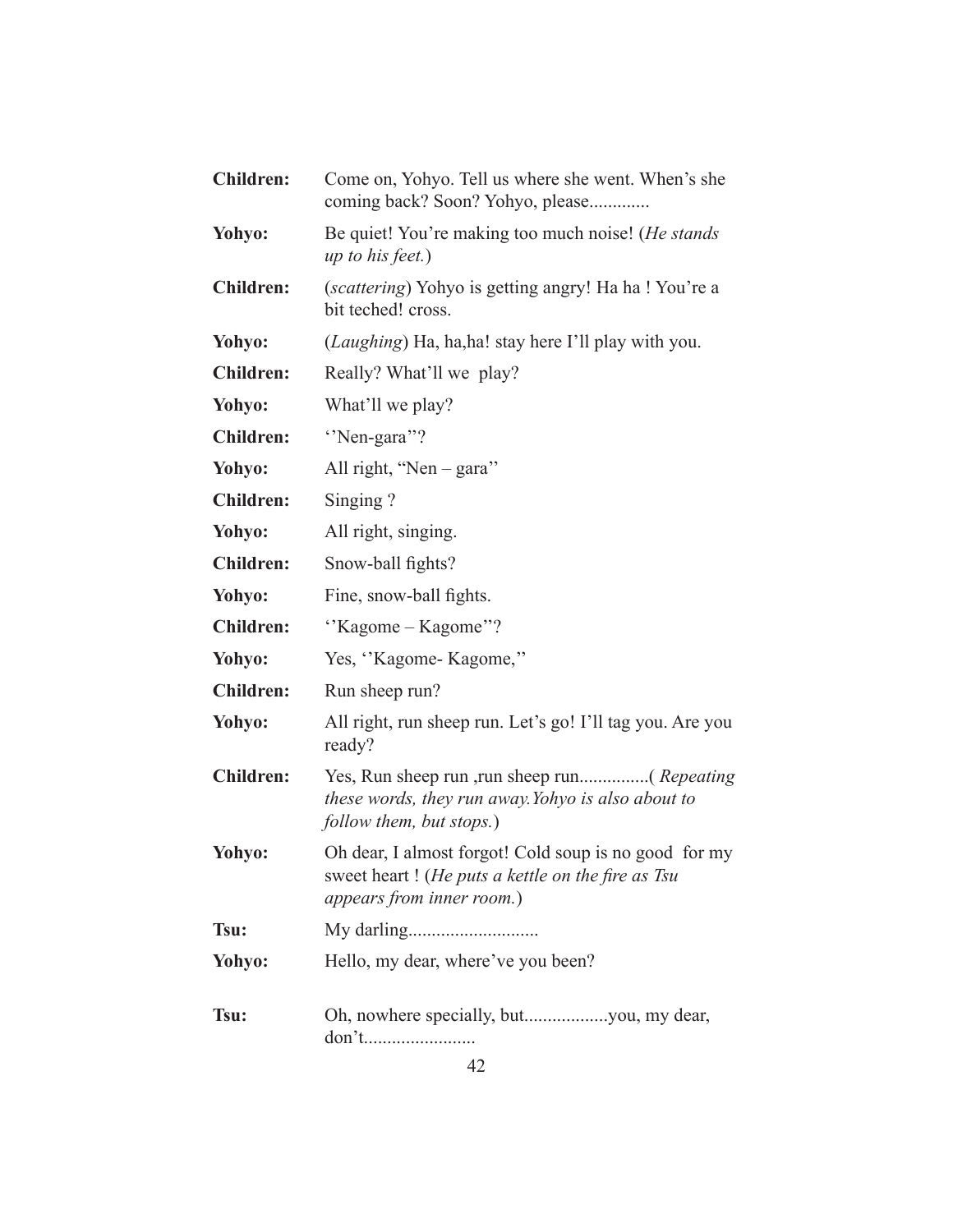| Yohyo: | (giggling) Nothing! Just going to warm up some soup<br>for you. It's no good unless it's hot!                                                                                                |
|--------|----------------------------------------------------------------------------------------------------------------------------------------------------------------------------------------------|
| Tsu:   | Thank you, my dear, Now I'll make supper for you.                                                                                                                                            |
| Yohyo: | Thank you very much. I'll be back soon. Now we are<br>going to play "Nen-gara"                                                                                                               |
| Tsu:   | Really?                                                                                                                                                                                      |
| Yohyo: | And snow-ball fightsand then singing.                                                                                                                                                        |
| Tsu:   | sheep runIsn't that the name?                                                                                                                                                                |
| Yohyo: | That's right-Run sheep run. Tsu, why don't you come<br>too?                                                                                                                                  |
| Tsu:   | I wish I could. But I have to prepare supper!                                                                                                                                                |
| Yohyo: | Forget the supper. Tsu, let's go ( <i>He pulls at her hand.</i> )                                                                                                                            |
| Tsu:   | No, no I can't.                                                                                                                                                                              |
| Yohyo: | Stop worrying about the supper. You have got to come.<br>Let's play together!                                                                                                                |
| Tsu:   | smile, she is pulled off by Yohyo)                                                                                                                                                           |
|        | (Pause, A children's song is heard from a distance.<br>Sodo and Unzu appear)                                                                                                                 |
| Sodo:  | Is that () Is that Yohyo's wife?                                                                                                                                                             |
| Unzu:  | Yes, (indeed) Yohyo is the luckiest man in the world<br>to get such a nice wife. Since she came here, he never<br>does anything but, sleep by the fire-side all day long.<br>How I envy him! |
| Sodo:  | How in the world could a stupid man like him get such<br>a pretty wife?                                                                                                                      |
| Unzu:  | I wish, I knew! From somewhere and unnoticed she<br>appeared like a wind. Since then, that lazy fellow has<br>been coining money without lifting a finger over.                              |
| Sodo:  | Unzu! Are you positive about that story of the precious<br>cloth?                                                                                                                            |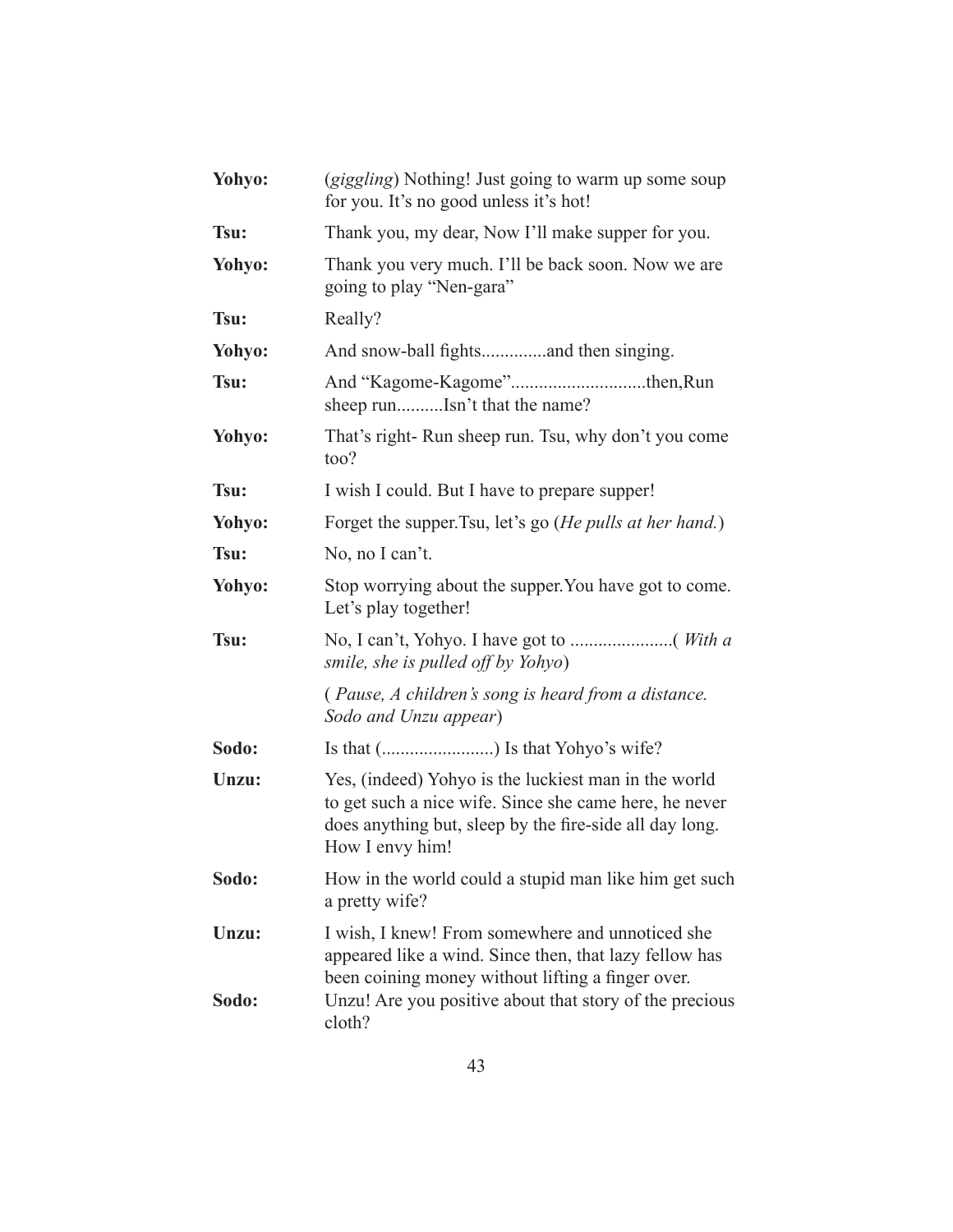| Unzu: | Of course, I am. It's true. My goodness, we could sell<br>that cloth at 10 dollars yard in the town!                                                                                                                                                                                                                                                                                                       |
|-------|------------------------------------------------------------------------------------------------------------------------------------------------------------------------------------------------------------------------------------------------------------------------------------------------------------------------------------------------------------------------------------------------------------|
| Sodo: | Really? Did you say that that wife of his weaves the<br>stuff?                                                                                                                                                                                                                                                                                                                                             |
| Unzu: | That's right – but there's queer thing – she won't let<br>any one see her in the weaving-room ! Yohyo told me,<br>every time she goes to the weaving room, she says:<br>"Don't look into the room." And Yohyo is so foolishly<br>honest that he never tries to peep. He goes to bed right<br>away, and when he wakes up in the morning, there is the<br>cloth all finished. It's a really wonderful cloth. |
| Sodo: | You called it "Senba- Ori" didn't you?                                                                                                                                                                                                                                                                                                                                                                     |
| Unzu: | Yes that's what the town-folk call it! They say cloth<br>of that sort cannot be seen unless they go to the "Ten<br>jiku" (Heaven). It's as valuable as that.                                                                                                                                                                                                                                               |
| Sodo: | Unzu, you must be making a pretty good profit in your<br>deals with that cloth.                                                                                                                                                                                                                                                                                                                            |
| Unzu: | Well-I  Not too big but not so small either.                                                                                                                                                                                                                                                                                                                                                               |
| Sodo: | Curse you, you wretched thiefBut, Unzu, if it<br>is really a "Senba- Ori" it must be worth a lot more<br>than a hundred dollars.                                                                                                                                                                                                                                                                           |
| Unzu: | Is it ? Then Sodo, tell me what on earth is the<br>"Senba-Ori"                                                                                                                                                                                                                                                                                                                                             |
| Sodo: | Well, it's the fanciest cloth you ever did see! made of a<br>thousand feathers plucked from a live hen crane                                                                                                                                                                                                                                                                                               |
| Unzu: | I can't believe it? Well then, Where on earth<br>does she get such feathers?                                                                                                                                                                                                                                                                                                                               |
| Sodo: | Humph- is this the weaving-room? (in spite of him<br>self he goes up into house and looks into the<br><i>adjoining room.</i> ) Yes, it's true- there's a loomOh,<br>heavens! (With suprise and curiosity he goes<br><i>into the weaving-room</i> )                                                                                                                                                         |
| Unzu: | Sodo, what's the matter with you?                                                                                                                                                                                                                                                                                                                                                                          |
| Sodo: | (coming out of the weaving-room with two or three                                                                                                                                                                                                                                                                                                                                                          |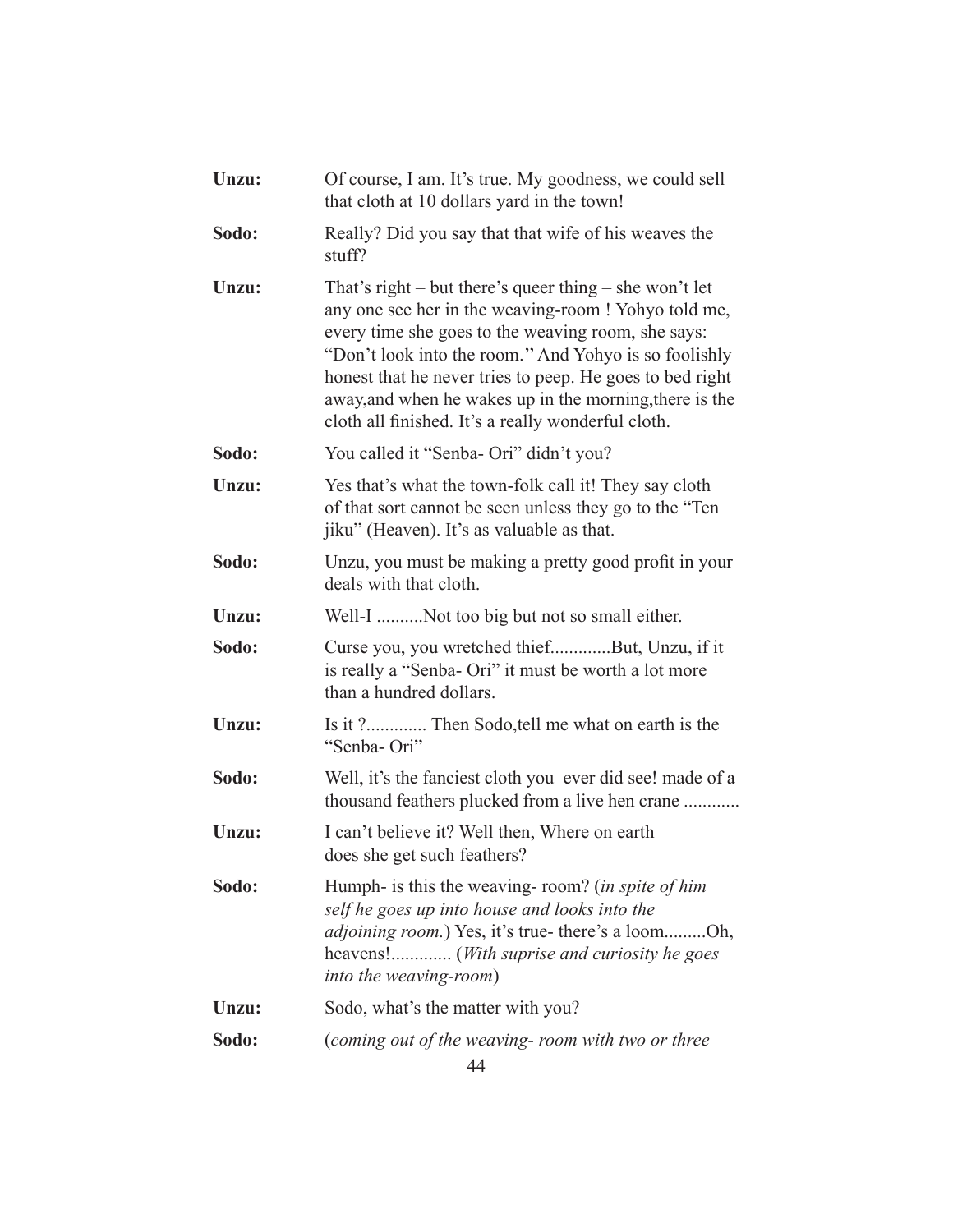|       | <i>pieces of feather in his hand</i> ) look! Unzu! This is a<br>crane's feather !! Now I know you're right.                                                                                                                                                                                                                                                                   |
|-------|-------------------------------------------------------------------------------------------------------------------------------------------------------------------------------------------------------------------------------------------------------------------------------------------------------------------------------------------------------------------------------|
| Unzu: | You see? I never lie.<br>(Pause. Tsu, Who has been back unnoticed, comes out<br>of the inner room)                                                                                                                                                                                                                                                                            |
| Unzu: | (Surprized) Oh, Heavens!                                                                                                                                                                                                                                                                                                                                                      |
| Sodo: | (Surprized, too) God bless me! I-I am sorry to have<br>broken in while you- you were out                                                                                                                                                                                                                                                                                      |
| Unzu: | Excuse me, Mrs $-$ but I- I am U - Unzu from the village<br>over there. And- I -I am much- much obliged to Yohyo<br>about -- about the cloth - and --                                                                                                                                                                                                                         |
| Tsu:  | ? (She stands in silence inclining her head<br>on one side like a bird)                                                                                                                                                                                                                                                                                                       |
| Sodo: | Then, Mrs.-I've got an idea about the cloth which this<br>low-fellow here told me you've woven O, sorry!<br>I should have told you who I am. I'm Sodo from the<br>village over there  And I'd like to have a little<br>talk with you Well, now - I'm afraid I shouldn't ask<br>you thing like this – but if you don't mind, would you<br>tell me if it is a real "Senba Ori"? |
| Tsu:  | (She has been looking at them inquiringly<br>with a puzzeled look, but suddenly moves away quikly<br>into inner room as if she heard a sound.)                                                                                                                                                                                                                                |
| Sodo: |                                                                                                                                                                                                                                                                                                                                                                               |
| Unzu: |                                                                                                                                                                                                                                                                                                                                                                               |
| Sodo: | Unzu!                                                                                                                                                                                                                                                                                                                                                                         |
| Unzu: | How come? she didn't seem to understand!                                                                                                                                                                                                                                                                                                                                      |
| Sodo: | Yes, she didn't realise what we were saying She<br>acted just like a bird                                                                                                                                                                                                                                                                                                     |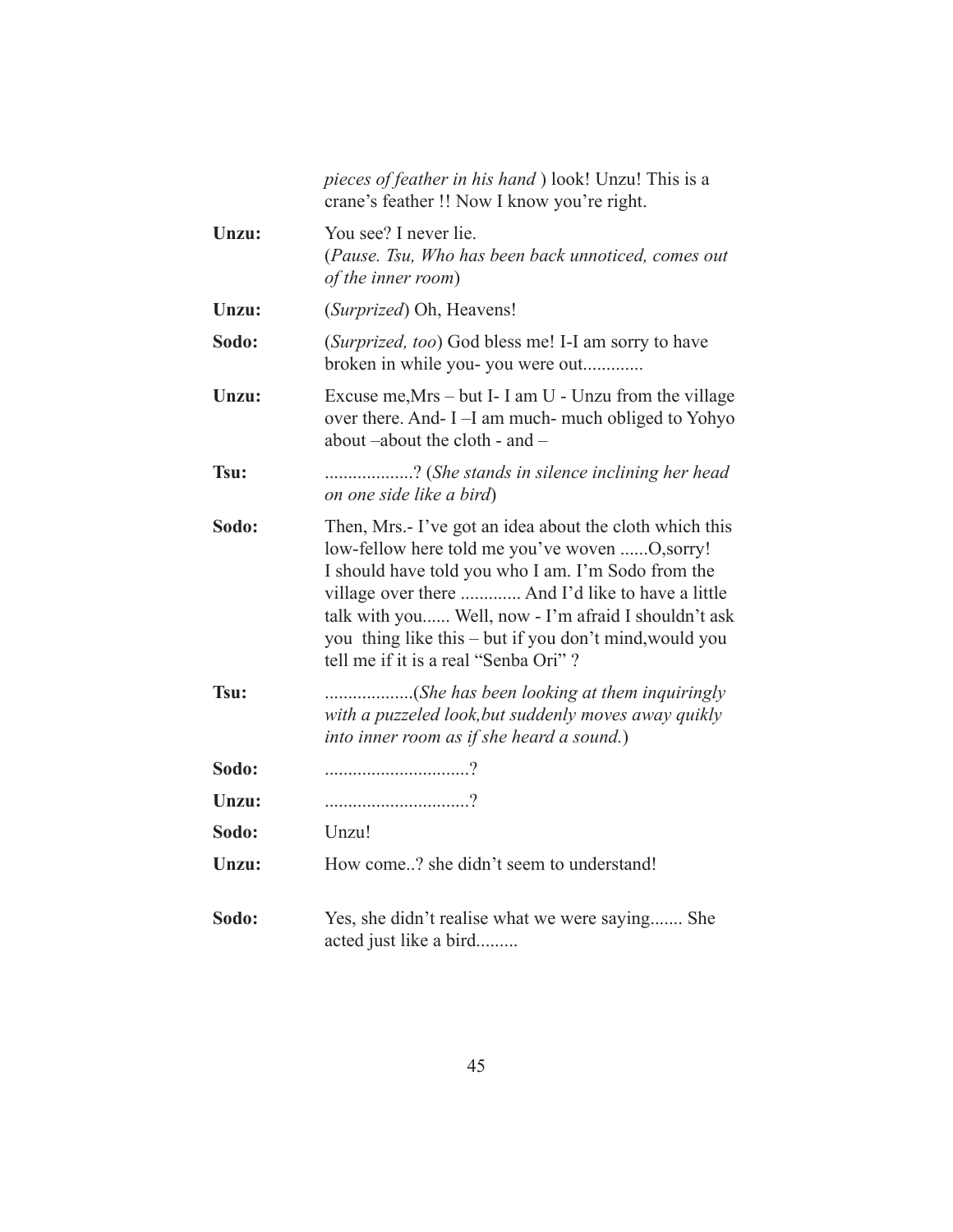| Unzu: | You're right ! just like a bird !<br>(Dusk falls and fire in the hearth flickers.)                                                                                                                                                                                                                                        |
|-------|---------------------------------------------------------------------------------------------------------------------------------------------------------------------------------------------------------------------------------------------------------------------------------------------------------------------------|
| Sodo: | (Looking upon the feathers which he picked up before)<br>Didn't you ever hear of the story of a bewitched crane<br>that married a man?                                                                                                                                                                                    |
| Unzu: | What's that ! what did you say?                                                                                                                                                                                                                                                                                           |
| Sodo: | How I begin to get it ! Here's the point<br>Yesterday a villager told me that a couple of days<br>ago when he happened to pass by the lake in mountain<br>in the evening, he saw a young woman standing on the<br>beach And, can you imagine, while he was spying<br>on her, she went in to the water and became a crane! |
| Unzu: | Oh, Lord! is that the absolute truth?                                                                                                                                                                                                                                                                                     |
| Sodo: | And, after having swum a bit, she became a woman<br>again and disappeared!                                                                                                                                                                                                                                                |
| Unzu: | Oh, my God! ( <i>he runs out of the hut.</i> )                                                                                                                                                                                                                                                                            |
| Sodo: | You crazy hoot-owl! stop your shouting! (But he him<br>self rushes out of the hut unconsciously)                                                                                                                                                                                                                          |
| Unzu: | Then, is she is his wife the ghost of a crane?                                                                                                                                                                                                                                                                            |
| Sodo: | Be quite, you shivering coward! only God knows!                                                                                                                                                                                                                                                                           |
| Unzu: | What shall I do? (Groaning with hands over his head)<br>Oh, God help me! I've cheated Yohyo out of a lot of<br>profit!                                                                                                                                                                                                    |
| Sodo: | Forget it, Unzu! if it's a real "Senba Ori" - Gee we can<br>sell it at a thousand dollars in Kyoto!                                                                                                                                                                                                                       |
| Unzu: | A thousand dollars? Did you say a thousand dollars?                                                                                                                                                                                                                                                                       |
| Sodo: | Yes surely. Besides that, you said that lately Yohyo has<br>been getting a bit sharper about money, didn't you?                                                                                                                                                                                                           |
| Unzu: | Yes, that's right. It's positively true.                                                                                                                                                                                                                                                                                  |
| Sodo: | Well then, if that's so, the best idea is to get him on our<br>side and get his wife to weave a lot more of the cloth!                                                                                                                                                                                                    |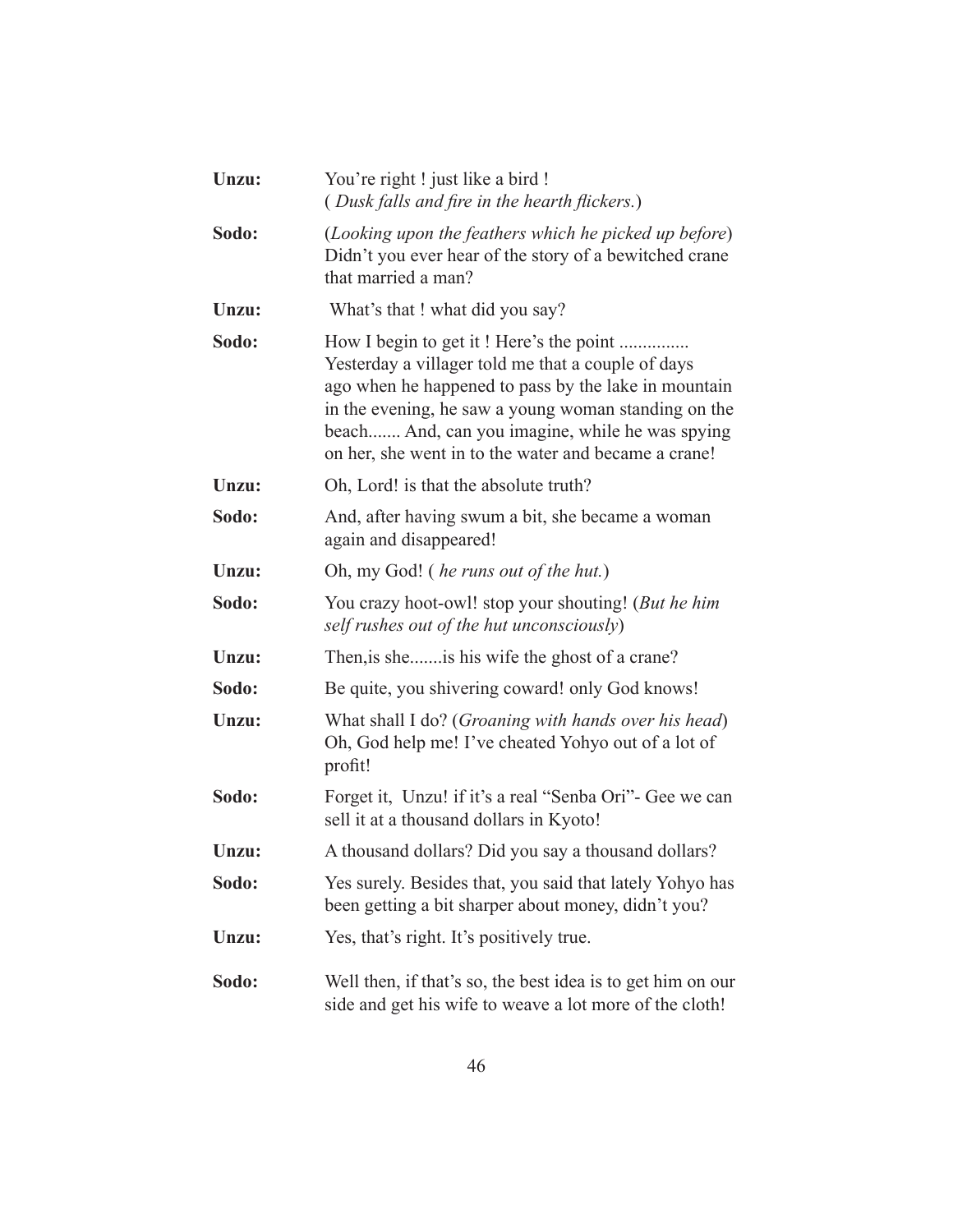| Unzu:  | Yes I guess you're right.                                                                                                                                                         |
|--------|-----------------------------------------------------------------------------------------------------------------------------------------------------------------------------------|
| Sodo:  | Look! Here he comes.                                                                                                                                                              |
| Yohyo: | (coming back absent-mindedly, singing) Jiyan Ni<br>Kiseru Futo Nuuno, Bayan Ni Kiseru Futo<br>Nuuno, Chin Kara kan kan, Ton Ton Ton -why, I've<br>forgotten to boil rice for Tsu. |
| Sodo:  | Hello, Yohyo!                                                                                                                                                                     |
| Yohyo: | $Yes$ <sub>2</sub>                                                                                                                                                                |
| Sodo:  | Don't you know me?I'm Sodo from the village<br>over thereAnd Uh, Unzu-you tell him.                                                                                               |
| Yohyo: | Oh, Unzu, you've been here again talking shop, haven't<br>you?                                                                                                                    |
| Unzu:  | Yes, right. If you'd turn out that cloth, you could make<br>as much easy money as you want!                                                                                       |
| Yohyo: | Sorry, there isn't any more cloth!                                                                                                                                                |
| Sodo:  | Why?                                                                                                                                                                              |
| Yohyo: | Tsu told me that's all there is!                                                                                                                                                  |
| Unzu:  | Don't be silly, Yohyo. You'd make a quick profit!                                                                                                                                 |
| Yohyo: | No, no I love Tsu. She is my darling!                                                                                                                                             |
| Sodo:  | You do love her, don't you? Well, then why not save<br>up money for her by selling the cloth?                                                                                     |
| Yohyo: | Yes, that sounds all right But every time she<br>weaves the cloth, she loses weight.                                                                                              |
| Sodo:  | What? She loses weight?Just a minute, Yohyo!<br>When and how did she first come to you?                                                                                           |
| Yohyo: | You mean Tsu? Yes I've forgot when it was – but some<br>night when I was going to bed, she'd dropped in and<br>said she wanted to become my wife. (He smiles.)                    |
| Sodo:  | Is that a fact!Yes, I see. Now then, have you –<br>haven't you ever done something to help a crane?                                                                               |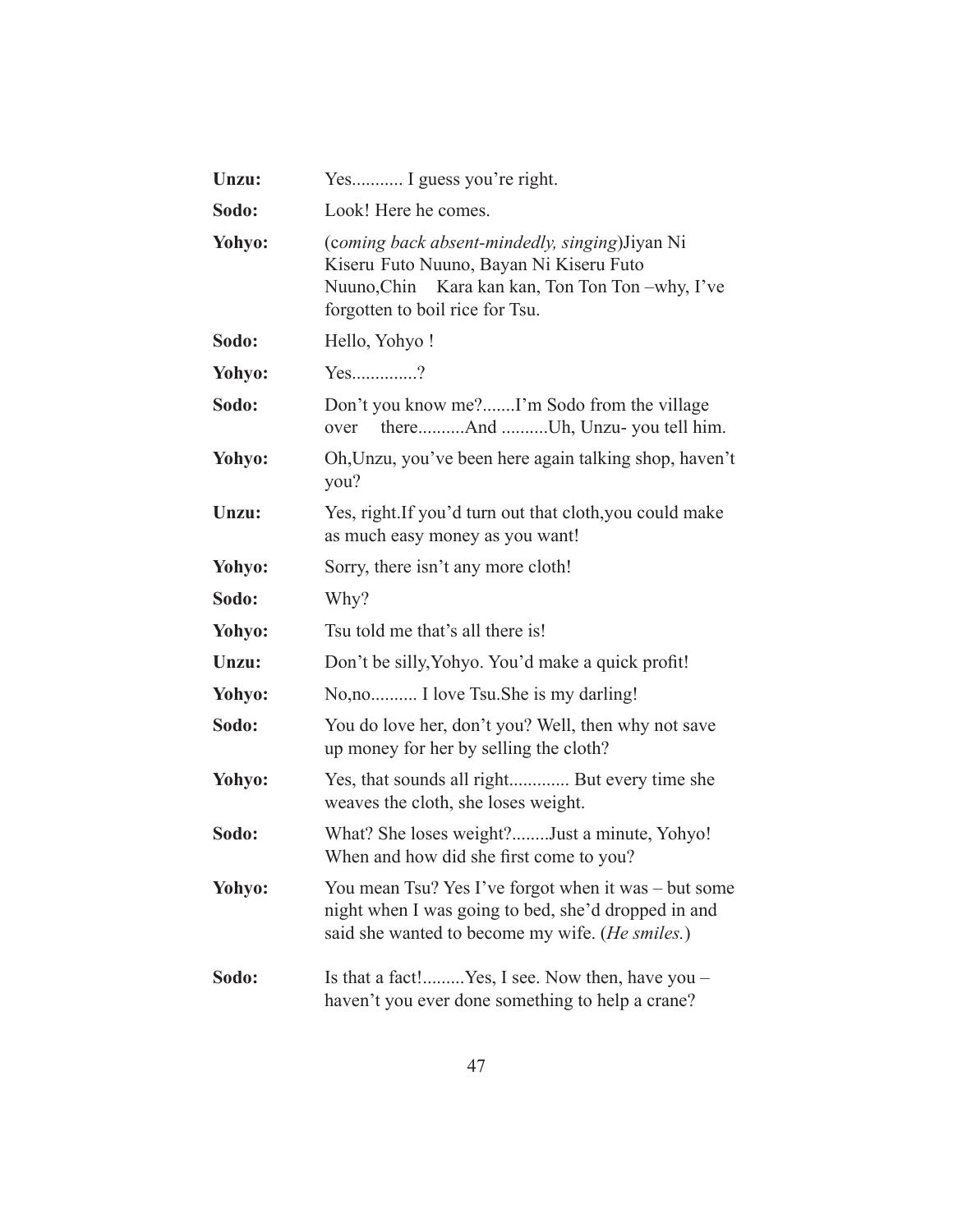| Yohyo:           | Crane? You say a crane? Yes, I remember now!<br>One day when I was working in the field a crane came<br>down with an arrow stuck in its back. So I pulled the<br>arrow out of its back and saved its life.             |
|------------------|------------------------------------------------------------------------------------------------------------------------------------------------------------------------------------------------------------------------|
| Sodo:            | Really?HumphUnzu, now I got it-don't<br>you see?                                                                                                                                                                       |
| Unzu:            | $\ldots$ (he is shuddering.)                                                                                                                                                                                           |
| Sodo:            | Well, if it's so, if that's true, we can still make a lot of<br>money that's the whole point of this deal anyhow<br>Yohyo, I want to have a little talk about the -that cloth<br>I we –Yohyo ! You tell him the story. |
| Unzu:            | Yes, All right-that's a-no, you see, Yohyo, if you take<br>the cloth to Kyoto, you can get-get a thousand                                                                                                              |
| Sodo:            | You stupid fellow! why, Yohyo-it's possible for<br>you to get hundreds of dollars this time! Then, get your<br>wife to weave the fabrics- just once more!                                                              |
| Yohyo:           | What? Hundreds of dollars? Really! You say hundreds<br>$of$                                                                                                                                                            |
| Sodo:            | Yes, hundreds of dollars. (To Unzu) Isn't that right?                                                                                                                                                                  |
| Unzu:            | Yes, It's right. You can make hundreds of dollars.                                                                                                                                                                     |
| Yohyo:           | Really? Really hundreds of dollars?                                                                                                                                                                                    |
| Sodo:            | (noting Tsu who has been looking at them from inside<br>of the house) Yohyo, come here! I'll tell you privately<br>the whole story.                                                                                    |
|                  | (Pulling Yohyo by the sleeve, they exit.)<br>(Tsu, coming out, looks after them. And expression of<br>embrrassment and trouble is written all over her face.<br>before long, the children come running in.)            |
| <b>Children:</b> | (severally) Here's Tsu! Let us play now. Why did you<br>run away? Let us sing. "Kagome" - Hide and seek –<br>singing-Ring around the rosy(They surround                                                                |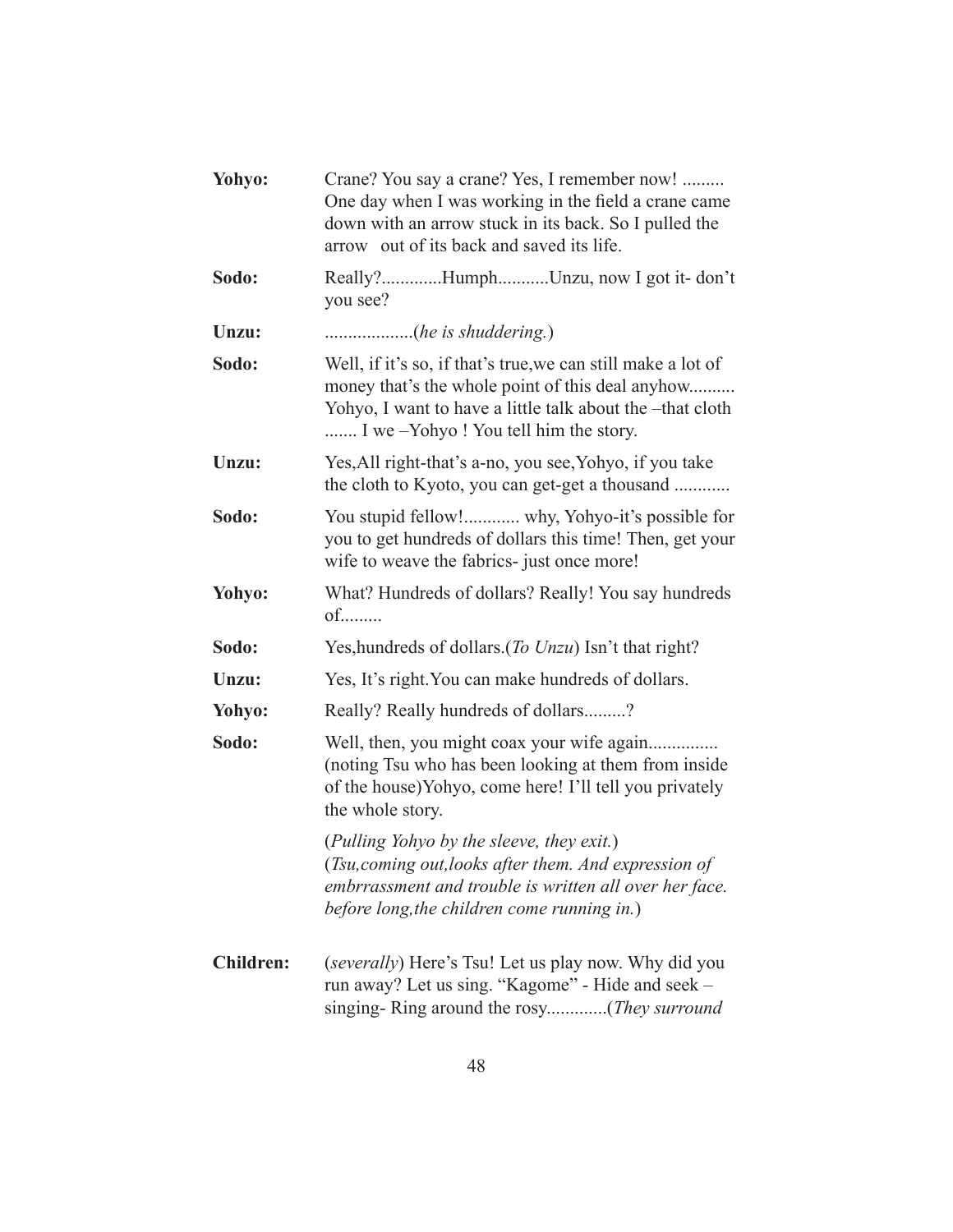*Tsu.*)Let us play, let us play!

| Tsu:                                                                                                                                                                                                                           | Dear children, it's already dark. I'll see you tomorrow.                                                                                                                            |
|--------------------------------------------------------------------------------------------------------------------------------------------------------------------------------------------------------------------------------|-------------------------------------------------------------------------------------------------------------------------------------------------------------------------------------|
| <b>Chidren:</b>                                                                                                                                                                                                                | No, no, dear-let's play, let's sing!                                                                                                                                                |
| Tsu:                                                                                                                                                                                                                           | (absent-mindedly) Singing?                                                                                                                                                          |
| <b>Children:</b>                                                                                                                                                                                                               | Hide- and -seek?                                                                                                                                                                    |
| Tsu:                                                                                                                                                                                                                           | Hide-and-seek?                                                                                                                                                                      |
| <b>Children:</b>                                                                                                                                                                                                               | Ring- $around - the rosy.$                                                                                                                                                          |
| Tsu:                                                                                                                                                                                                                           | Ring-around-the rosy?                                                                                                                                                               |
| <b>Children:</b>                                                                                                                                                                                                               | "Kagome-Kagome"                                                                                                                                                                     |
| Tsu:                                                                                                                                                                                                                           | "Kagome-Kagome"?                                                                                                                                                                    |
| <b>Children:</b>                                                                                                                                                                                                               | Yes, all right-we'll play "Kagome-Kagome"! (Forming<br>a ring around Tsu, they move round singing)                                                                                  |
|                                                                                                                                                                                                                                | "Kagome, Kagome,<br>Kago No Naka No Tori wa<br>Itsu Itsu Deyaru,<br>Yoake No Ban Ni,<br>Tsuru, Tsuru, Tsubetta! (They stop)<br>"Ushiro No Shomen Dahre?<br>Ushiro No Shomen Dahre?" |
| (The meaning of this song:<br>"Here we go walking around a bird in the cage,<br>Walking round and round, round and round,<br>Until evening, until morning.<br>Now will you tell us who is behind you,<br>When the song stops") |                                                                                                                                                                                     |
|                                                                                                                                                                                                                                | Who's standing behind you? Who's standing behind<br>you? Say, my dear, why don't you put your<br>hands over your eyes? you crouch down, my dear Tsu!                                |
| <b>Tsu</b>                                                                                                                                                                                                                     | (having stood in deep throught, awaken) Oh, I am sorry.<br>Yes  (She crouches down and covers her with<br>her hands.)                                                               |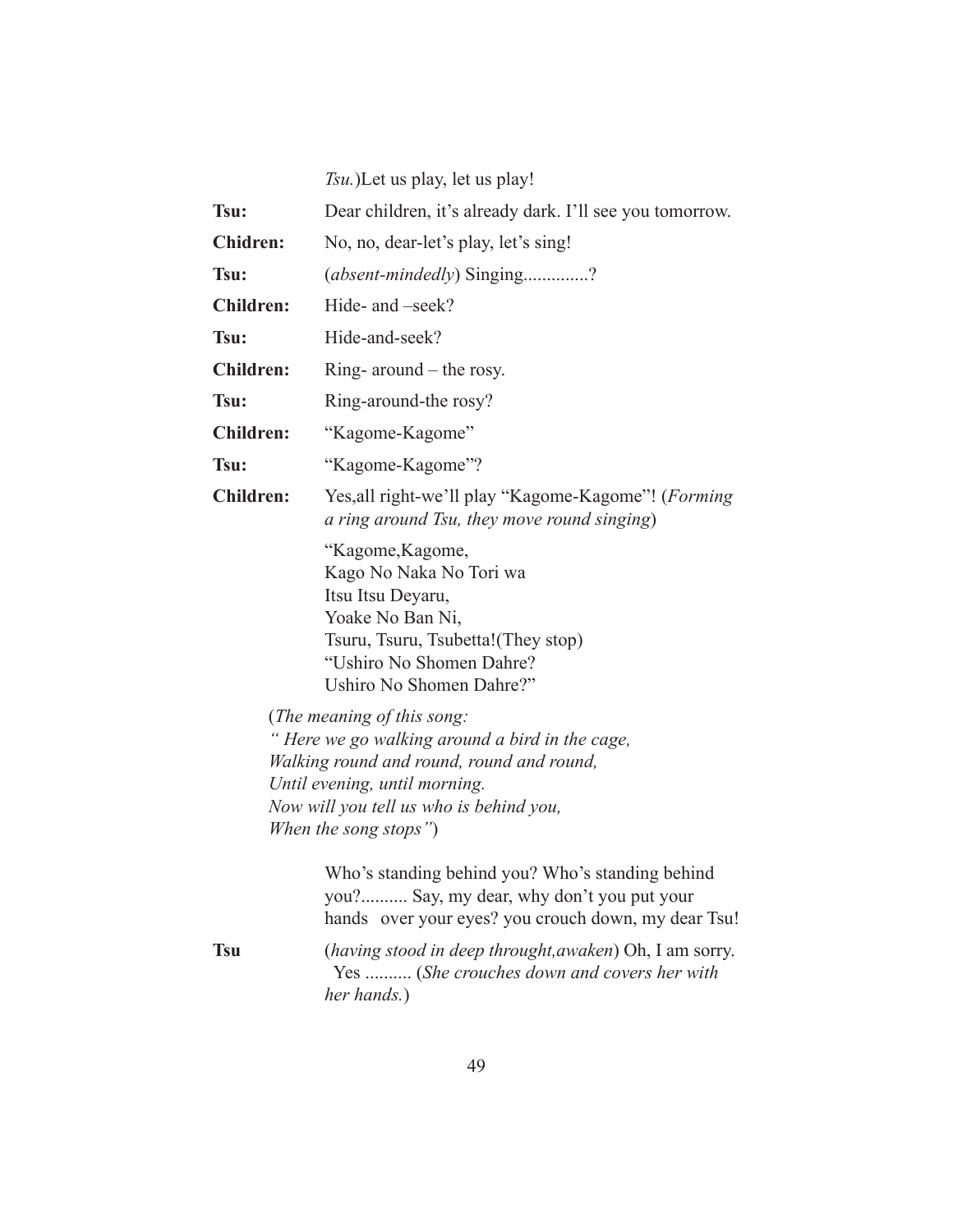(*The children continue to move round singing the same song. The light quikly fades out, leaving Tsu alone in its focus.*)

**Tsu** (*Slowly standing up*) Yohyo, my dear- what's happened to you? You are gradually changing. I can't understand why.

> But you are moving to the other world where I can never live. You are casting your lot with those malicious,terrible people who shot me with an arrow. You are becoming the same as those whose language I cannot understand. What's happened to you, Yohyo, my Love? What shall I do?

What on earth can I do?.......................

 Yohyo,you've saved my life. You were once so innocent and kind that you could take the arrow out of my back solely through tender heartedness-and only out of sympathy for me. I was deeply touched by it.

I was so glad to come to you............ And when I first wove the cloth with my feathers, you were as pleased as a child.Then, in spite of the pain, I wove them again and again. But you- my dear, you exchanged it every time for the thing called "money". But it's all right. I don't mind if you like the "money"so much...............But now you have money enough.

 I'd like to live with you in this small house peacefully and quietly without being troubled by any one. My darling, you shouldn't be the same as they.You should be a man of the world I belong to. I wished I might have lived with you forever, setting up our world in the middle of this field, playing with children and working on the farm.............. But still, you are going to leave me.You are going farther and farther from me.......... What shall I do? Tell me, my dear, what can I do?...........

(*The song has stopped unnoticed. The lights come up* on the stage, but the children have already gone  *away.*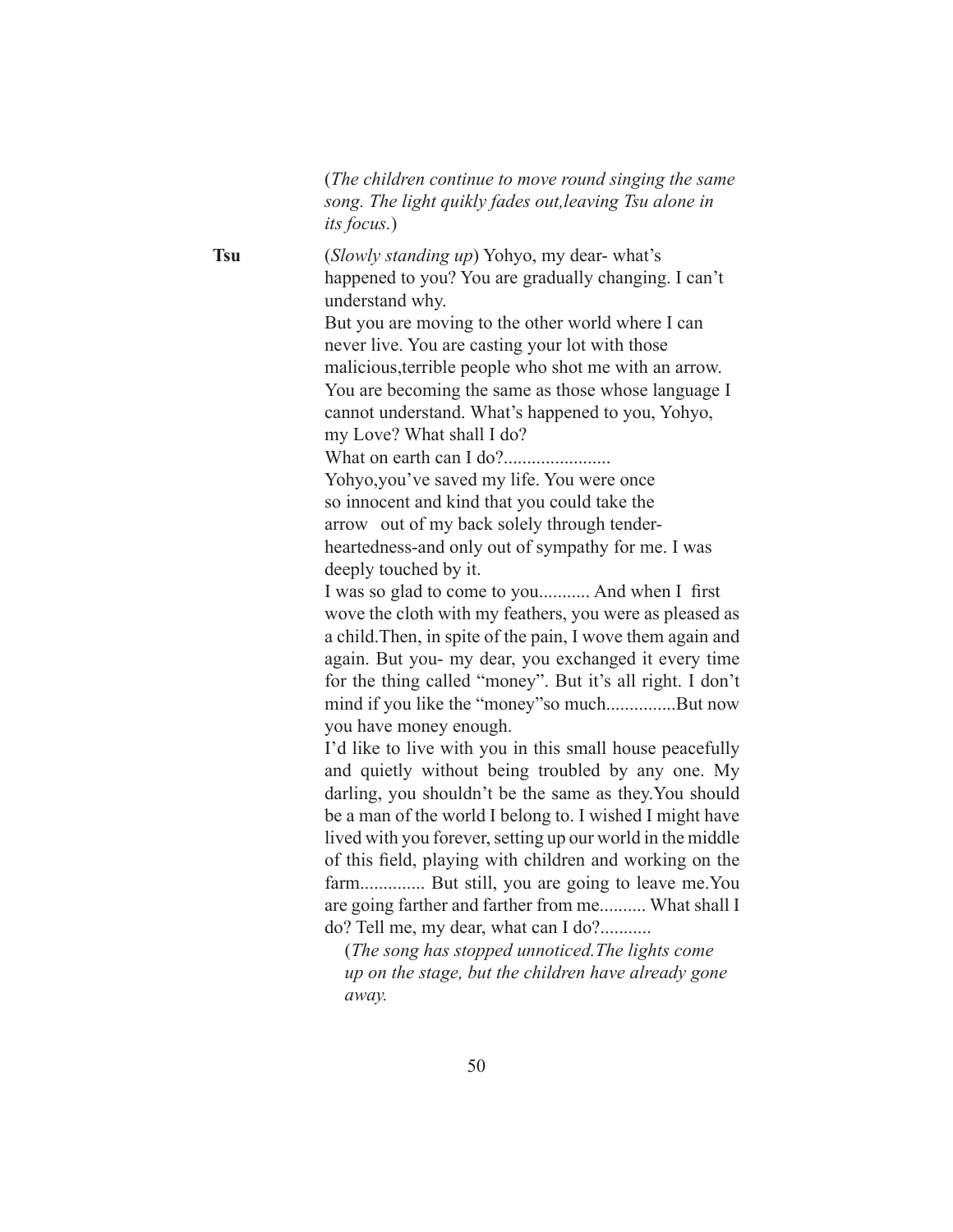*Tsu looks away casually, and runs back into the house with fear. Sodo, Unzu and Yohyo come in.)* 

| Sodo:  | You see, Yohyo? If she says she can't weave any more,<br>you've got to threaten to leave her.                                                                                                                        |
|--------|----------------------------------------------------------------------------------------------------------------------------------------------------------------------------------------------------------------------|
| Yohyo: | (giggling) Anyhow, that's a wonderful cloth Tsu has<br>woven for me, isn't it?                                                                                                                                       |
| Sodo:  | Yes, certainly. it's so wonderful that we can sell it for<br>three or four times more than before! You see, it's worth<br>that much more. So tell your wife this.                                                    |
| Yohyo: | Yes, it's worth three or four times more than before -is<br>that right?                                                                                                                                              |
| Sodo:  | Yes, it's worth hundreds of dollars.                                                                                                                                                                                 |
| Yohyo: | Hundreds of dollars- are you sure?                                                                                                                                                                                   |
| Sodo:  | Yes, I'm certain of it. Then, you have her weave it right<br>away.(To Unzu) Don't you think so, Unzu?                                                                                                                |
| Unzu:  | Yes, indeed, get it woven tonight, right away.                                                                                                                                                                       |
| Yohyo: | All right, but Tsu said she couldn't weave any<br>more.                                                                                                                                                              |
| Sodo:  | You poor idiot! If you get a lot of profit from it, your<br>wife'd be pleased, too.                                                                                                                                  |
| Unzu:  | Right! I bet your wife'd be pleased, too                                                                                                                                                                             |
| Yohyo: | Maybe                                                                                                                                                                                                                |
| Sodo:  | Then, too, we'll take you to see Kyoto.Don't you think,<br>Unzu, Kyoto is a splended city?                                                                                                                           |
| Unzu:  | Yes, it's a wonderfully gay city!                                                                                                                                                                                    |
| Yohyo: | I can imagine how fine it is.                                                                                                                                                                                        |
| Sodo:  | Can you? Good! You see, you can make a lot of<br>money, and on top of that you can see. Kyoto. Over there<br>we'll take you to many interesting places as I told you.<br>Or-say, Yohyo, don't you want to see Kyoto? |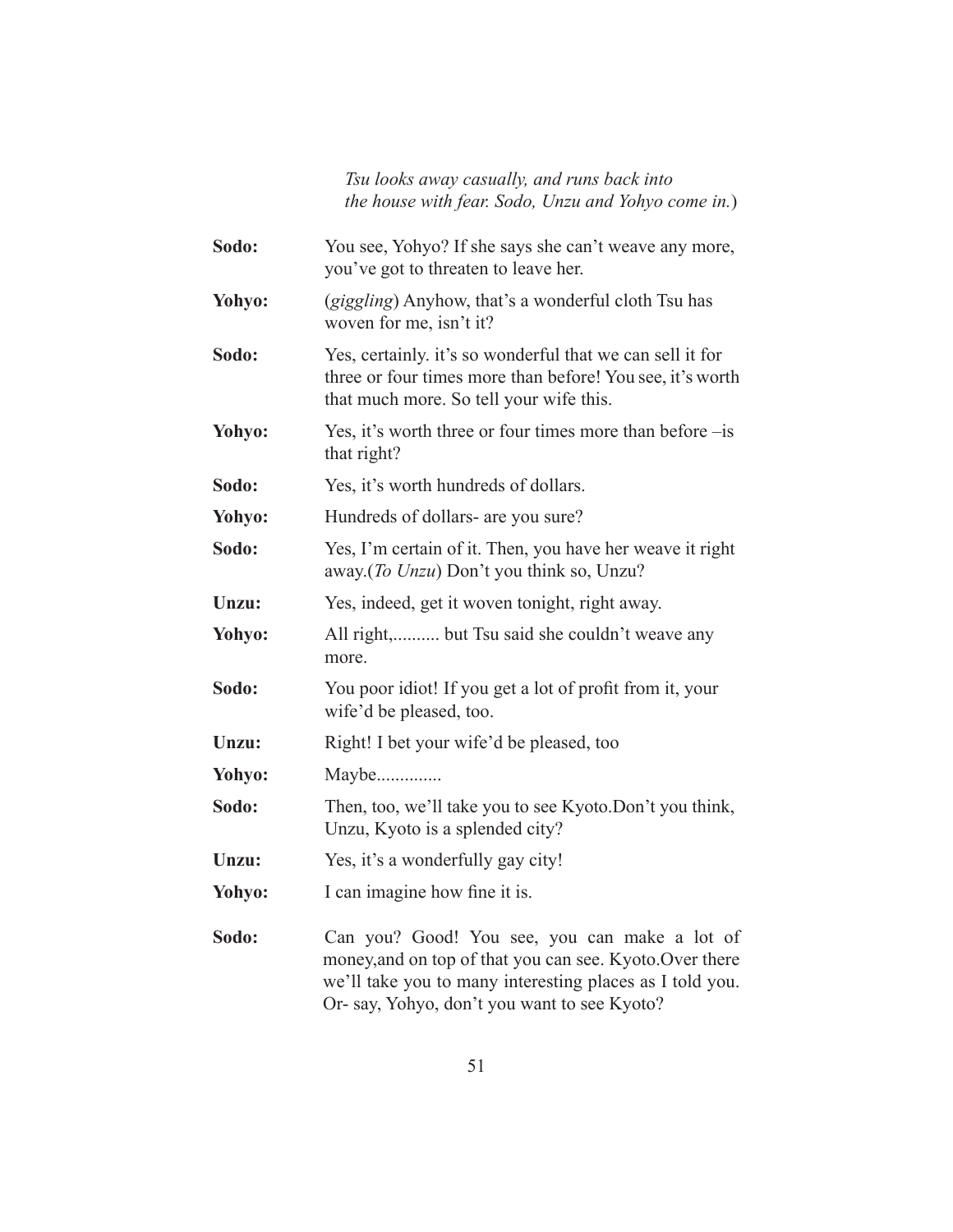| Yohyo:         | Why not! I could go!                                                                                                                                                                                                                 |
|----------------|--------------------------------------------------------------------------------------------------------------------------------------------------------------------------------------------------------------------------------------|
| Unzu:          | You want money, too, don't you?                                                                                                                                                                                                      |
| Yohyo:         | Yes, I want it.                                                                                                                                                                                                                      |
| Sodo:          | (noticing Tsu in the house) Yohyo! Go ahead! If she says<br>no, you tell her you're leaving, do you see?                                                                                                                             |
| Yohyo:         | Yes                                                                                                                                                                                                                                  |
| Sodo:          | (pushing Yohyo toward the house) You're a good<br>fellow, my friend. Best of luck! Unzu, we'd better hide<br>ourselves to see what happens.                                                                                          |
|                | (Sodo and Unzu go out. As soon as they disapear, Tsu<br>leaps to welcome Yohyo)                                                                                                                                                      |
| Tsu:           | Oh, my darling, come here now. Dear me! You've<br>soaking wet! I'm afraid you'll catch cold! Come here,<br>and warm yourself.Supper's ready. Thanks to you, the<br>soup is boiling. Won't you eat supper now?                        |
| Yohyo:         | Yes.(He sits down by the fire-side)                                                                                                                                                                                                  |
| Tsu:           | My dear. do start, please.                                                                                                                                                                                                           |
| Yohyo:         | Yes.(He eats)                                                                                                                                                                                                                        |
| Tsu:           | What's the matter with you? Why are you so sad?<br>You shouldn't stay outside so late. It's too cold<br>You'll not go out anywhere, will you? You'll not talk<br>with strangers anymore, will you?                                   |
| Yohyo:         | No.                                                                                                                                                                                                                                  |
| Tsu:           | Please, promise me My dear, I'll do anything<br>for you.I'll do whatever you want Now you<br>have got the "money" you like                                                                                                           |
| Yohyo:<br>Tsu: | Yes, I've got money. I've got a lot of money in that sack.<br>Yes, you have. Then, from now on, won't you lead<br>our life quietly as before? Won't you please enjoy a life<br>of peace and happiness with me, together and forever? |
| Yohyo:         | Yes, I love you, my dear.                                                                                                                                                                                                            |
| Tsu:           | My darling, I love you with my whole heart. Then<br>you'll always stay as you are now, will you?<br>52                                                                                                                               |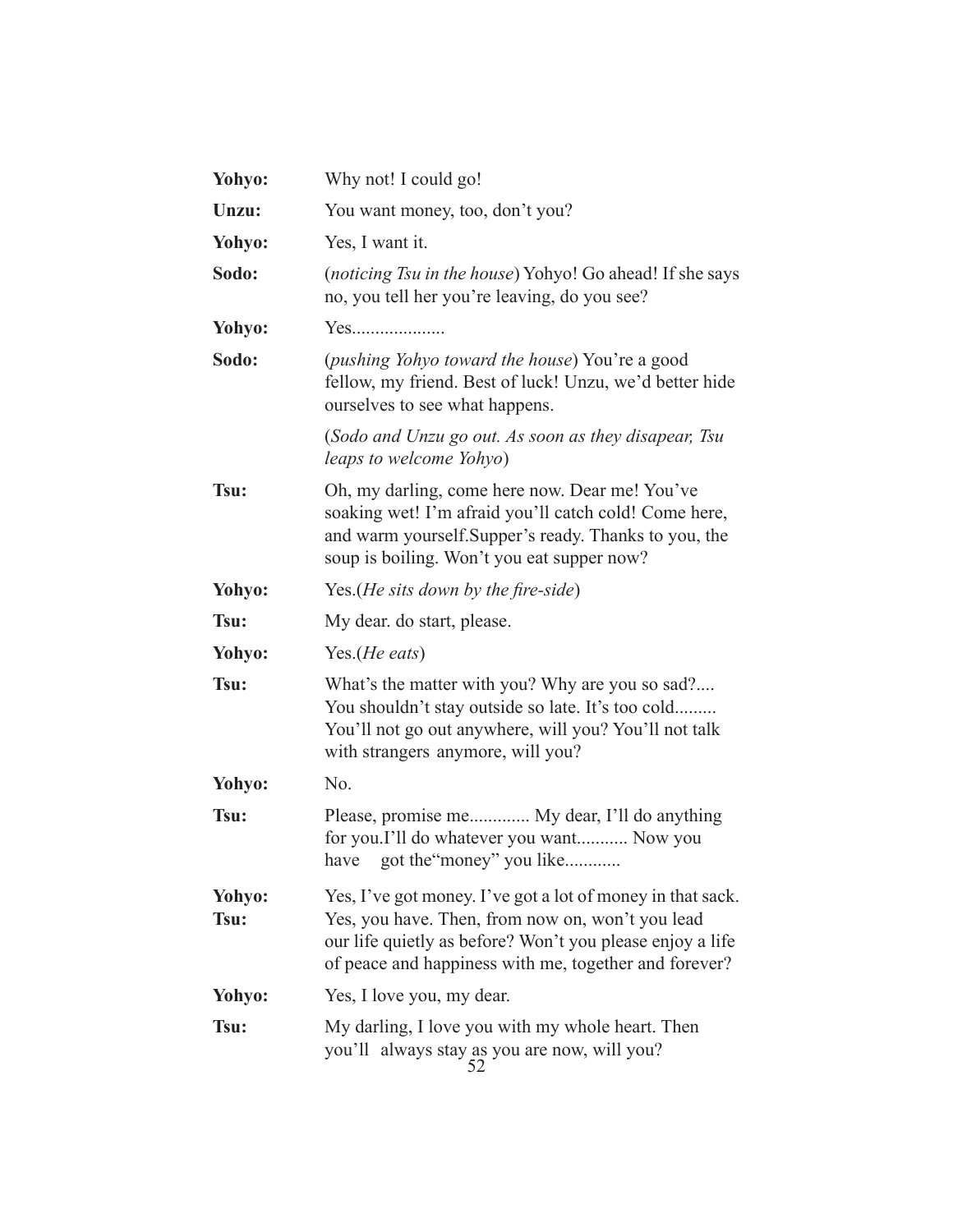| Yohyo: | Yes, I love you deeply and dearly. (Pause)                                                                                 |
|--------|----------------------------------------------------------------------------------------------------------------------------|
| Tsu:   | Won't you have some more?Why? What's hap<br>pened? Why aren't you eating, my dear?                                         |
| Yohyo: | Yes Aw nothing  But, darling                                                                                               |
| Tsu:   | $Yes$ ?                                                                                                                    |
| Yohyo: | You are lucky to have seen Kyoto so many a times. I re<br>ally envy you.                                                   |
| Tsu:   | Do you? But I saw it just from the sky- (With a start she<br>changes the topic) Why? Why don't you eat some more?          |
| Yohyo: | Yes, ah( <i>Hesitating and timidly</i> ) My dear,<br>listen                                                                |
| Tsu:   | $Yes$ ?                                                                                                                    |
| Yohyo: | I sayOh, for Heaven's sake, I can't say it!                                                                                |
| Tsu:   | Why? What's the matter?                                                                                                    |
| Yohyo: | Well, dearest( Hesitating and giggling) I just<br>can't say it!                                                            |
| Tsu:   | Why? What's the matter? Why can't you say it?<br>Then, shall I guess it?                                                   |
| Yohyo: | Yes.                                                                                                                       |
| Tsu:   | Well You want buckwheat cakes again, don't<br>you?                                                                         |
| Yohyo: | No.                                                                                                                        |
| Tsu:   | No?Well, then You want to hear my song,<br>don't you?                                                                      |
| Yohyo: | No, it's not right of course, I like your song, but<br>not today.                                                          |
| Tsu:   | That isn't it either?well, let me see<br>Then, you want to hear from me about Kyoto, don't<br>you?Yes, I think I am right! |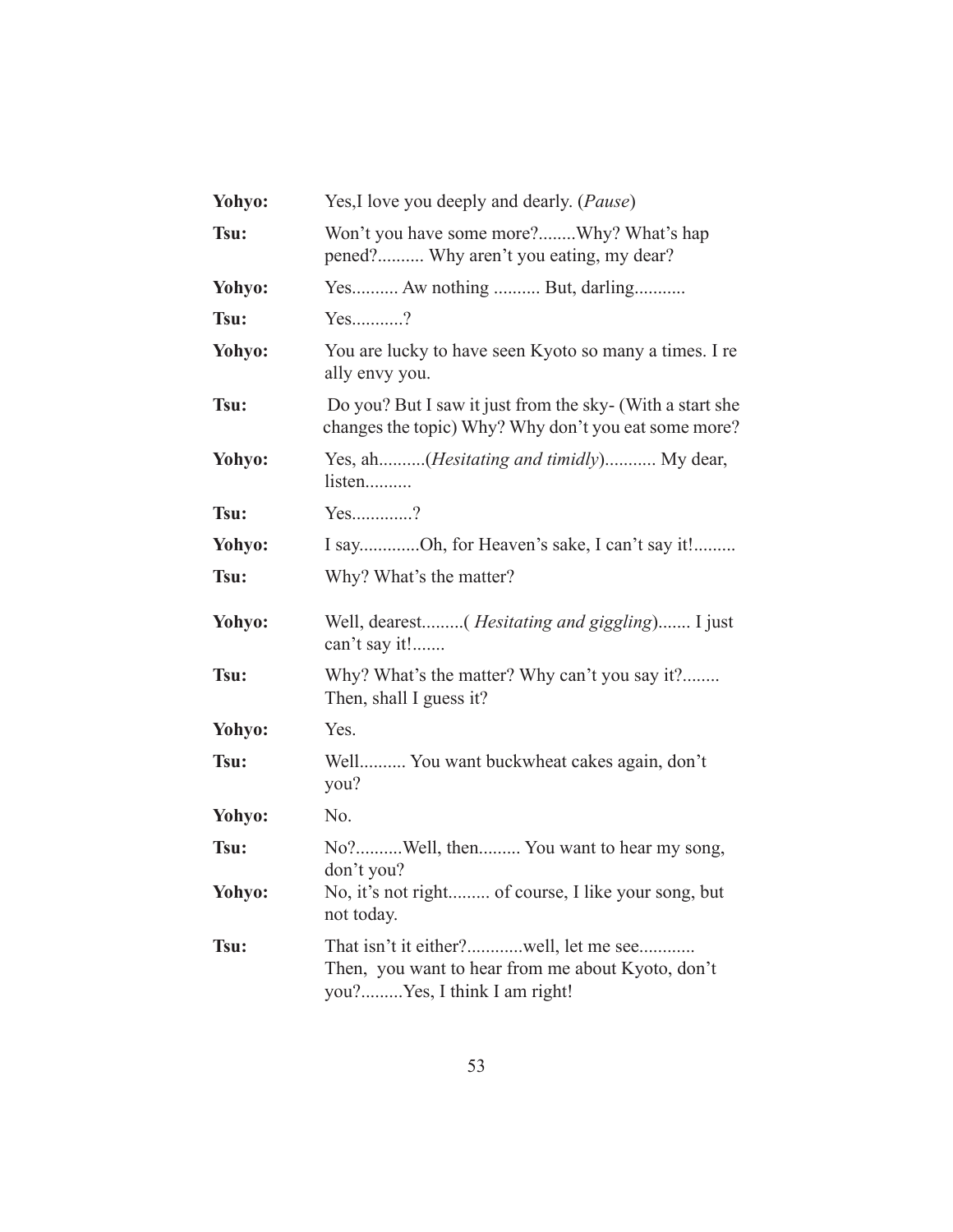| Yohyo: | Yes, you're almost right, but also half wrong? Ha,                                                                                                                                                                              |
|--------|---------------------------------------------------------------------------------------------------------------------------------------------------------------------------------------------------------------------------------|
| Tsu:   | What do you mean-half right and half wrong ?<br>Please, please, tell me what it is.                                                                                                                                             |
| Yohyo: | Darling, you won't be angry?                                                                                                                                                                                                    |
| Tsu:   | Why should I get angry with you?What is it?<br>Please, please tell me, my darling.                                                                                                                                              |
| Yohyo: | Well You see, Honey, I-I want to go Kyoto.                                                                                                                                                                                      |
| Tsu:   | Why!                                                                                                                                                                                                                            |
| Yohyo: | To make a lot of money. SoI want another piece of<br>that cloth.                                                                                                                                                                |
| Tsu:   | <i>(in surprise and embarrassment)</i> You want some more<br>of that cloth? But , my darling! For God's sake                                                                                                                    |
| Yohyo: | <i>(in hurry)</i> No, no, I don't need any more, dear.                                                                                                                                                                          |
| Tsu:   | (as if talking to herself) I promised and you agreed that<br>I wouldn't weave any more But you still want<br>more                                                                                                               |
| Yohyo: | Yes, we agreed to that. I don't want any more. I don't<br>need any more (As if a child scolded, he is trying to<br>keep back his tears.)                                                                                        |
| Tsu:   | (Suddenly something occurs to her mind) Oh, now I<br>see! It's they- it's they who are pulling you away from<br>me. Yes-those two who came to see you this evening-<br>they are trying to convert you to their way of thinking. |
| Yohyo: |                                                                                                                                                                                                                                 |
| Tsu:   |                                                                                                                                                                                                                                 |
| Yohyo: | Tsuumy dear                                                                                                                                                                                                                     |
| Tsu:   | (absent-mindedly) MoneyMoneyWhy do<br>they want it so much?                                                                                                                                                                     |
| Yohyo: | WellBecause if we have money, we can buy nice<br>things we want.                                                                                                                                                                |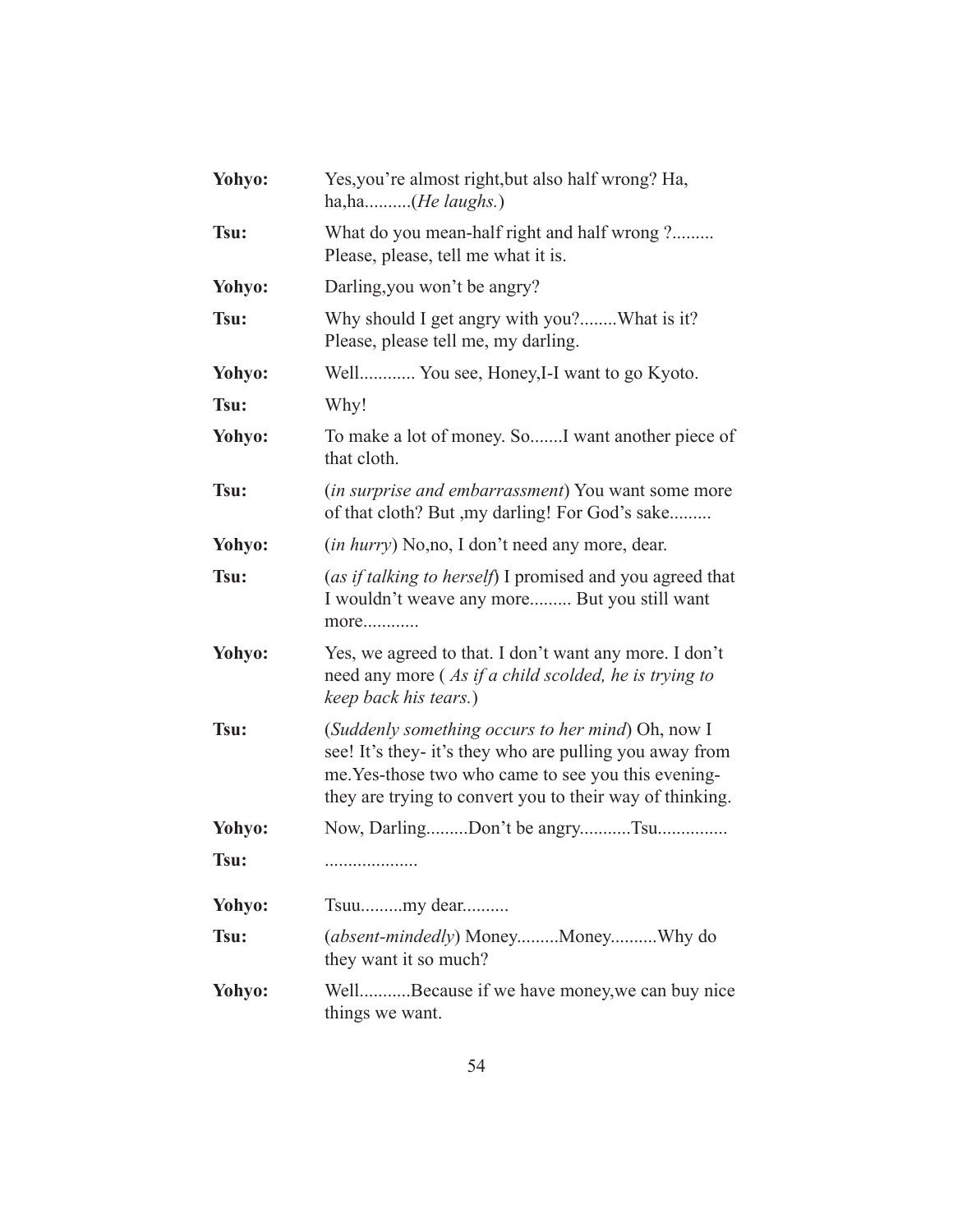| Tsu:   | Buy? What's "Buy"? What's nice thing? What do you<br>want beside me? No , no please, don't want anything<br>but me! I hate money, I hate "buying" too. Please love<br>me, love only me. Love me forever, and let us live<br>together always!                                                                                                                       |
|--------|--------------------------------------------------------------------------------------------------------------------------------------------------------------------------------------------------------------------------------------------------------------------------------------------------------------------------------------------------------------------|
| Yohyo: | Yes, certainly, I like to live with you- I love you very<br>much.                                                                                                                                                                                                                                                                                                  |
| Tsu:   | My darling-please, my darling(she embraces<br>him)Please, live with me like this. Don't go<br>away from me!                                                                                                                                                                                                                                                        |
| Yohyo: | Why! Who on earth wants to leave you! My dear! My<br>dear Tsu!                                                                                                                                                                                                                                                                                                     |
| Tsu:   | Nothing bothered me- I was perfectly at ease in the vast<br>sky, and My dream's come again. I am glad,<br>my<br>dear, I am happy-I am happy only if you are always with<br>me, Please, be with me foreverplease, d o n 't<br>leave meplease (Pause.Suddenly, she thrusts<br>him away) Yohyo, you are still thinking of Kyoto<br>you are still thinking of "money"! |
| Yohyo: | Yes-but, Tsu I can't help it.                                                                                                                                                                                                                                                                                                                                      |
| Tsu:   | You areyou are I see(With a sudden<br><i>intensity</i> ) No,no,no, don't go to Kyoto, please! You'll<br>not return again! You won't come back to me!                                                                                                                                                                                                               |
| Yohyo: | Don't be a fool, dearest. I'll be back. I know I'll come<br>back.I'll go to Kyoto just to make a lot of profit Oh,<br>that's a good idea-we'll go to Kyoto together! (pause)                                                                                                                                                                                       |
| Tsu:   | Are you so terribly anxious to go to Kyoto?Are<br>you so terribly anxious for money?                                                                                                                                                                                                                                                                               |
| Yohyo: | Yes, you see, Tsu, no one can be indifferent to money.                                                                                                                                                                                                                                                                                                             |
| Tsu:   | Are you so eager to get money? Are you so eager to go<br>to Kyoto? You are not as fond of me as of money, are<br>you? You are not as fond of me as of Kyoto, are you?                                                                                                                                                                                              |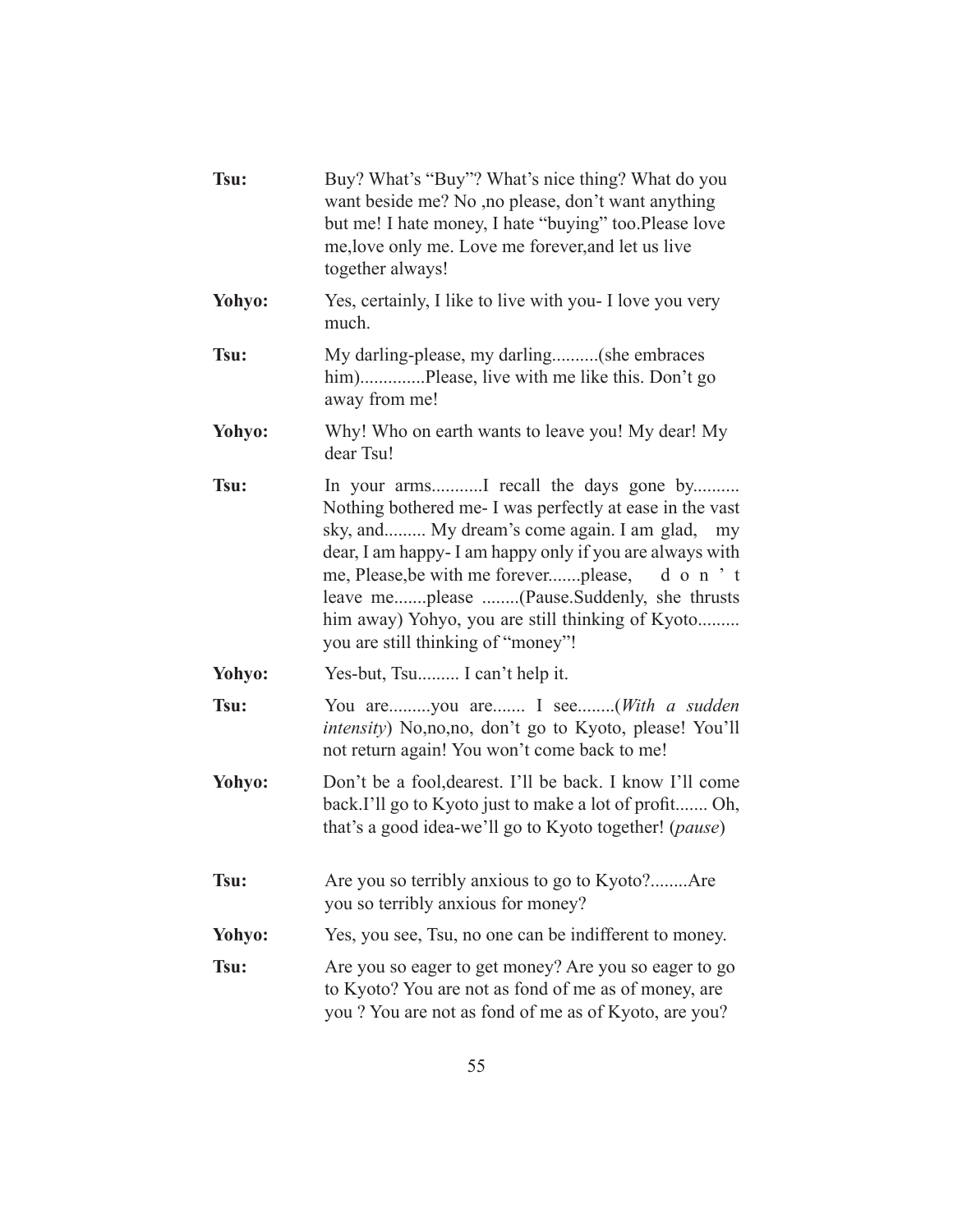| Yohyo: |                                                                                                                                                       |
|--------|-------------------------------------------------------------------------------------------------------------------------------------------------------|
| Tsu:   | Dislike? Did you say "dislike"?                                                                                                                       |
| Yohyo: | Yes, I dislike you. I don't like you. I'm not fond of<br>you- you are a cross woman!                                                                  |
| Tsu:   | Yohyo! How could you?                                                                                                                                 |
| Yohyo: | Weave the stuff right away! I'll go to Kyoto! I'll make<br>big money!                                                                                 |
| Tsu:   | Dear, me! please, for God's sake! Why on earth do you<br>speak like that, my darling?                                                                 |
| Yohyo: | Weave the cloth. If you say you can't, I'll leave you!                                                                                                |
| Tsu:   | For the Good Lord's sake! You said you'd leave me,<br>didn't you? my dearDarlingHowhow<br>could you say such a thing?                                 |
| Yohyo: | (He keeps silence stubbornly)                                                                                                                         |
| Tsu:   | My dear, my dear, please(Shruging<br>his<br><i>shoulders</i> ) Are you in earnest? You say it in earnest?<br>Please , my dear                         |
| Yohyo: | Yes, I'll leave you- unless you weave the cloth.                                                                                                      |
| Tsu:   | Oh, Heavens!                                                                                                                                          |
| Yohyo: | Weave the cloth! make the stuff! Right away! They say<br>they can sell it at three or four times more than before<br>-it's worth hundreds of dollars! |
| Tsu:   | (in tremendous astonishment and confusion)What?<br>What did you say now? "Weave the cloth! Make the<br>stuff!"-following that, what did you say?      |
| Yohyo: | It's worth hundreds of dollars. I said they can sell it for<br>me at three or four times as much!                                                     |
| Tsu:   | (She looks mat him inquiringly, inclining her head on<br>one side as if a bird does)                                                                  |
| Yohyo: | You see, Tsu?This time they can sell it for more<br>than three or four times what it brought before                                                   |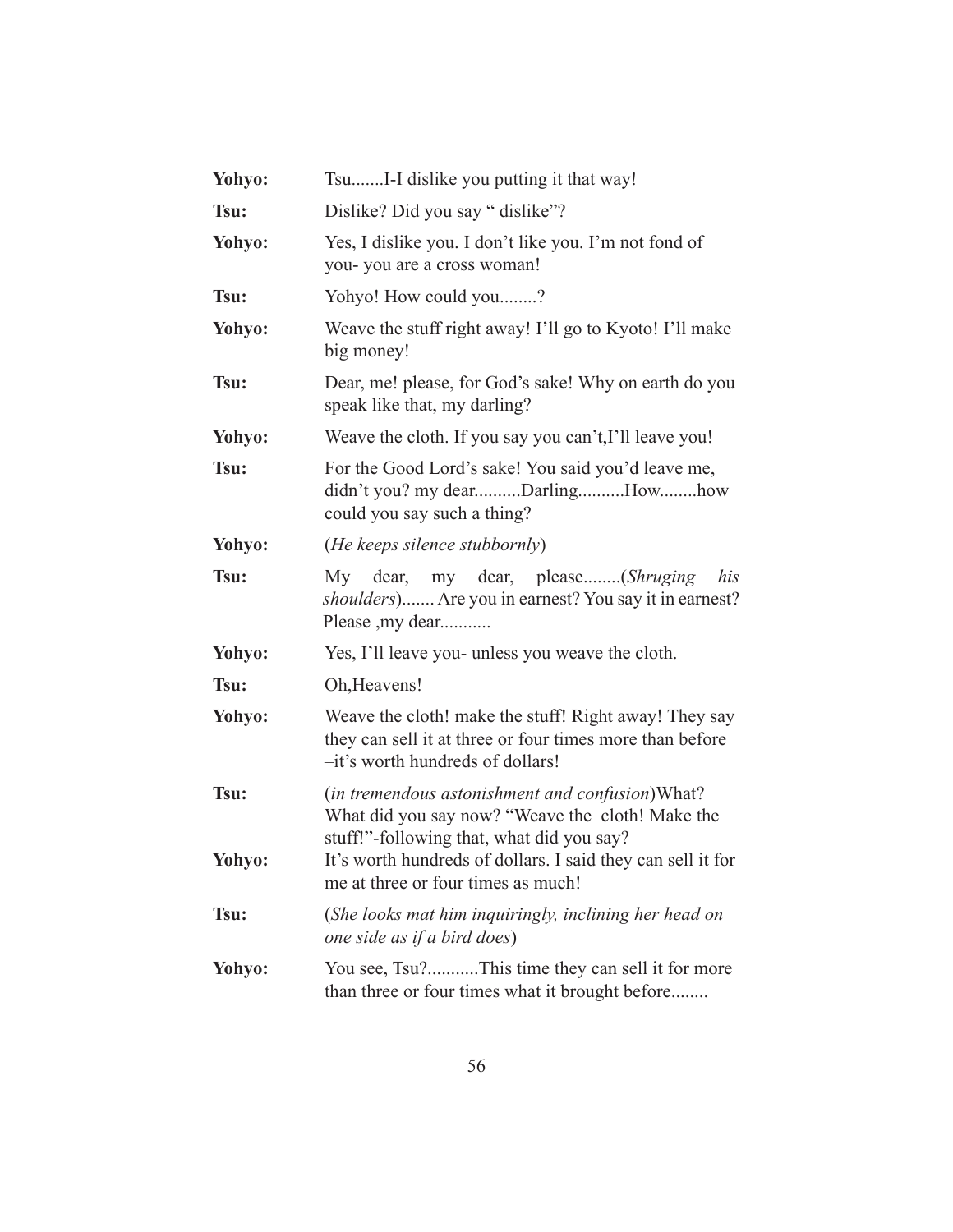| Tsu:   | (crying) I cannot understand! I cannot understand what<br>you are saying! It's just the same as those who came<br>here this evening. I could see your lips moving and<br>hear the sound of voices. But I couldn't understand<br>what you were saying!Good gracious! You've also<br>begun to speak their language- the words which I can't<br>understand- the words which belong to the other world<br>I can never join! Oh, Heavens! What shall I do? What<br>shall I do? what should I do, dear Lord?                                                                                                                                                                                                                                                                                                                                                           |
|--------|------------------------------------------------------------------------------------------------------------------------------------------------------------------------------------------------------------------------------------------------------------------------------------------------------------------------------------------------------------------------------------------------------------------------------------------------------------------------------------------------------------------------------------------------------------------------------------------------------------------------------------------------------------------------------------------------------------------------------------------------------------------------------------------------------------------------------------------------------------------|
| Yohyo: | What's the matter with you, Tsu?                                                                                                                                                                                                                                                                                                                                                                                                                                                                                                                                                                                                                                                                                                                                                                                                                                 |
| Tsu:   | "What's the matter with you, Tsu,? " you said that,<br>didn't you ?" What's the matter with you, Tsu?-<br>you said that, didn't you?                                                                                                                                                                                                                                                                                                                                                                                                                                                                                                                                                                                                                                                                                                                             |
| Yohyo: | (Astonished, he keeps looking at her face)                                                                                                                                                                                                                                                                                                                                                                                                                                                                                                                                                                                                                                                                                                                                                                                                                       |
| Tsu:   | Did you? Did you? You said so, didn't you? Alas!<br>You are going farther and farther from meMy<br>Heavens! What shall I do? What can I do ?<br>Please, don't -don't entice my husband Please<br>(she goes out of the house)PleaseFor Heavens<br>youI plead with youFor Mercy's sake<br>Please, Stop pulling my Yohyo away (she walks<br>up and down on the stage) Please, for the Good Lord's<br>sake ! For Mercy's sake  I ask you-I plead<br>with you!  Are you hiding yourselves?<br>Come out, you cowards! Please You're silly-<br>you're unfair! Please I loathe you! I hate<br>you!Come out, you- I'm sorry I said I hate<br>you. No, no Please, dear villagers, for God's<br>sake For Mercy's sake-I ask you- I plead with<br>you Please, for the Good Lord's sake<br>(Her strength is gone little by little, and at last she<br>sinks down in the snow) |
| Yohyo: | (coming out timidly and with fear) Hey<br>What's the matter with you, Tsu? My dear (He<br>embraces her.)                                                                                                                                                                                                                                                                                                                                                                                                                                                                                                                                                                                                                                                                                                                                                         |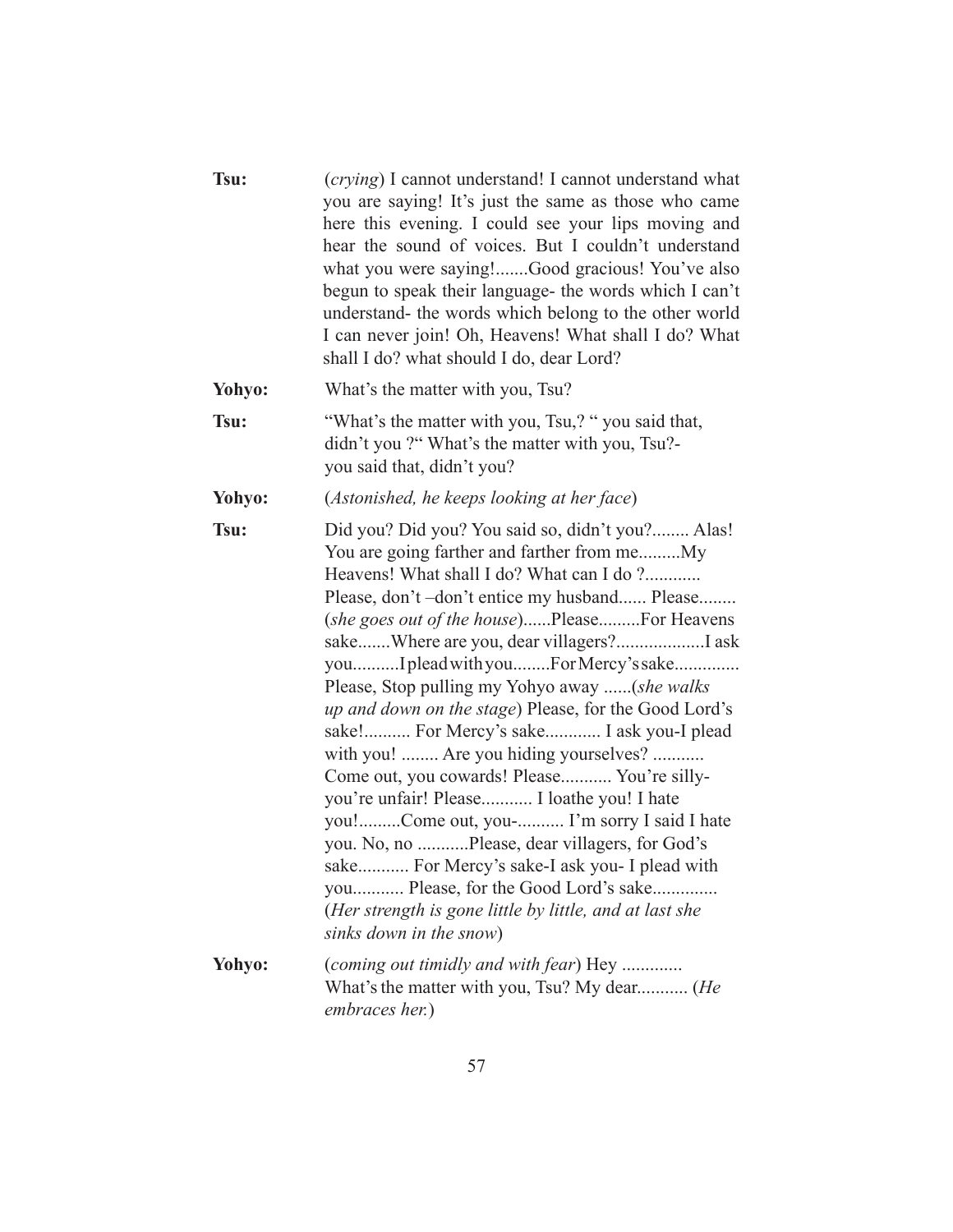| Tsu:   | (coming to herself) Oh, my darling                                                                                                                                                                                                                                                                                                                                                                                                                                                                                       |
|--------|--------------------------------------------------------------------------------------------------------------------------------------------------------------------------------------------------------------------------------------------------------------------------------------------------------------------------------------------------------------------------------------------------------------------------------------------------------------------------------------------------------------------------|
| Yohyo: | It's cold-in the snow (He takes her to the fireside<br>in his arms.)                                                                                                                                                                                                                                                                                                                                                                                                                                                     |
|        | (They warm themselves for a while in silence.)                                                                                                                                                                                                                                                                                                                                                                                                                                                                           |
| Tsu:   | You want so much-so much to go to Kyoto?                                                                                                                                                                                                                                                                                                                                                                                                                                                                                 |
| Yohyo: | Yes, that's because<br>(Pause.)                                                                                                                                                                                                                                                                                                                                                                                                                                                                                          |
| Yohyo: | cherry-blossoms will be in full bloom, won't they?<br>(Pause.)                                                                                                                                                                                                                                                                                                                                                                                                                                                           |
| Yohyo: | The streets are crowded with celebrites riding on ox-<br>carriages, aren't they? You used to tell me that<br>before.<br>(Pause)                                                                                                                                                                                                                                                                                                                                                                                          |
| Yohyo: | Oh dear! I've become sleepy. ( <i>He lies down</i> .)<br>(Pause. Tsu lays a blanket on him and keeps looking<br>down at his sleeping face.<br>Abruptly, she jumps to her feet and goes to a<br>corner of the room to take a sack. Opening the sack,<br>she pours gold coins into the palm of her hand. The<br>coins overflow to fall on the floor. She stares at the coins<br>motionlessly.<br>The light quickly fades out, leaving the figure of Tsu<br>and gold alone in its focus)                                    |
| Tsu:   | This is it This is it-everything comes from this<br>stuff Money  Money I wove that<br>cloth only to show you its beauty I was so glad to see<br>you appreciate it joyfullyfor your pleasure - for<br>the sake of your joy-I have woven it at the sacrifice of<br>my weight But, now, there is no other means left<br>to keep you in my arms than-weaving another piece<br>of that cloth and having you make money<br>Other wise, you'll not stay with me any more, will<br>you? But Yes, that's all right- if you are so |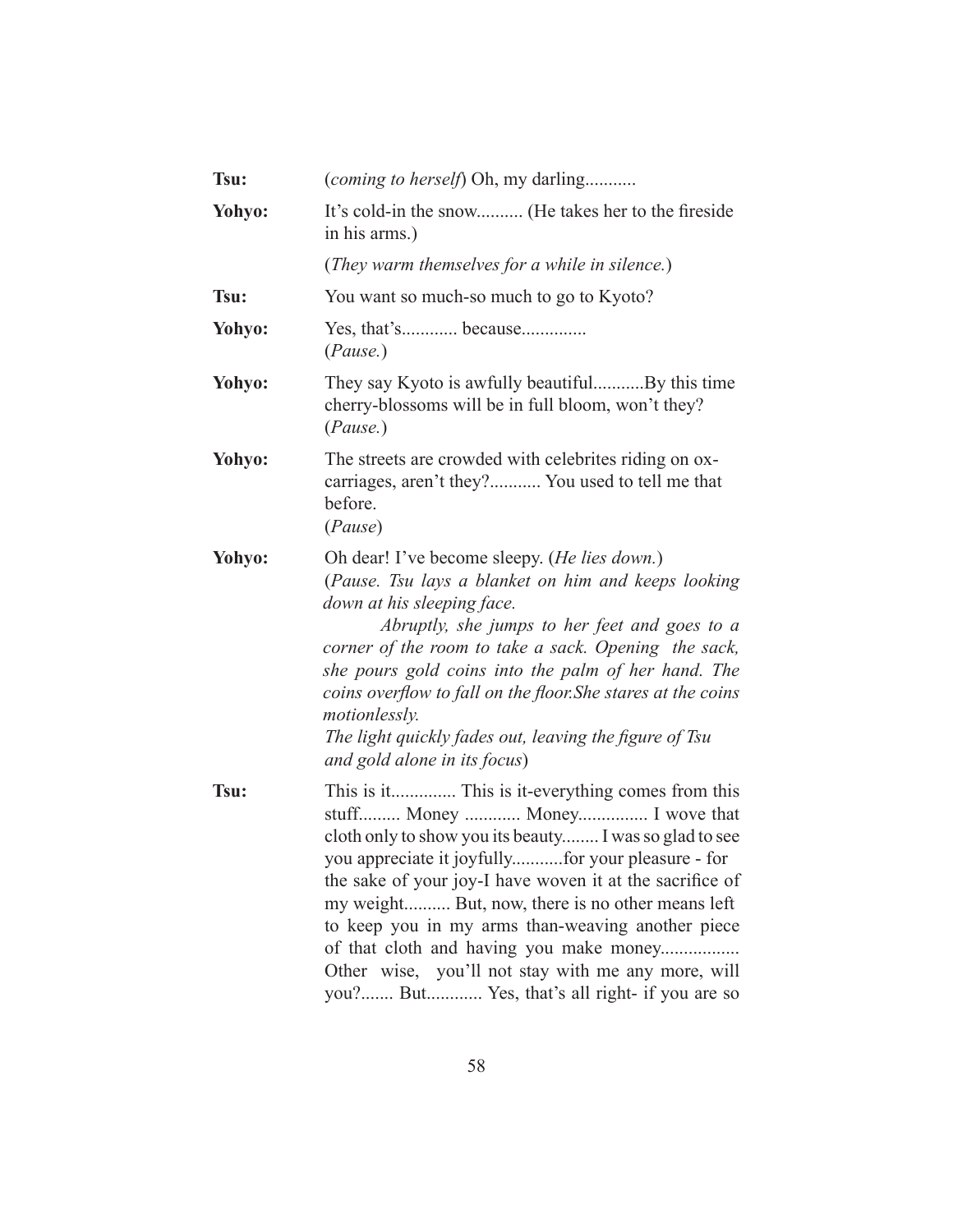fond of money-saving up money, and-you are so anxious to go to Kyoto, and further if I can keep you in my arms by doing so-I will weave one more piece of cloth for you...... Will you forgive me with it?-that's the last one .......... Because, if I go beyond it, I'm afraid I may not live any longer........... Pardon me, my darling.........But you may go to Kyoto to sell it-and, please, come back with the money gained! Please come back to me! You must come back! Please, swear to me to come back,my darling! ............And thereafter, we may live together forever, forever.......... please, my love, promise me! Swear to me! (*The lights come up.*)

 $59$ **Tsu:** (*Shaking up Yohyo*) My dear...........My darling........ please........... **Yohyo:** (*half-asleep*) Yah-aw...................blah,blah........ **Tsu:** My dear-My Love.........I'll weave another stuff for you,is that all right? Yohyo: Yes, aw........What did you say? **Tsu:** I say I'll weave that cloth for you again. **Yohyo:** What? You say you weave.........? Is it true? Is it true, dearest? **Tsu:** Yes, it's true. I will-only once more. Yohyo: My dear! You're fooling me, aren't you? **Tsu:** No. It's true. I'll weave it once more. Then you may go to Kyoto with it. Yohyo: Really? May I take it to Kyoto? Can I? Are you sure? **Tsu:** Yes. And-getting your precious money, you have to come back right away, you see? ........... And then, after that , you and I .......... **Yohyo:** Really? You say you'll weave the cloth again for me? You say I can go to Kyoto?Oh, wonderful! How nice it is!............. Yes, I know I'll come back with a lot of profit-certainly, I'll earn a lot of money.Tsu, I'm happy. ............I'll...........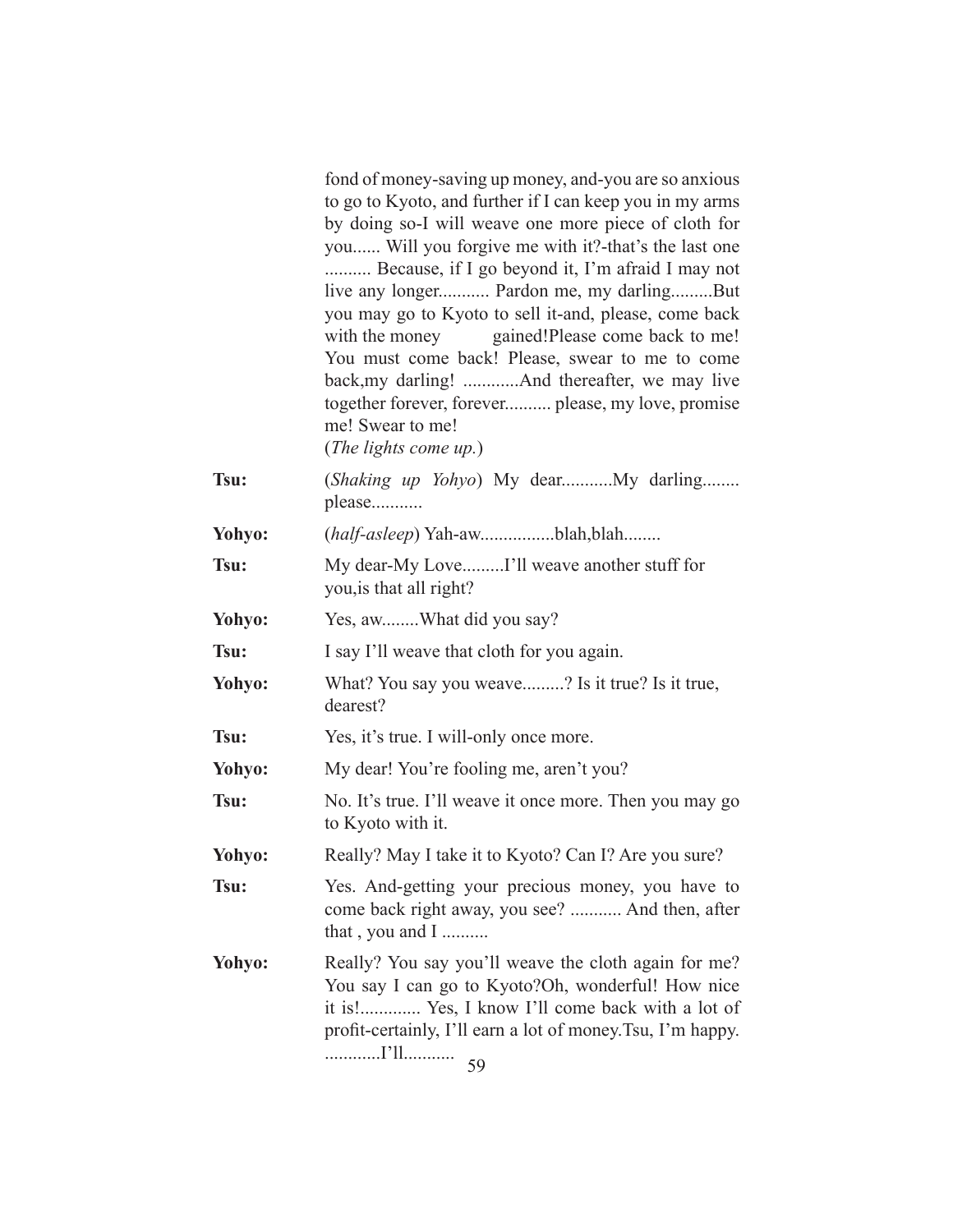| Tsu:   | (having looked at Yohyo in the seventh heaven of his<br><i>delight</i> )Well, now, here is the promise as usual –<br>you mustn't watch<br>me at all, you see?                                                                          |
|--------|----------------------------------------------------------------------------------------------------------------------------------------------------------------------------------------------------------------------------------------|
| Yohyo: | Yes, certainly. I'll never peep at youOh, thank<br>God! You'll weave it for me!                                                                                                                                                        |
| Tsu:   | Please, Yohyo, never, never, never look at me. Please,<br>swear before the gods If you should watch<br>me, it'd be the end of our relationship, you see?                                                                               |
| Yohyo: | Yes, I see. I'll never look through. Yes-I'll go to Kyoto-<br>I'm going to sell it four, five times more than before!                                                                                                                  |
| Tsu:   | Please, swear never to look. You see, Yohyo? Please<br>never break this pledge by any means(She enters<br>into the weaving-room)<br>(The sound of a loom begins to be heard. Sodo<br>rushes out of his hiding place followed by Unzu.) |
| Sodo:  | Fine! Look, Unzu. She's begun to weave.                                                                                                                                                                                                |
| Unzu:  | YesBut, having watched her from over there,<br>I've begun to feel sorry for his wife.                                                                                                                                                  |
| Sodo:  | Stop, you foolish bastard! We're in the big business of<br>money-making; what the hell will the pity and sympathy<br>do! (Rushing up into the house, he tries to look through<br>the weaving-room.)                                    |
| Yohyo: | Holy Moses! You can't look into the room! Hey! You<br>cannot                                                                                                                                                                           |
| Unzu:  | Sodo, He says you can't look into that room                                                                                                                                                                                            |
| Sodo:  | Quiet stupid fool! Unless we see the weaving itself, who<br>the hell can be sure whether it's a real "Senba-Ori" of<br>the crane's feathers!                                                                                           |
| Yohyo: | No, no, no- please! You cannot! Tsu will be angry Sodo,<br>please!                                                                                                                                                                     |
| Unzu:  | Sodo                                                                                                                                                                                                                                   |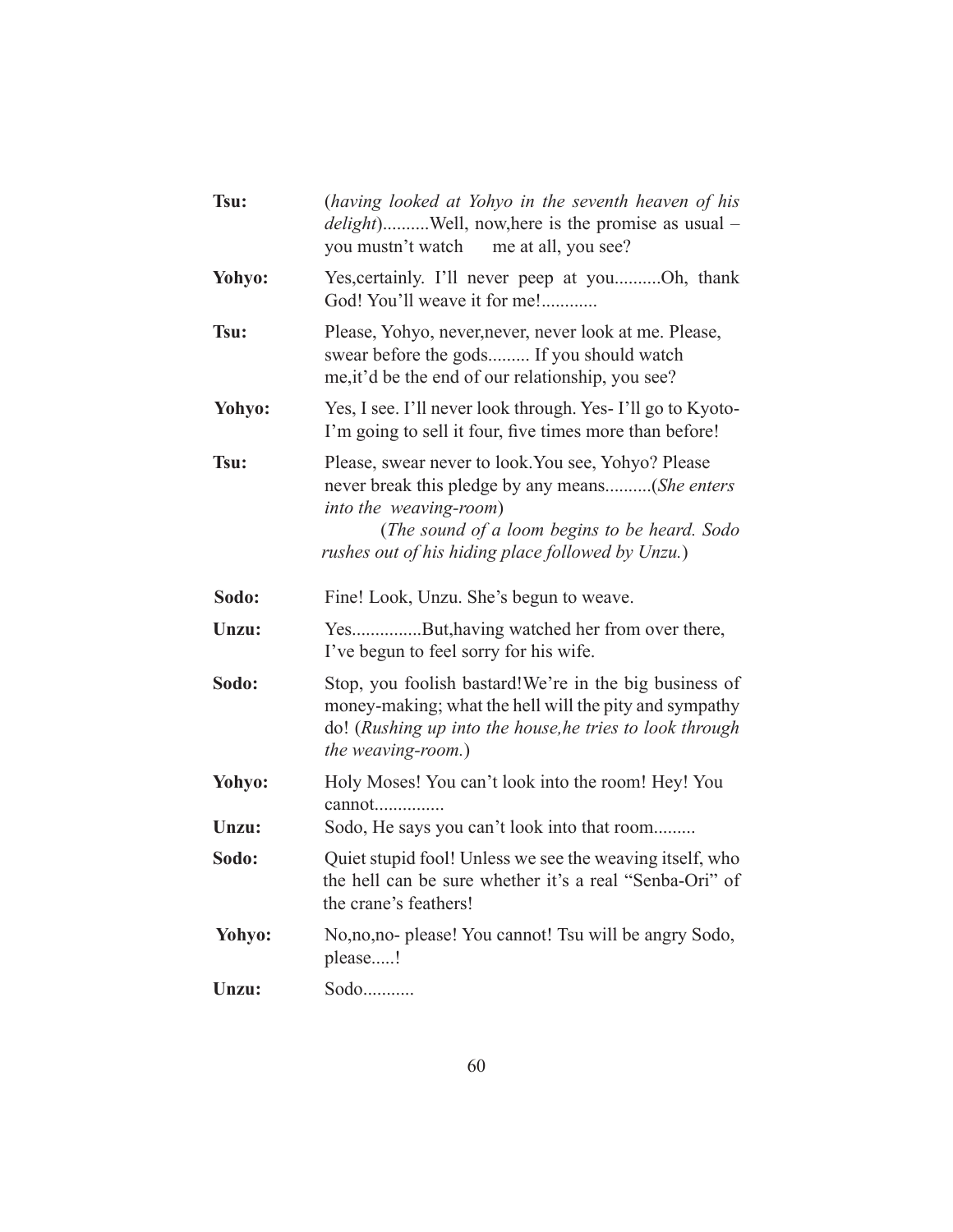| Sodo:           | Let me go! Let me see! You stupid nit-wit! (At last he<br>peeps into the weaving-room, and surprised)<br>Oh, Heavens!                                                                                                                                                                                                                                                                                                                                                                                                                                                                                                                                                                                                                                                                                                                           |
|-----------------|-------------------------------------------------------------------------------------------------------------------------------------------------------------------------------------------------------------------------------------------------------------------------------------------------------------------------------------------------------------------------------------------------------------------------------------------------------------------------------------------------------------------------------------------------------------------------------------------------------------------------------------------------------------------------------------------------------------------------------------------------------------------------------------------------------------------------------------------------|
| Unzu:           | What's the matter?                                                                                                                                                                                                                                                                                                                                                                                                                                                                                                                                                                                                                                                                                                                                                                                                                              |
| Sodo:           | Look, Unzu! A crane-there's a crane-a crane's<br>weaving on the loom.                                                                                                                                                                                                                                                                                                                                                                                                                                                                                                                                                                                                                                                                                                                                                                           |
| Unzu:           | What? A crane? ( He also peeps into the room,<br>and surprised.) Oh, heavens! That's not the wife but a<br>crane! The crane is pacing to and fro on the loom with<br>her feathers in mouthHow extraordinary!                                                                                                                                                                                                                                                                                                                                                                                                                                                                                                                                                                                                                                    |
| Sodo:           | Unzu! Now we've got it! All right!                                                                                                                                                                                                                                                                                                                                                                                                                                                                                                                                                                                                                                                                                                                                                                                                              |
| Unzu:           | $Yes$                                                                                                                                                                                                                                                                                                                                                                                                                                                                                                                                                                                                                                                                                                                                                                                                                                           |
| Yohyo:<br>Sodo: | I say, what's happened? What's the matter?<br>Nothing! There's no one in the room but your beloved                                                                                                                                                                                                                                                                                                                                                                                                                                                                                                                                                                                                                                                                                                                                              |
|                 | one Say, Unzu, now we can got that stuff tomorrow<br>morning-well, let's go and wait at home.                                                                                                                                                                                                                                                                                                                                                                                                                                                                                                                                                                                                                                                                                                                                                   |
| Unzu:           | Aw, Yes                                                                                                                                                                                                                                                                                                                                                                                                                                                                                                                                                                                                                                                                                                                                                                                                                                         |
| Yohyo:          | I say, what did you say?What's there-in<br>that<br>room?Isn't Tsu in there?                                                                                                                                                                                                                                                                                                                                                                                                                                                                                                                                                                                                                                                                                                                                                                     |
| Unzu:           | (being marched off by Sodo)Yes, there's a crane! A real<br>crane is weaving on the loom! (Pulled by Sodo, he exits.)                                                                                                                                                                                                                                                                                                                                                                                                                                                                                                                                                                                                                                                                                                                            |
| Yohyo:          | What? A crane? -in this room?I want to see- I could<br>see!But - no, no, no, I can't. Tsu'll get angry<br>But- I wonder what's the crane doing? What's it doing?<br>I want to see can't I see, Tsu?  Tsu! can't I<br>see?  Yes, I want to seeI'll take a quick look? - Is<br>that all right?  No, no, no, I can't Tsu said never<br>to look in  ButDarling, why don't you answer<br>me? Tsu, my dear what's happened? What't the<br>matter with you?  Tsu Darling  She doesn't<br>answerI want to see I want to see I'll take a<br>short look, may I, Tsu?(At last, he peeps through<br>a crevicein the door to the next room.) Oh, Heavens!<br>There's only a crane! There's not a shadow of my<br>darling! What's the matter?What's happened?<br>my dear, Tsu!No, she isn't there Heavens! What<br>shall I do? She is notShe is notShe is not |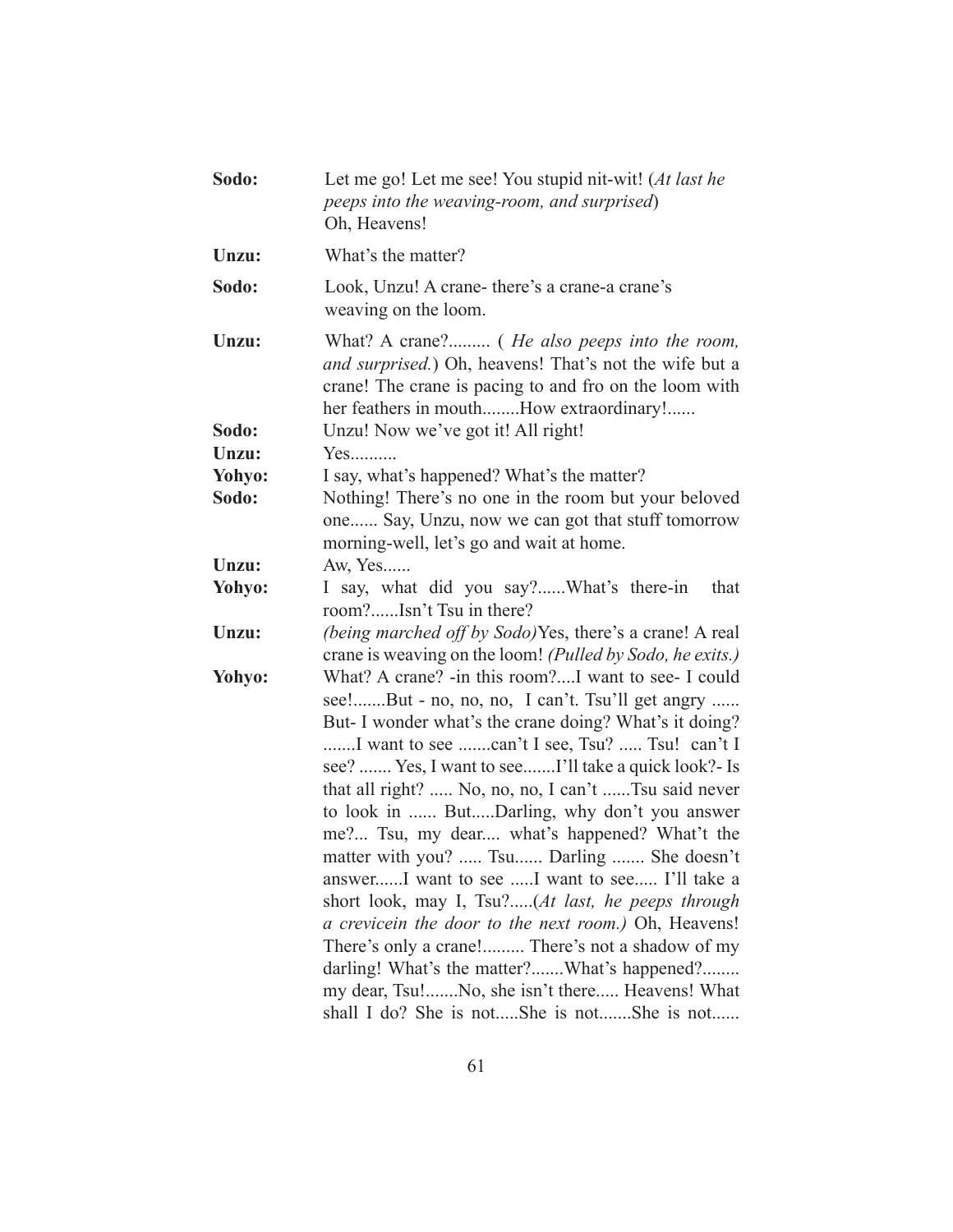Good God!..... (*He tries to open the door, but the door does not open.*) Tsu! My dear!......Darling......Where've you gone?......My dear! ..........Darling......(*He goes out*  aimlessly, looking for Tsu in vain. The sound of the loom *done continues.)* 

# FADE OUT

(*During the darkness a poem is read*, *doubling the continued* sound of the loom. The meaning of the poem is as follows:

> Yohyo, Yohyo, where are you going? Looking for your Tsu in vain. In the midst of the dark, snow-blanketed field?

When the morning lights come up in the East, You are still crying, And your voice is hoarse. Soon, it becomes noon, But you are still crying;- "My dear, my dear Tsu". Before long the dusk falls today, And the evening glow again begins to burn In the Western sky, as usual............

> *The lights come up on the stage, tinged with the sunset glowing in the West.* The sound of the loom continues from the previous scene, *Sodo and Unzu are looking after Yohyo who has been taken in their arms from the field where he was lying*)

| Unzu: | Yohyo! Keep up your nerve!                                                                                  |
|-------|-------------------------------------------------------------------------------------------------------------|
| Sodo: | That's right. You're so stupid to lie down in the snow<br>Why did you go to such a far corner of the field? |
| Unzu: | If we hadn't found you, you'd have been frozen to death<br>by now.                                          |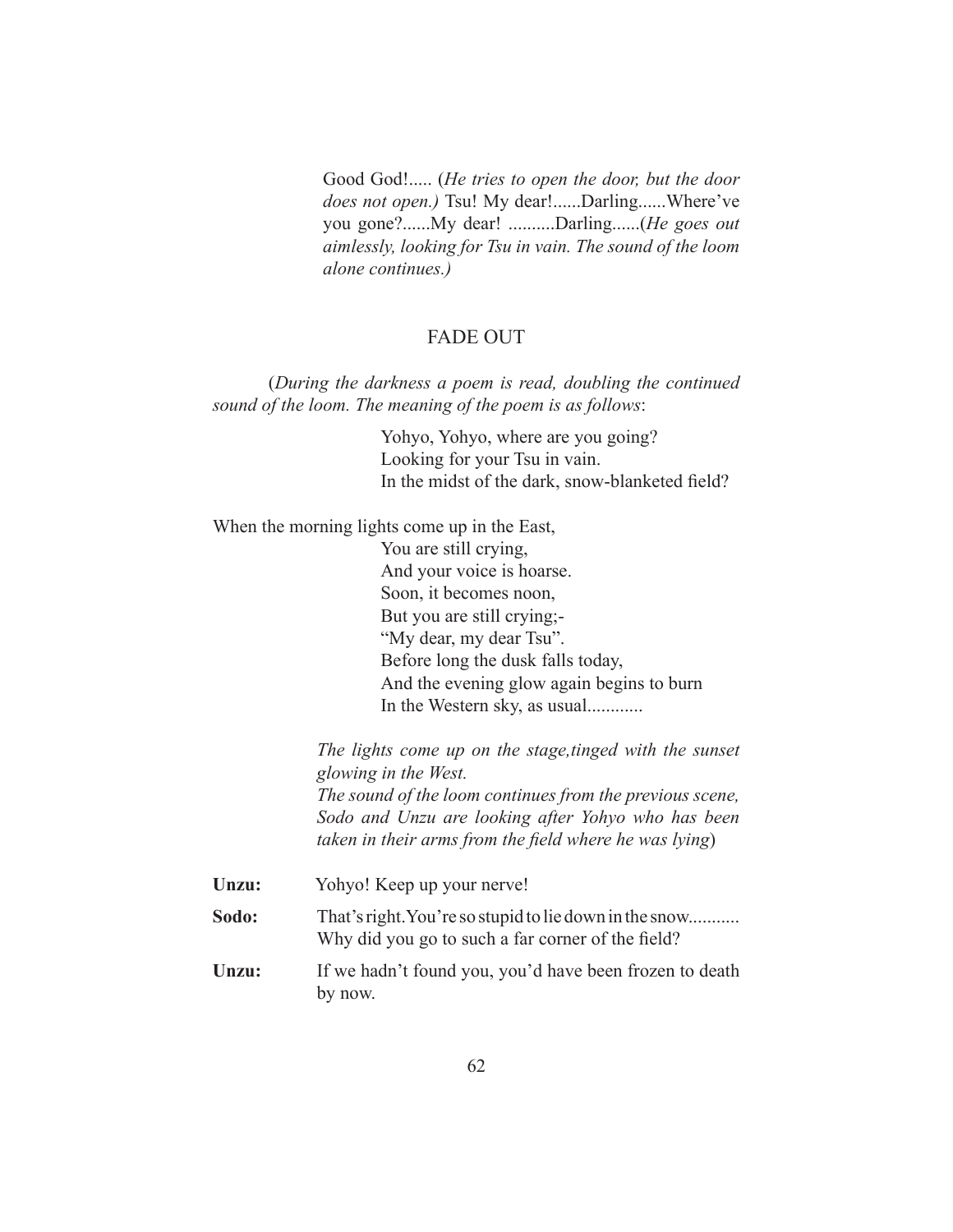| Yohyo: | My dear, my dear Tsu                                                                                                                                                      |
|--------|---------------------------------------------------------------------------------------------------------------------------------------------------------------------------|
| Unzu:  | Oh, have you come to yourself?                                                                                                                                            |
| Sodo:  | Yohyo! Take courage!                                                                                                                                                      |
| Yohyo: | My dear, my dear Tsu ( <i>Pause</i> )                                                                                                                                     |
| Sodo:  | Well I wonder how long will she last weaving the<br>cloth!                                                                                                                |
| Unzu:  | YesUsually she's through in a night. But this<br>time it takes all day long                                                                                               |
| Sodo:  | YesWell,I'll look in again. (He is going to the<br><i>door to the next room</i> )<br>(The sound of the loom suddenly stops)                                               |
| Unzu:  | Oh, it's stopped!                                                                                                                                                         |
| Sodo:  | She's coming!<br>(They go out in a hurry to hide themselves in some near-<br>by place. Tsu appears carring two sheets of cloth. She<br>seems to have become awfully thin) |
| Tsu:   | (shaking up Yohyo) My dear My darling                                                                                                                                     |
| Yohyo: | My dearMy dear Tsu                                                                                                                                                        |
| Tsu:   |                                                                                                                                                                           |
| Yohyo: | at last)Oh , my dear Tsu! (He clings to her, crying) Tsu, my<br>dear, where have you been? You weren't here, I've                                                         |
| Tsu:   | Excuse me, my darling, I am sorry to have kept you<br>waiting. ButLook, these sheets of cloth! I've just<br>finished them. They're wonderful, aren't they?                |
| Yohyo: | Really! Oh, you've finished them! Thank you! Thank<br>you, darling!                                                                                                       |
| Tsu:   | (She stares motionlessly at Yohyo who is in joy)                                                                                                                          |
| Yohyo: | Goodness! It's really wonderful! It's awfully beautiful!<br>Thanks a lot, my dear! Oh, it's a pair, isn't it?                                                             |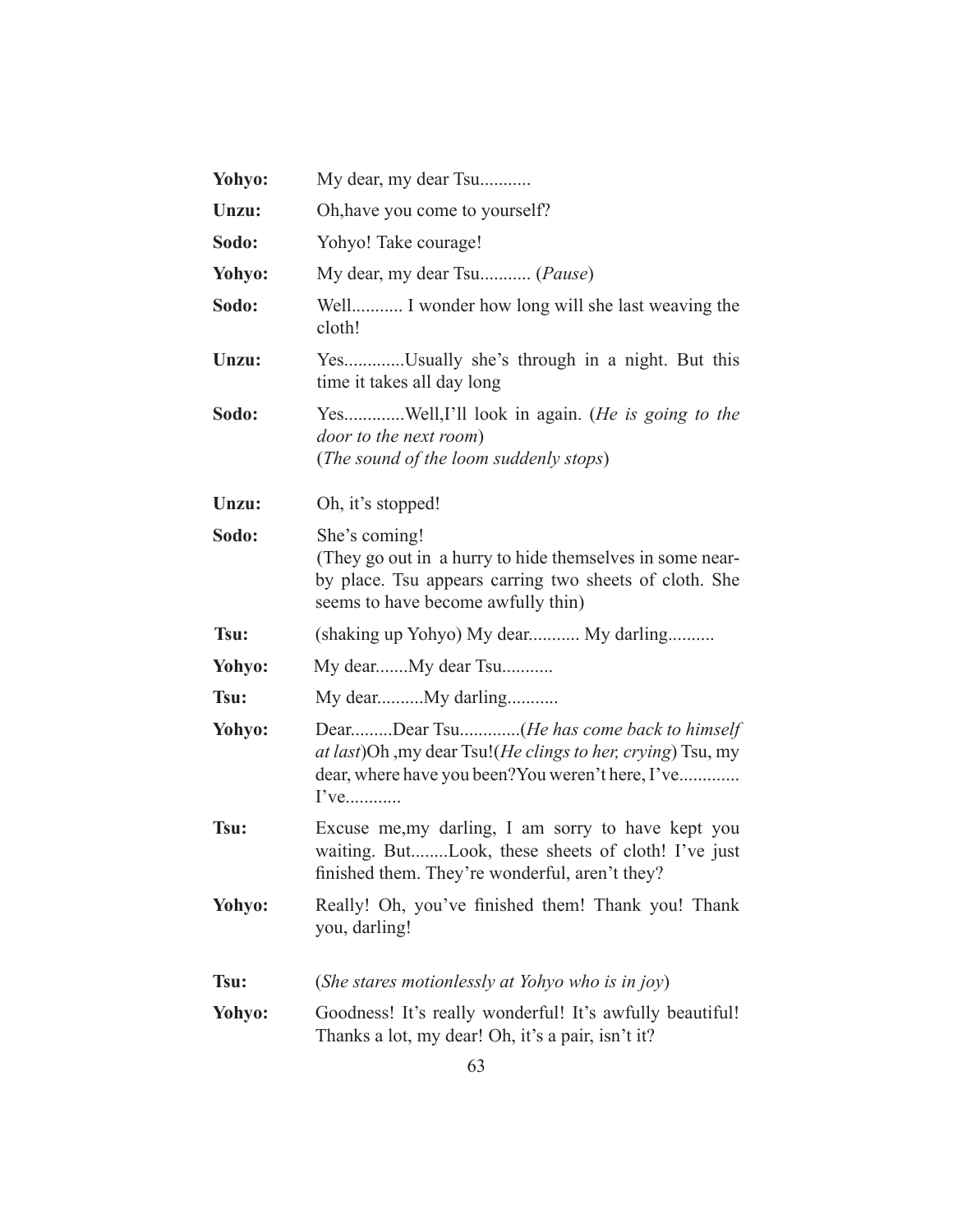| Tsu:   | Yes, it's a pair. That's why I've taken so long. my dear<br>You may go to Kyoto with it now.                                                                                                                                                                       |
|--------|--------------------------------------------------------------------------------------------------------------------------------------------------------------------------------------------------------------------------------------------------------------------|
| Yohyo: | Yes, Certainly I'll go to Kyoto. Tsu, you will go with me,<br>will you?                                                                                                                                                                                            |
| Tsu:   | (She is weeping)                                                                                                                                                                                                                                                   |
| Yohyo: | Darling, we shall go together to look around the sights of<br>Kyoto in blossom time, won't we?                                                                                                                                                                     |
| Tsu:   | -My darlingYou saw me while weaving after all                                                                                                                                                                                                                      |
| Yohyo: | Now, I'd like to go to Kyoto as soon as possible! My dear,<br>these stuffs are pretty well finished-don't you think so?                                                                                                                                            |
| Tsu:   | promised faithfullyWhy-why did you look in at<br>me? Why did you do it, my darling?                                                                                                                                                                                |
| Yohyo: | Well! What are you weeping for, darling?                                                                                                                                                                                                                           |
| Tsu:   | I wished I could have lived with you forever, forever<br>ButPlease, my darling. I beg you to keep one of these<br>-this one-keep it with you as a treasureBecause I                                                                                                |
| Yohyo: | Yes, this is really wonderfully done!                                                                                                                                                                                                                              |
| Tsu:   | (Taking hold of his shoulders) Please keep it with<br>you Please treaure it always!                                                                                                                                                                                |
| Yohyo: | <i>(like a child)</i> Yes, I'll treasure it- of course I will! I'll<br>always obey you by all means. Then, dear Tsu, you'll<br>come with me to Kyoto, won't you?                                                                                                   |
| Tsu:   | No, my darling, I can't (She stands up to her<br>feet with a sad smile. She seems to have become white<br>suddenly.)I've grown thin because of this I've<br>used up all the feathers I can possibly spare Now I<br>have just enough left to fly (She smiles sadly) |
| Yohyo: | (sensing something unhappy)My dear-dear Tsu(He<br>holds on to her- but in vain. His arms have just grasped<br><i>the air</i> )                                                                                                                                     |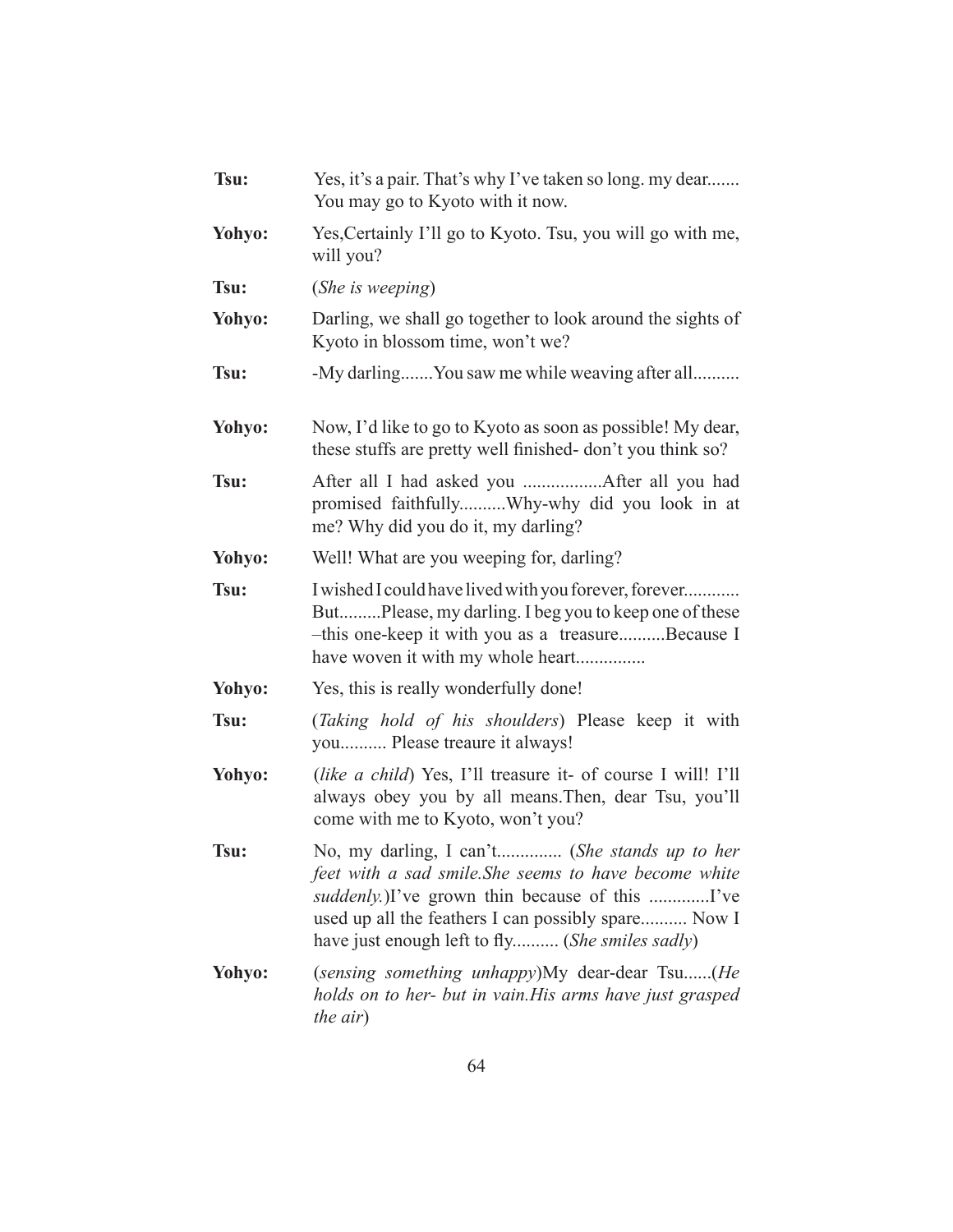| Tsu:   | My darling, Yohyo Good luck! Please,<br>live long-forever                                                                                                                                                                                                                                                                                                            |
|--------|----------------------------------------------------------------------------------------------------------------------------------------------------------------------------------------------------------------------------------------------------------------------------------------------------------------------------------------------------------------------|
| Yohyo: | (The children's song is heard from a distance<br>"Jiyan Ni Kiseru Futo Nuuno<br>Bayan Ni Kiseru Futo Nuuno<br>Chin Kara Kan Kara                                                                                                                                                                                                                                     |
| Tsu:   | Alas! I have to say good bye to my children, too<br>How many times I used to play with them, singing that<br>old songMy darling, Yohyo, please never, never<br>forget me! I'll never forget you, either These<br>few days-it's only a short time-I've been really happy-<br>wrapped up in your love, and singing and playing with the<br>wherever I go – and forever |
| Yohyo: | Tsu-darlingWhere are you going?                                                                                                                                                                                                                                                                                                                                      |
| Tsu:   | Please, never put me out of your mind, my darling<br>And -please, keep the one piece of cloth with you as a<br>treasure?                                                                                                                                                                                                                                             |
| Yohyo: |                                                                                                                                                                                                                                                                                                                                                                      |
| Tsu:   | Good-bye, My LoveGood luck                                                                                                                                                                                                                                                                                                                                           |
| Yohyo: | Wait, Darling! just a minute!I'll go! I'll go with you!                                                                                                                                                                                                                                                                                                              |
| Tsu:   | No, no you cannot. I can no longer take the shape<br>of woman. I have to go back again to the old sky by<br>myselfGood-bye, my darlingGood luck<br>Good byeAdieu, my Love(she disappears.)                                                                                                                                                                           |
| Yohyo: | My dear-dearestTsuwhere are you going?<br>Tsu! Darling!Tsu(Crying he goes out of the<br>house)                                                                                                                                                                                                                                                                       |
|        | (Sodo and Unzu rush out of their hiding place to hold him<br>back.)                                                                                                                                                                                                                                                                                                  |
| Unzu:  | (out of breath, to Sodo) Say!                                                                                                                                                                                                                                                                                                                                        |
| Sodo:  | (Yohyo looks dazed in Unzu's arms. The Children appear<br>running in.)                                                                                                                                                                                                                                                                                               |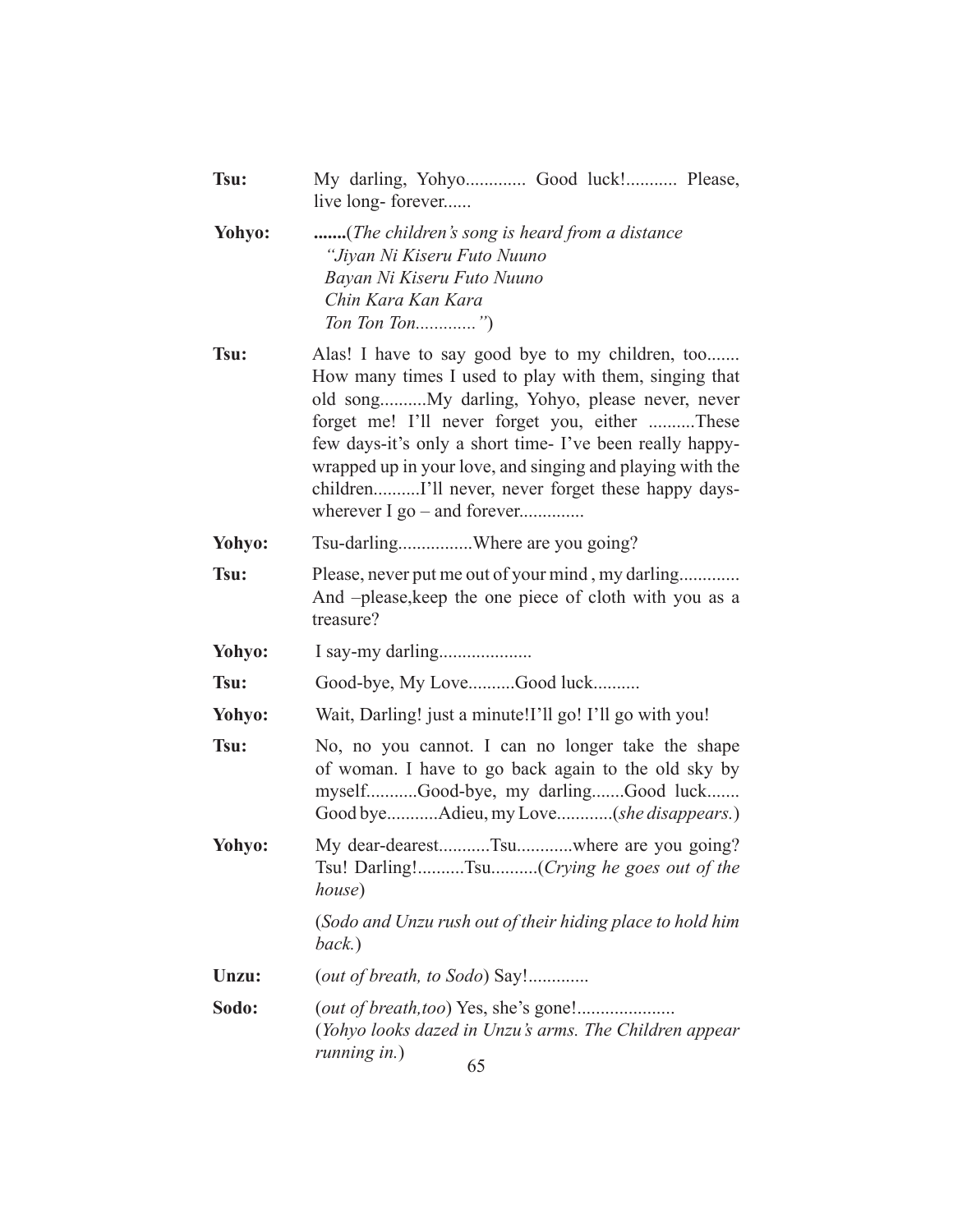| <b>Children:</b> | <i>(in unison, as if singing)</i> Tsu-yan, Tsu-yan, let us sing.<br>Tsu-yan, Tsu-yan, let us sing(A deep,long pause)                                                                                                                                                         |
|------------------|------------------------------------------------------------------------------------------------------------------------------------------------------------------------------------------------------------------------------------------------------------------------------|
| <b>Children:</b> | Yohyo)Yohyo, where'd she gone? When's she coming<br>back?                                                                                                                                                                                                                    |
| Yohyo:           | (toward the interior of the house, timidly and fearfully)<br>L<br>are<br>childrenThey want you to sing the song as usual<br>$Tsu$ Darling<br>(A deep and long pause)<br>One of the children. ( <i>pointing up at the sky</i> )Look! a crane!<br>A crane's flying!            |
| Sodo:            |                                                                                                                                                                                                                                                                              |
| Unzu:            | Goodness!                                                                                                                                                                                                                                                                    |
| <b>Children:</b> | Yes, a crane! There's a crane! A crane's flying! (They run<br>away following the shadow of the crane)                                                                                                                                                                        |
| Unzu:            | Yohyo! Look, the crane!                                                                                                                                                                                                                                                      |
| Sodo:            | It's flying crookedly! (Pause)                                                                                                                                                                                                                                               |
| Sodo:            | (half to himself) Well, now, it's very nice to have got two<br>pieces of the cloth-God bless us! (He tries to take the stuffs<br>off from Yohyo's hands, but unconsciously Yohyo does not<br>let them loose.)                                                                |
| Unzu:            | (Following the crane with his eyes while holding Yohyo in<br>his arms). Look! It's flying away! It's becoming small!                                                                                                                                                         |
| Yohyo:           | stambling steps as if to follow in the direction of the<br>crane, and halts, grasping the stuffs tightly)<br>(Sodo also turns his eyes in that direction, and all eyes<br>are riveted on a distant point in the sky. The children's<br>song begins faintly in the distance.) |

# **CURTAIN**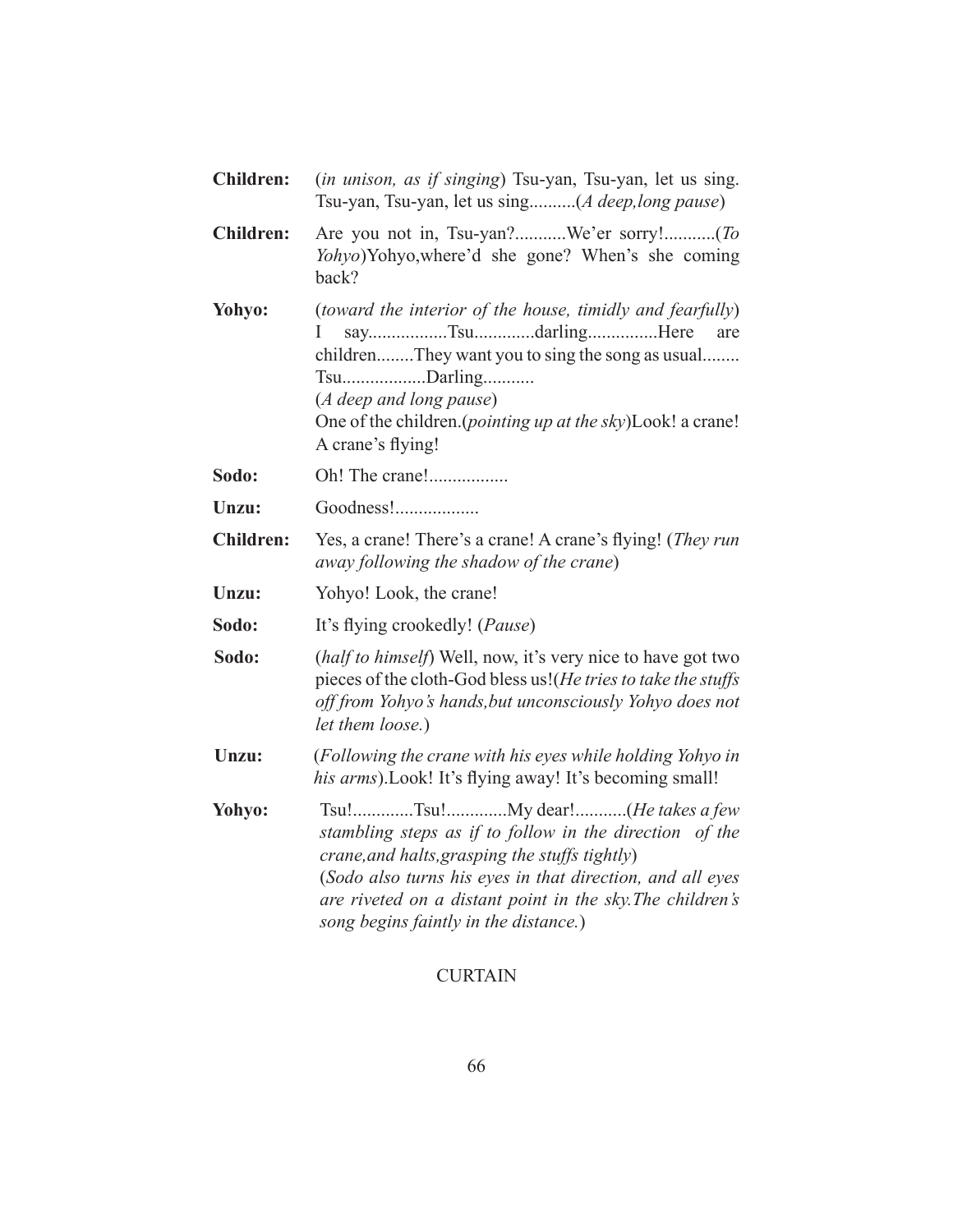# **The Bear - Anton Chekhov**  *Translated by Julius West.*

#### $CHARACTERS$

ELENA IVANOVNA POPOVA, a landowning little widow, with dimples on her cheeks GRIGORY STEPANOVITCH SMIRNOV, a middle-aged landowner

LUKA, Popova's aged footman

[A drawing-room in POPOVA'S house.]

[POPOVA is in deep mourning and has her eyes fixed on a photograph. LUKA is haranguing her.]

#### **LUKA.**

It isn't right, madam.... You're just destroying yourself. The maid and the cook have gone off fruit picking, every living being is rejoicing, even the cat understands how to enjoy herself and walks about in the yard, catching midges; only you sit in this room all day, as if this was a convent, and don't take any pleasure. Yes, really! I reckon it's a whole year that you haven't left the house!

#### **POPOVA.**

I shall never go out.... Why should I? My life is already at an end. He is in his grave, and I have buried myself between four walls.... We are both dead.

### **LUKA.**

Well, there you are! Nicolai Mihailovitch is dead, well, it's the will of God, and may his soul rest in peace.... You've mourned him--and quite right. But you can't go on weeping and wearing and mourning for ever. My old woman died too, when her time came. Well? I grieved over her, I wept for a month, and that's enough for her, but if I've got to weep for a whole age, well, the old woman isn't worth it.

#### [Sighs]

You've forgotten all your neighbours. You don't go anywhere, and you see nobody. We live, so to speak, like spiders, and never see the light. The mice have eaten my livery. It isn't as if there were no good people around, for the district's full of them. There's a regiment quartered at Riblov, and the officers are such beauties--you can never gaze your fill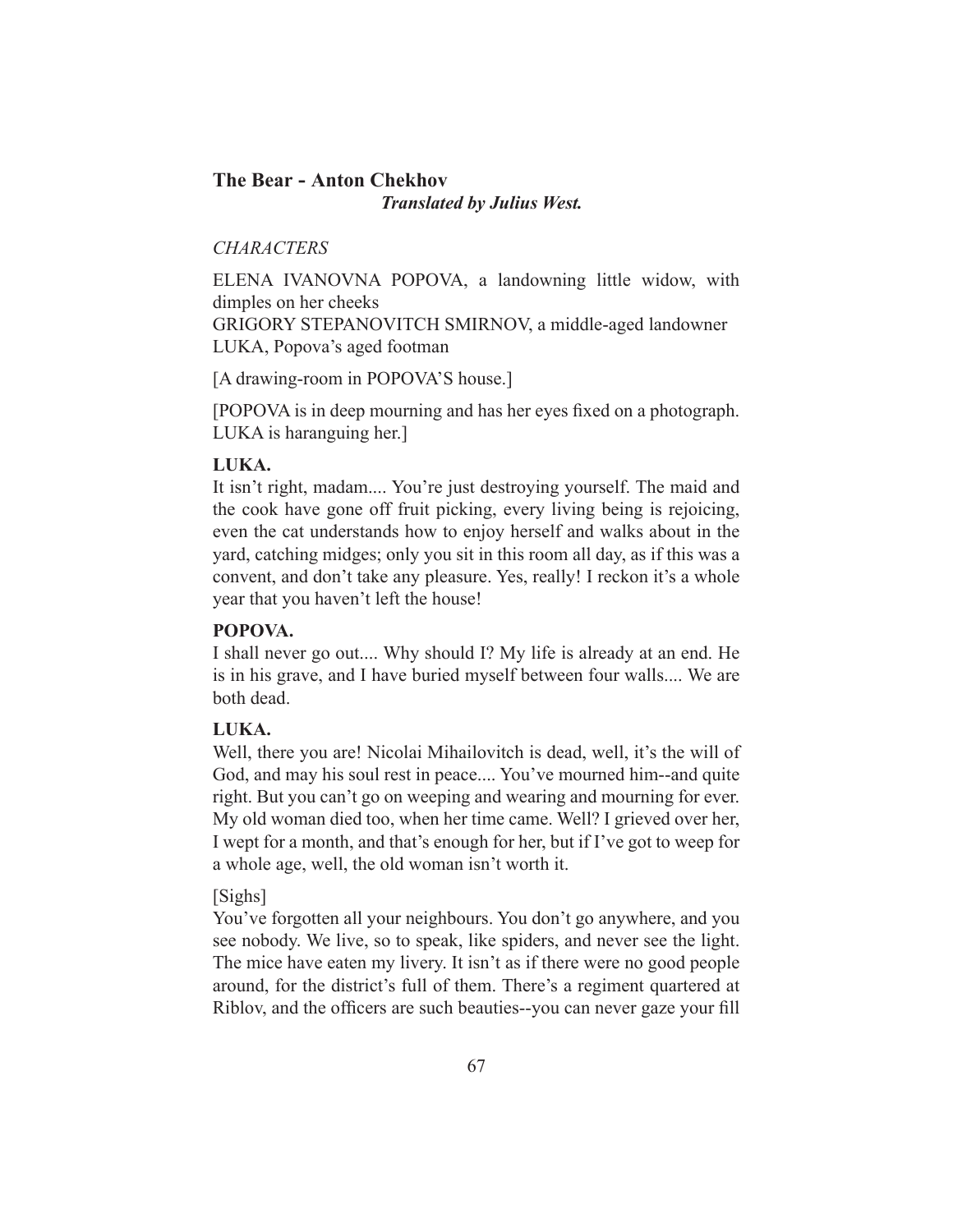at them. And, every Friday, there's a ball at the camp, and every day the soldier's band plays.... Eh, my lady! You're young and beautiful, with roses in your cheek--if you only took a little pleasure. Beauty won't last long, you know. In ten years' time you'll want to be a pea-hen yourself among the officers, but they won't look at you, it will be too late.

#### **POPOVA.**

#### [With determination]

I must ask you never to talk to me about it! You know that when Nicolai Mihailovitch died, life lost all its meaning for me. I vowed never to the end of my days to cease to wear mourning, or to see the light.... You hear? Let his ghost see how well I love him.... Yes, I know it's no secret to you that he was often unfair to me, cruel, and... and even unfaithful, but I shall be true till death, and show him how I can love. There, beyond the grave, he will see me as I was before his death....

# **LUKA.**

Instead of talking like that you ought to go and have a walk in the garden, or else order Toby or Giant to be harnessed, and then drive out to see some of the neighbours.

#### **POPOVA.**

Oh! [Weeps.]

#### **LUKA.**

Madam! Dear madam! What is it? Bless you!

# **POPOVA.**

He was so fond of Toby! He always used to ride on him to the Korchagins and Vlasovs. How well he could ride! What grace there was in his figure when he pulled at the reins with all his strength! Do you remember? Toby, Toby! Tell them to give him an extra feed of oats.

# **LUKA.**

Yes, madam.

[A bell rings noisily.]

### **POPOVA.**

[Shaking]

Who's that? Tell them that I receive nobody.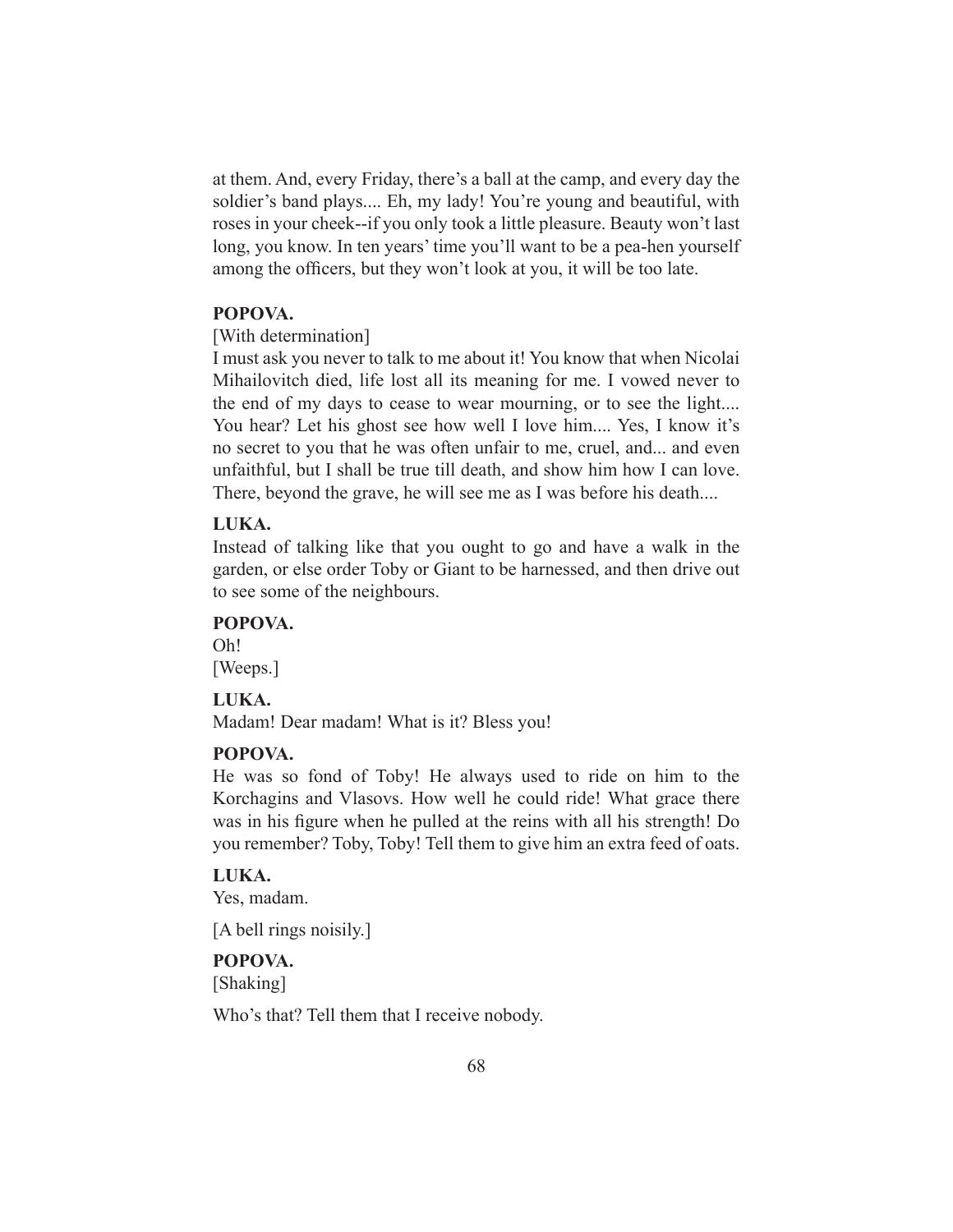# **LUKA.**

Yes, madam.

[Exit.]

#### **POPOVA.**

[Looks at the photograph]

You will see, Nicolas, how I can love and forgive.... My love will die out with me, only when this poor heart will cease to beat.

[Laughs through her tears]

And aren't you ashamed? I am a good and virtuous little wife. I've locked myself in, and will be true to you till the grave, and you... aren't you ashamed, you bad child? You deceived me, had rows with me, left me alone for weeks on end....

[LUKA enters in consternation.]

#### **LUKA.**

Madam, somebody is asking for you. He wants to see you....

# **POPOVA.**

But didn't you tell him that since the death of my husband I've stopped receiving?

# **LUKA.**

I did, but he wouldn't even listen; says that it's a very pressing affair.

# **POPOVA.**

I do not re-ceive!

## **LUKA.**

I told him so, but the... the devil... curses and pushes himself right in.... He's in the dining-room now.

## **POPOVA.**

[Annoyed] Very well, ask him in.... What manners!

[Exit LUKA]

How these people annoy me! What does he want of me? Why should he disturb my peace?

[Sighs] No, I see that I shall have to go into a convent after all.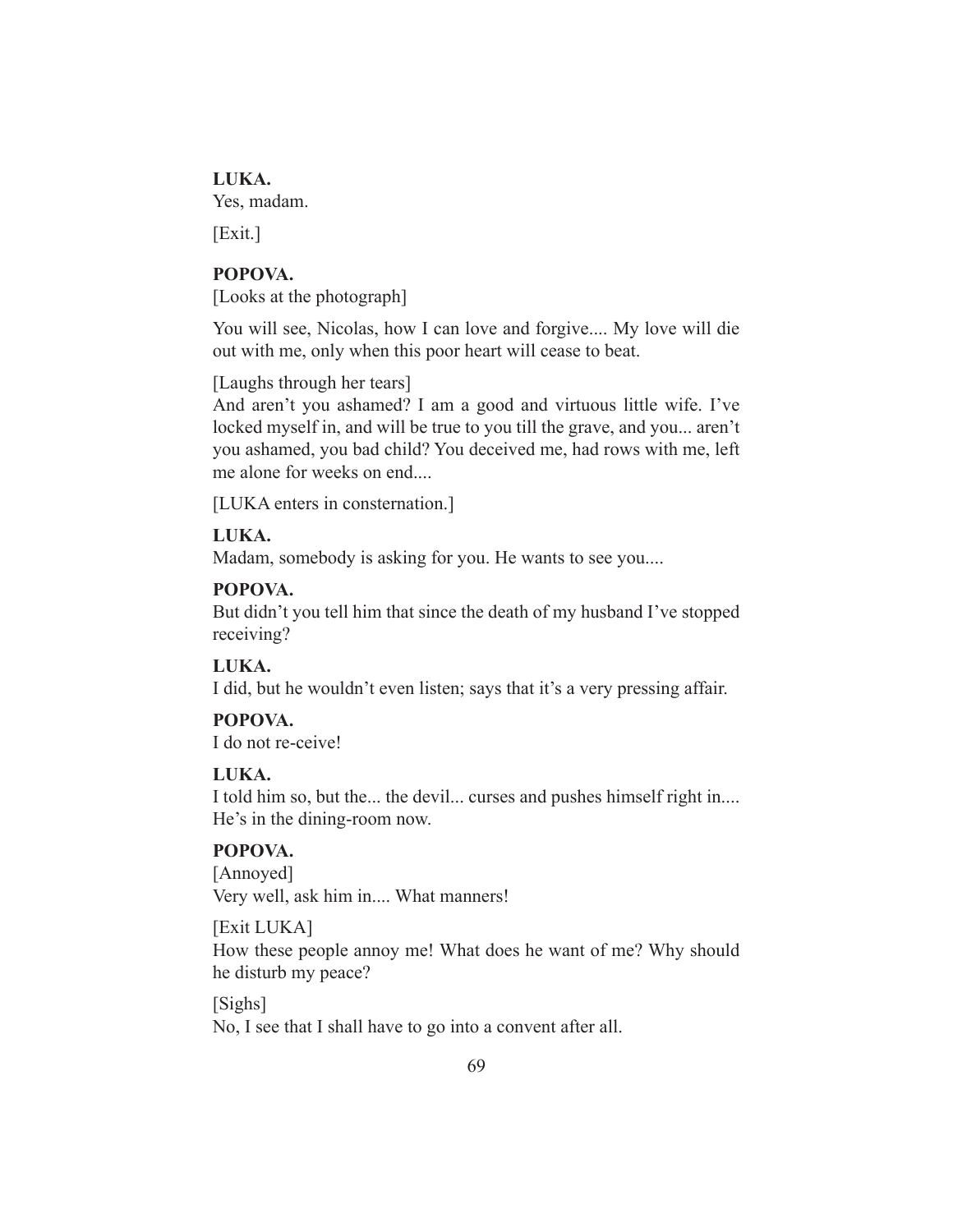[Thoughtfully] Yes, into a convent....

[Enter LUKA with SMIRNOV.]

**SMIRNOV.**  [To LUKA]

You fool, you're too fond of talking.... Ass!

[Sees POPOVA and speaks with respect]

Madam, I have the honour to present myself, I am Grigory Stepanovitch Smirnov, landowner and retired lieutenant of artillery! I am compelled to disturb you on a very pressing affair.

#### **POPOVA.**

[Not giving him her hand]

What do you want?

#### **SMIRNOV.**

Your late husband, with whom I had the honour of being acquainted, died in my debt for one thousand two hundred roubles, on two bills of exchange. As I've got to pay the interest on a mortgage to-morrow, I've come to ask you, madam, to pay me the money to-day.

# **POPOVA.**

One thousand two hundred....And what was my husband in debt to you for?

#### **SMIRNOV.**

He used to buy oats from me.

# **POPOVA.**

[Sighing, to LUKA]

So don't you forget, Luka, to give Toby an extra feed of oats.

# [Exit LUKA]

If Nicolai Mihailovitch died in debt to you, then I shall certainly pay you, but you must excuse me to-day, as I haven't any spare cash. The day after to-morrow my steward will be back from town, and I'll give him instructions to settle your account, but at the moment I cannot do as you wish.... Moreover, it's exactly seven months to-day since the death of my husband, and I'm in a state of mind which absolutely prevents me from giving money matters my attention.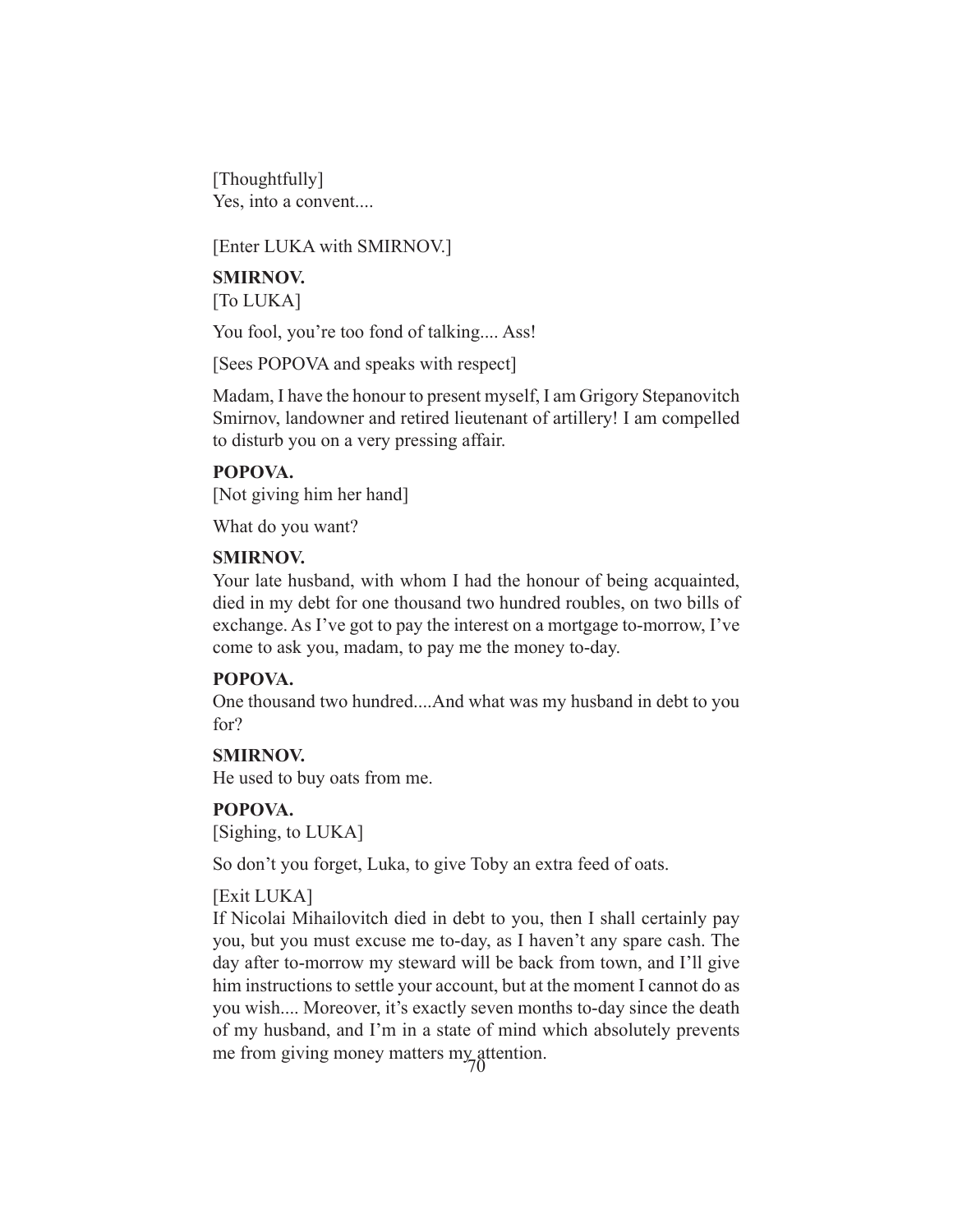#### **SMIRNOV.**

And I'm in a state of mind which, if I don't pay the interest due tomorrow, will force me to make a graceful exit from this life feet first. They'll take my estate!

# **POPOVA.**

You'll have your money the day after to-morrow.

#### **SMIRNOV.**

I don't want the money the day after tomorrow, I want it to-day.

#### **POPOVA.**

You must excuse me, I can't pay you.

# **SMIRNOV.**

And I can't wait till after to-morrow.

# **POPOVA.** Well, what can I do, if I haven't the money now!

**SMIRNOV.**  You mean to say, you can't pay me?

# **POPOVA.**

I can't.

# **SMIRNOV.**

Hm! Is that the last word you've got to say?

# **POPOVA.**  Yes, the last word.

**SMIRNOV.**  The last word? Absolutely your last?

# **POPOVA.**

Absolutely.

#### **SMIRNOV.**

Thank you so much. I'll make a note of it.

#### [Shrugs his shoulders]

And then people want me to keep calm! I meet a man on the road, and he asks me "Why are you always so angry, Grigory Stepanovitch?" But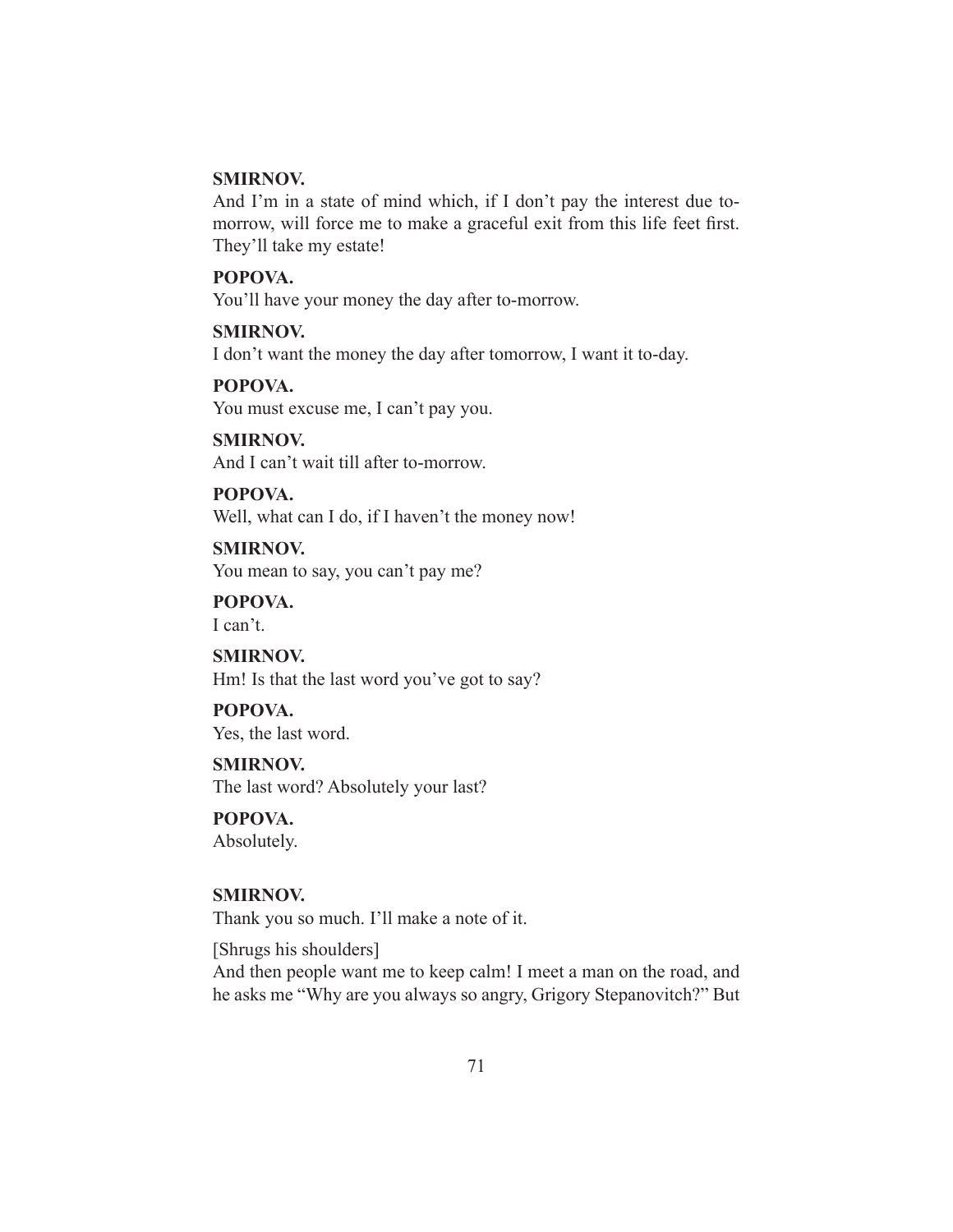how on earth am I not to get angry? I want the money desperately. I rode out yesterday, early in the morning, and called on all my debtors, and not a single one of them paid up! I was just about dead-beat after it all, slept, goodness knows where, in some inn, kept by a Jew, with a vodka-barrel by my head. At last I get here, seventy versts from home, and hope to get something, and I am received by you with a "state of mind"! How shouldn't I get angry.

#### **POPOVA.**

I thought I distinctly said my steward will pay you when he returns from town.

#### **SMIRNOV.**

I didn't come to your steward, but to you! What the devil, excuse my saying so, have I to do with your steward!

#### **POPOVA.**

Excuse me, sir, I am not accustomed to listen to such expressions or to such a tone of voice. I want to hear no more.

[Makes a rapid exit.]

#### **SMIRNOV.**

Well, there! "A state of mind."... "Husband died seven months ago!" Must I pay the interest, or mustn't I? I ask you: Must I pay, or must I not? Suppose your husband is dead, and you've got a state of mind, and nonsense of that sort.... And your steward's gone away somewhere, devil take him, what do you want me to do? Do you think I can fly away from my creditors in a balloon, or what? Or do you expect me to go and run my head into a brick wall? I go to Grusdev and he isn't at home, Yaroshevitch has hidden himself, I had a violent row with Kuritsin and nearly threw him out of the window, Mazugo has something the matter with his bowels, and this woman has "a state of mind." Not one of the swine wants to pay me! Just because I'm too gentle with them, because I'm a rag, just weak wax in their hands! I'm much too gentle with them! Well, just you wait! You'll find out what I'm like! I shan't let you play about with me, confound it! I shall jolly well stay here until she pays! Brr!... How angry I am to-day, how angry I am! All my inside is quivering with anger, and I can't even breathe.... Foo, my word, I even feel sick!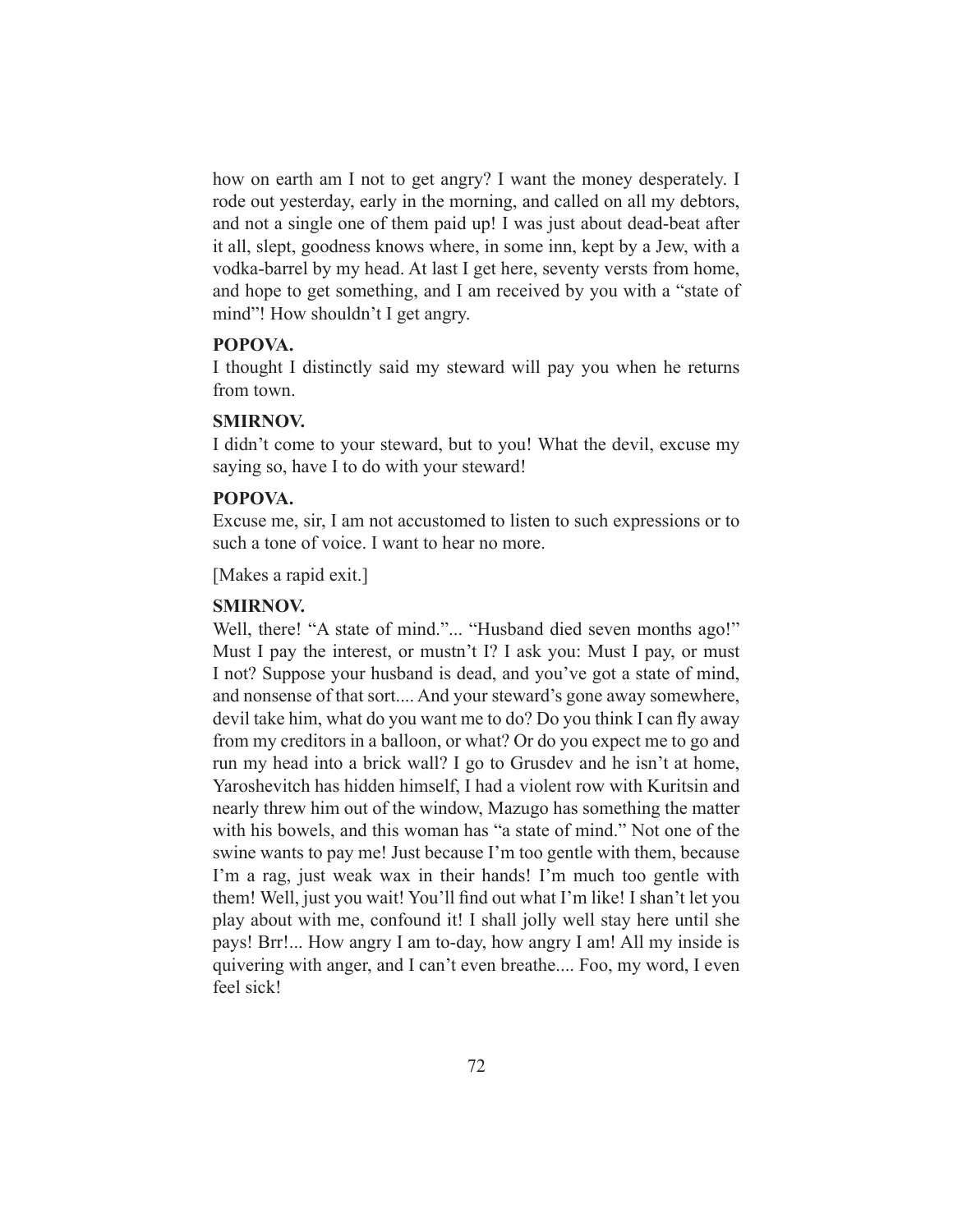[Yells] Waiter!

[Enter LUKA.]

**LUKA.**  What is it?

# **SMIRNOV.**

Get me some kvass or water!

# [Exit LUKA]

What a way to reason! A man is in desperate need of his money, and she won't pay it because, you see, she is not disposed to attend to money matters!... That's real silly feminine logic. That's why I never did like, and don't like now, to have to talk to women. I'd rather sit on a barrel of gunpowder than talk to a woman. Brr!... I feel quite chilly--and it's all on account of that little bit of fluff! I can't even see one of these poetic creatures from a distance without breaking out into a cold sweat out of sheer anger. I can't look at them.

[Enter LUKA with water.]

# **LUKA.**

Madam is ill and will see nobody.

#### **SMIRNOV.**

Get out!

## [Exit LUKA]

Ill and will see nobody! No, it's all right, you don't see me.... I'm going to stay and will sit here till you give me the money. You can be ill for a week, if you like, and I'll stay here for a week.... If you're ill for a year--I'll stay for a year. I'm going to get my own, my dear! You don't get at me with your widow's weeds and your dimpled cheeks! I know those dimples!

## [Shouts through the window]

Simeon, take them out! We aren't going away at once! I'm staying here! Tell them in the stable to give the horses some oats! You fool, you've let the near horse's leg get tied up in the reins again!

[Teasingly] "Never mind...." I'll give it you. "Never mind."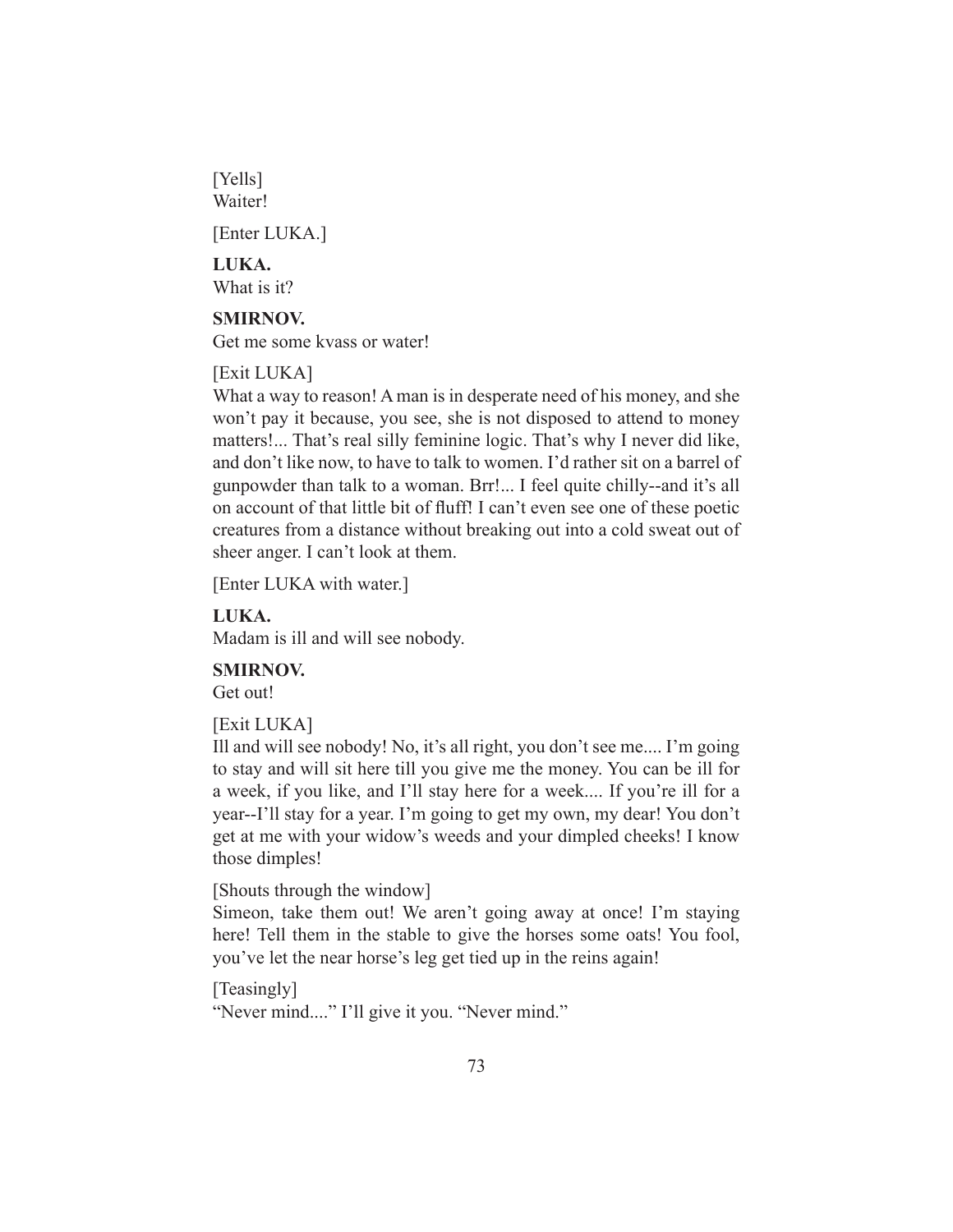[Goes away from the window]

Oh, it's bad.... The heat's frightful, nobody pays up. I slept badly, and on top of everything else here's a bit of fluff in mourning with "a state" of mind."... My head's aching.... Shall I have some vodka, what? Yes, I think I will.

[Yells] Waiter!

[Enter LUKA.]

**LUKA.**  What is it?

# **SMIRNOV.**

A glass of vodka!

[Exit LUKA] Ouf!

[Sits and inspects himself]

I must say I look well! Dust all over, boots dirty, unwashed, unkempt, straw on my waistcoat.... The dear lady may well have taken me for a brigand.

[Yawns]

It's rather impolite to come into a drawing-room in this state, but it can't be helped.... I am not here as a visitor, but as a creditor, and there's no dress specially prescribed for creditors....

[Enter LUKA with the vodka.]

**LUKA.**

You allow yourself to go very far, sir....

# **SMIRNOV**

[Angrily]

What?

**LUKA.** I... er... nothing... I really...

## **SMIRNOV.**

Whom are you talking to? Shut up!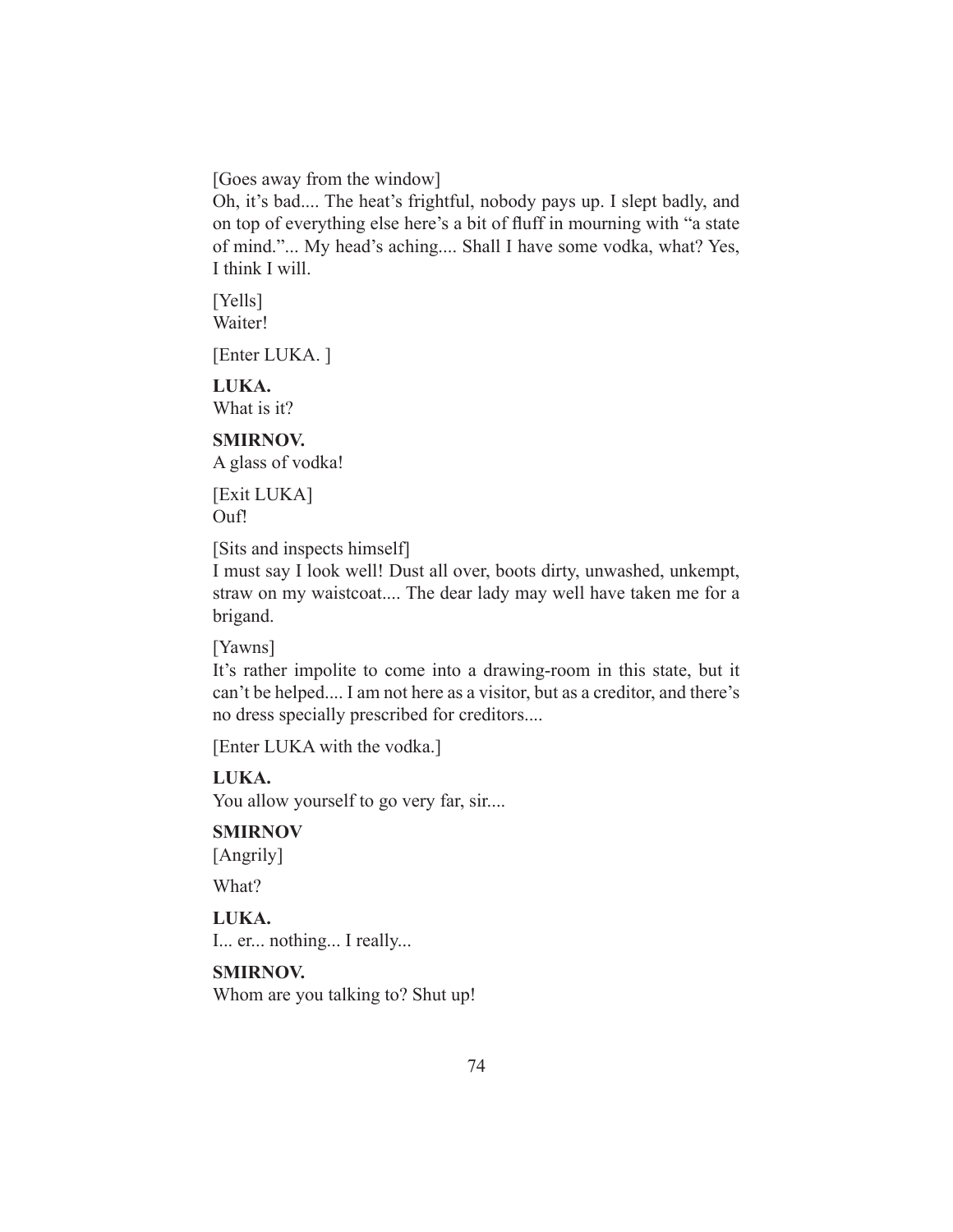LUKA. [Aside]

The devil's come to stay.... Bad luck that brought him.... [Exit.]

# **SMIRNOV.**

Oh, how angry I am! So angry that I think I could grind the whole world to dust.... I even feel sick....

[Yells] Waiter!

[Enter POPOVA.]

# **POPOVA.**

[Her eyes downcast] Sir, in my solitude I have grown unaccustomed to the masculine voice, and I can't stand shouting. I must ask you not to disturb my peace.

# **SMIRNOV.**

Pay me the money, and I'll go.

# **POPOVA.**

I told you perfectly plainly; I haven't any money to spare; wait until the day after to-morrow.

## **SMIRNOV.**

And I told you perfectly plainly I don't want the money the day after to-morrow, but to-day. If you don't pay me to-day, I'll have to hang myself to-morrow.

# **POPOVA.**

But what can I do if I haven't got the money? You're so strange!

# **SMIRNOV.**

Then you won't pay me now? Eh?

## **POPOVA.**

I can't.

## **SMIRNOV.**

In that case I stay here and shall wait until I get it. [Sits down] You're going to pay me the day after to-morrow? Very well! I'll stay here until the day after to-morrow. I'll sit here all the time.... [Jumps up] I ask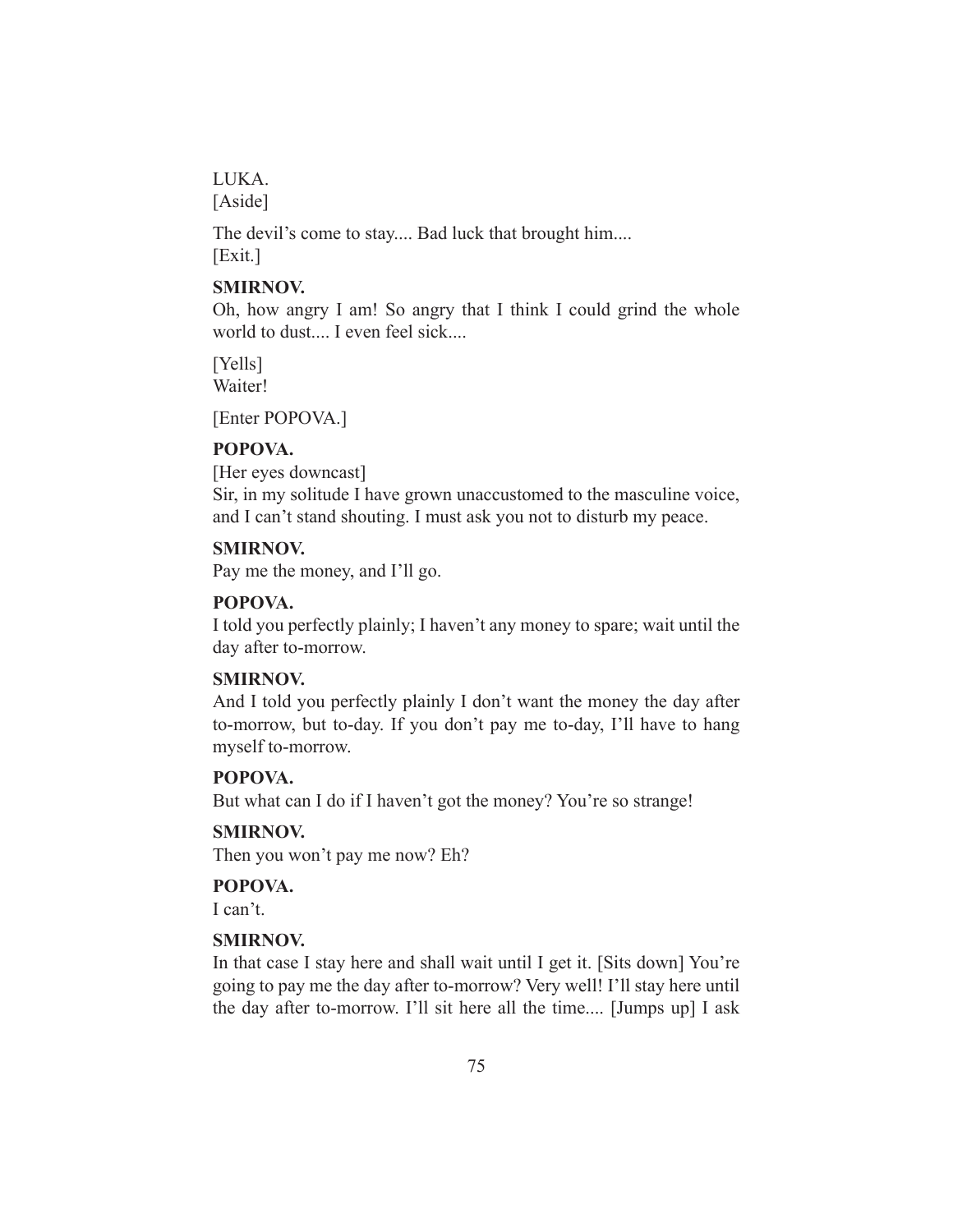you: Have I got to pay the interest to-morrow, or haven't I? Or do you think I'm doing this for a joke?

## **POPOVA.**

Please don't shout! This isn't a stable!

## **SMIRNOV.**

I wasn't asking you about a stable, but whether I'd got my interest to pay to-morrow or not?

## **POPOVA.**

You don't know how to behave before women!

#### **SMIRNOV.**

No, I do know how to behave before women!

### **POPOVA.**

No, you don't! You're a rude, ill-bred man! Decent people don't talk to a woman like that!

# **SMIRNOV.**

What a business! How do you want me to talk to you? In French, or what?

[Loses his temper and lisps]

Madame, je vous prie .... How happy I am that you don't pay me.... Ah, pardon. I have disturbed you! Such lovely weather to-day! And how well you look in mourning!

[Bows.]

## **POPOVA.**

That's silly and rude.

#### **SMIRNOV.**

[Teasing her]

Silly and rude! I don't know how to behave before women! Madam, in my time I've seen more women than you've seen sparrows! Three times I've fought duels on account of women. I've refused twelve women, and nine have refused me! Yes! There was a time when I played the fool, scented myself, used honeyed words, wore jewellery, made beautiful bows. I used to love, to suffer, to sigh at the moon, to get sour, to thaw, to freeze.... I used to love passionately, madly,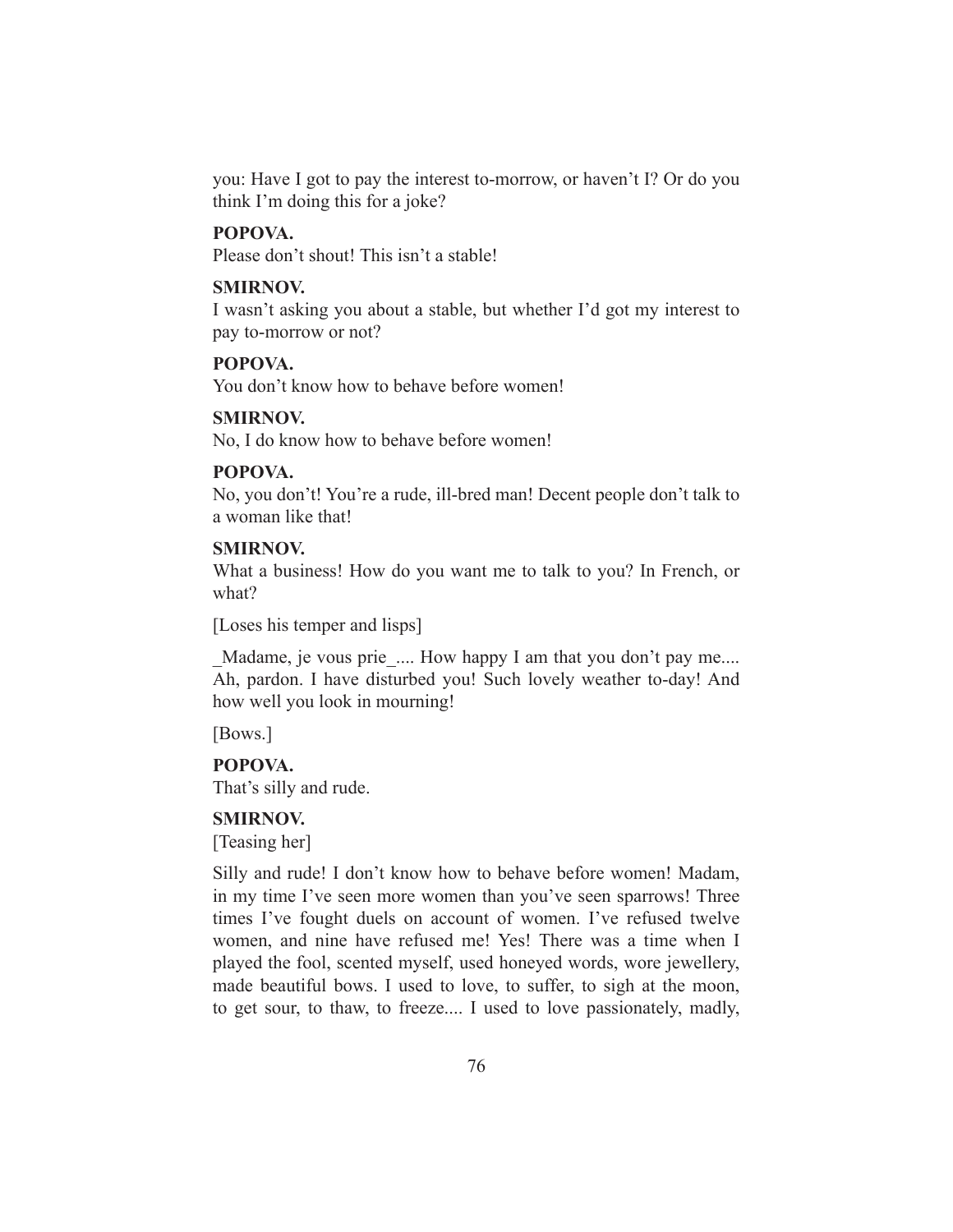every blessed way, devil take me; I used to chatter like a magpie about emancipation, and wasted half my wealth on tender feelings, but now- -you must excuse me! You won't get round me like that now! I've had enough! Black eyes, passionate eyes, ruby lips, dimpled cheeks, the moon, whispers, timid breathing--I wouldn't give a brass farthing for the lot, madam! Present company always excepted, all women, great or little, are insincere, crooked, backbiters, envious, liars to the marrow of their bones, vain, trivial, merciless, unreasonable, and, as far as this is concerned

### [taps his forehead]

excuse my outspokenness, a sparrow can give ten points to any philosopher in petticoats you like to name! You look at one of these poetic creatures: all muslin, an ethereal demi-goddess, you have a million transports of joy, and you look into her soul--and see a common crocodile!

[He grips the back of a chair; the chair creaks and breaks]

But the most disgusting thing of all is that this crocodile for some reason or other imagines that its chef d'oeuvre, its privilege and monopoly, is its tender feelings. Why, confound it, hang me on that nail feet upwards, if you like, but have you met a woman who can love anybody except a lapdog? When she's in love, can she do anything but snivel and slobber? While a man is suffering and making sacrifices all her love expresses itself in her playing about with her scarf, and trying to hook him more firmly by the nose. You have the misfortune to be a woman, you know from yourself what is the nature of woman. Tell me truthfully, have you ever seen a woman who was sincere, faithful, and constant? You haven't! Only freaks and old women are faithful and constant! You'll meet a cat with a horn or a white woodcock sooner than a constant woman!

# **POPOVA.**

Then, according to you, who is faithful and constant in love? Is it the man?

#### **SMIRNOV.**

Yes, the man!

## **POPOVA.**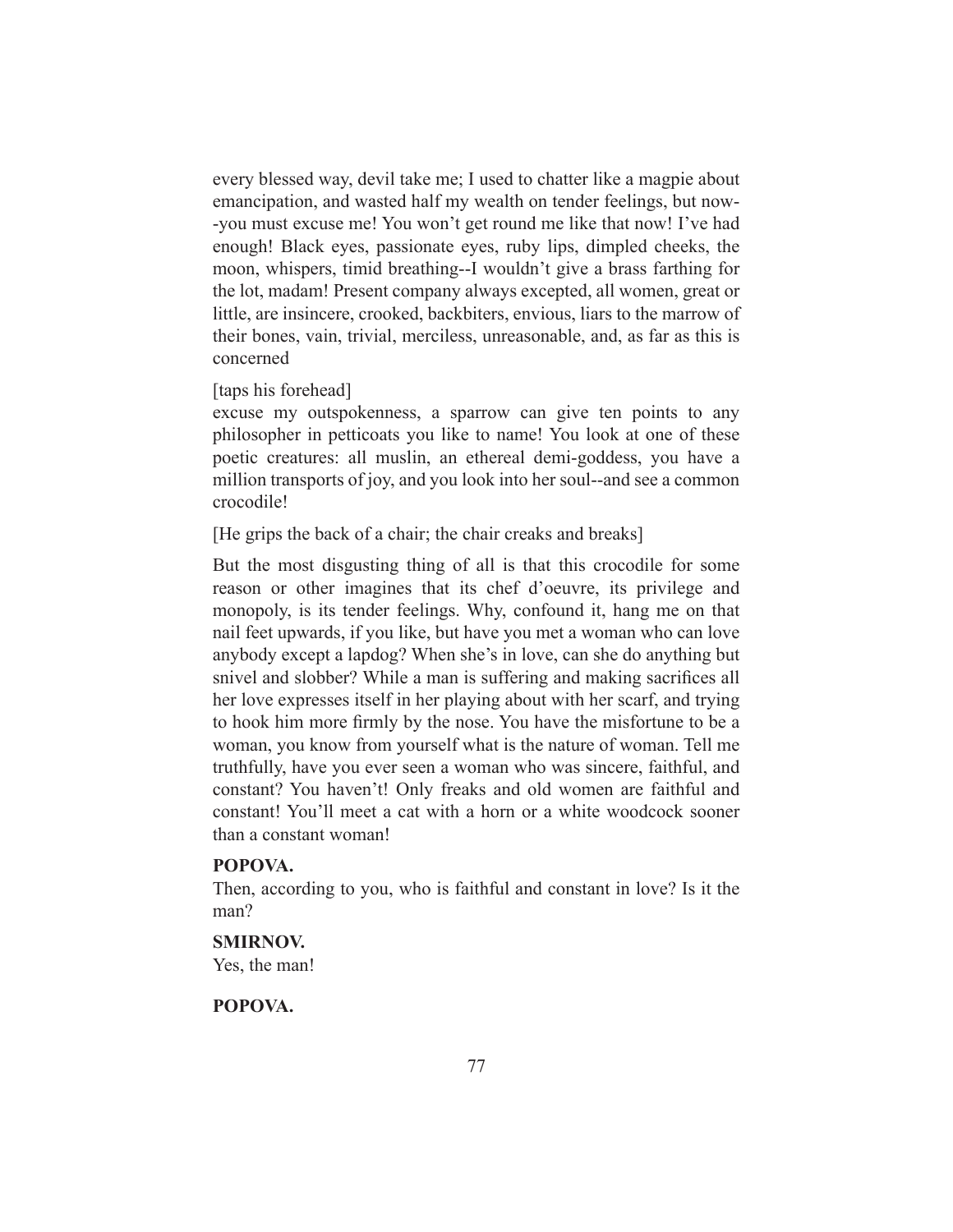The man!

[Laughs bitterly] Men are faithful and constant in love! What an idea!

[With heat]

What right have you to talk like that? Men are faithful and constant! Since we are talking about it, I'll tell you that of all the men I knew and know, the best was my late husband.... I loved him passionately with all my being, as only a young and imaginative woman can love, I gave him my youth, my happiness, my life, my fortune, I breathed in him, I worshipped him as if I were a heathen, and... and what then? This best of men shamelessly deceived me at every step! After his death I found in his desk a whole drawerful of love-letters, and when he was alive- it's an awful thing to remember!--he used to leave me alone for weeks at a time, and make love to other women and betray me before my very eyes; he wasted my money, and made fun of my feelings.... And, in spite of all that, I loved him and was true to him. And not only that, but, now that he is dead, I am still true and constant to his memory. I have shut myself for ever within these four walls, and will wear these weeds to the very end....

## **SMIRNOV.**

[Laughs contemptuously]

Weeds!... I don't understand what you take me for. As if I don't know why you wear that black domino and bury yourself between four walls! I should say I did! It's so mysterious, so poetic! When some junker [Note: So in the original.] or some tame poet goes past your windows he'll think: "There lives the mysterious Tamara who, for the love of her husband, buried herself between four walls." We know these games!

## **POPOVA.**

[Exploding] What? How dare you say all that to me?

#### **SMIRNOV.**

You may have buried yourself alive, but you haven't forgotten to powder your face!

## **POPOVA.**

How dare you speak to me like that?

## **SMIRNOV.**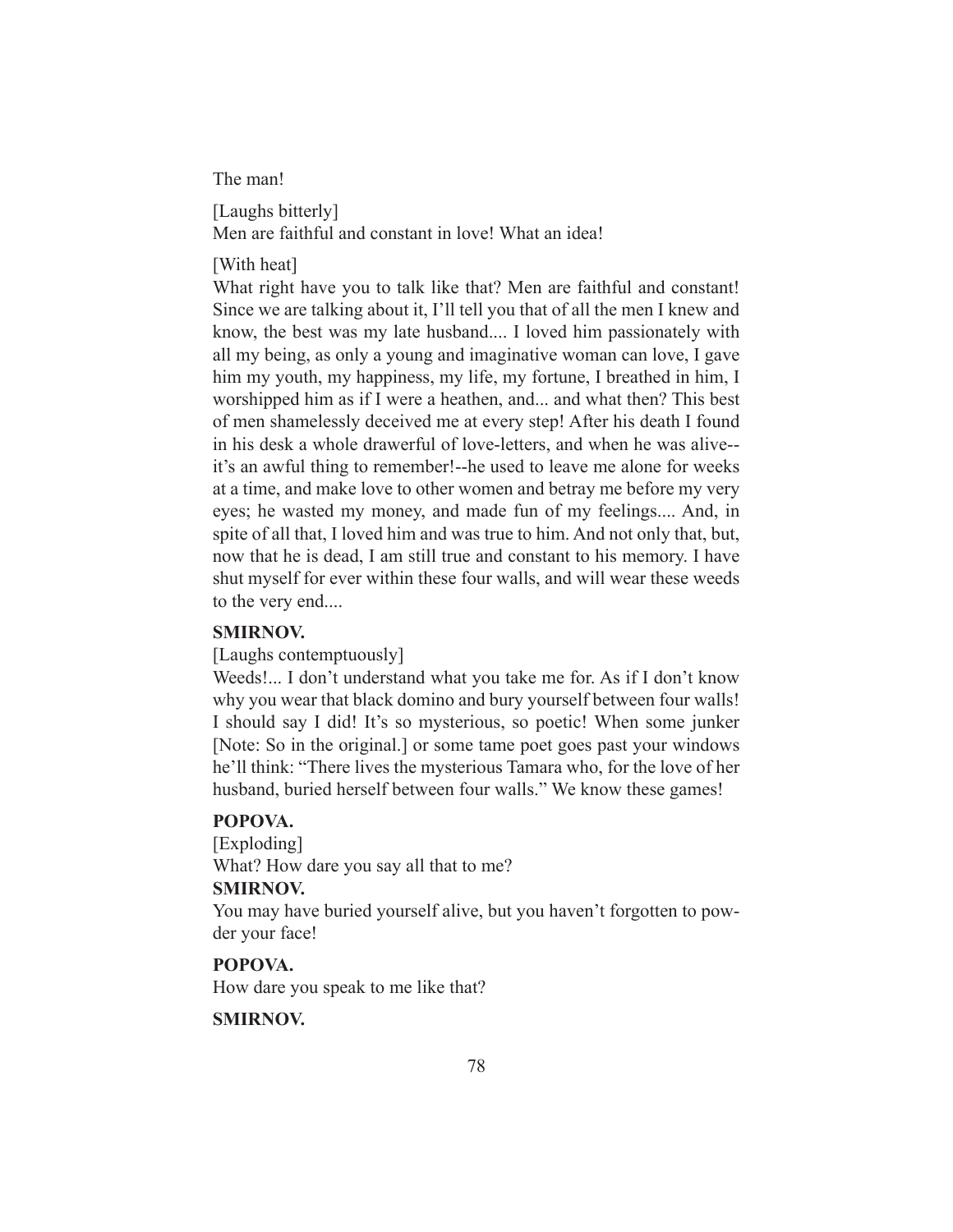Please don't shout, I'm not your steward! You must allow me to call things by their real names. I'm not a woman, and I'm used to saying what I think straight out! Don't you shout, either!

## **POPOVA.**

I'm not shouting, it's you! Please leave me alone!

# **SMIRNOV.**

Pay me my money and I'll go.

# **POPOVA.**

I shan't give you any money!

## **SMIRNOV.**

Oh, no, you will.

## **POPOVA.**

I shan't give you a farthing, just to spite you. You leave me alone!

## **SMIRNOV.**

I have not the pleasure of being either your husband or your fiance, so please don't make scenes.

[Sits] I don't like it.

# **POPOVA.**

[Choking with rage]

So you sit down?

# **SMIRNOV.**

I do.

# **POPOVA.**

I ask you to go away! **SMIRNOV.** Give me my money....

[Aside]

Oh, how angry I am! How angry I am!

# **POPOVA.**

I don't want to talk to impudent scoundrels! Get out of this!

[Pause]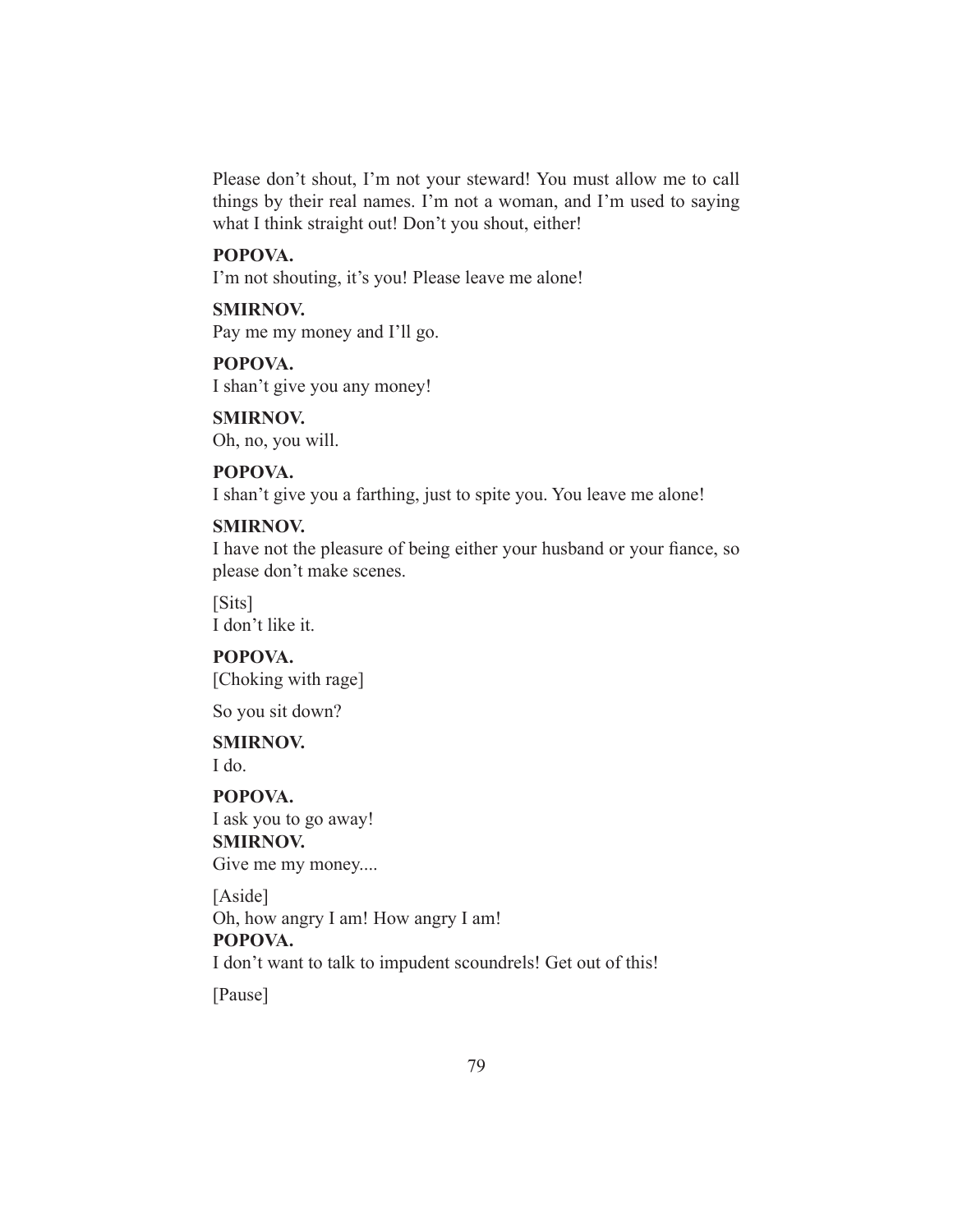Aren't you going? No?

### **SMIRNOV.**  No.

## **POPOVA.**  N<sub>o</sub>?

# **SMIRNOV.**

No!

# **POPOVA.** Very well then!

[Rings, enter LUKA] Luka, show this gentleman out!

# **LUKA.**

[Approaches SMIRNOV] Would you mind going out, sir, as you're asked to! You needn't...

# **SMIRNOV.**

[Jumps up]

Shut up! Who are you talking to? I'll chop you into pieces!

# **LUKA.**

[Clutches at his heart]

Little fathers!... What people!...

[Falls into a chair] Oh, I'm ill, I'm ill! I can't breathe!

# **POPOVA.**

Where's Dasha? Dasha!

[Shouts] Dasha! Pelageya! Dasha!

[Rings.]

# **LUKA.**

Oh! They've all gone out to pick fruit.... There's nobody at home! I'm ill! Water!

# **POPOVA.**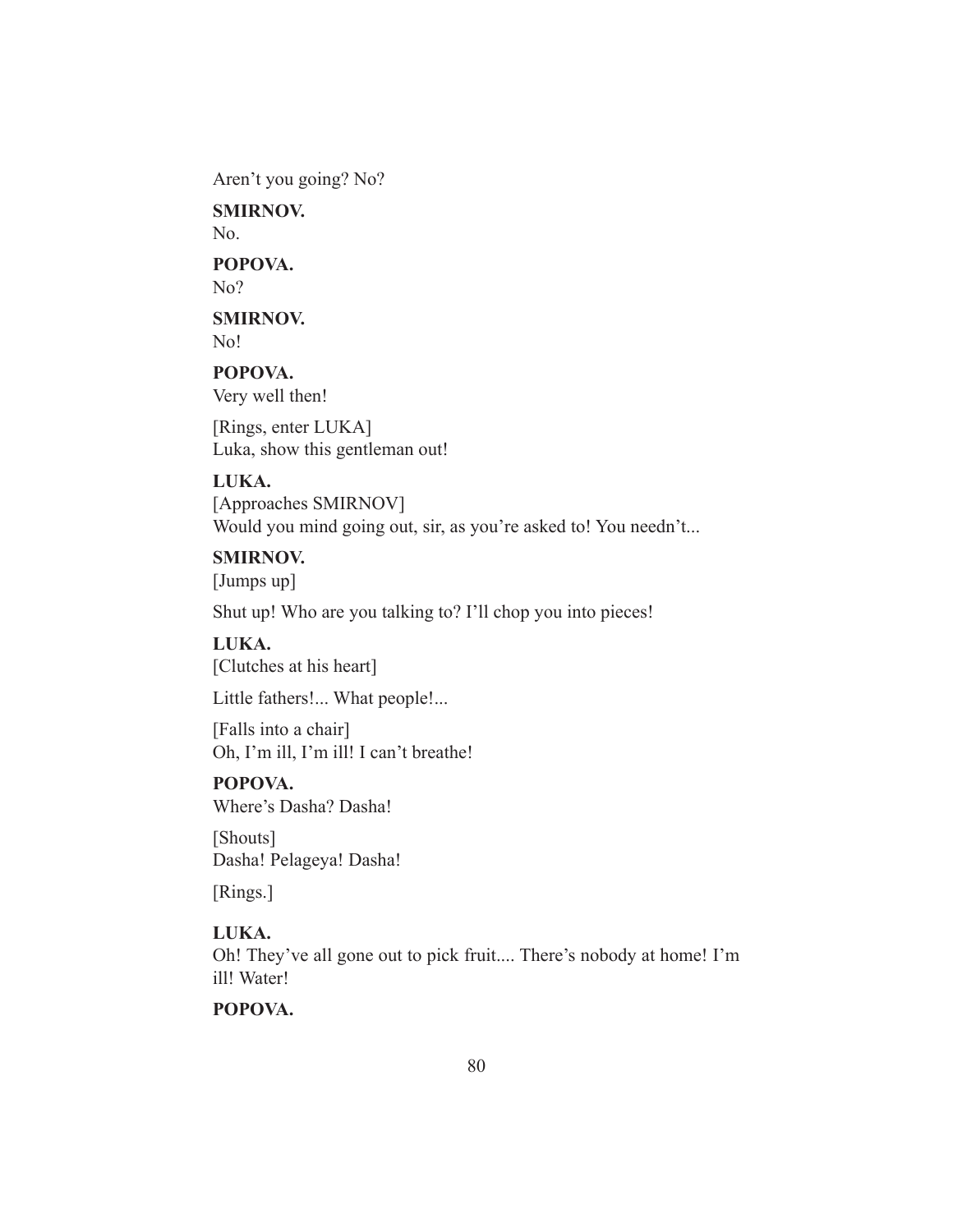Get out of this, now.

**SMIRNOV.** Can't you be more polite?

**POPOVA.**  [Clenches her fists and stamps her foot]

You're a boor! A coarse bear! A Bourbon! A monster!

**SMIRNOV.** What? What did you say?

**POPOVA.** I said you are a bear, a monster!

**SMIRNOV.**  [Approaching her]

May I ask what right you have to insult me?

**POPOVA.**

And suppose I am insulting you? Do you think I'm afraid of you?

# **SMIRNOV.**

And do you think that just because you're a poetic creature you can insult me with impunity? Eh? We'll fight it out!

**LUKA.**  Little fathers!... What people!... Water!

**SMIRNOV.** 

Pistols!

# **POPOVA.**

Do you think I'm afraid of you just because you have large fists and a bull's throat? Eh? You Bourbon!

# **SMIRNOV.**

We'll fight it out! I'm not going to be insulted by anybody, and I don't care if you are a woman, one of the "softer sex," indeed!

# **POPOVA.**

[Trying to interrupt him]

Bear! Bear! Bear!

# **SMIRNOV.**

It's about time we got rid of the prejudice that only men need pay for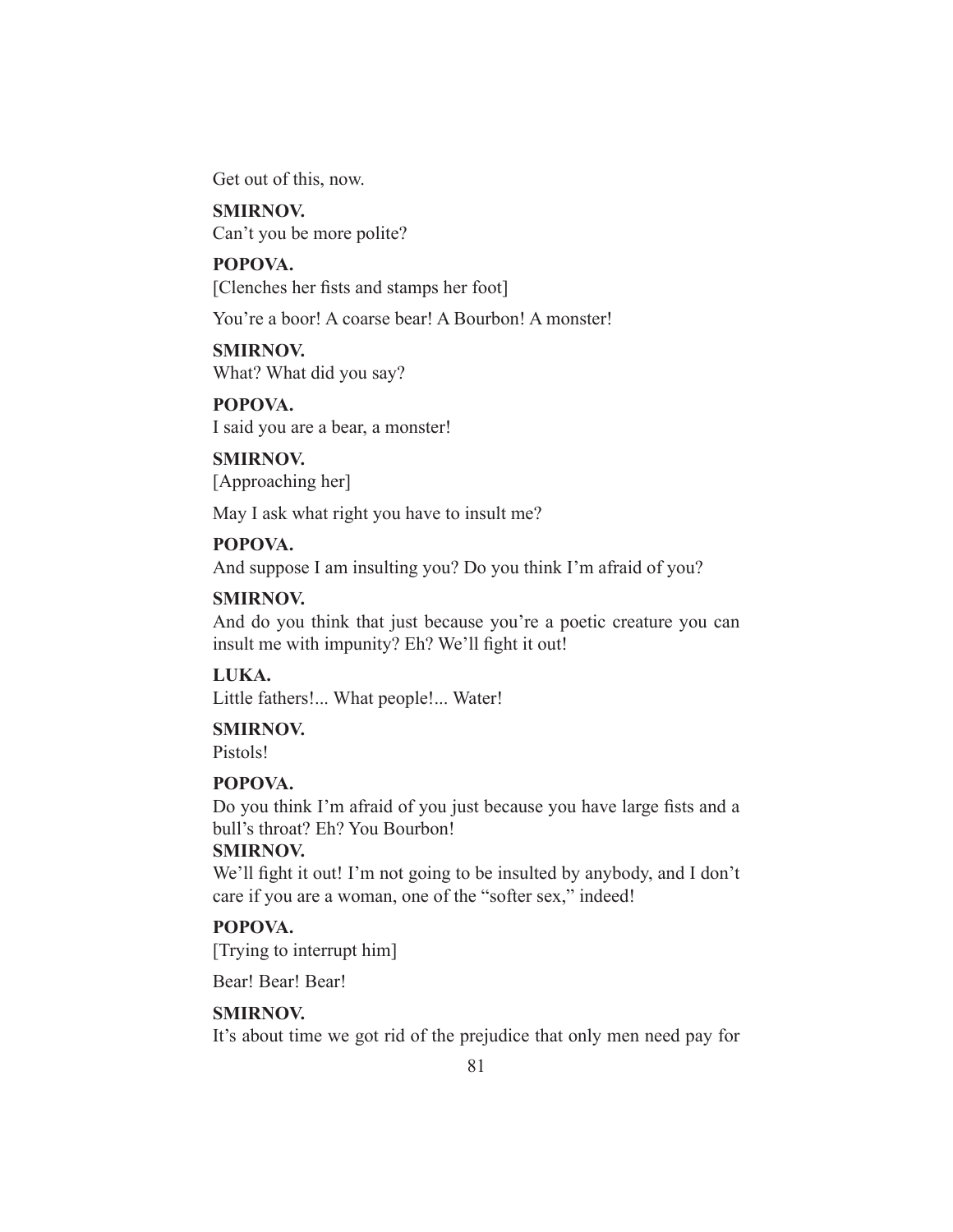their insults. Devil take it, if you want equality of rights you can have it. We're going to fight it out!

## **POPOVA.**

With pistols? Very well!

## **SMIRNOV.**

This very minute.

# **POPOVA.**

This very minute! My husband had some pistols.... I'll bring them here.

[Is going, but turns back]

What pleasure it will give me to put a bullet into your thick head! Devil take you!

[Exit.]

## **SMIRNOV.**

I'll bring her down like a chicken! I'm not a little boy or a sentimental puppy; I don't care about this "softer sex."

# **LUKA.**

Gracious little fathers!...

[Kneels]

Have pity on a poor old man, and go away from here! You've frightened her to death, and now you want to shoot her!

## **SMIRNOV.**

[Not hearing him]

If she fights, well that's equality of rights, emancipation, and all that! Here the sexes are equal! I'll shoot her on principle! But what a woman!

### [Parodying her]

"Devil take you! I'll put a bullet into your thick head." Eh? How she reddened, how her cheeks shone!... She accepted my challenge! My word, it's the first time in my life that I've seen....

# **LUKA.**

Go away, sir, and I'll always pray to God for you!

# **SMIRNOV.**

She is a woman! That's the sort I can understand! A real woman! Not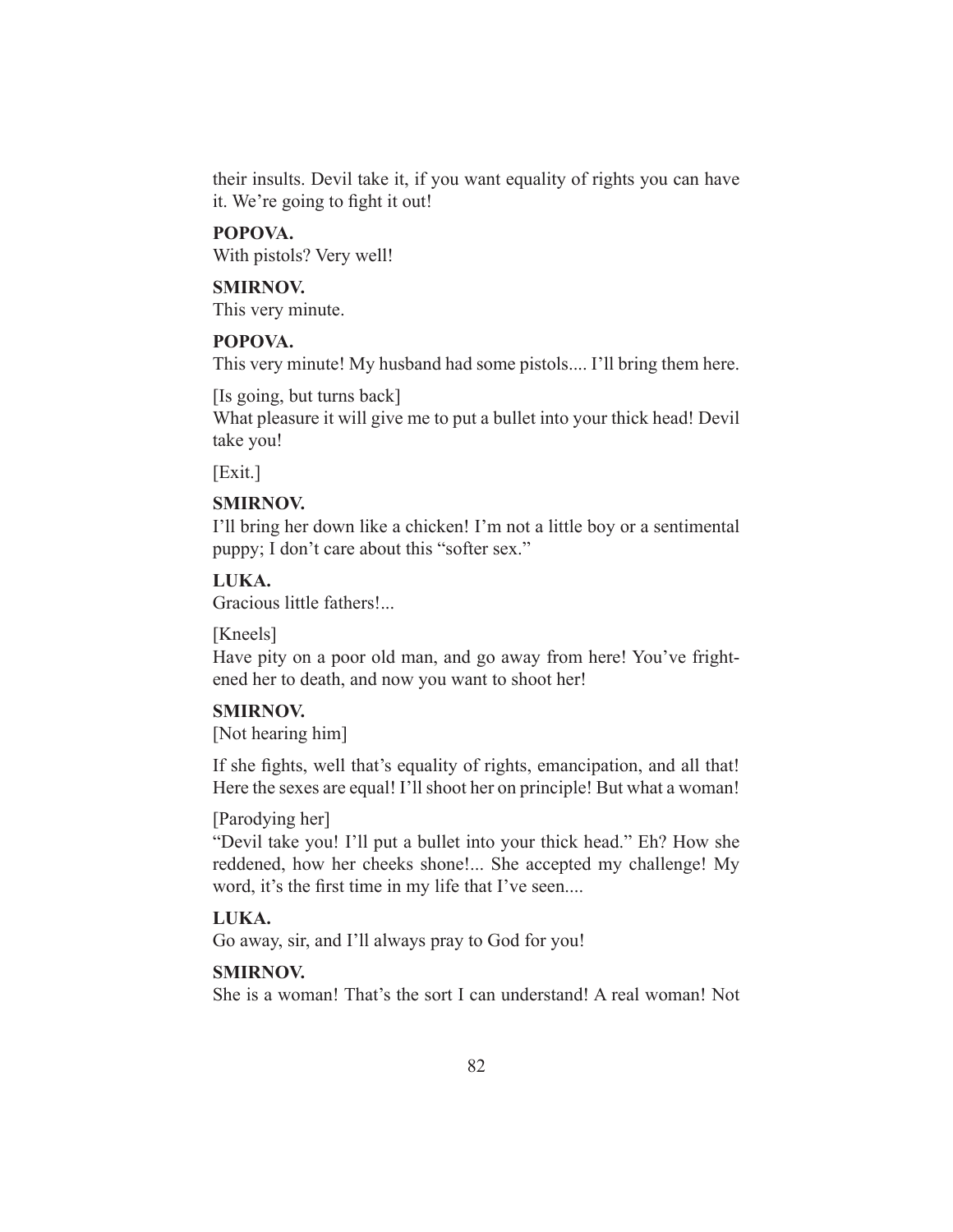a sour-faced jellybag, but fire, gunpowder, a rocket! I'm even sorry to have to kill her!

# **LUKA.**

[Weeps]

Dear... dear sir, do go away!

## **SMIRNOV.**

I absolutely like her! Absolutely! Even though her cheeks are dimpled, I like her! I'm almost ready to let the debt go... and I'm not angry any longer.... Wonderful woman!

[Enter POPOVA with pistols.]

## **POPOVA.**

Here are the pistols.... But before we fight you must show me how to fire. I've never held a pistol in my hands before.

# **LUKA.**

Oh, Lord, have mercy and save her.... I'll go and find the coachman and the gardener.... Why has this infliction come on us....

[Exit.]

# **SMIRNOV.**

[Examining the pistols]

You see, there are several sorts of pistols.... There are Mortimer pistols, specially made for duels, they fire a percussion-cap. These are Smith and Wesson revolvers, triple action, with extractors.... These are excellent pistols. They can't cost less than ninety roubles the pair.... You must hold the revolver like this....

[Aside]

Her eyes, her eyes! What an inspiring woman!

# **POPOVA.**

Like this?

# **SMIRNOV.**

Yes, like this.... Then you cock the trigger, and take aim like this.... Put your head back a little! Hold your arm out properly.... Like that.... Then you press this thing with your finger--and that's all. The great thing is to keep cool and aim steadily.... Try not to jerk your arm.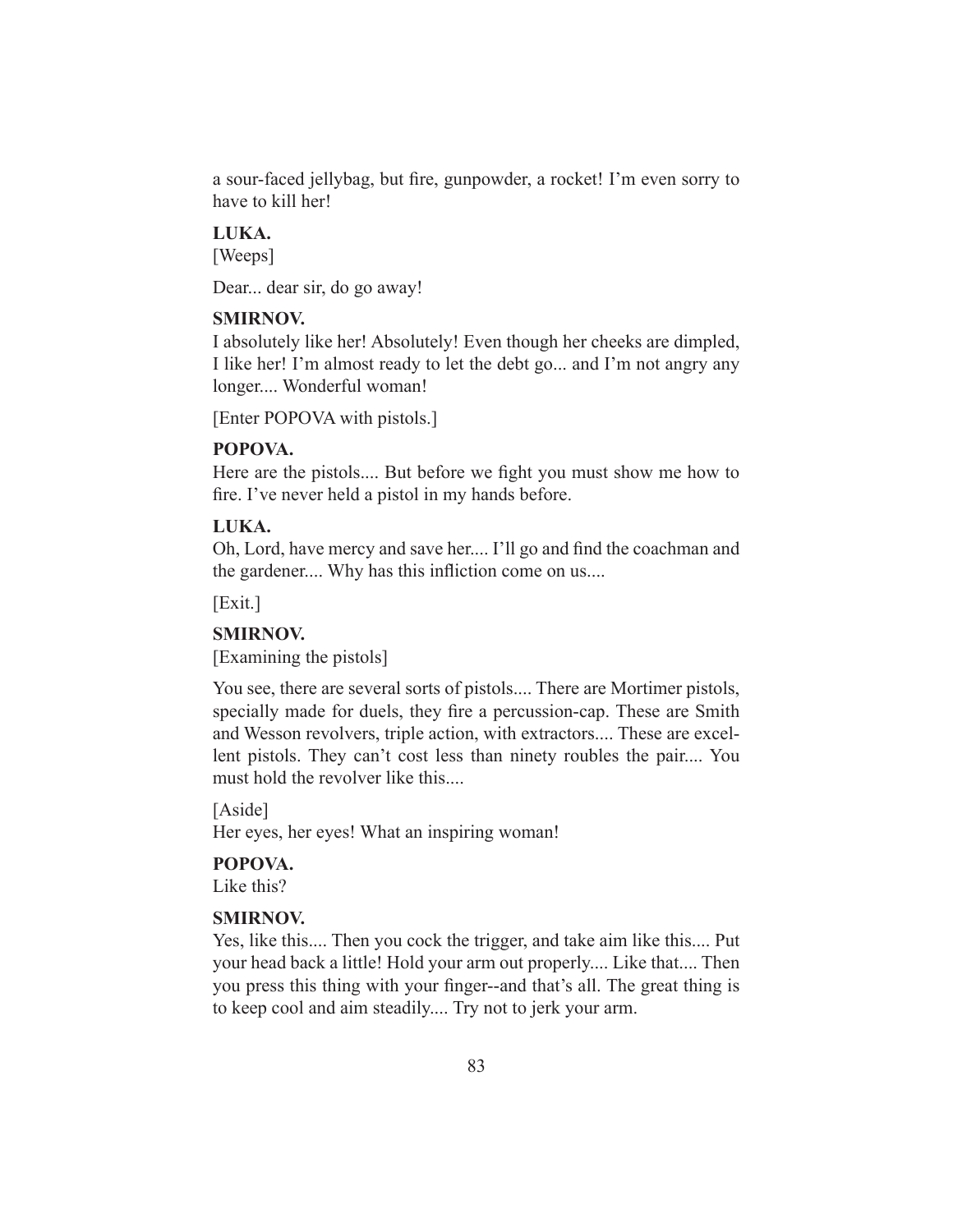# **POPOVA.**

Very well.... It's inconvenient to shoot in a room, let's go into the garden.

## **SMIRNOV.**

Come along then. But I warn you, I'm going to fire in the air.

#### **POPOVA.**

That's the last straw! Why?

## **SMIRNOV.**

Because... because... it's my affair.

# **POPOVA.**

Are you afraid? Yes? Ah! No, sir, you don't get out of it! You come with me! I shan't have any peace until I've made a hole in your forehead... that forehead which I hate so much! Are you afraid?

## **SMIRNOV.**

Yes, I am afraid.

**POPOVA.**  You lie! Why won't you fight?

**SMIRNOV.** Because... because you... because I like you.

**POPOVA.**  [Laughs]

He likes me! He dares to say that he likes me!

[Points to the door] That's the way.

## **SMIRNOV.**

[Loads the revolver in silence, takes his cap and goes to the door. There he stops for half a minute, while they look at each other in silence, then he hesitatingly approaches POPOVA]

Listen.... Are you still angry? I'm devilishly annoyed, too... but, do you understand... how can I express myself?... The fact is, you see, it's like this, so to speak....

[Shouts]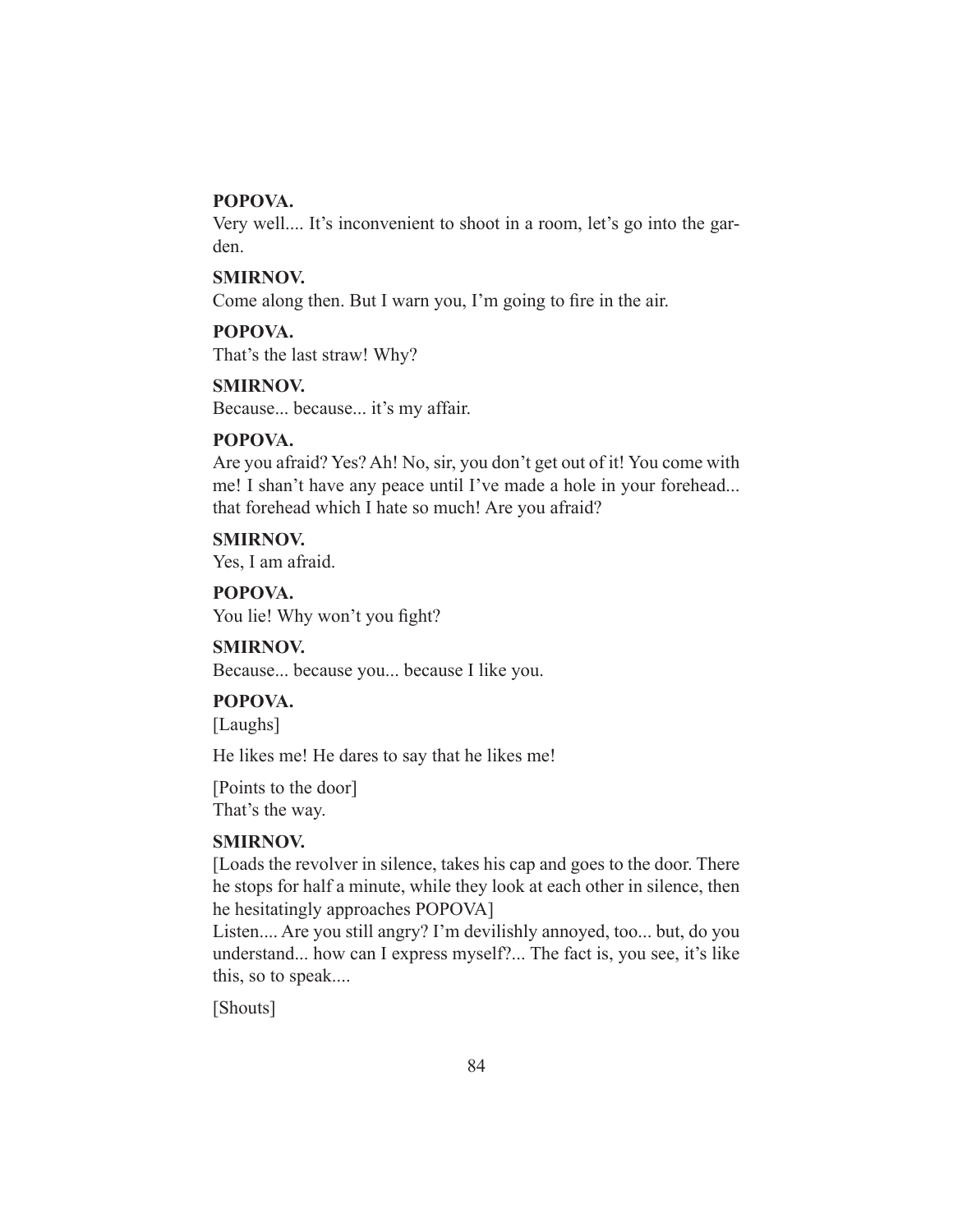Well, is it my fault that I like you?

[He snatches at the back of a chair; the chair creaks and breaks] Devil take it, how I'm smashing up your furniture! I like you! Do you understand? I... I almost love you!

# **POPOVA.**

Get away from me--I hate you!

# **SMIRNOV.**

God, what a woman! I've never in my life seen one like her! I'm lost! Done for! Fallen into a mousetrap, like a mouse!

# **POPOVA.**

Stand back, or I'll fire!

# **SMIRNOV.**

Fire, then! You can't understand what happiness it would be to die before those beautiful eyes, to be shot by a revolver held in that little, velvet hand.... I'm out of my senses! Think, and make up your mind at once, because if I go out we shall never see each other again! Decide now.... I am a landowner, of respectable character, have an income of ten thousand a year. I can put a bullet through a coin tossed into the air as it comes down.... I own some fine horses.... Will you be my wife?

# **POPOVA.**

[Indignantly shakes her revolver]

Let's fight! Let's go out!

## **SMIRNOV.**

I'm mad.... I understand nothing.

[Yells] Waiter, water!

**POPOVA.**

[Yells]

Let's go out and fight!

### **SMIRNOV.**

I'm off my head, I'm in love like a boy, like a fool!

[Snatches her hand, she screams with pain] I love you!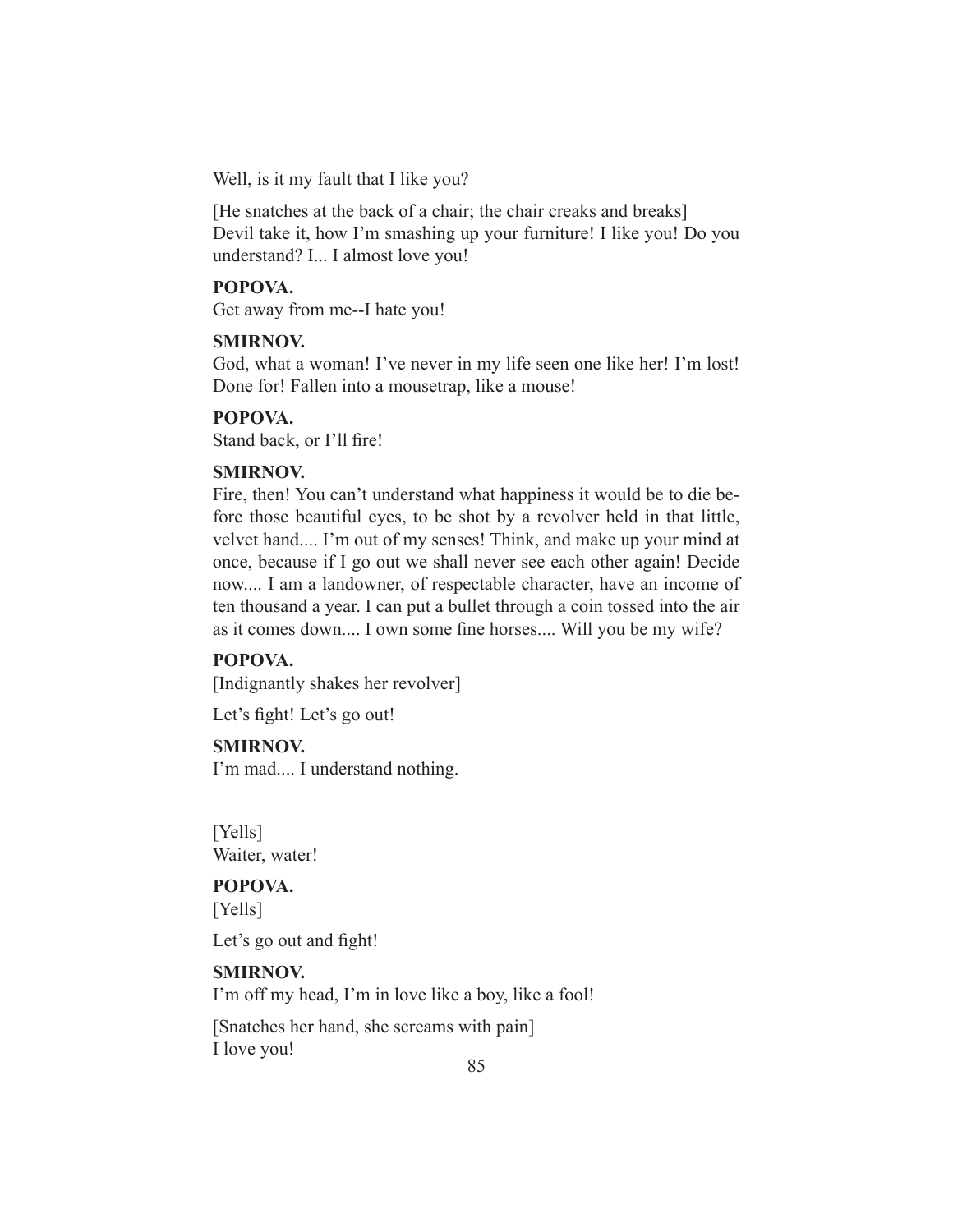[Kneels]

I love you as I've never loved before! I've refused twelve women, nine have refused me, but I never loved one of them as I love you.... I'm weak, I'm wax, I've melted.... I'm on my knees like a fool, offering you my hand.... Shame, shame! I haven't been in love for five years, I'd taken a vow, and now all of a sudden I'm in love, like a fish out of water! I offer you my hand. Yes or no? You don't want me? Very well!

[Gets up and quickly goes to the door.]

**POPOVA.**

Stop.

# **SMIRNOV.**

[Stops]

Well?

# **POPOVA.**

Nothing, go away.... No, stop.... No, go away, go away! I hate you! Or no.... Don't go away! Oh, if you knew how angry I am, how angry I am!

[Throws her revolver on the table] My fingers have swollen because of all this....

[Tears her handkerchief in temper] What are you waiting for? Get out!

### **SMIRNOV.**

Good-bye.

# **POPOVA.**

Yes, yes, go away!...

# [Yells]

Where are you going? Stop.... No, go away. Oh, how angry I am! Don't come near me, don't come near me!

# **SMIRNOV.**

[Approaching her]

How angry I am with myself! I'm in love like a student, I've been on my knees....

[Rudely]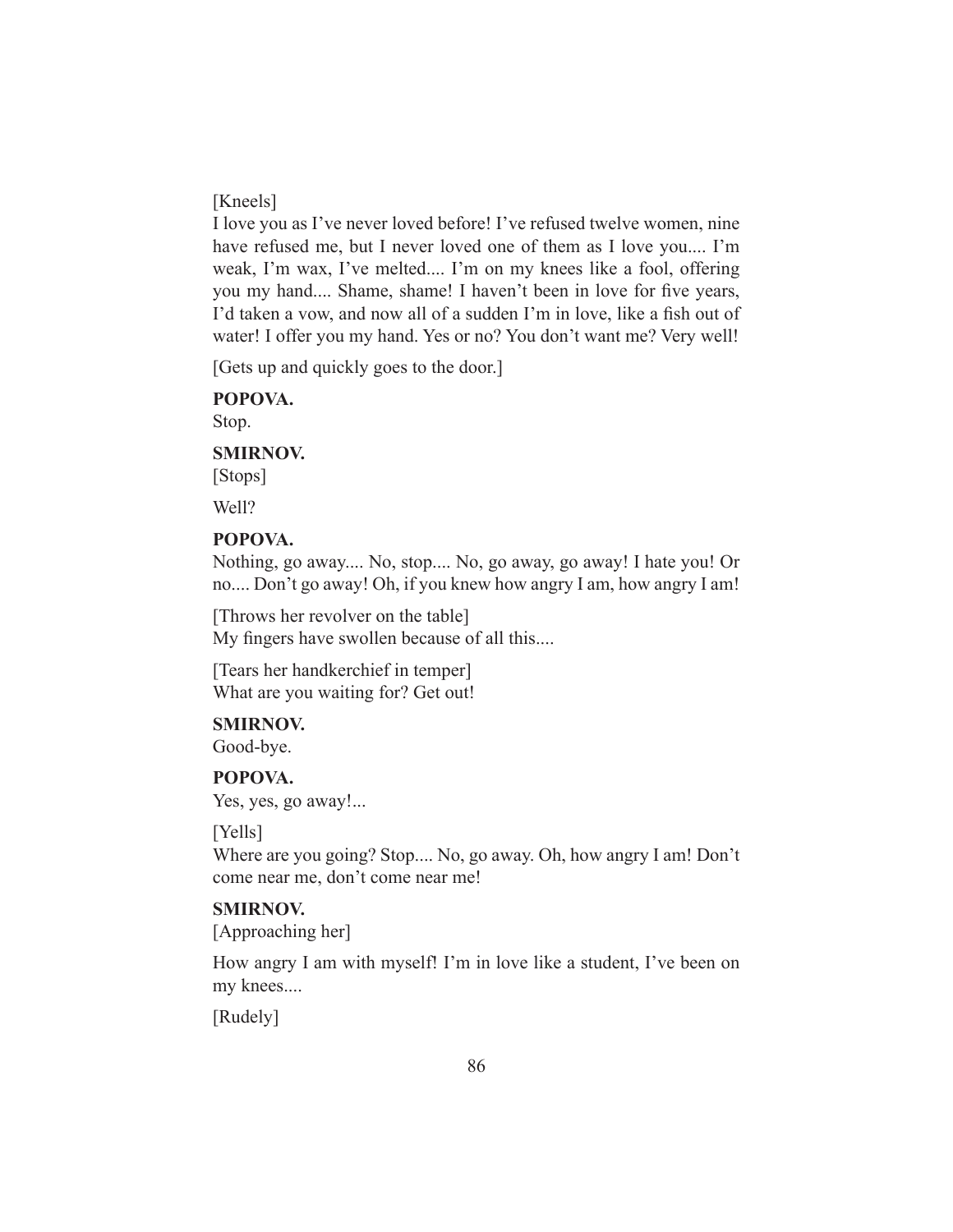I love you! What do I want to fall in love with you for? To-morrow I've got to pay the interest, and begin mowing, and here you....

[Puts his arms around her] I shall never forgive myself for this....

# **POPOVA.**

Get away from me! Take your hands away! I hate you! Let's go and fight!

[A prolonged kiss. Enter LUKA with an axe, the GARDENER with a rake, the COACHMAN with a pitchfork, and WORKMEN with poles.]

# **LUKA.**

[Catches sight of the pair kissing]

Little fathers!

[Pause.]

# **POPOVA.**

[Lowering her eyes]

Luka, tell them in the stables that Toby isn't to have any oats at all today.

[Curtain.]

[The end] Anton Chekhov's play: Bear

**Annexure:**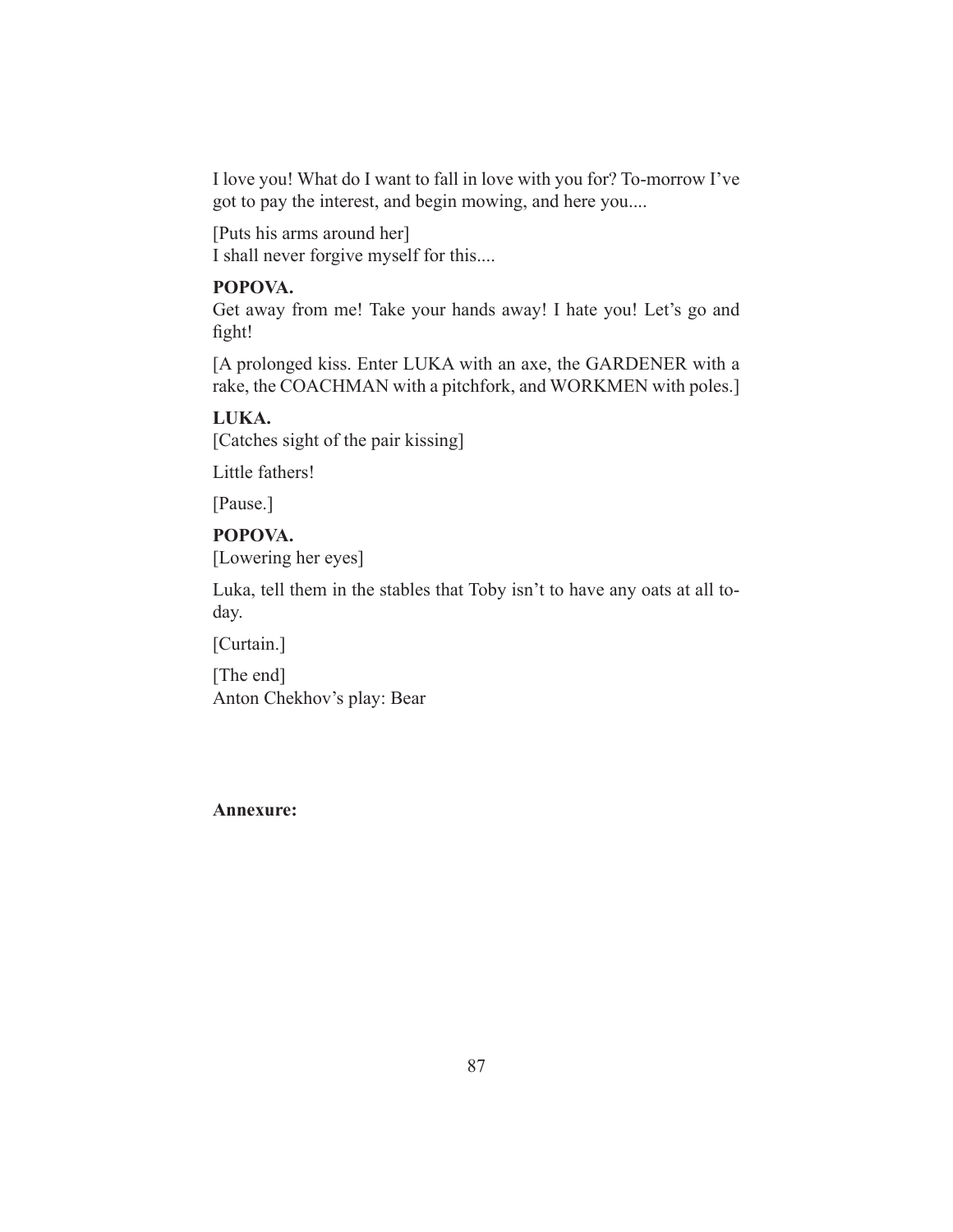| Grade | <b>Term</b> | <b>Scheme of Work</b>                 | <b>Periods</b> |
|-------|-------------|---------------------------------------|----------------|
| 10    | 01          | <u>Poetry</u>                         | 35             |
|       |             | * The Eagle                           |                |
|       |             | * To the Evening Star                 |                |
|       |             | * Farewell to Barn and Stack and Tree |                |
|       |             | <u>Prose</u>                          |                |
|       |             | * The Lumber Room                     |                |
|       |             | * The Lahore Attack                   |                |
|       | 02          | <b>Poetry</b>                         | 35             |
|       |             | * Big Match-1983                      |                |
|       |             | * The Terrorist, He's Watching        |                |
|       |             | * The Clown's Wife                    |                |
|       |             | * The Huntsman                        |                |
|       |             | <b>Prose</b>                          |                |
|       |             | * The Nightingale and the Rose        |                |
|       |             | <b>Novel</b>                          |                |
|       |             | * One out of three to be selected     |                |
|       | 03          | <b>Poetry</b>                         | 35             |
|       |             | * To the Nile                         |                |
|       |             | * A Bird Came Down the Walk           |                |
|       |             | * Breakfast                           |                |
|       |             | * Once Upon a Time                    |                |
|       |             | <b>Prose</b>                          |                |
|       |             | * An extract from 'Wave'              |                |
|       |             | <b>Drama</b>                          |                |
|       |             | * The Bear                            |                |

**Proposed Term-wise Breakdown of the Syllabus**